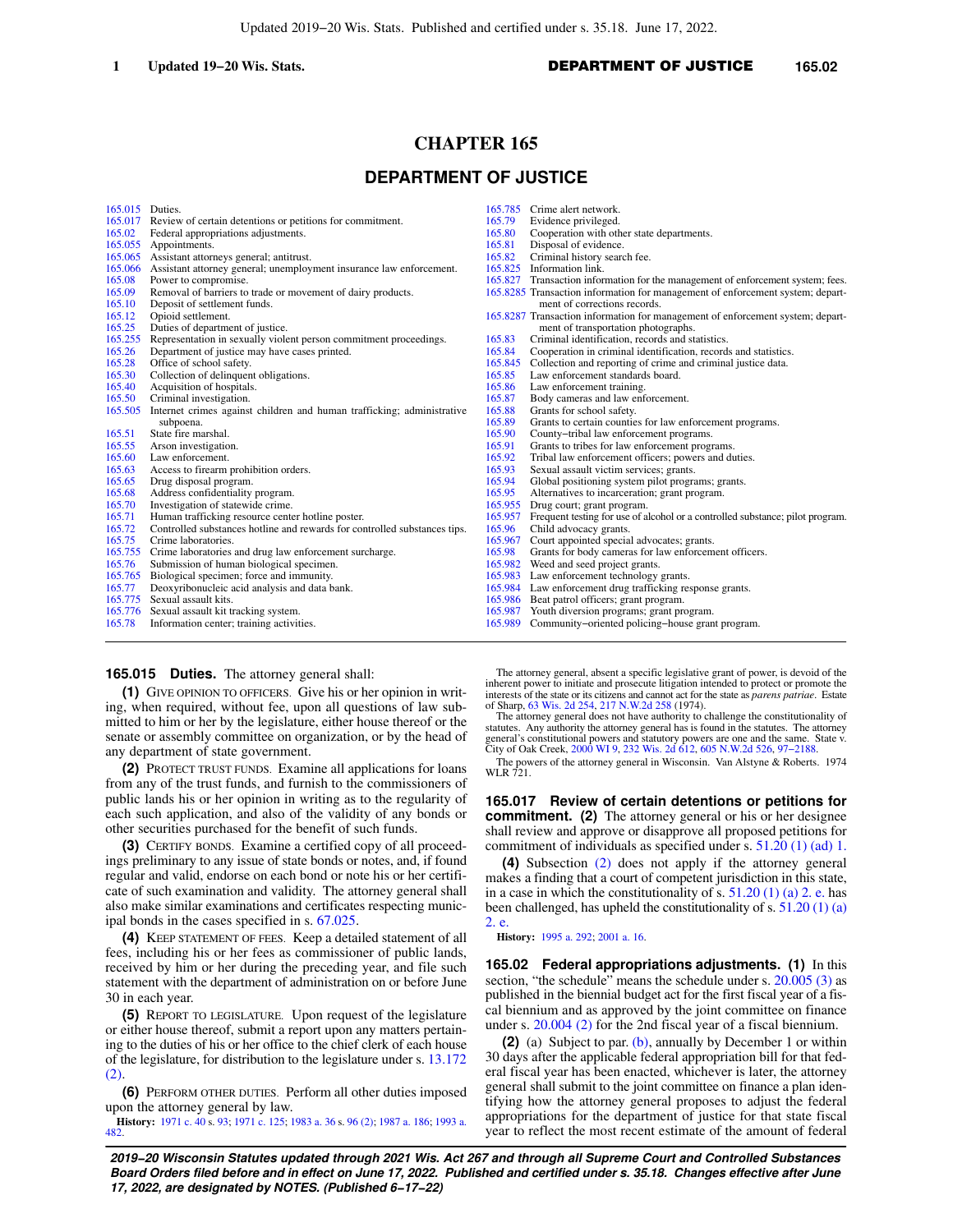### **165.02** DEPARTMENT OF JUSTICE **Updated 19−20 Wis. Stats. 2**

funds that the department of justice will be appropriated in that state fiscal year.

(b) The attorney general is required to submit a plan under par. [\(a\)](https://docs.legis.wisconsin.gov/document/statutes/165.02(2)(a)) only if the most recent estimate of the amount of federal funds that the department of justice will be appropriated under s. [20.455](https://docs.legis.wisconsin.gov/document/statutes/20.455) in the current state fiscal year is less than 95 percent or more than 105 percent of the amount of federal revenue shown in the schedule for the appropriations under s. [20.455](https://docs.legis.wisconsin.gov/document/statutes/20.455) in that fiscal year.

**(3)** After receiving a plan under sub. [\(2\) \(a\)](https://docs.legis.wisconsin.gov/document/statutes/165.02(2)(a)), the cochairpersons of the joint committee on finance jointly shall determine whether the plan is complete. If the joint committee on finance meets and either approves or modifies and approves a plan submitted under sub.  $(2)$  (a) within 14 days after the cochairpersons determine that the plan is complete, the attorney general shall implement the plan as approved by the committee. If the joint committee on finance does not meet and either approve or modify and approve a plan submitted under sub. [\(2\) \(a\)](https://docs.legis.wisconsin.gov/document/statutes/165.02(2)(a)) within 14 days after the cochairpersons determine that the plan is complete, the attorney general shall implement the proposed plan.

**History:** [1997 a. 86.](https://docs.legis.wisconsin.gov/document/acts/1997/86)

**165.055 Appointments. (1)** The attorney general may appoint a deputy attorney general and assistants each of whom shall be an attorney at law admitted to practice in this state. Such appointments shall be made in writing and filed in the office of the secretary of state, and such appointees shall take and subscribe the constitutional oath of office which shall also be filed. Appointees shall perform such duties as the attorney general prescribes.

**(2)** The attorney general shall be responsible for all acts of the deputy attorney general.

**(4)** The attorney general shall appoint, in the unclassified service, the administrator of the legal services division subject to s. [230.08 \(4\) \(a\).](https://docs.legis.wisconsin.gov/document/statutes/230.08(4)(a))

**History:** [1973 c. 90](https://docs.legis.wisconsin.gov/document/acts/1973/90); [1975 c. 39;](https://docs.legis.wisconsin.gov/document/acts/1975/39) [1977 c. 29](https://docs.legis.wisconsin.gov/document/acts/1977/29), [44](https://docs.legis.wisconsin.gov/document/acts/1977/44), [418;](https://docs.legis.wisconsin.gov/document/acts/1977/418) [1987 a. 27;](https://docs.legis.wisconsin.gov/document/acts/1987/27) [1993 a. 482;](https://docs.legis.wisconsin.gov/document/acts/1993/482) [2001](https://docs.legis.wisconsin.gov/document/acts/2001/16) [a. 16](https://docs.legis.wisconsin.gov/document/acts/2001/16); [2015 a. 55;](https://docs.legis.wisconsin.gov/document/acts/2015/55) [2017 a. 59,](https://docs.legis.wisconsin.gov/document/acts/2017/59) [369.](https://docs.legis.wisconsin.gov/document/acts/2017/369)

**165.065 Assistant attorneys general; antitrust. (1)** At least one assistant attorney general shall be assigned to the investigation and prosecution of violations arising under ch. [133](https://docs.legis.wisconsin.gov/document/statutes/ch.%20133) and shall carry out the duties imposed on the attorney general by ch. [133](https://docs.legis.wisconsin.gov/document/statutes/ch.%20133). All apparent violations of ch. [133](https://docs.legis.wisconsin.gov/document/statutes/ch.%20133) which come to the attention of any officer or agency of state government shall be reported to one of such assistant attorneys general. All officers and agencies shall cooperate with and assist the department of justice in the investigation and prosecution of such apparent violations.

**(2)** The assistant attorney general in charge of antitrust investigations and prosecutions is to cooperate actively with the antitrust division of the U.S. department of justice in everything that concerns monopolistic practices in Wisconsin, and also to cooperate actively with the department of agriculture, trade and consumer protection in the work which this agency is carrying on under s. [100.20](https://docs.legis.wisconsin.gov/document/statutes/100.20) of the marketing law with regard to monopolistic practices in the field of agriculture and with the federal trade commission on matters arising in or affecting Wisconsin which pertain to its jurisdiction.

**History:** [1977 c. 29](https://docs.legis.wisconsin.gov/document/acts/1977/29) s. [1650m \(4\)](https://docs.legis.wisconsin.gov/document/acts/1977/29,%20s.%201650m); [1977 c. 260;](https://docs.legis.wisconsin.gov/document/acts/1977/260) s. 35.17 correction in (title).

**165.066 Assistant attorney general; unemployment insurance law enforcement.** The attorney general shall assign at least 0.5 assistant attorney general position to assist in the investigation and prosecution of noncompliance with ch. [108](https://docs.legis.wisconsin.gov/document/statutes/ch.%20108).

**History:** [2005 a. 86.](https://docs.legis.wisconsin.gov/document/acts/2005/86)

**165.08 Power to compromise. (1)** Any civil action prosecuted by the department by direction of any officer, department, board, or commission, or any civil action prosecuted by the department on the initiative of the attorney general, or at the request of any individual may be compromised or discontinued with the approval of an intervenor under s.  $803.09$  (2m) or, if there is no intervenor, by submission of a proposed plan to the joint committee on finance for the approval of the committee. The

compromise or discontinuance may occur only if the joint committee on finance approves the proposed plan. No proposed plan may be submitted to the joint committee on finance if the plan concedes the unconstitutionality or other invalidity of a statute, facially or as applied, or concedes that a statute violates or is preempted by federal law, without the approval of the joint committee on legislative organization.

**(2)** In any criminal action prosecuted by the attorney general, the department shall have the same powers with reference to such action as are vested in district attorneys.

**History:** [2007 a. 20](https://docs.legis.wisconsin.gov/document/acts/2007/20); [2015 a. 55](https://docs.legis.wisconsin.gov/document/acts/2015/55); [2017 a. 369.](https://docs.legis.wisconsin.gov/document/acts/2017/369) Certain institutional interests of the legislature were sufficient to defeat a facial challenge to the provisions of this section authorizing legislative intervention in certain cases, and those requiring legislative consent to defend and prosecute certain cases. Service Employees International Union (SEIU), Local 1 v. Vos, [2020 WI 67](https://docs.legis.wisconsin.gov/document/courts/2020%20WI%2067), [393 Wis. 2d 38,](https://docs.legis.wisconsin.gov/document/courts/393%20Wis.%202d%2038) [946 N.W.2d 35,](https://docs.legis.wisconsin.gov/document/courts/946%20N.W.2d%2035) [19−0614.](https://docs.legis.wisconsin.gov/document/wisupremecourt/19-0614)

**165.09 Removal of barriers to trade or movement of dairy products.** The attorney general may take such action as he or she deems necessary in order to contest or oppose existing statutes, ordinances, regulations, orders or other trade barriers which may restrict the sale in other states of milk or other dairy products produced in Wisconsin; study and investigate problems concerning the free movement of milk and other dairy products in interstate commerce and present the results thereof to such legislative and executive agencies of the federal government and the several states, such studies, investigations and presentations to executive and legislative agencies to be made either individually or jointly with others.

**History:** [1993 a. 482.](https://docs.legis.wisconsin.gov/document/acts/1993/482)

**165.10 Deposit of settlement funds.** The attorney general shall deposit all settlement funds into the general fund. **History:** [2017 a. 59](https://docs.legis.wisconsin.gov/document/acts/2017/59), [369](https://docs.legis.wisconsin.gov/document/acts/2017/369).

**165.12 Opioid settlement. (1)** DEFINITION. In this section, "opiate litigation" means the proceedings titled In re: National Prescription Opiate Litigation, Case No.: MDL 2804 and any proceeding filed in a circuit court in this state containing allegations and seeking relief that is substantially similar to allegations contained and relief sought in Case No.: MDL 2804.

**(2)** SETTLEMENT PROCEEDS. The attorney general shall cooperate with local governments in the state that are parties in the opiate litigation in entering into a joint settlement agreement of the legal or equitable claims of the state, subject to sub. [\(7\),](https://docs.legis.wisconsin.gov/document/statutes/165.12(7)) and the claims of local governments regarding opioids with any person that has engaged in the manufacture, marketing, promotion, distribution, or dispensing of an opioid product, including any person named as a defendant in the opiate litigation, if all of the following are satisfied:

(a) The joint committee on finance approves the proposed settlement agreement under the procedure under s. [165.08 \(1\).](https://docs.legis.wisconsin.gov/document/statutes/165.08(1))

(b) The settlement agreement or any document that effectuates the settlement identifies 30 percent of the settlement proceeds as payable to the state.

(c) The settlement agreement or any document that effectuates the settlement identifies 70 percent of the settlement proceeds as payable to local governments in the state that are parties in the opiate litigation.

**(3)** MONEYS PAYABLE TO THE STATE. (a) Moneys payable to the state under sub. [\(2\) \(b\)](https://docs.legis.wisconsin.gov/document/statutes/165.12(2)(b)) shall be allocated to the department of health services for expenditure for purposes that comply with any settlement agreement or order of the court. In order to expend moneys payable to the state under sub.  $(2)$  (b), the department of health services shall submit by April 1 of each year until the moneys are expended to the joint committee on finance a proposal of expenditure for the next fiscal year. If the cochairpersons of the joint committee on finance do not notify the department within 14 working days after the date of the submittal under this paragraph that the committee has scheduled a meeting for the purpose of reviewing the expenditure proposal, the department may expend the moneys as described in the proposal. If, within 14 working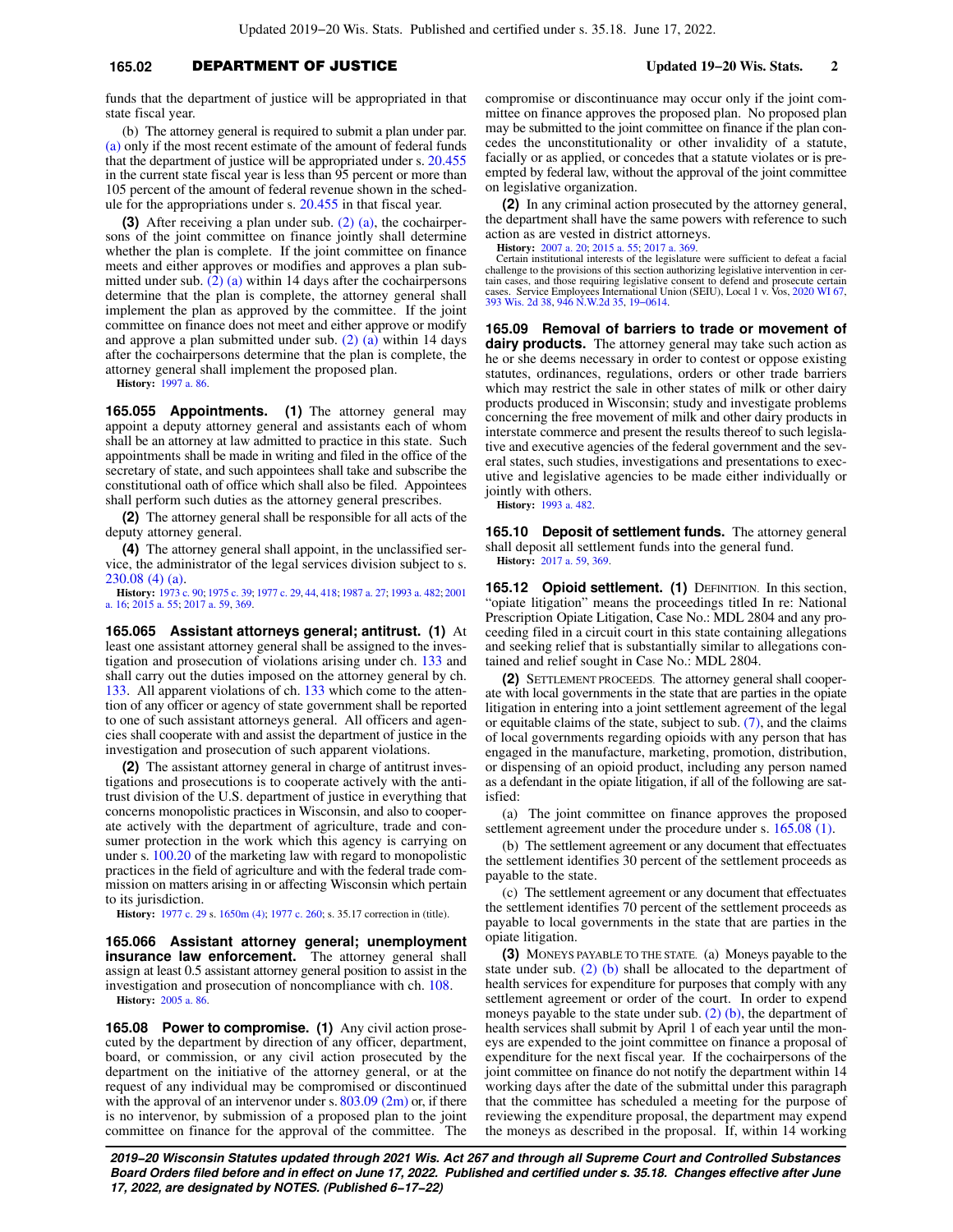days after the date of the submittal under this paragraph by the department, the cochairpersons of the committee notify the department that the committee has scheduled a meeting for the purpose of reviewing the expenditure proposal, the department may expend the moneys only upon approval by the committee.

(b) If the department of health services seeks to deviate from the expenditure proposal during the fiscal year for which the expenditure proposal approved under par. [\(a\)](https://docs.legis.wisconsin.gov/document/statutes/165.12(3)(a)) applies, the department shall submit to the joint committee on finance a proposal for the deviation. The joint committee on finance shall review the expenditure proposal using the procedure described in par. [\(a\)](https://docs.legis.wisconsin.gov/document/statutes/165.12(3)(a)).

**(4)** MONEYS PAYABLE TO LOCAL GOVERNMENTS. (a) No money paid or payable to the local governments under sub.  $(2)$  (c) may be considered moneys of the state. Moneys under sub.  $(2)$  (c) may be paid directly only to local governments that are parties in the opiate litigation.

(b) A local government that receives moneys payable to a local government under sub. [\(2\) \(c\)](https://docs.legis.wisconsin.gov/document/statutes/165.12(2)(c)) shall deposit the moneys in a segregated account that is subject to all of the following:

1. Moneys in the segregated account are considered moneys of the local government under s. [66.0603 \(1m\)](https://docs.legis.wisconsin.gov/document/statutes/66.0603(1m)) and may not be commingled with any other moneys of the local government.

2. A local government may expend moneys of the segregated account solely for purposes identified as approved uses for abatement in the settlement agreement or by court order, subject to sub.  $(6)$ .

3. A local government may not use moneys from the segregated account to substitute for budgeted moneys from the other sources.

4. A local government may allocate moneys from the segregated account to any other political subdivision in the state if there is an agreement requiring the other political subdivision to expend the moneys for the purposes described in subd. [2.](https://docs.legis.wisconsin.gov/document/statutes/165.12(4)(b)2.)

5. Local governments may combine moneys from their segregated accounts if each local government conforms to the reporting requirement under par. [\(c\).](https://docs.legis.wisconsin.gov/document/statutes/165.12(4)(c))

6. A local government shall include the segregated account in the local government's typical audit process.

(c) By May 1 annually, a local government that receives moneys under sub.  $(2)$  (c) shall submit a report to the department of justice and joint committee on finance that includes all of the following:

1. The amount of money in the local government's segregated account described under par. [\(b\)](https://docs.legis.wisconsin.gov/document/statutes/165.12(4)(b)) as of December 31 of the previous year.

2. An accounting of the receipts and disbursements from the segregated account described under par. [\(b\)](https://docs.legis.wisconsin.gov/document/statutes/165.12(4)(b)) in the previous year.

**(5)** SALE OF INTEREST IN PROCEEDS. (a) Subject to par. [\(c\)](https://docs.legis.wisconsin.gov/document/statutes/165.12(5)(c)), a local government may sell for cash or other consideration the right to receive any payment under a settlement agreement and this section if the proceeds of the sale are deposited in the segregated account described under sub. [\(4\) \(b\).](https://docs.legis.wisconsin.gov/document/statutes/165.12(4)(b))

(b) A local government may pledge, grant a lien on, or grant a security interest in payments to effectuate a sale under this subsection. Obligations issued under this subsection are governmental obligations that are issued for a public purpose but are not considered debt of the local government and are not calculated for the purposes of any constitutional or statutory debt limitation.

(c) Any sale by a local government that is authorized under this subsection shall be approved by a majority vote of the governing body of the local government that is selling the payments. The governing body's approval of the sale under this paragraph is considered conclusive as to the adequacy of the consideration for the sale.

(d) The limitations and provisions of s. [893.77](https://docs.legis.wisconsin.gov/document/statutes/893.77) apply to any obligations issued under this subsection. This subsection is an alternative procedure to the procedures under ch. [67.](https://docs.legis.wisconsin.gov/document/statutes/ch.%2067)

**(6)** RESPONSIBILITIES FOR ATTORNEY FEES. If a separate fund created in a settlement agreement for the opiate litigation is insufficient to pay the entire amount of attorney fees and expenses owed by local governments, a local government may use a portion of the amounts payable to local governments under sub. [\(2\) \(c\)](https://docs.legis.wisconsin.gov/document/statutes/165.12(2)(c)) to supplement amounts owed by the local government for attorney fees and expenses. The state has no responsibility for payment of a local government's attorney fees or expenses, and those local government attorney fees or expenses may not be paid from the amounts payable to the state under sub. [\(2\) \(b\)](https://docs.legis.wisconsin.gov/document/statutes/165.12(2)(b)).

**(7)** CLAIMS BY NONPARTIES TO OPIATE LITIGATION. (a) Nothing in this section shall alter any local government's right to pursue, litigate, or resolve a lawsuit or claim as a party to the opiate litigation or a related proceeding if the lawsuit or claim was pending as of June 1, 2021.

(b) A political subdivision of the state, or an officer or agent of any political subdivision of the state, that was not a party as of June 1, 2021, to the opiate litigation may not do any of the following:

1. Maintain a claim to proceeds of any settlement agreement that is described under sub. [\(2\).](https://docs.legis.wisconsin.gov/document/statutes/165.12(2))

2. Maintain any claim or commence any action related to opioids against a person that is identified as a party defendant in the opiate litigation that would be released in a settlement agreement if the political subdivision, officer, or agent was a party to a settlement agreement that is described under sub. [\(2\).](https://docs.legis.wisconsin.gov/document/statutes/165.12(2))

**History:** [2021 a. 57](https://docs.legis.wisconsin.gov/document/acts/2021/57); [2021 a. 240](https://docs.legis.wisconsin.gov/document/acts/2021/240) s. [30.](https://docs.legis.wisconsin.gov/document/acts/2021/240,%20s.%2030)

#### **165.25 Duties of department of justice.** The department of justice shall:

**(1)** REPRESENT STATE IN APPEALS AND ON REMAND. Except as provided in ss. [5.05 \(2m\) \(a\)](https://docs.legis.wisconsin.gov/document/statutes/5.05(2m)(a)), [19.49 \(2\) \(a\)](https://docs.legis.wisconsin.gov/document/statutes/19.49(2)(a)), and [978.05 \(5\)](https://docs.legis.wisconsin.gov/document/statutes/978.05(5)), appear for the state and prosecute or defend all actions and proceedings, civil or criminal, in the court of appeals and the supreme court, in which the state is interested or a party, and attend to and prosecute or defend all civil cases sent or remanded to any circuit court in which the state is a party. The joint committee on legislative organization may intervene as permitted under s. [803.09 \(2m\)](https://docs.legis.wisconsin.gov/document/statutes/803.09(2m)) at any time. Nothing in this subsection deprives or relieves the attorney general or the department of justice of any authority or duty under this chapter.

**(1m)** REPRESENT STATE IN OTHER MATTERS. If requested by the governor or either house of the legislature, appear for and represent the state, any state department, agency, official, employee or agent, whether required to appear as a party or witness in any civil or criminal matter, and prosecute or defend in any court or before any officer, any cause or matter, civil or criminal, in which the state or the people of this state may be interested. The joint committee on legislative organization may intervene as permitted under s.  $803.09$  (2m) at any time. The public service commission may request under s. [196.497 \(7\)](https://docs.legis.wisconsin.gov/document/statutes/196.497(7)) that the attorney general intervene in federal proceedings. All expenses of the proceedings shall be paid from the appropriation under s. [20.455 \(1\) \(d\)](https://docs.legis.wisconsin.gov/document/statutes/20.455(1)(d)).

**(2)** PROSECUTE BREACHES OF BONDS AND CONTRACTS. Prosecute, at the request of the governor, or of the head of any department of the state government any official bond or any contract in which the state is interested, deposited with any of them, upon a breach thereof, and prosecute or defend for the state all actions, civil or criminal, relating to any matter connected with any of their departments except in those cases where other provision is made.

**(3)** ADVISE DISTRICT ATTORNEYS. Consult and advise with the district attorneys when requested by them in all matters pertaining to the duties of their office.

**(3m)** REVIEW OBSCENITY CASES. Review obscenity cases submitted to the department by district attorneys under s. [944.21 \(7\).](https://docs.legis.wisconsin.gov/document/statutes/944.21(7))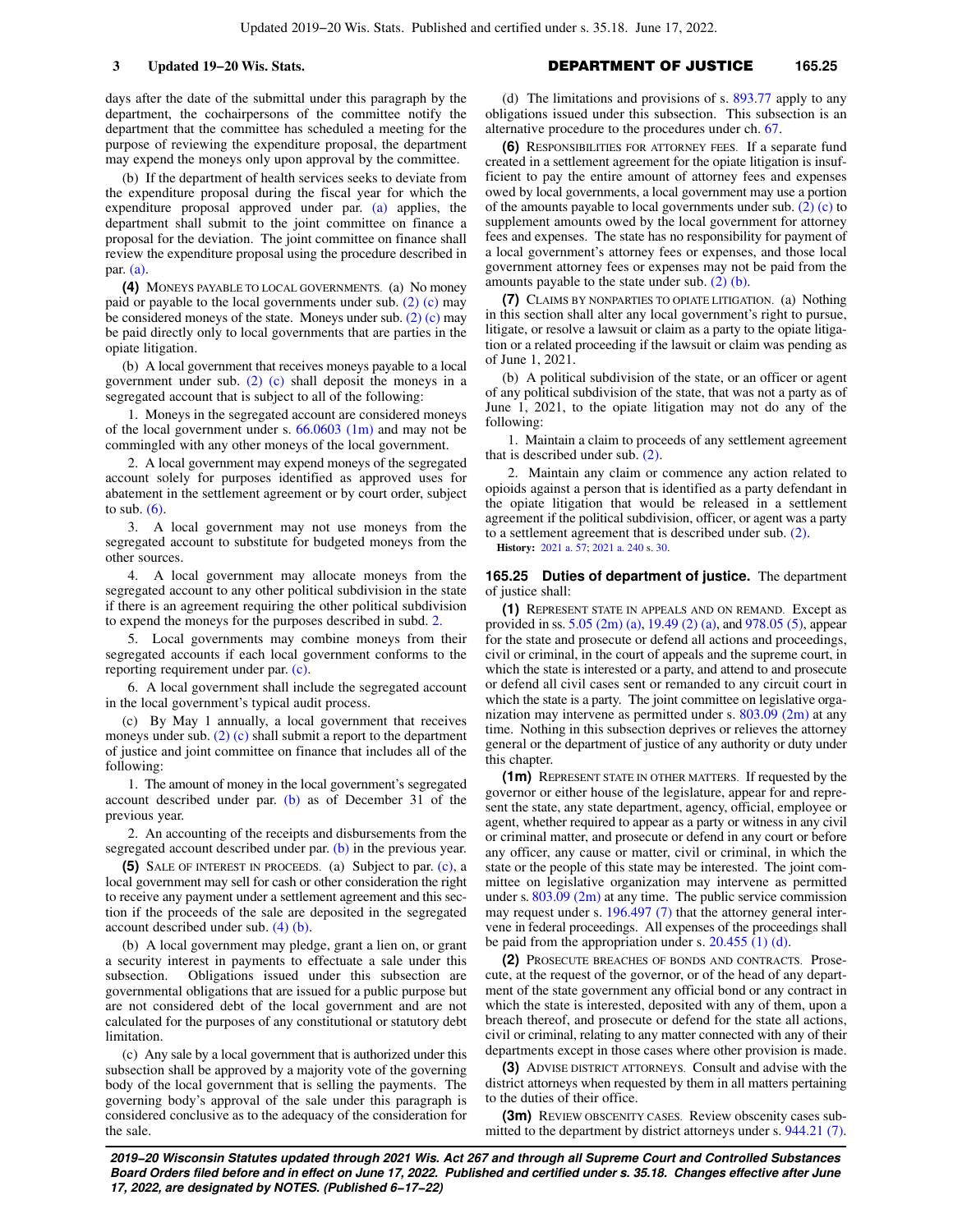### **165.25** DEPARTMENT OF JUSTICE **Updated 19−20 Wis. Stats. 4**

The attorney general shall determine whether a prosecution may be commenced.

**(3r)** AVOID CONFLICT OF INTEREST. Require that attorneys in different organizational subunits in the department prosecute violations of chs. [562](https://docs.legis.wisconsin.gov/document/statutes/ch.%20562) to [569](https://docs.legis.wisconsin.gov/document/statutes/ch.%20569) or Indian gaming compacts entered into under s. [14.035](https://docs.legis.wisconsin.gov/document/statutes/14.035) and defend any department, agency, official, employee or agent under subs.  $(1)$ ,  $(1m)$ ,  $(4)$   $(a)$  and  $(6)$ .

**(4)** FURNISH LEGAL SERVICES; APPROPRIATION. (a) The department of justice shall furnish all legal services required by the investment board, the lottery division in the department of revenue, the public service commission, the department of transportation, the department of natural resources, the department of tourism and the department of employee trust funds, together with any other services, including stenographic and investigational, as are necessarily connected with the legal work.

(ag) The department of justice shall furnish legal services upon request of the department of safety and professional services under s. [167.35 \(7\)](https://docs.legis.wisconsin.gov/document/statutes/167.35(7)).

(am) The department of justice shall furnish legal services to the department of safety and professional services in all proceedings under s. [440.21 \(3\)](https://docs.legis.wisconsin.gov/document/statutes/440.21(3)), together with any other services, including stenographic and investigational, as are necessarily connected with the legal services.

(ar) The department of justice shall furnish all legal services required by the department of agriculture, trade and consumer protection relating to the enforcement of ss. [91.68,](https://docs.legis.wisconsin.gov/document/statutes/91.68) [93.73,](https://docs.legis.wisconsin.gov/document/statutes/93.73) [100.171](https://docs.legis.wisconsin.gov/document/statutes/100.171), [100.173](https://docs.legis.wisconsin.gov/document/statutes/100.173), [100.174,](https://docs.legis.wisconsin.gov/document/statutes/100.174) [100.175,](https://docs.legis.wisconsin.gov/document/statutes/100.175) [100.177,](https://docs.legis.wisconsin.gov/document/statutes/100.177) [100.18,](https://docs.legis.wisconsin.gov/document/statutes/100.18) [100.182,](https://docs.legis.wisconsin.gov/document/statutes/100.182) [100.195](https://docs.legis.wisconsin.gov/document/statutes/100.195), [100.20](https://docs.legis.wisconsin.gov/document/statutes/100.20), [100.205](https://docs.legis.wisconsin.gov/document/statutes/100.205), [100.207,](https://docs.legis.wisconsin.gov/document/statutes/100.207) [100.209](https://docs.legis.wisconsin.gov/document/statutes/100.209), [100.21,](https://docs.legis.wisconsin.gov/document/statutes/100.21) [100.28,](https://docs.legis.wisconsin.gov/document/statutes/100.28) [100.37,](https://docs.legis.wisconsin.gov/document/statutes/100.37) [100.42,](https://docs.legis.wisconsin.gov/document/statutes/100.42) [100.50](https://docs.legis.wisconsin.gov/document/statutes/100.50), [100.51](https://docs.legis.wisconsin.gov/document/statutes/100.51), [100.55](https://docs.legis.wisconsin.gov/document/statutes/100.55), and [846.45](https://docs.legis.wisconsin.gov/document/statutes/846.45) and chs. [126,](https://docs.legis.wisconsin.gov/document/statutes/ch.%20126) [136](https://docs.legis.wisconsin.gov/document/statutes/ch.%20136), [344,](https://docs.legis.wisconsin.gov/document/statutes/ch.%20344) [704,](https://docs.legis.wisconsin.gov/document/statutes/ch.%20704) [707,](https://docs.legis.wisconsin.gov/document/statutes/ch.%20707) and [779,](https://docs.legis.wisconsin.gov/document/statutes/ch.%20779) together with any other services as are necessarily connected to the legal services.

(as) The department of justice shall furnish legal services to the livestock facility siting review board in defending appeals under s.  $93.90(5)$  (e) of decisions of the board.

(b) The department of justice shall furnish bond counsel services to the building commission when the building commission contracts public debt under subch. [I of ch. 18](https://docs.legis.wisconsin.gov/document/statutes/subch.%20I%20of%20ch.%2018).

(bn) The department of justice shall provide legal services, other than those relating to civil actions or opinions, under ch. [150](https://docs.legis.wisconsin.gov/document/statutes/ch.%20150) to the department of health services.

(c) The department shall at the end of each fiscal year, except for programs financed out of the general fund and except for services required to be provided by statute other than this subsection, render to the respective agencies enumerated in this subsection an itemized statement of the total cost of the legal and other services including travel expenses and legal expenses enumerated in s. [20.455 \(1\) \(d\)](https://docs.legis.wisconsin.gov/document/statutes/20.455(1)(d)).

(d) Upon receipt of the statement, the respective agency head shall audit the statement and upon finding it to be correct shall certify the amount of the statement to the department of administration to be paid into the general fund out of the agency's proper appropriation.

**(5)** PREPARE FORMS. Whenever requested by the head of any department of the state government, the department of justice shall prepare proper drafts of forms for contracts and other writings which may be wanted for the use of the state.

**(6)** ATTORNEY FOR STATE. (a) 1. At the request of the head of any department of state government, the attorney general may appear for and defend any state department, or any state officer, employee, or agent of the department in any civil action or other matter brought before a court or an administrative agency which is brought against the state department, or officer, employee, or agent for or on account of any act growing out of or committed in the lawful course of an officer's, employee's, or agent's duties. Witness fees or other expenses determined by the attorney general to be reasonable and necessary to the defense in the action or proceeding shall be paid as provided for in s. [885.07.](https://docs.legis.wisconsin.gov/document/statutes/885.07) The attorney general may compromise and settle the action as the attorney general determines to be in the best interest of the state except that, if the action is for injunctive relief or there is a proposed consent decree, the attorney general may not compromise or settle the action without the approval of an intervenor under s. [803.09 \(2m\)](https://docs.legis.wisconsin.gov/document/statutes/803.09(2m)) or, if there is no intervenor, without first submitting a proposed plan to the joint committee on finance. If, within 14 working days after the plan is submitted, the cochairpersons of the committee notify the attorney general that the committee has scheduled a meeting for the purpose of reviewing the proposed plan, the attorney general may compromise or settle the action only with the approval of the committee. The attorney general may not submit a proposed plan to the joint committee on finance under this subdivision in which the plan concedes the unconstitutionality or other invalidity of a statute, facially or as applied, or concedes that a statute violates or is preempted by federal law, without the approval of the joint committee on legislative organization.

2. Members, officers, and employees of the Wisconsin state agencies building corporation and the Wisconsin state public building corporation are covered by this section. Members of the board of governors created under s. [619.04 \(3\),](https://docs.legis.wisconsin.gov/document/statutes/619.04(3)) members of a committee or subcommittee of that board of governors, members of the injured patients and families compensation fund peer review council created under s. [655.275 \(2\)](https://docs.legis.wisconsin.gov/document/statutes/655.275(2)), and persons consulting with that council under s.  $655.275$  (5) (b) are covered by this section with respect to actions, claims, or other matters arising before, on, or after April 25, 1990. The attorney general may compromise and settle claims asserted before such actions or matters formally are brought or may delegate such authority to the department of administration. This paragraph may not be construed as a consent to sue the state or any department thereof or as a waiver of state sovereign immunity.

(b) Volunteer health care providers who provide services under s.  $146.89$ , except those described in s.  $146.89$  (5) (a), practitioners who provide services under s. [257.03,](https://docs.legis.wisconsin.gov/document/statutes/257.03) and health care facilities on whose behalf services are provided under s. [257.03](https://docs.legis.wisconsin.gov/document/statutes/257.03) are, for the provision of those services, covered by this section and shall be considered agents of the department of health services for purposes of determining which agency head may request the attorney general to appear and defend them.

(c) Physicians under s.  $251.07$  or  $252.04$  (9) (b) are covered by this section and shall be considered agents of the department of health services for purposes of determining which agency head may request the attorney general to appear and defend them.

(e) The department of justice may appear for and defend the state or any state department, agency, official or employee in any civil action arising out of or relating to the assessment or collection of costs concerning environmental cleanup or natural resources damages including actions brought under [42 USC 9607.](https://docs.legis.wisconsin.gov/document/usc/42%20USC%209607) The action may be compromised and settled in the same manner as provided in par. [\(a\).](https://docs.legis.wisconsin.gov/document/statutes/165.25(6)(a)) At the request of the department of natural resources, the department of justice may provide legal representation to the state or to the department of natural resources in the same matter in which the department of justice provides defense counsel, if the attorneys representing those interests are assigned from different organizational units within the department of justice. This paragraph may not be construed as a consent to sue the state or any department, agency, official or employee of the state or as a waiver of sovereign immunity.

**(6m)** ATTORNEY FOR STATE WITNESSES. At the request of the head of any department or agency of state government, the attorney general may appear for and represent any state official, employee or agent who is required to appear as a witness in any administrative or civil matter.

**(7)** KEEP RECORD OF ACTIONS. The department shall keep a record of all actions and demands prosecuted or defended by the department on behalf of the state and all related proceedings. The department may dispose of public records in accordance with s. [16.61](https://docs.legis.wisconsin.gov/document/statutes/16.61).

**(8)** HISTORICAL SOCIETY CONTRACTS. In subs. [\(1\),](https://docs.legis.wisconsin.gov/document/statutes/165.25(1)) [\(1m\)](https://docs.legis.wisconsin.gov/document/statutes/165.25(1m)), [\(6\)](https://docs.legis.wisconsin.gov/document/statutes/165.25(6)) and  $(6m)$ , treat any nonprofit corporation operating a museum under a lease agreement with the state historical society as a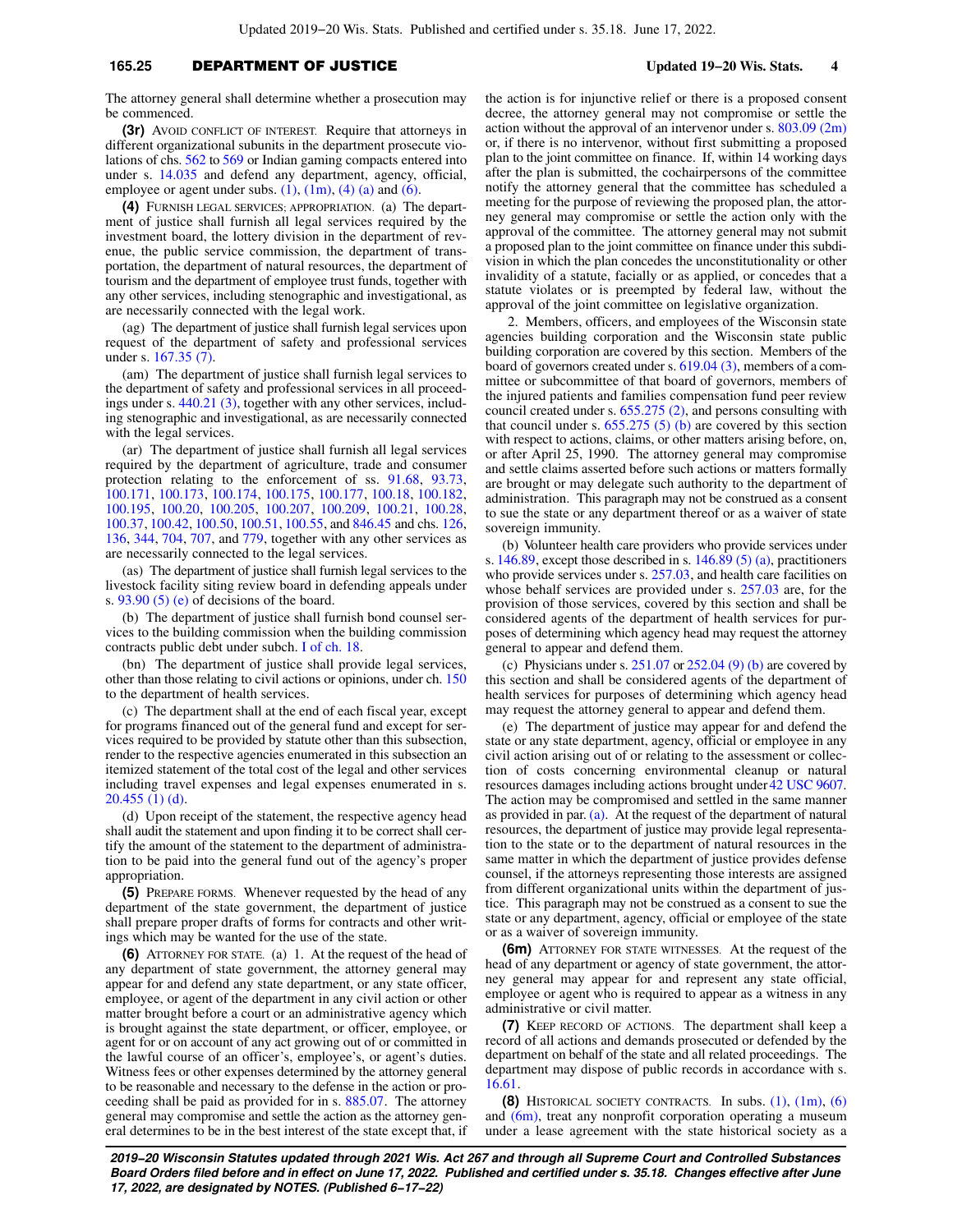department of state government and any official, employee or agent of such a corporation as a state official, employee or agent.

**(8m)** LOCAL EMERGENCY PLANNING COMMITTEES. In subs. [\(1\),](https://docs.legis.wisconsin.gov/document/statutes/165.25(1))  $(1m)$ ,  $(6)$  and  $(6m)$ , treat any local emergency planning committee appointed by a county board under s.  $59.54(8)(a)$  as a department of state government and any member of such a committee as a state official, employee or agent.

**(9)** PERFORM OTHER DUTIES. The department of justice shall perform all other duties imposed upon the department by law.

**(10)** REPORT ON RESTITUTION. Semiannually submit a report to the department of administration and the joint committee on finance regarding money received by the department of justice under a court order or a settlement agreement for providing restitution to victims. The report shall specify the amount of restitution received by the department of justice during the reporting period; the number of persons to whom the department of justice paid restitution and the total amount that the department of justice paid to all recipients during the reporting period; and the department of justice's methodology for selecting recipients and determining the amount paid to each recipient.

**(10m)** REPORT ON GRANTS. Beginning on January 15, 2015, and annually thereafter, the department of justice shall submit a report to the legislature under s. [13.172 \(2\)](https://docs.legis.wisconsin.gov/document/statutes/13.172(2)), regarding its administration of grant programs under ss. [165.95,](https://docs.legis.wisconsin.gov/document/statutes/165.95) [165.955,](https://docs.legis.wisconsin.gov/document/statutes/165.955) [165.96,](https://docs.legis.wisconsin.gov/document/statutes/165.96) [165.986](https://docs.legis.wisconsin.gov/document/statutes/165.986), and [165.987.](https://docs.legis.wisconsin.gov/document/statutes/165.987) The report shall include, for each grant program, all of the following information:

(a) The amount of each grant awarded by the department of justice for the previous fiscal year.

(b) The grant recipient to whom each grant was awarded.

(c) The methodology used by the department of justice to choose grant recipients and to determine the level of grant funding for each grant recipient.

(d) Performance measures created by the department of justice for each grant program.

(e) Reported results from each grant recipient in each fiscal year as to the attainment of performance measures the department of justice developed for the grant recipient.

**(11)** REPORT ON FIELD PROSECUTOR POSITIONS. The department of justice shall submit an annual report to the joint committee on finance regarding the field prosecutor attorney positions created under [2017 Wisconsin Act 261,](https://docs.legis.wisconsin.gov/document/acts/2017/261) section [13](https://docs.legis.wisconsin.gov/document/acts/2017/261,%20s.%2013). The report shall describe the activities and assess the effectiveness of the attorneys in assisting the division of criminal investigation in the field offices of Wausau and Appleton and in assisting district attorneys in the prosecution of drug−related offenses.

**(12)** REPRESENTATION ARISING FROM AGREEMENTS WITH MIN-NESOTA. Represent any employee of the state of Minnesota who is named as a defendant in any civil action brought under the laws of this state as a result of performing services for this state under a valid agreement between this state and the state of Minnesota providing for interchange of employees or services and any employee of this state who is named as a defendant as a result of performing services for the state of Minnesota under such an agreement in any action brought under the laws of this state. Witness fees in any action specified in this subsection shall be paid in the same manner as provided in s. [885.07](https://docs.legis.wisconsin.gov/document/statutes/885.07). The attorney general may compromise and settle any action specified in this subsection to the same extent as provided in s.  $165.25(6)(a)$ .

**(13)** JUVENILE JUSTICE IMPROVEMENT PLAN. Serve as the state planning agency under the juvenile justice and delinquency prevention act of 1974, P.L. [93−415.](https://docs.legis.wisconsin.gov/document/publiclaw/93-415) The department shall prepare a state comprehensive juvenile justice improvement plan. The plan shall be submitted to the governor, the joint committee on finance in accordance with s.  $16.54$ , and to the appropriate standing committees of each house of the legislature as determined by the presiding officer of each house. The plan shall be updated periodically and shall be based on an analysis of the state's juvenile justice needs and problems.

**(14)** COOPERATION AND ASSISTANCE. Cooperate with and render technical assistance to state agencies and units of local government and public or private agencies relating to the criminal and juvenile justice system.

**(15)** CONTRACTS AND EXPENDITURES. Apply for contracts or receive and expend for its purposes any appropriation or grant from the state, a political subdivision of the state, the federal government or any other source, public or private, in accordance with the statutes.

**(16)** RULES REGARDING CONCEALED WEAPONS LICENSES. Promulgate by rule a list of states that issue a permit, license, approval, or other authorization to carry a concealed weapon if the permit, license, approval, or other authorization requires, or designates that the holder chose to submit to, a background search that is comparable to a background check as defined in s. [175.60](https://docs.legis.wisconsin.gov/document/statutes/175.60(1)(ac)) [\(1\) \(ac\).](https://docs.legis.wisconsin.gov/document/statutes/175.60(1)(ac))

**(18)** CRIME LABORATORIES; DEOXYRIBONUCLEIC ACID ANALY-SIS. Determine the amount required to fund the appropriation account under s. [20.455 \(2\) \(Lm\).](https://docs.legis.wisconsin.gov/document/statutes/20.455(2)(Lm))

**(19)** CRIME LABORATORIES; DEOXYRIBONUCLEIC ACID ANALYSIS SURCHARGES. If the appropriation account under s. [20.455 \(2\) \(Lp\)](https://docs.legis.wisconsin.gov/document/statutes/20.455(2)(Lp)) is anticipated to go into deficit, promptly notify the joint committee on finance in writing of the anticipated deficit.

**(20)** REPORT ON EXECUTION OF SEARCH WARRANTS AT PHYSICAL PREMISES. No later than July 1 of each year, submit a report to the legislature under s. [13.172 \(2\)](https://docs.legis.wisconsin.gov/document/statutes/13.172(2)) on the issuance and execution of search warrants at physical premises by law enforcement agencies in the prior calendar year. The department shall collect any relevant information from law enforcement agencies in order to prepare the report by providing all reporting officials with instructions that specify the nature of the information required, the time it is to be forwarded, the method of classifying it, and any other matters that facilitate collection and compilation of the relevant information, and all persons in charge of law enforcement agencies and other criminal and juvenile justice system agencies shall supply the department of justice with the information requested. The report shall include, by jurisdiction, all of the following information for the preceding calendar year:

(a) The total number of search warrants that were issued and denied.

(b) Of the search warrants that were issued, the number that requested explicit authorization of an unannounced entry, and of those that requested explicit authorization of an unannounced entry, the number that explicitly authorized and the number that declined to authorize an unannounced entry.

(c) Of the search warrants that declined to authorize an unannounced entry, the number of search warrants that were executed with an announced entry and the number that were executed with an unannounced entry.

(d) Of the search warrants that declined to authorize an unannounced entry that were executed with an unannounced entry, all of the following information:

1. The number of warrants for which a return under s. [968.17](https://docs.legis.wisconsin.gov/document/statutes/968.17) was accompanied by a written inventory of property taken as provided under s. [968.17 \(1\)](https://docs.legis.wisconsin.gov/document/statutes/968.17(1)).

2. The number of warrant executions that resulted in great bodily harm, as defined in s. [939.22 \(14\),](https://docs.legis.wisconsin.gov/document/statutes/939.22(14)) to any person, or the death of any person.

3. The age, race, and gender of any primary suspect who was present at the warrant's execution.

(e) Of the search warrants that explicitly authorized an unannounced entry, the number of search warrants that were executed with an announced entry and the number that were executed with an unannounced entry.

(f) Of the search warrants that explicitly authorized an unannounced entry, the type of suspected crime for which it was sought.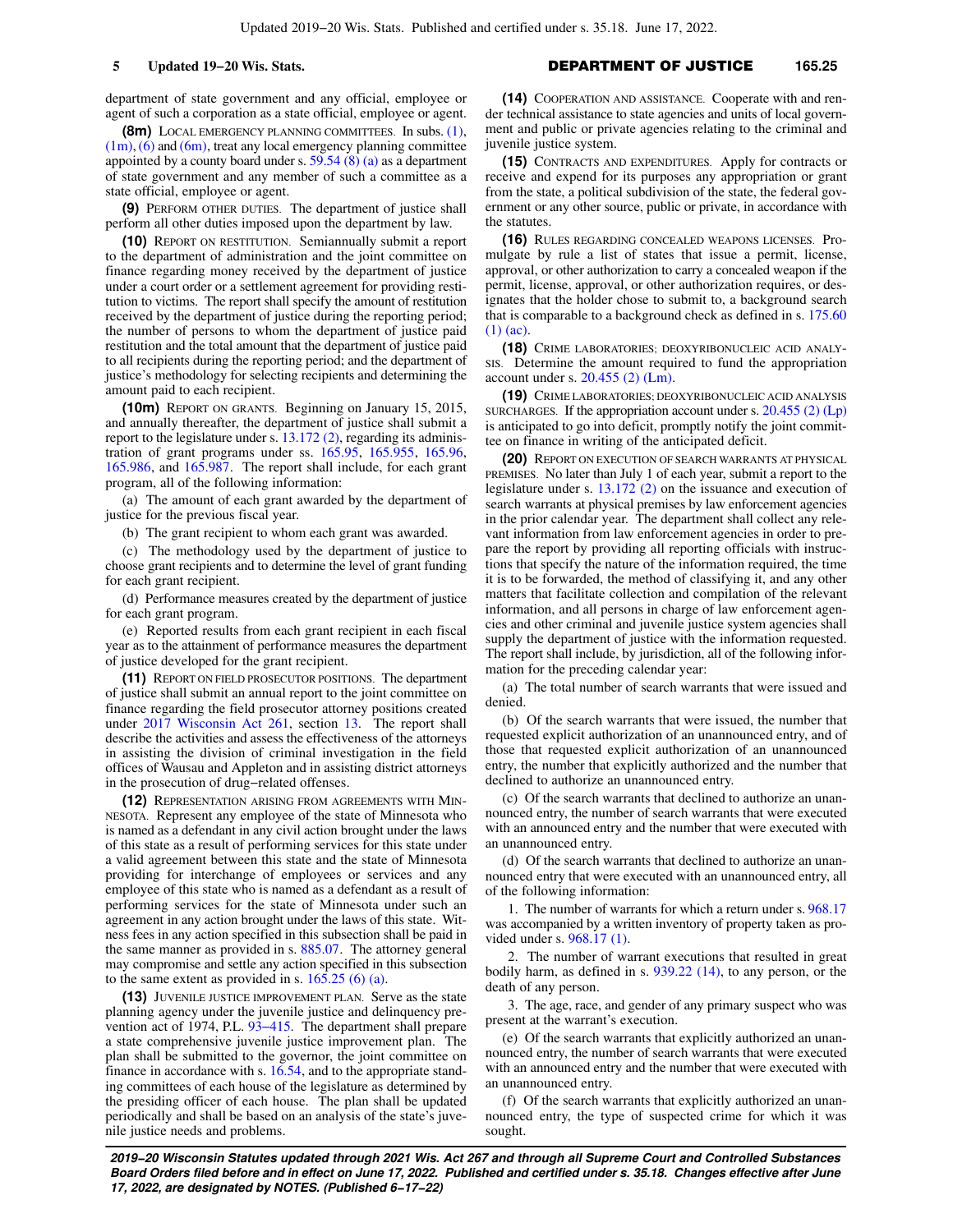# **165.25** DEPARTMENT OF JUSTICE **Updated 19−20 Wis. Stats. 6**

(g) Of the search warrants that explicitly authorized an unannounced entry and were executed with an unannounced entry, all of the following information:

1. The number of warrants for which a return under s. [968.17](https://docs.legis.wisconsin.gov/document/statutes/968.17) was accompanied by a written inventory of property taken as provided under s. [968.17 \(1\).](https://docs.legis.wisconsin.gov/document/statutes/968.17(1))

2. The number of warrant executions that resulted in great bodily harm, as defined in s. [939.22 \(14\),](https://docs.legis.wisconsin.gov/document/statutes/939.22(14)) to any person, or the death of any person.

3. The age, race, and gender of any primary suspect who was present at the warrant's execution.

**History:** [1971 c. 125](https://docs.legis.wisconsin.gov/document/acts/1971/125) s. [522 \(1\);](https://docs.legis.wisconsin.gov/document/acts/1971/125,%20s.%20522) [1971 c. 215;](https://docs.legis.wisconsin.gov/document/acts/1971/215) [1973 c. 333;](https://docs.legis.wisconsin.gov/document/acts/1973/333) [1975 c. 81,](https://docs.legis.wisconsin.gov/document/acts/1975/81) [199;](https://docs.legis.wisconsin.gov/document/acts/1975/199) [1977](https://docs.legis.wisconsin.gov/document/acts/1977/29)<br>[c. 29](https://docs.legis.wisconsin.gov/document/acts/1977/29) s. [1656 \(27\);](https://docs.legis.wisconsin.gov/document/acts/1977/29,%20s.%201656) [1977 c. 187](https://docs.legis.wisconsin.gov/document/acts/1977/187), [260](https://docs.legis.wisconsin.gov/document/acts/1977/260), [273](https://docs.legis.wisconsin.gov/document/acts/1977/273), [344](https://docs.legis.wisconsin.gov/document/acts/1977/344); [1981 c. 20](https://docs.legis.wisconsin.gov/document/acts/1981/20), [62,](https://docs.legis.wisconsin.gov/document/acts/1981/62) [96](https://docs.legis.wisconsin.gov/document/acts/1981/96); [1983 a. 27](https://docs.legis.wisconsin.gov/document/acts/1983/27); [1983](https://docs.legis.wisconsin.gov/document/acts/1983/36)<br>[a. 36](https://docs.legis.wisconsin.gov/document/acts/1983/36) s. [96 \(2\),](https://docs.legis.wisconsin.gov/document/acts/1983/36,%20s.%2096) (3), (4); [1983 a. 192](https://docs.legis.wisconsin.gov/document/acts/1983/192); [1985 a. 29](https://docs.legis.wisconsin.gov/document/acts/1985/29), [66](https://docs.legis.wisconsin.gov/document/acts/1985/66) [206](https://docs.legis.wisconsin.gov/document/acts/1989/206), [359;](https://docs.legis.wisconsin.gov/document/acts/1989/359) [1991 a. 25](https://docs.legis.wisconsin.gov/document/acts/1991/25), [39,](https://docs.legis.wisconsin.gov/document/acts/1991/39) [269](https://docs.legis.wisconsin.gov/document/acts/1991/269); [1993 a. 27,](https://docs.legis.wisconsin.gov/document/acts/1993/27) [28,](https://docs.legis.wisconsin.gov/document/acts/1993/28) [365](https://docs.legis.wisconsin.gov/document/acts/1993/365); [1995 a. 27](https://docs.legis.wisconsin.gov/document/acts/1995/27) ss. [4453](https://docs.legis.wisconsin.gov/document/acts/1995/27,%20s.%204453) to [4454m](https://docs.legis.wisconsin.gov/document/acts/1995/27,%20s.%204454m), [9126](https://docs.legis.wisconsin.gov/document/acts/1995/27,%20s.%209126)<br>[\(19\)](https://docs.legis.wisconsin.gov/document/acts/1995/27,%20s.%209126); [1995 a. 201](https://docs.legis.wisconsin.gov/document/acts/1995/201); [1997 a. 27,](https://docs.legis.wisconsin.gov/document/acts/1997/27) [111;](https://docs.legis.wisconsin.gov/document/acts/1997/111) [2001 a. 16](https://docs.legis.wisconsin.gov/document/acts/2001/16); [2003 a. 111,](https://docs.legis.wisconsin.gov/document/acts/2003/111) [235](https://docs.legis.wisconsin.gov/document/acts/2003/235); [2005 a. 96](https://docs.legis.wisconsin.gov/document/acts/2005/96), [458;](https://docs.legis.wisconsin.gov/document/acts/2005/458) [2007](https://docs.legis.wisconsin.gov/document/acts/2007/1)<br>[a. 1](https://docs.legis.wisconsin.gov/document/acts/2007/1); [2007 a. 20](https://docs.legis.wisconsin.gov/document/acts/2007/20) ss. [2904,](https://docs.legis.wisconsin.gov/document/acts/2007/20,%20s.%202904) [9121 \(6\) \(a\)](https://docs.legis.wisconsin.gov/document/acts/2007/20,%20s.%209121); 2007 a

It would be nonsensical to interpret sub. (1m) as prohibiting the state from entering into a contract with special counsel under which litigation expenses that would nor-mally be paid for with taxpayer dollars are instead paid for by special counsel who<br>agrees to recover the expense only from defendants through an award of costs. State<br>v. Abbott Laboratories, [2013 WI App 31,](https://docs.legis.wisconsin.gov/document/courts/2013%20WI%20App%2031) 346 Wis. 2d 56 [10−0232](https://docs.legis.wisconsin.gov/document/wicourtofappeals/10-0232).

On the facts of this case, the superintendent of public instruction and the Department of Public Instruction were entitled to counsel of their choice and were not required to be represented by the Department of Justice. Koschkee v. Evers, [2018 WI](https://docs.legis.wisconsin.gov/document/courts/2018%20WI%2082) [82,](https://docs.legis.wisconsin.gov/document/courts/2018%20WI%2082) [382 Wis. 2d 666](https://docs.legis.wisconsin.gov/document/courts/382%20Wis.%202d%20666), [913 N.W.2d 878](https://docs.legis.wisconsin.gov/document/courts/913%20N.W.2d%20878), [17−2278](https://docs.legis.wisconsin.gov/document/wisupremecourt/17-2278).

Certain institutional interests of the legislature were sufficient to defeat a facial challenge to the provisions of this section authorizing legislative intervention in certain cases, and those requiring legislative consent to defend and prosecute certain cases. Service Employees International Union (SEIU), Local 1 v. Vos, [2020 WI 67](https://docs.legis.wisconsin.gov/document/courts/2020%20WI%2067), [393 Wis. 2d 38](https://docs.legis.wisconsin.gov/document/courts/393%20Wis.%202d%2038), [946 N.W.2d 35](https://docs.legis.wisconsin.gov/document/courts/946%20N.W.2d%2035), [19−0614.](https://docs.legis.wisconsin.gov/document/wisupremecourt/19-0614)

For the attorney general to prosecute violations of the election, lobby, and ethics laws, there must be a specific statute authorizing the attorney general to independently initiate the prosecution of civil and criminal actions involving violations of<br>those laws unless there is a referral to the attorney general by the Government<br>Accountability Board under s. 5.05 (2m) (c) 16. or unles assistant attorney general has been appointed as special prosecutor to serve in lieu of the district attorney. [OAG 10−08](https://docs.legis.wisconsin.gov/document/oag/oag10-08).

The powers of the attorney general in Wisconsin. Van Alstyne & Roberts. 1974 WLR 721.

**165.255 Representation in sexually violent person commitment proceedings.** The department of justice may, at the request of an agency under s.  $980.02$  (1), represent the state in sexually violent person commitment proceedings under ch. [980.](https://docs.legis.wisconsin.gov/document/statutes/ch.%20980) **History:** [1993 a. 479](https://docs.legis.wisconsin.gov/document/acts/1993/479).

**165.26 Department of justice may have cases printed.** In all state cases to be argued in the supreme court by the department of justice, the department may require the printing by the state printer, when necessary, of the briefs and appendices of the department; and the account therefor shall be paid out of the state treasury and charged to the appropriation in s. [20.455 \(1\) \(d\).](https://docs.legis.wisconsin.gov/document/statutes/20.455(1)(d))

**History:** [1971 c. 125](https://docs.legis.wisconsin.gov/document/acts/1971/125) s. [522 \(1\)](https://docs.legis.wisconsin.gov/document/acts/1971/125,%20s.%20522); [1977 c. 29](https://docs.legis.wisconsin.gov/document/acts/1977/29) s. [1656 \(27\);](https://docs.legis.wisconsin.gov/document/acts/1977/29,%20s.%201656) [1977 c. 187](https://docs.legis.wisconsin.gov/document/acts/1977/187) s. [85](https://docs.legis.wisconsin.gov/document/acts/1977/187,%20s.%2085); Stats. 1977 s. 165.26.

**165.28 Office of school safety.** The office of school safety shall do all of the following:

**(1)** In conjunction with the department of public instruction, create model practices for school safety. The department of public instruction shall provide any resources or staff requested by the office to create the model practices. The office shall also consult the Wisconsin School Safety Coordinators Association and the Wisconsin Safe and Healthy Schools Training and Technical Assistance Center.

**(2)** Coordinate with schools under s. [118.07 \(4\) \(cf\)](https://docs.legis.wisconsin.gov/document/statutes/118.07(4)(cf)) and the department of administration to compile blueprints or critical incident mapping data for all schools. The office shall keep all blueprints and critical incident mapping data confidential unless a law enforcement agency requests access.

**(3)** Offer, or contract with another party to offer, training to school staff on school safety. Training subjects may include trauma informed care and how adverse childhood experiences have an impact on a child's development and increase needs for counseling or support. If a school receives under s.  $165.88$  (2) (b)

a grant for the training under this subsection, the office may charge a fee for the training.

**History:** [2017 a. 143;](https://docs.legis.wisconsin.gov/document/acts/2017/143) [2021 a. 109](https://docs.legis.wisconsin.gov/document/acts/2021/109).

#### **165.30 Collection of delinquent obligations. (1) DEFI-**NITIONS. In this section:

(a) "Departments" has the meaning given in s. [16.002 \(2\).](https://docs.legis.wisconsin.gov/document/statutes/16.002(2))

(b) "Obligation" includes any amount payable to the state, including accounts, charges, claims, debts, fees, fines, forfeitures, interest, judgments, loans, penalties and taxes.

**(2)** BANKRUPTCY CASES. The department of justice shall monitor bankruptcy cases filed in bankruptcy courts in this state and other states, notify departments that may be affected by those bankruptcy cases, and represent the interests of the state in bankruptcy cases and related adversary proceedings.

**(3)** COLLECTION PROCEEDS. (a) All obligations collected by the department of justice under this section shall be paid to the secretary of administration and deposited in the appropriate fund.

(b) From the amount of obligations collected by the department of justice under this section, the secretary of administration shall credit an amount equal to the reasonable and necessary expenses incurred by the department of justice related to collecting those obligations to the appropriation account under s. [20.455](https://docs.legis.wisconsin.gov/document/statutes/20.455(1)(gs))  $(1)$  (gs).

**History:** [1995 a. 27](https://docs.legis.wisconsin.gov/document/acts/1995/27); [2003 a. 33](https://docs.legis.wisconsin.gov/document/acts/2003/33).

**165.40 Acquisition of hospitals. (1) DEFINITIONS. In this** section:

(a) "Acquisition" means the long−term leasing of a hospital or a system of hospitals, or the acquiring by a person of an ownership or controlling interest in a hospital or a system of hospitals that results in one of the following:

1. A change of at least 20 percent ownership or control.

2. Possession by the person of at least 50 percent ownership or control.

(am) "Department" means the department of health services.

(b) "Hospital" has the meaning given in s. [50.33 \(2\).](https://docs.legis.wisconsin.gov/document/statutes/50.33(2))

(c) "Local agency" means an agency of a county, city, village or town.

(d) "Nonprofit corporation" has the meaning given in s. [181.0103 \(17\)](https://docs.legis.wisconsin.gov/document/statutes/181.0103(17)).

(dm) "Office" means the office of the commissioner of insurance.

(e) "Person" means an individual, sole proprietorship, partnership, association, limited liability company, corporation or joint stock company, lessee, trustee or receiver.

(f) "State agency" has the meaning given in s.  $16.004$  (12) (a), except that it includes the University of Wisconsin Hospitals and Clinics Authority.

(g) "Working day" has the meaning given in s. [227.01 \(14\)](https://docs.legis.wisconsin.gov/document/statutes/227.01(14)).

**(2)** PROHIBITION; APPROVAL REQUIRED. (a) Except as provided in sub. [\(5\),](https://docs.legis.wisconsin.gov/document/statutes/165.40(5)) no person may engage in the acquisition of a hospital or a system of hospitals owned by any of the following unless the person has first received review and approval of an application concerning the acquisition under this section from the attorney general, the office and the department:

1. A nonprofit corporation.

- 2. A city.
- 3. A county.
- 4. The state.
- 

5. The University of Wisconsin Hospitals and Clinics Authority.

(b) If the proposed acquisition under this subsection is for a system of hospitals, the person who proposes to engage in the acquisition shall provide notice of the impending acquisition to the attorney general, to the office and to the department at least 30 days before the offer to purchase or lease is made. The attorney general shall, within 5 days after receipt of the notice, determine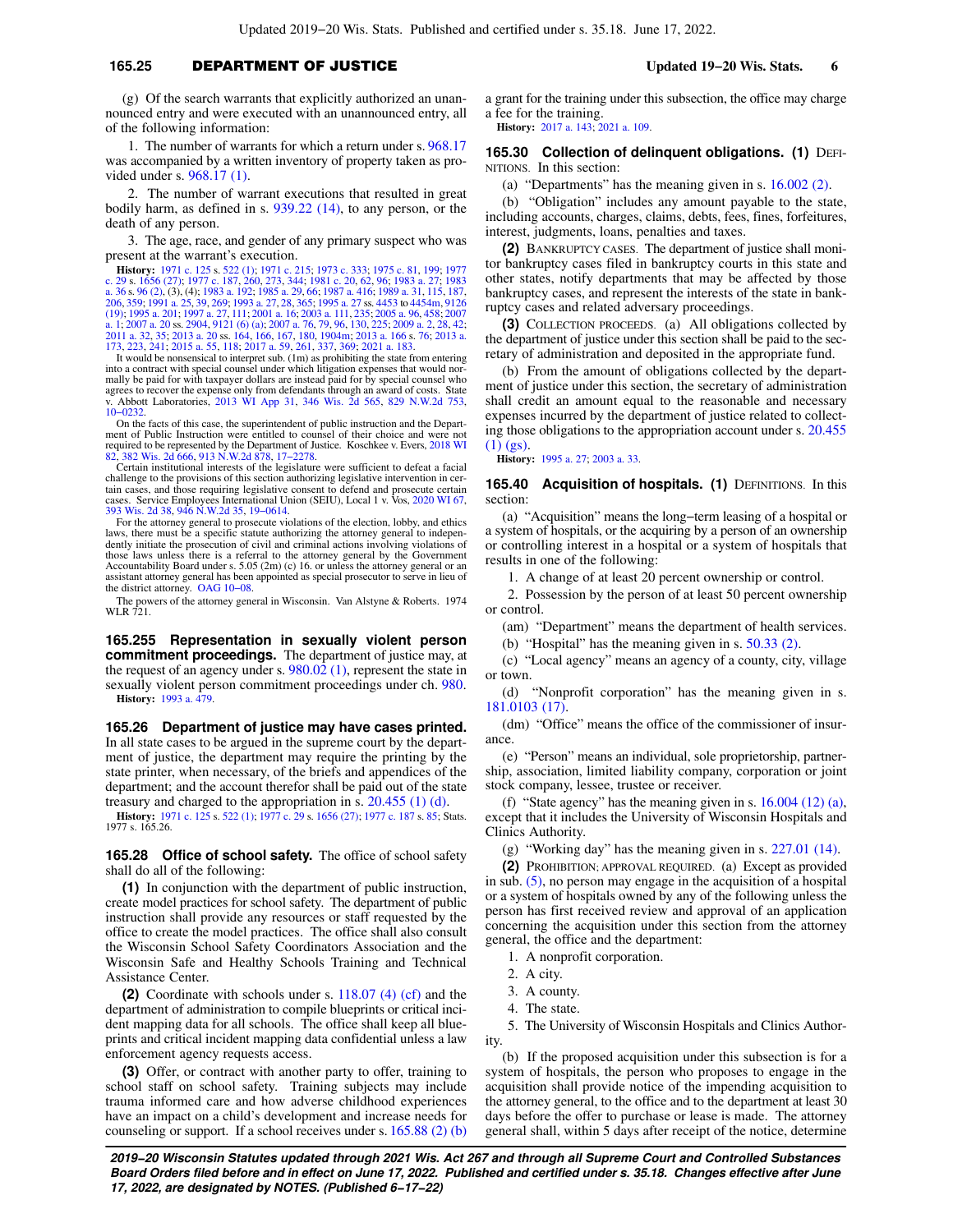and notify the person as to whether a single application for the system or an application for each hospital within the system shall be submitted for review. If the attorney general determines that an application for each hospital within the system shall be submitted, no submitted application is complete until all complete applications for the hospitals within the system are submitted to the attorney general, to the office and to the department.

**(3)** APPLICATION REVIEW BY THE ATTORNEY GENERAL, THE OFFICE AND THE DEPARTMENT; PROCEDURES. (a) An application for review by the attorney general, the office and the department that is required under sub.  $(2)$  shall, at the time the offer to purchase or lease is made, be submitted to the attorney general, to the office and to the department on a form that is provided by the attorney general. The application shall include all of the following:

1. The name of the seller or lessor.

2. The name of the purchaser or lessee and, if applicable, other parties to the acquisition.

3. The terms of the proposed agreement.

4. The sale price or rental charges.

5. A copy of the acquisition agreement.

6. A financial and economic analysis and report by an independent expert or consultant of the effect of the acquisition under the standards specified in sub. [\(4\)](https://docs.legis.wisconsin.gov/document/statutes/165.40(4)).

(b) An application and all documents related to the application, as specified in par. [\(a\)](https://docs.legis.wisconsin.gov/document/statutes/165.40(3)(a)), are public records for the purposes of subch. [II of ch. 19.](https://docs.legis.wisconsin.gov/document/statutes/subch.%20II%20of%20ch.%2019)

(c) 1. Within 5 working days after receipt of a completed application under par. [\(a\),](https://docs.legis.wisconsin.gov/document/statutes/165.40(3)(a)) the attorney general shall do all of the following:

a. Have notice of the application published as a class 2 notice, under ch. [985](https://docs.legis.wisconsin.gov/document/statutes/ch.%20985), in a newspaper having general circulation in the community or communities in which the hospital or system of hospitals to be sold or leased is located.

b. Notify by 1st class mail any person who has requested that the attorney general provide notice of the filing of hospital acquisition review applications.

2. Notice or a notification under subd. [1.](https://docs.legis.wisconsin.gov/document/statutes/165.40(3)(c)1.) shall state all of the following:

a. That a hospital acquisition review application has been received.

b. The names of the parties to the acquisition.

c. The contents of the hospital acquisition review application.

d. The date by which a person may submit written comments about the hospital acquisition review application to the attorney general.

e. That a public meeting will be held on the acquisition proposed by the application, the time and location of the meeting and the fact that any person may file written comments or exhibits for the meeting or may appear and make a statement at the meeting.

(d) Not later than 30 days after receipt of a completed application under sub.  $(2)$  (a), or as soon as practicable but not more than 120 days after receipt of a completed application under sub. [\(2\)](https://docs.legis.wisconsin.gov/document/statutes/165.40(2)(b)) [\(b\)](https://docs.legis.wisconsin.gov/document/statutes/165.40(2)(b)), and after giving 10 working days' notice, the attorney general shall hold a public meeting at a location that, at a minimum, is in the community served by the hospital, on the acquisition proposed by the application. If the proposed acquisition is for a system of hospitals, a public meeting shall be held in each community served by the system. Any person may file written comments or exhibits for the meeting or may appear and make a statement at the meeting.

(e) The attorney general shall establish and maintain a summary of written and oral comments made for or at the public meeting, including all questions posed, and shall require answers of the appropriate parties. The attorney general shall in an expeditious manner provide the office and the department with a copy of the summary and answers. The summary and answers shall be filed in the office of the attorney general and in the public library of the

public library system for the community served by the hospital and a copy shall be available upon request to the attorney general.

(f) The attorney general may subpoena additional information or witnesses, require and administer oaths, require sworn statements, take depositions and use related discovery procedures for purposes of the meeting under par. [\(d\)](https://docs.legis.wisconsin.gov/document/statutes/165.40(3)(d)) and otherwise during performance of a review under this subsection. The attorney general shall in an expeditious manner provide the office and the department with copies of any information obtained by the attorney general under this paragraph.

(g) The attorney general shall provide the office and the department with any information about the application that is in addition to that which the attorney general has previously provided the office and the department. Within 60 days after receipt of a completed application under sub.  $(2)$  (a) or as soon as practicable but not more than 150 days after receipt of a completed application under sub. [\(2\) \(b\),](https://docs.legis.wisconsin.gov/document/statutes/165.40(2)(b)) the attorney general, the office and the department shall each independently review the application in accordance with the standards specified in sub. [\(4\)](https://docs.legis.wisconsin.gov/document/statutes/165.40(4)) and shall approve or disapprove the application. The attorney general, the office and the department may not make a decision under this paragraph based on any condition that is not directly related to the standards under sub. [\(4\).](https://docs.legis.wisconsin.gov/document/statutes/165.40(4)) The attorney general, the office and the department shall jointly agree on a single release date for the decisions each has made under this paragraph and shall release their decisions on that date.

(h) If the attorney general, the office or the department disapproves an application under par. [\(g\)](https://docs.legis.wisconsin.gov/document/statutes/165.40(3)(g)), any of the following may bring an action in circuit court for a declaratory judgment under s. [806.04](https://docs.legis.wisconsin.gov/document/statutes/806.04) as to whether the proposed acquisition meets the standards under sub. [\(4\)](https://docs.legis.wisconsin.gov/document/statutes/165.40(4)):

1. The applicant.

2. Any person who submitted comments under par. [\(d\)](https://docs.legis.wisconsin.gov/document/statutes/165.40(3)(d)) and who has a legal interest in a hospital for which acquisition is proposed or in another hospital that has contracted for the provision of essential health services with the hospital for which acquisition is proposed.

**(4)** APPLICATION REVIEW BY THE ATTORNEY GENERAL, THE OFFICE AND THE DEPARTMENT; STANDARDS. The attorney general shall approve an application if he or she finds and the office and the department shall approve an application if the office or the department finds that the following standards are met:

(a) That the acquisition is permitted under ch. [181](https://docs.legis.wisconsin.gov/document/statutes/ch.%20181) or any other statute that governs nonprofit entities.

(b) That the hospital exercised due diligence in deciding to sell or lease, selecting the purchaser or lessee and negotiating the terms and conditions of the sale or lease.

(c) That the procedure used by the seller or lessor in making its decision to sell or lease was adequate, including whether the seller or lessor used appropriate expert assistance. The attorney general may employ, at the purchaser's or lessee's expense, reasonably necessary expert assistance in considering evidence under this paragraph.

(d) That conflict of interest was disclosed, including conflicts of interest related to members of the board of directors of, executives of or experts retained by the seller or lessor, the purchaser or lessee or other parties to the acquisition.

(e) That charitable funds are not placed at unreasonable risk, if the acquisition is a sale that is financed in part by the seller.

(f) That any management contract under the acquisition is for reasonably fair value.

(g) That the sale or rental proceeds will be used for appropriate charitable health care purposes, including health promotion, in the community affected by the acquisition and that the proceeds will be controlled as charitable funds independently of the purchaser or parties to the acquisition.

(h) That, if the hospital is sold, a right of first refusal is retained to repurchase the assets by a successor nonprofit corporation, by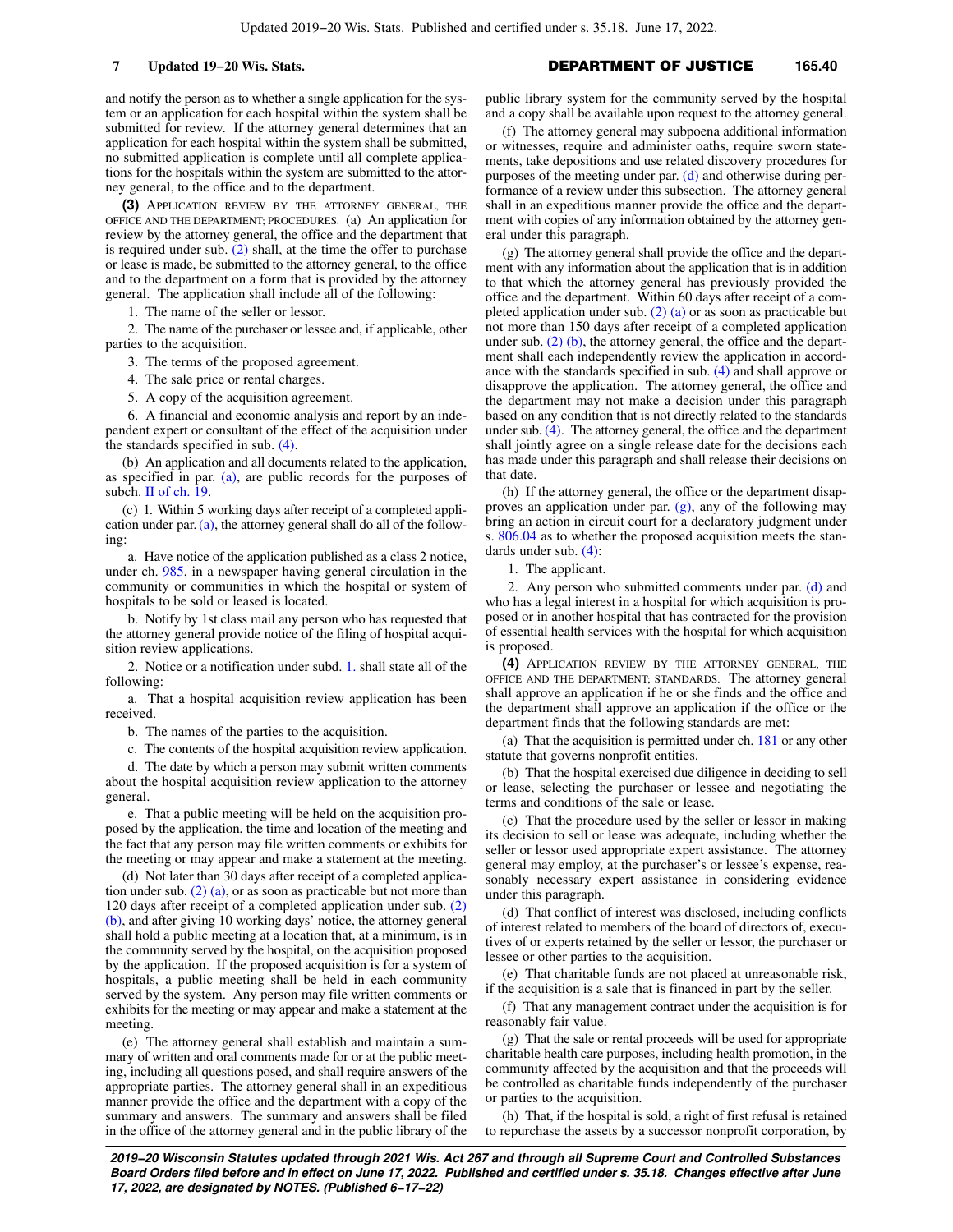### **165.40** DEPARTMENT OF JUSTICE **Updated 19−20 Wis. Stats. 8**

the city, county or state or by the University of Wisconsin Hospitals and Clinics Authority if the hospital is subsequently sold to, acquired by or merged with another entity.

**(5)** EXEMPTIONS. The acquisition, by one of the following, of a hospital or system of hospitals owned by a nonprofit corporation is exempt from the application of this section:

(a) A state agency.

(b) A local agency.

(c) Another nonprofit corporation, to which all of the following apply:

1. The nonprofit corporation has a charitable health care purpose that is substantially similar to the corporation that owns the hospital or system of hospitals.

2. The nonprofit corporation is an organization described in section [501](https://docs.legis.wisconsin.gov/document/usc/26%20USC%20501) (c) (3) of the Internal Revenue Code that is exempt from federal income tax under section [501](https://docs.legis.wisconsin.gov/document/usc/26%20USC%20501) (a) of the Internal Revenue Code.

3. The nonprofit corporation maintains on the board of directors of the acquired hospital or system of hospitals representation from the community affected by the acquisition.

**(6)** DENIAL, SUSPENSION OR REVOCATION OF CERTIFICATE OF APPROVAL. (a) No certificate of approval to maintain a hospital may be issued under s. [50.35](https://docs.legis.wisconsin.gov/document/statutes/50.35) and a certificate of approval that has been issued under that section shall be suspended or revoked if any of the following occurs:

1. Acquisition of a hospital that is subject to sub. [\(2\)](https://docs.legis.wisconsin.gov/document/statutes/165.40(2)) is made without approval by the attorney general, the office or the department.

2. Acquisition of a hospital that is subject to sub. [\(2\)](https://docs.legis.wisconsin.gov/document/statutes/165.40(2)) is made after the attorney general, the office or the department has disapproved an application for the acquisition under sub. [\(4\)](https://docs.legis.wisconsin.gov/document/statutes/165.40(4)) and, if an action under s. [806.04](https://docs.legis.wisconsin.gov/document/statutes/806.04) is brought, after a judicial determination is made under s. [806.04](https://docs.legis.wisconsin.gov/document/statutes/806.04) that the proposed acquisition does not meet the standards specified in sub.  $(4)$  (a) to [\(h\).](https://docs.legis.wisconsin.gov/document/statutes/165.40(4)(h))

(b) If the attorney general or the office is aware that a violation of par. [\(a\) 1.](https://docs.legis.wisconsin.gov/document/statutes/165.40(6)(a)1.) or [2.](https://docs.legis.wisconsin.gov/document/statutes/165.40(6)(a)2.) has occurred, the attorney general or the office shall notify the department for appropriate action under s. [50.35.](https://docs.legis.wisconsin.gov/document/statutes/50.35)

**(7)** ATTORNEY GENERAL; AUTHORITY. Nothing in this section or in s. [50.35](https://docs.legis.wisconsin.gov/document/statutes/50.35) limits the authority of the attorney general to act with respect to an acquisition, including the authority of the attorney general to act under [15 USC 26,](https://docs.legis.wisconsin.gov/document/usc/15%20USC%2026) ch. [133](https://docs.legis.wisconsin.gov/document/usc/15%20USC%20133) or other state law.

**History:** [1997 a. 93;](https://docs.legis.wisconsin.gov/document/acts/1997/93) [1999 a. 32;](https://docs.legis.wisconsin.gov/document/acts/1999/32) [2007 a. 20](https://docs.legis.wisconsin.gov/document/acts/2007/20) s. [9121 \(6\) \(a\).](https://docs.legis.wisconsin.gov/document/acts/2007/20,%20s.%209121)

**165.50 Criminal investigation. (1)** The department of justice shall perform the following criminal investigatory functions for the state:

(a) Investigate crime that is statewide in nature, importance or influence.

(b) Conduct arson investigations.

**(2)** Special criminal investigation agents of the department shall have the same general police powers as are conferred upon peace officers.

**(3)** Except as provided in s. [20.001 \(5\)](https://docs.legis.wisconsin.gov/document/statutes/20.001(5)), all moneys received as restitution payments reimbursing the department of justice for moneys expended in undercover investigations and operations shall be deposited as general purpose revenue — earned.

**History:** [1975 c. 39;](https://docs.legis.wisconsin.gov/document/acts/1975/39) [1985 a. 29;](https://docs.legis.wisconsin.gov/document/acts/1985/29) [1987 a. 27](https://docs.legis.wisconsin.gov/document/acts/1987/27); [1993 a. 213.](https://docs.legis.wisconsin.gov/document/acts/1993/213)

#### **165.505 Internet crimes against children and human trafficking; administrative subpoena. (1)** In this section:

(ag) "Hotel" has the meaning given in s. [97.01 \(7\)](https://docs.legis.wisconsin.gov/document/statutes/97.01(7)).

(am) "Human trafficking crime" means the commission of, or the solicitation, conspiracy, or attempt to commit, a violation of s. [940.302](https://docs.legis.wisconsin.gov/document/statutes/940.302) or [948.051.](https://docs.legis.wisconsin.gov/document/statutes/948.051)

(bg) "Internet crime against a child" means the commission of, or the solicitation, conspiracy, or attempt to commit, any of the following:

1. A violation of s. [948.05](https://docs.legis.wisconsin.gov/document/statutes/948.05), [948.075,](https://docs.legis.wisconsin.gov/document/statutes/948.075) [948.11,](https://docs.legis.wisconsin.gov/document/statutes/948.11) or [948.12.](https://docs.legis.wisconsin.gov/document/statutes/948.12)

2. A violation of ch. [948](https://docs.legis.wisconsin.gov/document/statutes/ch.%20948) that involves the use of a device that permits the transmission of wire or electronic communications or images through an electronic communications service, as defined in s.  $968.27$  (5), or a remote computing service, as defined in s. [968.27 \(14g\).](https://docs.legis.wisconsin.gov/document/statutes/968.27(14g))

**(2)** (am) The attorney general or his or her designee may issue and cause to be served a subpoena, in substantially the form authorized under s. [885.02](https://docs.legis.wisconsin.gov/document/statutes/885.02), upon a provider of an electronic communication service or a remote computing service to compel the production of any of the items listed in par. [\(c\)](https://docs.legis.wisconsin.gov/document/statutes/165.505(2)(c)) if all of the following apply:

1. The information likely to be obtained is relevant to an ongoing investigation of a human trafficking crime or an Internet crime against a child.

2. The attorney general or his or her designee has reasonable cause to believe that an Internet or electronic service account provided by an electronic communication service or a remote computing service has been used in the crime.

(bm) The attorney general or his or her designee issuing a subpoena under par. [\(am\)](https://docs.legis.wisconsin.gov/document/statutes/165.505(2)(am)) shall ensure that the subpoena describes each record or other information pertaining to a customer or subscriber of the service to be produced and prescribes a reasonable return date by which the person served with the subpoena must assemble each record or other information and make them available.

(c) A person who is duly served a subpoena issued under par. [\(am\)](https://docs.legis.wisconsin.gov/document/statutes/165.505(2)(am)) shall, if requested, provide the following information about the customer or subscriber:

1. Name.

2. Address.

3. Duration, including the start date and end date, of the assignment of any Internet protocol address to the customer or subscriber.

(d) A person served with a subpoena under par. [\(am\)](https://docs.legis.wisconsin.gov/document/statutes/165.505(2)(am)) may, before the return date indicated under par. [\(bm\)](https://docs.legis.wisconsin.gov/document/statutes/165.505(2)(bm)), petition a circuit court in the county where the subpoena was issued for an order to modify or quash the subpoena or to prohibit disclosure of information by the court.

**(3j)** (a) The attorney general or his or her designee may issue and cause to be served a subpoena, in substantially the form authorized under s. [885.02](https://docs.legis.wisconsin.gov/document/statutes/885.02), upon a hotel to compel the production of any of the items listed in par. [\(c\)](https://docs.legis.wisconsin.gov/document/statutes/165.505(3j)(c)) if all of the following apply:

1. The information likely to be obtained is relevant to an ongoing investigation of a human trafficking crime or an Internet crime against a child.

2. The attorney general or his or her designee has reasonable cause to believe that a room provided by a hotel has been used in the crime.

(b) The attorney general or his or her designee issuing a subpoena under par. [\(a\)](https://docs.legis.wisconsin.gov/document/statutes/165.505(3j)(a)) shall ensure that the subpoena describes each record or other information pertaining to a customer of the room to be produced and prescribes a reasonable return date by which the person served with the subpoena must assemble each record or other information and make them available.

(c) A person who is duly served a subpoena issued under par. [\(a\)](https://docs.legis.wisconsin.gov/document/statutes/165.505(3j)(a)) shall, if requested, provide the following information about the customer:

1. Name.

2. Address and telephone number of record.

3. Duration, including the start date and end date, of the assignment of any room to the customer.

(d) A person served with a subpoena under par. [\(a\)](https://docs.legis.wisconsin.gov/document/statutes/165.505(3j)(a)) may, before the return date indicated under par. [\(b\),](https://docs.legis.wisconsin.gov/document/statutes/165.505(3j)(b)) petition a circuit court in the county where the subpoena was issued for an order to modify or quash the subpoena or to prohibit disclosure of information by the court.

**(6)** If the investigation into a human trafficking crime or an Internet crime against a child specified under sub.  $(2)$  (am) or  $(3j)$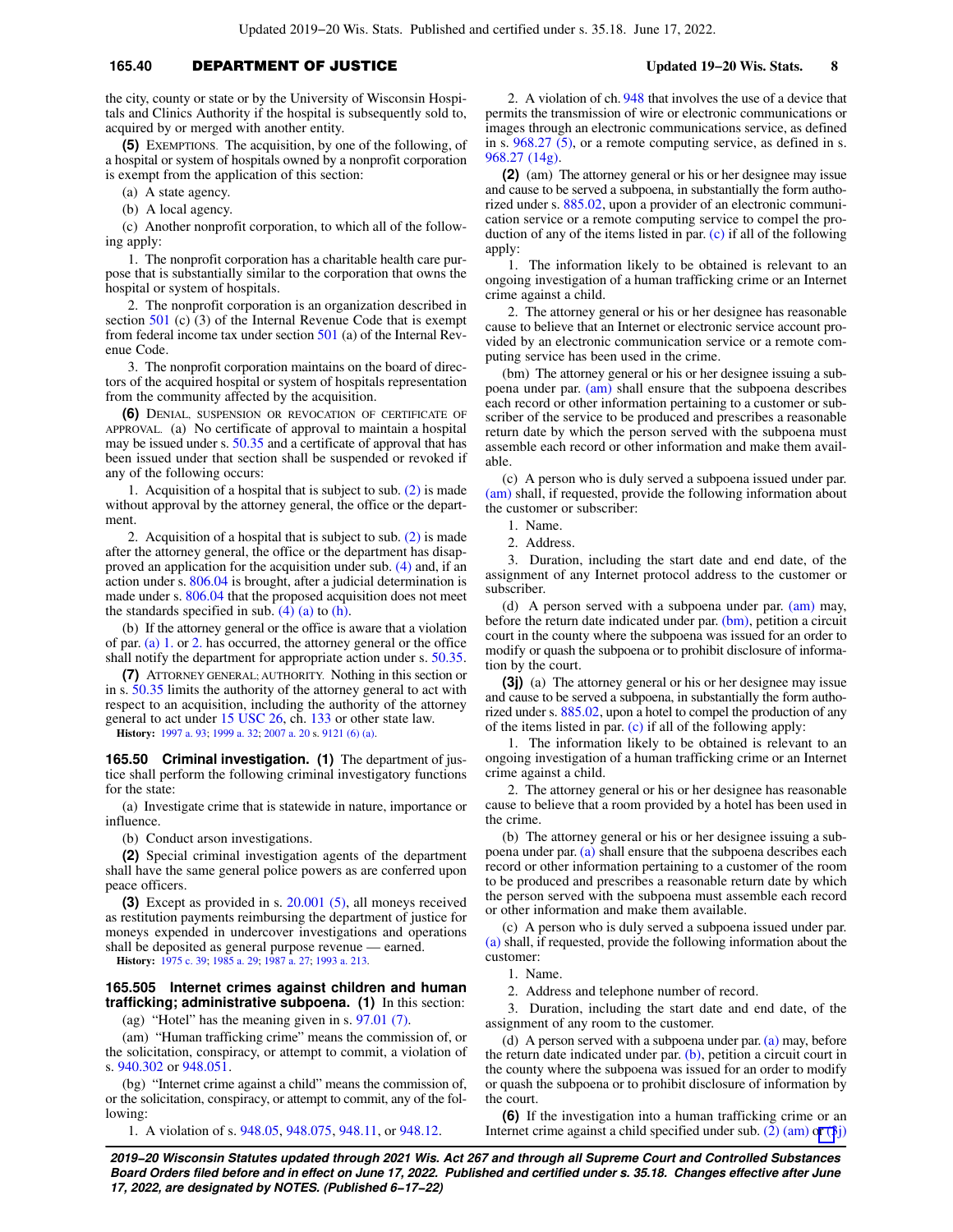[\(a\)](https://docs.legis.wisconsin.gov/document/statutes/165.505(3j)(a)) does not result in a prosecution or other proceeding against a person, the attorney general or his or her designee shall either destroy, or return to the person who produced, the records and information requested by the subpoena.

**(7)** The attorney general or his or her designee may order a provider of an electronic communication service or remote computing service or a hotel not to notify or disclose the existence of the subpoena to the customer or subscriber or any other person, except an attorney for the purpose of obtaining legal advice or a circuit court, for a period of 90 days after the provider or hotel produces the requested records and information or files a petition under sub. [\(2\) \(d\)](https://docs.legis.wisconsin.gov/document/statutes/165.505(2)(d)) or [\(3j\) \(d\)](https://docs.legis.wisconsin.gov/document/statutes/165.505(3j)(d)) if the attorney general or his or her designee has reason to believe that the victim of the human trafficking crime or Internet crime against a child investigated under sub.  $(2)$  (am) or  $(3j)$  (a) is under 18 years of age, and that notification or disclosure of the existence of the subpoena will do any of the following:

(a) Endanger the life or physical safety of an individual.

- (b) Lead to flight from prosecution.
- (c) Lead to the destruction or tampering with evidence.
- (d) Lead to the intimidation of a potential witness.

(e) Otherwise seriously jeopardize the investigation.

**(8)** Records and information produced in response to a sub-poena issued under sub. [\(2\) \(am\)](https://docs.legis.wisconsin.gov/document/statutes/165.505(2)(am)) or  $(3j)$  (a) are not subject to inspection or copying under s. [19.35 \(1\),](https://docs.legis.wisconsin.gov/document/statutes/19.35(1)) except that the attorney general or his or her designee may, upon request, disclose the records and information to another law enforcement agency or a district attorney.

**History:** [2015 a. 369](https://docs.legis.wisconsin.gov/document/acts/2015/369); [2017 a. 173](https://docs.legis.wisconsin.gov/document/acts/2017/173), [365](https://docs.legis.wisconsin.gov/document/acts/2017/365); [2021 a. 238](https://docs.legis.wisconsin.gov/document/acts/2021/238) ss. [24,](https://docs.legis.wisconsin.gov/document/acts/2021/238,%20s.%2024) [45](https://docs.legis.wisconsin.gov/document/acts/2021/238,%20s.%2045).

**165.51 State fire marshal.** The attorney general shall designate an employee as the state fire marshal.

**History:** [1977 c. 260](https://docs.legis.wisconsin.gov/document/acts/1977/260); [1985 a. 29.](https://docs.legis.wisconsin.gov/document/acts/1985/29)

**165.55 Arson investigation. (1)** The chief of the fire department or company of every city, village and town in which a fire department or company exists, and where no fire department or company exists, the city mayor, village president or town clerk shall investigate or cause to be investigated the cause, origin and circumstances of every fire occurring in his or her city, village or town by which property has been destroyed or damaged when the damage exceeds \$500, and on fires of unknown origin he or she shall especially investigate whether the fire was the result of negligence, accident or design. Where any investigation discloses that the fire may be of incendiary origin, he or she shall report the same to the state fire marshal.

**(2)** The department of justice shall supervise and direct the investigation of fires of incendiary origin when the state fire marshal deems the investigation expedient.

**(3)** When, in the opinion of the state fire marshal, investigation is necessary, he or she shall take or cause to be taken the testimony on oath of all persons supposed to be cognizant of any facts or to have any means of knowledge in relation to any case of damage to property by fire or explosives. If the state fire marshal is of the opinion that there is evidence sufficient to charge any per-son with a crime under s. [941.11](https://docs.legis.wisconsin.gov/document/statutes/941.11), [943.01](https://docs.legis.wisconsin.gov/document/statutes/943.01), [943.012](https://docs.legis.wisconsin.gov/document/statutes/943.012), [943.013,](https://docs.legis.wisconsin.gov/document/statutes/943.013) [943.02,](https://docs.legis.wisconsin.gov/document/statutes/943.02) [943.03](https://docs.legis.wisconsin.gov/document/statutes/943.03) or [943.04](https://docs.legis.wisconsin.gov/document/statutes/943.04) or with an attempt to commit any of those crimes, he or she shall cause the person to be prosecuted, and furnish the prosecuting attorney the names of all witnesses and all the information obtained by him or her, including a copy of all testimony taken in the investigation.

**(4)** The state fire marshal shall assign at least one deputy fire marshal exclusively to fire marshal duties for counties having a population of 750,000 or more.

**(7)** The state fire marshal and his or her subordinates shall each have the power to conduct investigations and hearings and take testimony regarding fires and the causes thereof, and compel the attendance of witnesses. The fees of witnesses shall be paid upon certificates signed by the officer before whom any witnesses shall have attended, and shall be charged to the appropriation for the state fire marshal.

**(8)** All investigations held by or under the direction of the state fire marshal, or his or her subordinates, may, in the fire marshal's discretion, be private, and persons other than those required to be present may be excluded from the place where such investigation is held, and witnesses may be kept apart from each other, and not allowed to communicate with each other until they have been examined.

**(9)** The state fire marshal and his or her subordinates may at all reasonable hours in performance of their duties enter upon and examine any building or premises where any fire has occurred and other buildings or premises near the same, and seize any evidence found as a result of such examination which in the opinion of the officer finding the same may be used in any criminal action which may result from such examination or otherwise, and retain it for a reasonable time or until it becomes an exhibit in the action.

**(10)** The state fire marshal, deputy state fire marshals or chiefs of fire departments shall apply for and obtain special inspection warrants prior to the inspection or investigation of personal or real properties which are not public buildings or for the inspection of portions of public buildings which are not open to the public for the purpose of determining the cause, origin and circumstances of fires either upon showing that consent to entry for inspection purposes has been refused or upon showing that it is impractical to obtain the consent. The warrant may be in the form set forth in s. [66.0119 \(3\).](https://docs.legis.wisconsin.gov/document/statutes/66.0119(3)) The definition of a public building under s. [101.01](https://docs.legis.wisconsin.gov/document/statutes/101.01(12)) [\(12\)](https://docs.legis.wisconsin.gov/document/statutes/101.01(12)) applies to this subsection. No special inspection warrant is required:

(a) In cases of emergency when a compelling need for official action can be shown and there is no time to secure a warrant;

(b) For investigations which occur during or immediately after the fire fighting process; or

(c) For searches of public buildings which are open to the public.

**(10m)** Any investigation or inspection authorized under sub. [\(10\)](https://docs.legis.wisconsin.gov/document/statutes/165.55(10)) shall be conducted by the state fire marshal, deputy state fire marshals or chiefs of fire departments or their designees.

**(11)** All officers who perform any service at the request of the state fire marshal or the state fire marshal's subordinates shall receive fees determined by the state fire marshal and such fees shall be charged to the appropriation for the department of justice.

**(13)** Any officer named in subs. [\(1\)](https://docs.legis.wisconsin.gov/document/statutes/165.55(1)) and [\(2\)](https://docs.legis.wisconsin.gov/document/statutes/165.55(2)) who neglects to comply with any of the requirements of this section shall be fined not less than \$25 nor more than \$200 for each neglect or violation.

**(14)** The state fire marshal, any deputy fire marshal, any fire chief or his or her designee may require an insurer, including the state acting under ch. [619](https://docs.legis.wisconsin.gov/document/statutes/ch.%20619), to furnish any information in its possession relating to a fire loss involving property with respect to which a policy of insurance issued or serviced by the insurer may apply. Any insurer, including the state, may furnish to the state fire marshal, any deputy fire marshal, any fire chief or designee information in its possession relating to a fire loss to which insurance issued by it may apply. In the absence of fraud or malice, no insurer furnishing information under this subsection, state fire marshal, deputy fire marshal, fire chief or designee, and no person acting on behalf of the insurer, state fire marshal, deputy fire marshal, fire chief or designee, shall be liable in any civil or criminal action on account of any statement made, material furnished or action taken in regard thereto. Information furnished by an insurer under this subsection shall be held in confidence by the state fire marshal, deputy fire marshal, fire chief or designee and all subordinates until release or publication is required pursuant to a civil or criminal proceeding. Information obtained by the state fire marshal, any deputy fire marshal, fire chief or designee during their investigations of fires determined to be the result of arson may be available to the insurer of the property involved.

**(15)** The state fire marshal, any deputy fire marshal, any fire chief, or his or her designee may obtain information relating to a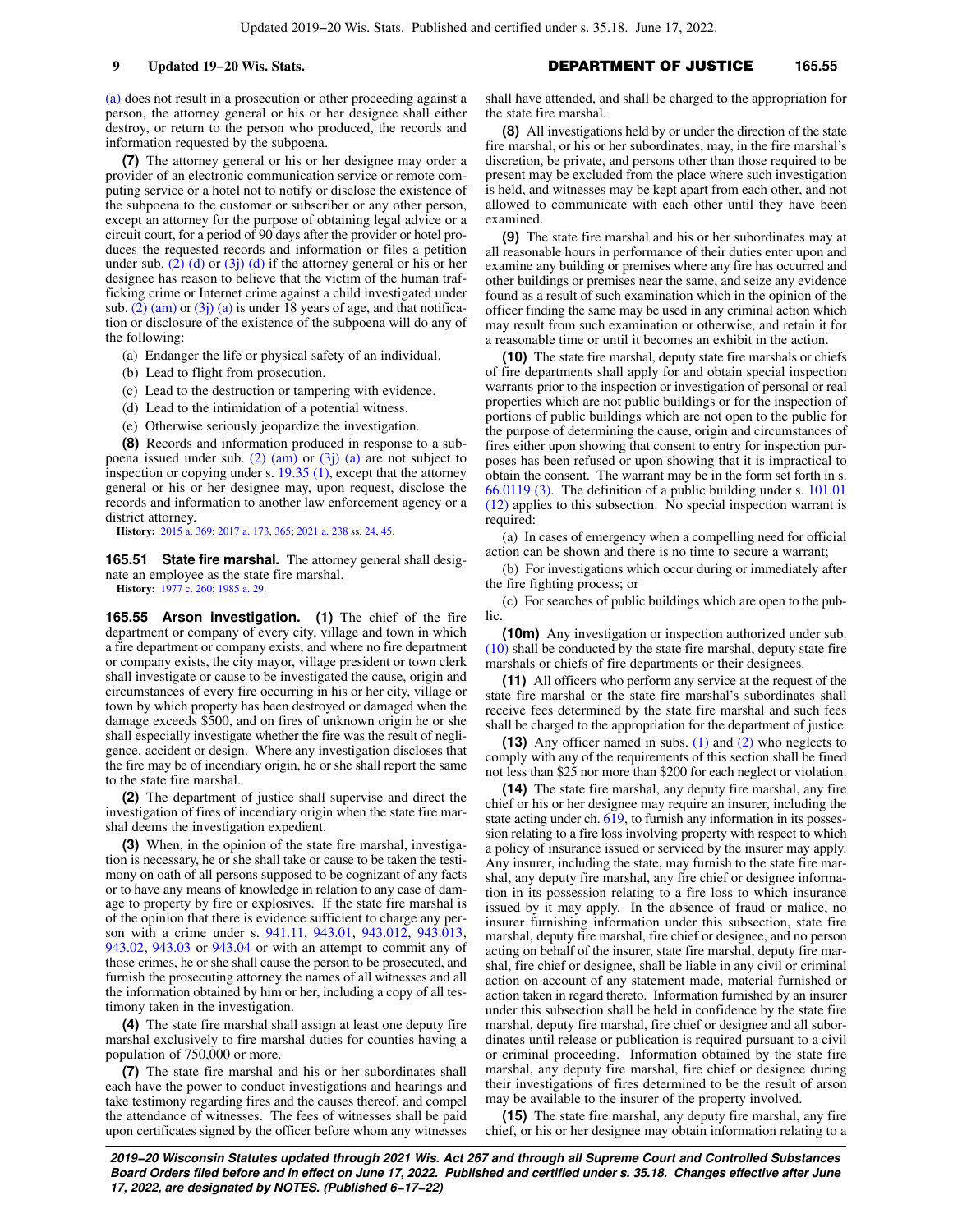### **165.55** DEPARTMENT OF JUSTICE **Updated 19−20 Wis. Stats. 10**

juvenile from a law enforcement agency, a court assigned to exercise jurisdiction under chs. [48](https://docs.legis.wisconsin.gov/document/statutes/ch.%2048) and [938](https://docs.legis.wisconsin.gov/document/statutes/ch.%20938) or an agency, as defined in s. [938.78 \(1\),](https://docs.legis.wisconsin.gov/document/statutes/938.78(1)) as provided in ss. [938.396 \(1\) \(c\) 8.](https://docs.legis.wisconsin.gov/document/statutes/938.396(1)(c)8.) and [\(2g\) \(j\)](https://docs.legis.wisconsin.gov/document/statutes/938.396(2g)(j)) and [938.78 \(2\) \(b\) 1.](https://docs.legis.wisconsin.gov/document/statutes/938.78(2)(b)1.) and may obtain information relating to a pupil from a public school as provided in ss.  $118.125$  (2) (ch) and [\(L\)](https://docs.legis.wisconsin.gov/document/statutes/118.125(2)(L)) and [938.396 \(1\) \(d\)](https://docs.legis.wisconsin.gov/document/statutes/938.396(1)(d)).

**History:** [1973 c. 333;](https://docs.legis.wisconsin.gov/document/acts/1973/333) [1975 c. 224](https://docs.legis.wisconsin.gov/document/acts/1975/224); [1977 c. 260](https://docs.legis.wisconsin.gov/document/acts/1977/260), [341](https://docs.legis.wisconsin.gov/document/acts/1977/341); [1979 c. 133](https://docs.legis.wisconsin.gov/document/acts/1979/133); [1981 c. 318](https://docs.legis.wisconsin.gov/document/acts/1981/318);<br>[1983 a. 189](https://docs.legis.wisconsin.gov/document/acts/1983/189) s. [329 \(4\)](https://docs.legis.wisconsin.gov/document/acts/1983/189,%20s.%20329); [1985 a. 29;](https://docs.legis.wisconsin.gov/document/acts/1985/29) [1987 a. 348](https://docs.legis.wisconsin.gov/document/acts/1987/348); [1993 a. 50,](https://docs.legis.wisconsin.gov/document/acts/1993/50) [482](https://docs.legis.wisconsin.gov/document/acts/1993/482); [1995 a. 27](https://docs.legis.wisconsin.gov/document/acts/1995/27); [1997 a.](https://docs.legis.wisconsin.gov/document/acts/1997/205)<br>[205](https://docs.legis.wisconsin.gov/document/acts/1997/205); [1999 a. 150](https://docs.legis.wisconsin.gov/document/acts/1999/150) s. [672;](https://docs.legis.wisconsin.gov/document/acts/1999/150,%20s.%20672) [2005 a. 344](https://docs.legis.wisconsin.gov/document/acts/2005/344); [2017 a. 207](https://docs.legis.wisconsin.gov/document/acts/2017/207) s. [5](https://docs.legis.wisconsin.gov/document/acts/2017/207,%20s.%205).

The state fire marshall must establish proper discretionary reasons for exercising<br>the privilege of secrecy under sub. (8). Black v. General Electric Co., [89 Wis. 2d 195](https://docs.legis.wisconsin.gov/document/courts/89%20Wis.%202d%20195),<br>[278 N.W.2d 224](https://docs.legis.wisconsin.gov/document/courts/278%20N.W.2d%20224) (Ct. App. 1979).

Under *Tyler*, [436 U.S. 499](https://docs.legis.wisconsin.gov/document/courts/436%20U.S.%20499) (1978), the warrantless search of an entire building on the morning after a localized fire was reasonable as it was the continuation of the prior night's investigation that had been interrupted by heat and nighttime circumstances. State v. Monosso, [103 Wis. 2d 368](https://docs.legis.wisconsin.gov/document/courts/103%20Wis.%202d%20368), [308 N.W.2d 891](https://docs.legis.wisconsin.gov/document/courts/308%20N.W.2d%20891) (Ct. App. 1981).

Arson investigations under subs. (9) and (10) are subject to search warrant requirements set forth in *Tyler*, [436 U.S. 499](https://docs.legis.wisconsin.gov/document/courts/436%20U.S.%20499) (1978). Consent to search is discussed. 68 Atty. Gen. 225.

A burning building clearly presents an exigency rendering a warrantless entry rea-sonable, and fire officials need no warrant to remain in a building for a reasonable time to investigate the cause of the fire after it is extinguished. Michigan v. Tyler, [436](https://docs.legis.wisconsin.gov/document/courts/436%20U.S.%20499) [U.S. 499](https://docs.legis.wisconsin.gov/document/courts/436%20U.S.%20499) (1978).

165.60 Law enforcement. The department of justice is authorized to enforce ss. [101.123 \(2\),](https://docs.legis.wisconsin.gov/document/statutes/101.123(2)) [\(2m\),](https://docs.legis.wisconsin.gov/document/statutes/101.123(2m)) and [\(8\)](https://docs.legis.wisconsin.gov/document/statutes/101.123(8)), [175.60 \(17\)](https://docs.legis.wisconsin.gov/document/statutes/175.60(17)(e)) [\(e\),](https://docs.legis.wisconsin.gov/document/statutes/175.60(17)(e)) [944.30 \(1m\)](https://docs.legis.wisconsin.gov/document/statutes/944.30(1m)), [944.31](https://docs.legis.wisconsin.gov/document/statutes/944.31), [944.33](https://docs.legis.wisconsin.gov/document/statutes/944.33), [944.34](https://docs.legis.wisconsin.gov/document/statutes/944.34), [945.02 \(2\),](https://docs.legis.wisconsin.gov/document/statutes/945.02(2)) [945.03](https://docs.legis.wisconsin.gov/document/statutes/945.03(1m))  $(1m)$ , 945.04  $(1m)$ , and [948.081](https://docs.legis.wisconsin.gov/document/statutes/948.081) and ch. [108](https://docs.legis.wisconsin.gov/document/statutes/ch.%20108) and, with respect to a false statement submitted or made under s. [175.60 \(7\) \(b\)](https://docs.legis.wisconsin.gov/document/statutes/175.60(7)(b)) or [\(15\)](https://docs.legis.wisconsin.gov/document/statutes/175.60(15)(b)2.) [\(b\) 2.](https://docs.legis.wisconsin.gov/document/statutes/175.60(15)(b)2.) or as described under s. [175.60 \(17\) \(c\),](https://docs.legis.wisconsin.gov/document/statutes/175.60(17)(c)) to enforce s. [946.32,](https://docs.legis.wisconsin.gov/document/statutes/946.32) is authorized to assist the department of workforce development in the investigation and prosecution of suspected fraudulent activity related to worker's compensation as provided in s. [102.125,](https://docs.legis.wisconsin.gov/document/statutes/102.125) and is invested with the powers conferred by law upon sheriffs and municipal police officers in the performance of those duties. This section does not deprive or relieve sheriffs, constables, and other local police officers of the power and duty to enforce those sections, and those officers shall likewise enforce those sections.

**History:** [1975 c. 39;](https://docs.legis.wisconsin.gov/document/acts/1975/39) [1985 a. 29;](https://docs.legis.wisconsin.gov/document/acts/1985/29) [1989 a. 97;](https://docs.legis.wisconsin.gov/document/acts/1989/97) [2003 a. 33;](https://docs.legis.wisconsin.gov/document/acts/2003/33) [2005 a. 86](https://docs.legis.wisconsin.gov/document/acts/2005/86); [2009 a. 12](https://docs.legis.wisconsin.gov/document/acts/2009/12); [2011 a. 35;](https://docs.legis.wisconsin.gov/document/acts/2011/35) [2013 a. 362;](https://docs.legis.wisconsin.gov/document/acts/2013/362) [2015 a. 180](https://docs.legis.wisconsin.gov/document/acts/2015/180); [2017 a. 128.](https://docs.legis.wisconsin.gov/document/acts/2017/128)

**165.63 Access to firearm prohibition orders. (1) DEFI-**NITION. In this section, "department" means the department of justice

**(2)** DEPARTMENT TO PROVIDE INFORMATION UPON REQUEST. Upon a request under sub.  $(3)$ ,  $(4)$ , or  $(5)$ , the department shall provide to the person making the request information regarding any of the following:

(a) Individuals ordered not to possess a firearm under s. [51.20](https://docs.legis.wisconsin.gov/document/statutes/51.20(13)(cv)1.) [\(13\) \(cv\) 1.,](https://docs.legis.wisconsin.gov/document/statutes/51.20(13)(cv)1.) [51.45 \(13\) \(i\) 1.,](https://docs.legis.wisconsin.gov/document/statutes/51.45(13)(i)1.) [54.10 \(3\) \(f\) 1.,](https://docs.legis.wisconsin.gov/document/statutes/54.10(3)(f)1.) or [55.12 \(10\) \(a\)](https://docs.legis.wisconsin.gov/document/statutes/55.12(10)(a)).

(b) The cancellation under s. [51.20 \(13\) \(cv\) 1m. c.](https://docs.legis.wisconsin.gov/document/statutes/51.20(13)(cv)1m.c.), [51.45 \(13\)](https://docs.legis.wisconsin.gov/document/statutes/51.45(13)(i)2.c.) [\(i\) 2. c.,](https://docs.legis.wisconsin.gov/document/statutes/51.45(13)(i)2.c.) [54.10 \(3\) \(f\) 2. c.,](https://docs.legis.wisconsin.gov/document/statutes/54.10(3)(f)2.c.) or [55.12 \(10\) \(b\) 3.](https://docs.legis.wisconsin.gov/document/statutes/55.12(10)(b)3.) of an order not to possess a firearm.

**(2m)** PROCESS; DATA CONFIDENTIALITY. The department, when providing information under sub. [\(2\),](https://docs.legis.wisconsin.gov/document/statutes/165.63(2)) may use the transaction information for the management of enforcement system or another method approved by the department to process requests and responses in a secure manner to ensure confidentiality of the data.

**(3)** REQUESTS FROM COURTS. In making a determination required under s. [813.1285 \(7\) \(a\)](https://docs.legis.wisconsin.gov/document/statutes/813.1285(7)(a)) or [968.20 \(1m\) \(d\) 1.](https://docs.legis.wisconsin.gov/document/statutes/968.20(1m)(d)1.), a judge or court commissioner shall request information under sub. [\(2\)](https://docs.legis.wisconsin.gov/document/statutes/165.63(2)) from the department or from a law enforcement agency or law enforcement officer as provided in sub. [\(4\) \(d\).](https://docs.legis.wisconsin.gov/document/statutes/165.63(4)(d))

**(4)** LAW ENFORCEMENT REQUESTS. A law enforcement agency or a law enforcement officer may request information under sub. [\(2\)](https://docs.legis.wisconsin.gov/document/statutes/165.63(2)) from the department to do any of the following:

(a) Enforce or investigate a violation of s. [941.29](https://docs.legis.wisconsin.gov/document/statutes/941.29) or [941.2905.](https://docs.legis.wisconsin.gov/document/statutes/941.2905)

(b) Conduct a background check on an individual who is applying to become a law enforcement officer or on a current law enforcement officer.

(c) Make a determination under s.  $175.48$  (2) (a) or  $175.49$  (2) [\(b\) 4.](https://docs.legis.wisconsin.gov/document/statutes/175.49(2)(b)4.) or [\(5\).](https://docs.legis.wisconsin.gov/document/statutes/175.49(5))

(d) Aid the court in making a determination required under s. [813.1285 \(7\) \(a\)](https://docs.legis.wisconsin.gov/document/statutes/813.1285(7)(a)) or [968.20 \(1m\) \(d\) 1.](https://docs.legis.wisconsin.gov/document/statutes/968.20(1m)(d)1.) or aid an entity in making a determination required under s. [968.20 \(1m\) \(d\) 2.](https://docs.legis.wisconsin.gov/document/statutes/968.20(1m)(d)2.)

**(5)** RETURN OF SEIZED FIREARM. In making a determination required under s. [968.20 \(1m\) \(d\) 2.,](https://docs.legis.wisconsin.gov/document/statutes/968.20(1m)(d)2.) an entity holding a seized firearm shall request information under sub. [\(2\)](https://docs.legis.wisconsin.gov/document/statutes/165.63(2)) from the department or from a law enforcement agency or law enforcement officer as provided in sub. [\(4\) \(d\)](https://docs.legis.wisconsin.gov/document/statutes/165.63(4)(d)).

**History:** [2013 a. 223,](https://docs.legis.wisconsin.gov/document/acts/2013/223) [321;](https://docs.legis.wisconsin.gov/document/acts/2013/321) [2015 a. 141](https://docs.legis.wisconsin.gov/document/acts/2015/141); [2017 a. 145](https://docs.legis.wisconsin.gov/document/acts/2017/145), [365](https://docs.legis.wisconsin.gov/document/acts/2017/365).

**165.65 Drug disposal program. (1)** DEFINITIONS. In this section:

(a) "Authorized under federal law" means permitted under [21](https://docs.legis.wisconsin.gov/document/usc/21%20USC%20801) [USC 801](https://docs.legis.wisconsin.gov/document/usc/21%20USC%20801) to [971](https://docs.legis.wisconsin.gov/document/usc/21%20USC%20971) or [21 CFR 1300](https://docs.legis.wisconsin.gov/document/cfr/21%20CFR%201300) to [1321](https://docs.legis.wisconsin.gov/document/cfr/21%20CFR%201321).

(am) "Controlled substance" has the meaning given in s. [961.01 \(4\).](https://docs.legis.wisconsin.gov/document/statutes/961.01(4))

(b) "Controlled substance analog" has the meaning given in s. [961.01 \(4m\).](https://docs.legis.wisconsin.gov/document/statutes/961.01(4m))

(c) "Drug disposal program" means a program to receive household pharmaceutical items and to recycle, destroy, or otherwise dispose of those items. "Drug disposal program" does not include a sharps collection station operated in compliance with rules promulgated by the department of natural resources.

(d) 1. Except as provided under subd. [2.](https://docs.legis.wisconsin.gov/document/statutes/165.65(1)(d)2.), "household pharmaceutical item" means any of the following if lawfully possessed by an individual for the individual's own use, for the use of a member of the individual's household, or for the use of an animal owned by the individual or a member of the individual's household:

a. A drug, as defined in s. [450.01 \(10\)](https://docs.legis.wisconsin.gov/document/statutes/450.01(10)); a prescription drug, as defined in s. [450.01 \(20\);](https://docs.legis.wisconsin.gov/document/statutes/450.01(20)) or a controlled substance or controlled substance analog, if the drug, prescription drug, or controlled substance or controlled substance analog is located in or comes from a place where the individual, a member of the individual's household, an in−home hospice service, or an adult family home serving fewer than 5 adult members manages the use of the drug, prescription drug, or controlled substance or controlled substance analog.

b. A device, as defined in s. [450.01 \(6\),](https://docs.legis.wisconsin.gov/document/statutes/450.01(6)) or an object used for administering a drug, if the device or object is located in or comes from a place where the individual, a member of the individual's household, an in−home hospice service, or an adult family home serving fewer than 5 adult members manages the use of the device or object.

2. "Household pharmaceutical item" does not include any of the following:

a. Any item that may be contaminated with antineoplastic chemotherapy drugs, including objects used to administer drugs, gloves, and other items that have come into contact with chemotherapy drugs.

b. Any item containing elemental mercury.

(e) "Political subdivision" means a city, village, town, or county.

**(2)** DEPARTMENT OF JUSTICE AUTHORIZATION TO OPERATE A DRUG DISPOSAL PROGRAM. (a) Except as provided under sub. [\(3\),](https://docs.legis.wisconsin.gov/document/statutes/165.65(3)) no person may receive household pharmaceutical items pursuant to a drug disposal program unless the department of justice grants written authorization for that program under par. [\(b\)](https://docs.legis.wisconsin.gov/document/statutes/165.65(2)(b)) or the program is authorized under federal law.

(b) The department of justice may, without a hearing, grant written authorization to a person to operate a drug disposal program if all of the following conditions are satisfied:

1. The person adopts written policies and procedures that comply with sub. [\(5\)](https://docs.legis.wisconsin.gov/document/statutes/165.65(5)). The department of justice shall review and either approve or disapprove in writing those policies and procedures. The department of justice shall approve the policies and procedures if the department of justice determines that the policies and procedures do not violate the requirements of this section or any other applicable federal or state law, and shall disapprove them otherwise. If the department of justice disapproves the policies and procedures, the department of justice shall state the rea-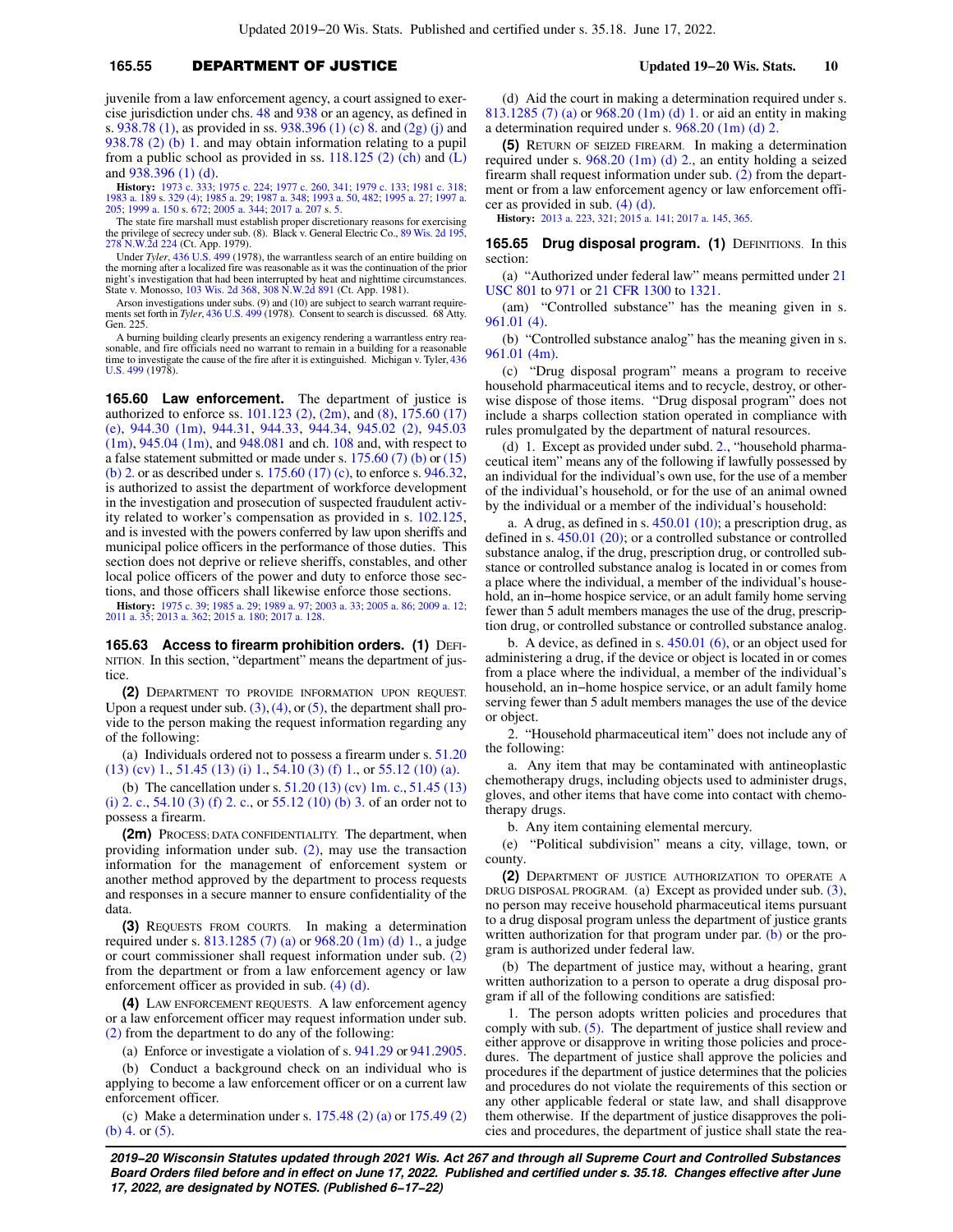sons for that disapproval in writing to the person. At any time, the person may resubmit revised policies and procedures to the department of justice for its review and approval under this subdivision.

2. If the drug disposal program will receive household pharmaceutical items in any manner other than the transfer of a household pharmaceutical item in person to the program by a person that lawfully possesses the household pharmaceutical item, the person demonstrates to the satisfaction of the department of justice that those transfers will comply with any federal or state law applicable to the transportation and delivery of household pharmaceutical items.

(c) A person may not revise policies and procedures approved by the department of justice under par. [\(b\) 1.](https://docs.legis.wisconsin.gov/document/statutes/165.65(2)(b)1.) unless the department of justice approves the revisions under par. [\(b\) 1.](https://docs.legis.wisconsin.gov/document/statutes/165.65(2)(b)1.)

(d) Any determination or action by the department of justice under par. [\(b\)](https://docs.legis.wisconsin.gov/document/statutes/165.65(2)(b)) or [\(c\)](https://docs.legis.wisconsin.gov/document/statutes/165.65(2)(c)) is not subject to judicial review.

**(3)** AUTHORIZATION BY A POLITICAL SUBDIVISION TO OPERATE A DRUG DISPOSAL PROGRAM. A political subdivision may operate or the governing body of a political subdivision may grant written authorization for a person to operate a drug disposal program only if all of the following apply:

(a) The political subdivision or the authorized person operates the drug disposal program only within the boundaries of the political subdivision, except as provided under sub. [\(4\).](https://docs.legis.wisconsin.gov/document/statutes/165.65(4))

(b) The applicable requirements under sub. [\(5\)](https://docs.legis.wisconsin.gov/document/statutes/165.65(5)) are satisfied.

(c) The drug disposal program receives household pharmaceutical items only by means of delivery in person by a person that lawfully possesses the household pharmaceutical item, unless the drug disposal program is authorized under federal law to receive household pharmaceutical items by other means.

**(4)** MULTIJURISDICTIONAL DRUG DISPOSAL PROGRAM. A drug disposal program may operate within more than one political subdivision if the department of justice authorizes that program under sub. [\(2\)](https://docs.legis.wisconsin.gov/document/statutes/165.65(2)), all political subdivisions within which the drug disposal program operates authorize that program under sub. [\(3\)](https://docs.legis.wisconsin.gov/document/statutes/165.65(3)), or the program is authorized under federal law.

**(5)** OPERATION OF A DRUG DISPOSAL PROGRAM. (a) A person that operates a drug disposal program, except a drug disposal program that is authorized under federal law, shall establish and promptly update as appropriate written policies and procedures that do all of the following:

1. Describe in detail the manner in which the program operates, including an identification of the kinds of household pharmaceutical items that may be received under the program, whether the program may receive controlled substances and controlled substance analogs, whether household pharmaceutical items will be transferred by mail under the program, and the locations at which household pharmaceutical items may be transferred in person under the program.

2. List the name, address, telephone number, and 24−hour contact information for one or more persons in this state who are responsible for the operation of the program.

3. Ensure compliance with chs. [450](https://docs.legis.wisconsin.gov/document/statutes/ch.%20450) and [961;](https://docs.legis.wisconsin.gov/document/statutes/ch.%20961) with any applicable provision under chs. [287,](https://docs.legis.wisconsin.gov/document/statutes/ch.%20287) [289,](https://docs.legis.wisconsin.gov/document/statutes/ch.%20289) and [291](https://docs.legis.wisconsin.gov/document/statutes/ch.%20291) and s. [299.51](https://docs.legis.wisconsin.gov/document/statutes/299.51) relating to medical waste, solid waste, or hazardous waste; and with any other applicable federal or state law.

(b) 1. The policies and procedures for a drug disposal program authorized under sub. [\(2\)](https://docs.legis.wisconsin.gov/document/statutes/165.65(2)) and any changes to those policies and procedures are subject to review and approval under sub. [\(2\) \(b\)](https://docs.legis.wisconsin.gov/document/statutes/165.65(2)(b)1.) [1.](https://docs.legis.wisconsin.gov/document/statutes/165.65(2)(b)1.)

2. Legal counsel for the political subdivision, or, at the discretion of the political subdivision, the department of justice if the political subdivision's legal counsel is not an employee of the political subdivision, shall review and either approve or disapprove the policies and procedures for a drug disposal program implemented or authorized under sub. [\(3\)](https://docs.legis.wisconsin.gov/document/statutes/165.65(3)) and any changes to those policies and procedures. Legal counsel, or the department of justice if appropriate, shall approve the policies and procedures or changes if it determines that the policies and procedures or changes do not violate the requirements of this section or any other applicable federal or state law, and shall disapprove them otherwise. Any approval under this subdivision shall be in writing. The political subdivision shall provide a copy of the approval and a copy of the policies and procedures or changes to the policies and procedures to the department of justice.

(c) The operation of a drug disposal program, including a drug disposal program that is authorized under federal law, shall immediately cease if a law enforcement officer, as defined in s. [165.85](https://docs.legis.wisconsin.gov/document/statutes/165.85(2)(c)) [\(2\) \(c\),](https://docs.legis.wisconsin.gov/document/statutes/165.85(2)(c)) a federal law enforcement officer, as defined in s. [175.40](https://docs.legis.wisconsin.gov/document/statutes/175.40(7)(a)1.) [\(7\) \(a\) 1.](https://docs.legis.wisconsin.gov/document/statutes/175.40(7)(a)1.), the department of justice, or another federal or state agency notifies a designated contact person for the program that the program is in violation of any federal or state law enforceable by the officer, department of justice, or other agency. That notification is not subject to judicial review. The program may resume operation only upon the program's receipt of written notice from the officer, department of justice, or other agency that the program is no longer in violation of the federal or state law.

(d) Each person that operates a drug disposal program in this state shall, within 30 days after the drug disposal program begins operation, notify and provide all of the following information to the department of natural resources:

1. The location and hours of operation of the drug disposal program.

2. The name, address, telephone number, and 24−hour contact information for one or more persons in this state who are responsible for the operation of the program.

3. A description of the household pharmaceutical items the drug disposal program may receive.

**(6)** TRANSFER AND RECEIPT OF HOUSEHOLD PHARMACEUTICAL ITEMS. (a) Notwithstanding ss. [450.03 \(1\)](https://docs.legis.wisconsin.gov/document/statutes/450.03(1)) and [450.11 \(7\) \(g\)](https://docs.legis.wisconsin.gov/document/statutes/450.11(7)(g)) and [\(h\)](https://docs.legis.wisconsin.gov/document/statutes/450.11(7)(h)) and [\(9\) \(b\),](https://docs.legis.wisconsin.gov/document/statutes/450.11(9)(b)) a person that lawfully possesses a household pharmaceutical item may transfer, and it is not a crime for such a person to transfer, the household pharmaceutical item to a drug disposal program if the program is authorized under sub. [\(2\)](https://docs.legis.wisconsin.gov/document/statutes/165.65(2)) or [\(3\)](https://docs.legis.wisconsin.gov/document/statutes/165.65(3)) or is authorized under federal law.

(b) Notwithstanding s.  $450.11$  (7) (g) and [\(h\)](https://docs.legis.wisconsin.gov/document/statutes/450.11(7)(h)) and [\(9\) \(b\)](https://docs.legis.wisconsin.gov/document/statutes/450.11(9)(b)), a person may receive, and it is not a crime for a person to possess, a household pharmaceutical item pursuant to a drug disposal program if the receipt or possession is within the scope of the program and the program is authorized under sub.  $(2)$  or  $(3)$  or is authorized under federal law or, if the receipt or possession is not within the scope of the program, the receipt or possession is inadvertent and the program promptly notifies an appropriate law enforcement officer of the receipt or possession and complies with any instructions the law enforcement officer provides.

**History:** [2013 a. 198.](https://docs.legis.wisconsin.gov/document/acts/2013/198)

**165.68 Address confidentiality program. (1) DEFINI-**TIONS. In this section:

(a) "Abuse" means an act or threat of any of the following:

1. Child abuse under ss. [813.122 \(1\) \(a\)](https://docs.legis.wisconsin.gov/document/statutes/813.122(1)(a)) or [948.02](https://docs.legis.wisconsin.gov/document/statutes/948.02) to [948.11.](https://docs.legis.wisconsin.gov/document/statutes/948.11)

- 2. Domestic abuse, as defined in s. [813.12 \(1\) \(am\)](https://docs.legis.wisconsin.gov/document/statutes/813.12(1)(am)).
- 3. Sexual abuse, as defined in s. [103.10 \(1m\) \(b\) 6.](https://docs.legis.wisconsin.gov/document/statutes/103.10(1m)(b)6.)
- 4. Stalking under s. [940.32.](https://docs.legis.wisconsin.gov/document/statutes/940.32)
- 5. Trafficking under s. [940.302](https://docs.legis.wisconsin.gov/document/statutes/940.302).

(b) "Actual address" means the residential street address, school address, or work address, or any portion thereof, of a program participant.

(c) "Assigned address" means an address designated by the department and assigned to a program participant.

(d) "Department" means the department of justice.

(e) "Mail" means first class letters and flats delivered by the United States Postal Service, including priority, express, and cer-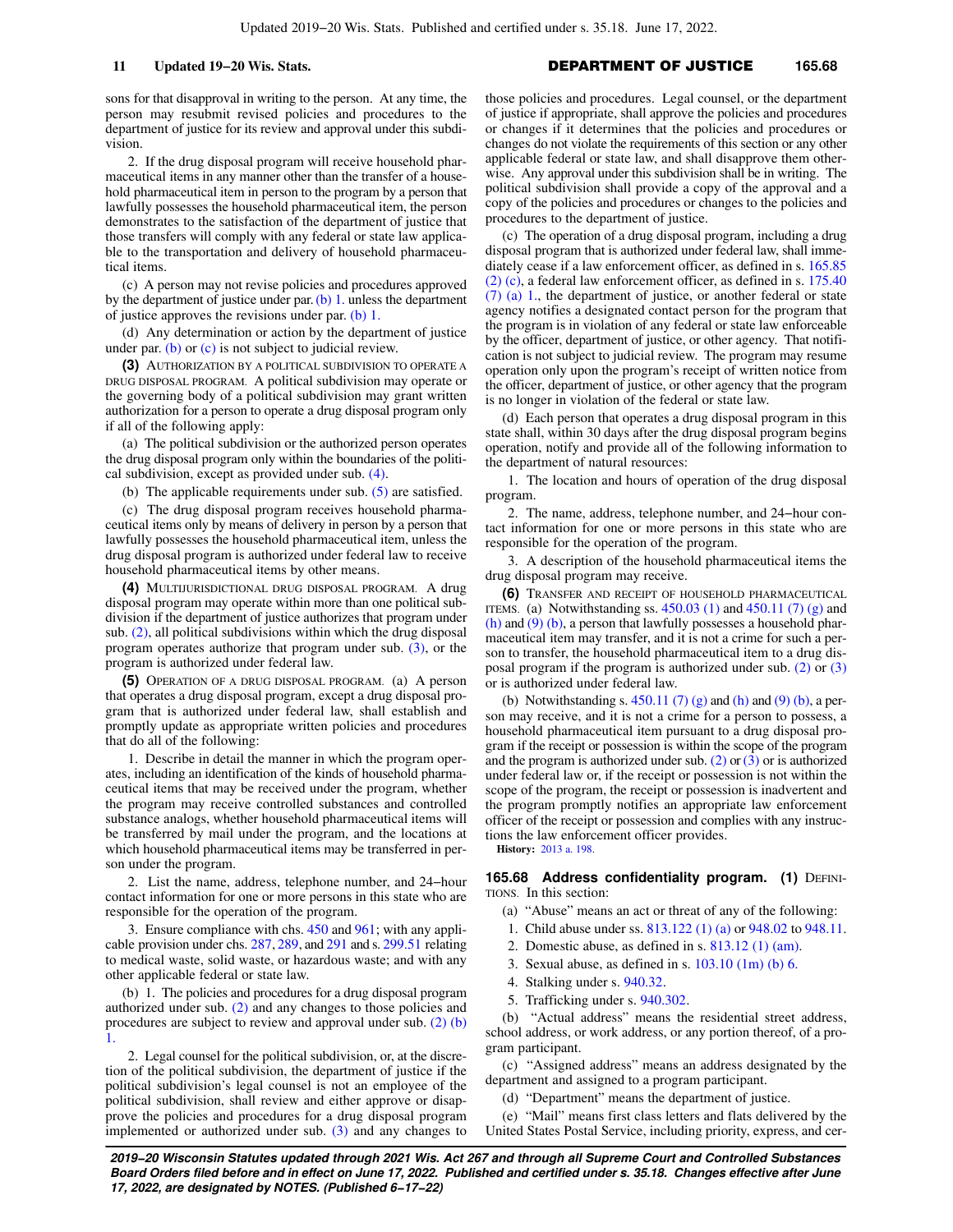### **165.68** DEPARTMENT OF JUSTICE **Updated 19−20 Wis. Stats. 12**

tified mail. "Mail" does not include a package, parcel, periodical, or catalogue unless it is clearly identifiable as being sent by a state or local agency or unit of government or is clearly identifiable as containing a pharmaceutical or medical item.

(f) "Program assistant" means an individual designated by the department to assist a program participant. The department may designate as a program assistant an employee of the department or of a state or local agency that provides counseling, assistance, or support services to victims, or an employee of or a volunteer for an organization that provides counseling, assistance, or support services free of charge to victims.

(g) "Program participant" means a person who is certified by the department to participate in the confidentiality program established in this section.

**(2)** ELIGIBILITY. (a) A person is eligible for participation in the confidentiality program established in this section if he or she attests all of the following:

1. That he or she is a resident of this state.

2. That at least one of the following applies:

a. He or she is a victim of abuse, a parent or guardian of a person who is a victim of abuse, or a resident of a household in which a victim of abuse also resides.

b. He or she fears for his or her physical safety or for the physical safety of his or her child or ward.

3. That he or she resides or will reside at a location in this state that is not known by the person who committed the abuse against, or who threatens, the applicant or his or her child or ward.

4. That he or she will not disclose his or her actual address to the person who committed the abuse against, or who threatens, the applicant or his or her child or ward.

(b) A person is eligible under par. [\(a\)](https://docs.legis.wisconsin.gov/document/statutes/165.68(2)(a)) regardless of whether any criminal charges have been brought relating to any act or threat against the person, whether the person has sought any restraining order or injunction relating to any act or threat against the person, or whether the person has reported any act or threat against him or her to a law enforcement officer or agency.

**(3)** ADMINISTRATION; APPLICATION. (a) The department shall provide an application form for participation in the confidentiality program established in this section. The department may not charge a fee for applying to, or participating in, the program.

(b) The application form shall include all of the following:

1. The applicant's name.

2. The applicant's actual address.

3. A place for the applicant to identify any state or local government agency that employs a person who committed an act of abuse against the applicant.

4. A statement certifying that the applicant understands and consents to all of the following program requirements:

a. A program participant remains enrolled in the program for 5 years, unless he or she cancels his or her participation under subd. [4. f.](https://docs.legis.wisconsin.gov/document/statutes/165.68(3)(b)4.f.) or is disenrolled under subd. [4. e.](https://docs.legis.wisconsin.gov/document/statutes/165.68(3)(b)4.e.)

b. A program participant is required to notify the department when he or she changes his or her actual address or legal name.

c. A program participant is required to develop a safety plan with a program assistant.

d. A program participant authorizes the department to notify state or local agencies and units of government that the applicant is a program participant.

e. The department may disenroll a program participant if the person fails to update his or her information under subd. [4. b.](https://docs.legis.wisconsin.gov/document/statutes/165.68(3)(b)4.b.), or at any time after the department determines that the person no longer meets the eligibility requirements established under sub. [\(2\)](https://docs.legis.wisconsin.gov/document/statutes/165.68(2)). The department will notify a program participant if his or her participation will expire or if the department will disenroll the participant. A program participant who receives a notification under this subd. [4. e.](https://docs.legis.wisconsin.gov/document/statutes/165.68(3)(b)4.e.) may update his or her information to establish eligibility or may reenroll in the program within 6 months from the date the department issues the notification.

f. A program participant may cancel his or her participation in the program at any time by submitting a written notice to the department.

g. A program participant certifies the department to be the program participant's designated agent for service of process.

**(4)** USE OF ASSIGNED ADDRESS; RELEASE OF INFORMATION. (a) The department shall provide to each person it approves as a program participant an assigned address and shall provide each program participant a notification form for use under sub. [\(5\).](https://docs.legis.wisconsin.gov/document/statutes/165.68(5))

(b) The department shall forward all mail it receives at the assigned address for each program participant to the program participant's actual address.

(c) The department shall provide, at the request of a program participant or at the request of a state or local agency or unit of government, confirmation of the person's status as a program participant.

(d) 1. Except as provided under subd. [2.,](https://docs.legis.wisconsin.gov/document/statutes/165.68(4)(d)2.) the department may not disclose a program participant's actual address to any person except pursuant to a court order. If a court order is requested for disclosure, the department shall request the court to keep any record containing the program participant's actual address sealed and confidential.

2. The department may disclose a program participant's actual address to a law enforcement officer for official purposes.

**(5)** USE OF ASSIGNED ADDRESS; CONFIDENTIALITY. (a) A program participant may use the assigned address provided to him or her under sub. [\(4\)](https://docs.legis.wisconsin.gov/document/statutes/165.68(4)) for all purposes.

(b) No state or local agency or unit of government may refuse to use a program participant's assigned address for any official business, unless a specific statutory duty requires the agency or unit of government to use the participant's actual address. A state or local agency or unit of government may confirm with the department a person's status as a program participant.

(c) No person who has received a notification form from a program participant may refuse to use the assigned address for the program participant, may require a program participant to disclose his or her actual address, or may intentionally disclose to another person the actual address of a program participant.

(d) Notwithstanding pars. [\(a\),](https://docs.legis.wisconsin.gov/document/statutes/165.68(5)(a)) [\(b\)](https://docs.legis.wisconsin.gov/document/statutes/165.68(5)(b)), and [\(c\)](https://docs.legis.wisconsin.gov/document/statutes/165.68(5)(c)), a municipal clerk may require a program participant to provide his or her actual address for voter registration and voter verification purposes. A municipal clerk shall also require a program participant to disclose his or her actual address to enroll a program participant in the confidential voter program provided under s. [6.47.](https://docs.legis.wisconsin.gov/document/statutes/6.47) If a voter is enrolled in the confidential voter program under s. [6.47](https://docs.legis.wisconsin.gov/document/statutes/6.47) the municipal clerk shall keep the program participant's actual address confidential as provided under s. [6.47.](https://docs.legis.wisconsin.gov/document/statutes/6.47)

(e) The department may promulgate rules under sub. [\(6\)](https://docs.legis.wisconsin.gov/document/statutes/165.68(6)) to allow a program participant to consent to a disclosure of his or her actual address by the department or other entity with knowledge of the program participant's actual address when necessary to qualify for certain public assistance benefits or real property transactions. A person who discloses information under this paragraph shall include a notice that the information is confidential, and disclosure of the information to any 3rd party will be subject to the penalty under sub. [\(7\)](https://docs.legis.wisconsin.gov/document/statutes/165.68(7)).

(f) 1. If a program participant is the sole member of a limited liability company, the limited liability company may list the department as its registered agent and registered office under s. [183.0115 \(1m\)](https://docs.legis.wisconsin.gov/document/statutes/183.0115(1m)).

2. If the department receives service of process, notice, or demand required or permitted by law to be served on a limited liability company under subd. [1.](https://docs.legis.wisconsin.gov/document/statutes/165.68(5)(f)1.), the department shall forward the process, notice, or demand to the program participant's actual address.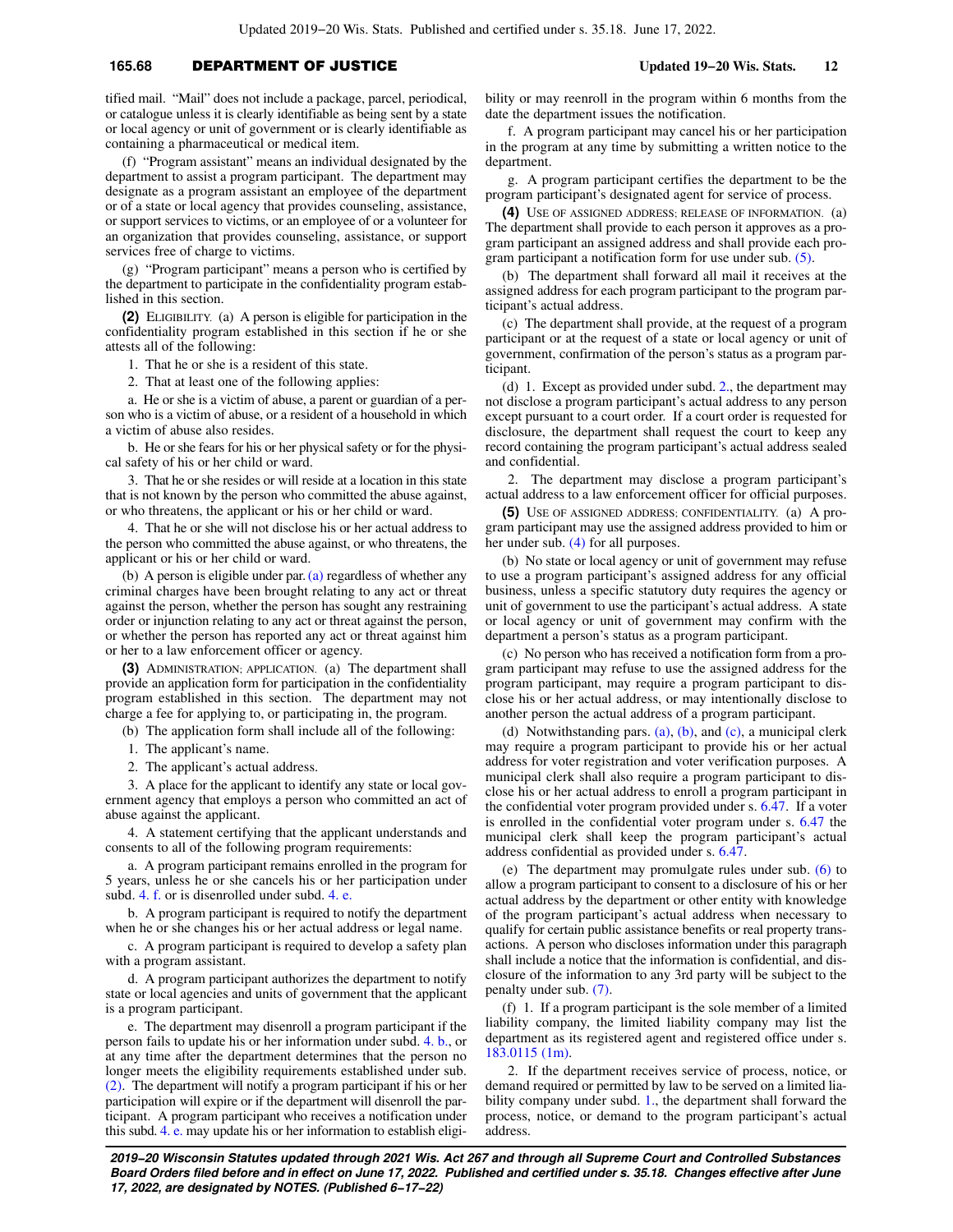**(6)** RULES. The department shall promulgate rules regarding administration of the program established under this section and regarding the retention and destruction of applications, records, and other documents received or generated under this section. The department may use the emergency rule procedures under s. [227.24](https://docs.legis.wisconsin.gov/document/statutes/227.24) to promulgate the rules required under this subsection. Notwithstanding s. [227.24 \(1\) \(a\)](https://docs.legis.wisconsin.gov/document/statutes/227.24(1)(a)) and [\(3\)](https://docs.legis.wisconsin.gov/document/statutes/227.24(3)), the department may promulgate those rules as emergency rules without providing evidence that promulgating those rules as emergency rules is necessary to preserve the public peace, health, safety, or welfare and without a finding of emergency. Notwithstanding s. [227.24 \(1\) \(e\)](https://docs.legis.wisconsin.gov/document/statutes/227.24(1)(e)1d.) [1d.](https://docs.legis.wisconsin.gov/document/statutes/227.24(1)(e)1d.) and [1g.](https://docs.legis.wisconsin.gov/document/statutes/227.24(1)(e)1g.), the department is not required to prepare a statement of the scope of those rules or to submit those rules in final draft form to the governor for approval.

**(7)** CRIMINAL PENALTY. A person who intentionally releases information in violation of this section is guilty of a misdemeanor. **History:** [2015 a. 356](https://docs.legis.wisconsin.gov/document/acts/2015/356); [2017 a. 144](https://docs.legis.wisconsin.gov/document/acts/2017/144); [2017 a. 365](https://docs.legis.wisconsin.gov/document/acts/2017/365) s. [111;](https://docs.legis.wisconsin.gov/document/acts/2017/365,%20s.%20111) [2021 a. 258](https://docs.legis.wisconsin.gov/document/acts/2021/258).

**165.70 Investigation of statewide crime. (1)** The department of justice shall do all of the following:

(a) Investigate crime that is statewide in nature, importance or influence.

(b) Except as provided in sub.  $(1m)$ , enforce chs. [945](https://docs.legis.wisconsin.gov/document/statutes/ch.%20945) and [961](https://docs.legis.wisconsin.gov/document/statutes/ch.%20961) and ss. [940.20 \(3\)](https://docs.legis.wisconsin.gov/document/statutes/940.20(3)), [940.201](https://docs.legis.wisconsin.gov/document/statutes/940.201), [941.25,](https://docs.legis.wisconsin.gov/document/statutes/941.25) [941.26](https://docs.legis.wisconsin.gov/document/statutes/941.26), [943.01 \(2\) \(c\),](https://docs.legis.wisconsin.gov/document/statutes/943.01(2)(c)) [943.011,](https://docs.legis.wisconsin.gov/document/statutes/943.011) [943.27,](https://docs.legis.wisconsin.gov/document/statutes/943.27) [943.28](https://docs.legis.wisconsin.gov/document/statutes/943.28), [943.30](https://docs.legis.wisconsin.gov/document/statutes/943.30), [944.30 \(1m\),](https://docs.legis.wisconsin.gov/document/statutes/944.30(1m)) [944.31,](https://docs.legis.wisconsin.gov/document/statutes/944.31) [944.32,](https://docs.legis.wisconsin.gov/document/statutes/944.32) [944.33,](https://docs.legis.wisconsin.gov/document/statutes/944.33) [944.34,](https://docs.legis.wisconsin.gov/document/statutes/944.34) [946.65,](https://docs.legis.wisconsin.gov/document/statutes/946.65) [947.02 \(3\)](https://docs.legis.wisconsin.gov/document/statutes/947.02(3)) and [\(4\)](https://docs.legis.wisconsin.gov/document/statutes/947.02(4)), [948.075,](https://docs.legis.wisconsin.gov/document/statutes/948.075) [948.08,](https://docs.legis.wisconsin.gov/document/statutes/948.08) and [948.081](https://docs.legis.wisconsin.gov/document/statutes/948.081).

(d) Enforce and administer s. [165.55](https://docs.legis.wisconsin.gov/document/statutes/165.55).

(e) Investigate violations of ch. [563](https://docs.legis.wisconsin.gov/document/statutes/ch.%20563) that are statewide in nature, importance or influence.

**(1m)** The department may not investigate violations of or otherwise enforce s. [945.03 \(2m\)](https://docs.legis.wisconsin.gov/document/statutes/945.03(2m)) or [945.04 \(2m\).](https://docs.legis.wisconsin.gov/document/statutes/945.04(2m))

**(2)** The attorney general shall appoint, under the classified service, investigative personnel to achieve the purposes set out in sub. [\(1\)](https://docs.legis.wisconsin.gov/document/statutes/165.70(1)) who shall have the powers of a peace officer. As many as are deemed necessary of the investigators so appointed shall be trained in drugs and narcotics law enforcement, or shall receive such training within one year of their appointment, and they shall assist, when appropriate, local law enforcement agencies to help them meet their responsibilities in this area.

**(3)** It is the intention of this section to give the attorney general responsibility for devising programs to control crime statewide in nature, importance or influence, drugs and narcotics abuse, commercial gambling other than what is described in s. [945.03 \(2m\)](https://docs.legis.wisconsin.gov/document/statutes/945.03(2m)) or [945.04 \(2m\),](https://docs.legis.wisconsin.gov/document/statutes/945.04(2m)) prostitution, and arson. Nothing herein shall deprive or relieve local peace officers of the power and duty to enforce those provisions enumerated in sub. [\(1\).](https://docs.legis.wisconsin.gov/document/statutes/165.70(1))

**(4)** District attorneys, sheriffs and chiefs of police shall cooperate and assist the personnel of the department in the performance of their duties.

**History:** [1971 c. 40](https://docs.legis.wisconsin.gov/document/acts/1971/40), [211,](https://docs.legis.wisconsin.gov/document/acts/1971/211) [307;](https://docs.legis.wisconsin.gov/document/acts/1971/307) [1973 c. 156;](https://docs.legis.wisconsin.gov/document/acts/1973/156) [1975 c. 39](https://docs.legis.wisconsin.gov/document/acts/1975/39); [1977 c. 173](https://docs.legis.wisconsin.gov/document/acts/1977/173) s. [168;](https://docs.legis.wisconsin.gov/document/acts/1977/173,%20s.%20168) [1977](https://docs.legis.wisconsin.gov/document/acts/1977/215) [c. 215,](https://docs.legis.wisconsin.gov/document/acts/1977/215) [260](https://docs.legis.wisconsin.gov/document/acts/1977/260); [1977 c. 272](https://docs.legis.wisconsin.gov/document/acts/1977/272) s. [98;](https://docs.legis.wisconsin.gov/document/acts/1977/272,%20s.%2098) [1985 a. 29;](https://docs.legis.wisconsin.gov/document/acts/1985/29) [1987 a. 332](https://docs.legis.wisconsin.gov/document/acts/1987/332); [1989 a. 31](https://docs.legis.wisconsin.gov/document/acts/1989/31); [1991 a. 269;](https://docs.legis.wisconsin.gov/document/acts/1991/269) [1993](https://docs.legis.wisconsin.gov/document/acts/1993/213) [a. 213;](https://docs.legis.wisconsin.gov/document/acts/1993/213) [1995 a. 448](https://docs.legis.wisconsin.gov/document/acts/1995/448); [1997 a. 27](https://docs.legis.wisconsin.gov/document/acts/1997/27), [143](https://docs.legis.wisconsin.gov/document/acts/1997/143); [1999 a. 83](https://docs.legis.wisconsin.gov/document/acts/1999/83); [2001 a. 109;](https://docs.legis.wisconsin.gov/document/acts/2001/109) [2003 a. 33](https://docs.legis.wisconsin.gov/document/acts/2003/33); [2011 a. 32](https://docs.legis.wisconsin.gov/document/acts/2011/32); [2013 a. 362;](https://docs.legis.wisconsin.gov/document/acts/2013/362) [2015 a. 197](https://docs.legis.wisconsin.gov/document/acts/2015/197); [2017 a. 128](https://docs.legis.wisconsin.gov/document/acts/2017/128).

**165.71 Human trafficking resource center hotline poster. (1)** The department of justice shall design a poster, or obtain a predesigned poster, that provides information regarding a human trafficking resource center hotline. The department shall ensure that the size of poster makes it legible and that the poster informs individuals what human trafficking is and provides a phone number that a victim or someone who knows a victim can call or text for help and services. The poster shall be in English and Spanish, and, for each county, in any other language required for voting materials in that county under federal law.

**(2)** The department of justice shall make the poster under sub. [\(1\)](https://docs.legis.wisconsin.gov/document/statutes/165.71(1)) available to others to print from its Internet site and shall encourage its display at each of the following places:

(a) Gas stations with signs visible from an interstate or state highway that offer amenities to commercial vehicles.

### **13 Updated 19−20 Wis. Stats.** DEPARTMENT OF JUSTICE **165.75**

(b) Hotels.

(c) Adult entertainment establishments.

(d) Salons at which hair or nail services are provided.

(e) Places at which employers engage some employees to perform agricultural labor.

(f) Hospitals or other medical centers.

(g) Places at which athletic or sporting events occur.

(h) Establishments that operate as a massage parlor or spa, alternative health clinic, or similar entity.

(i) Expositions conducted by a county or agricultural society. (j) Courthouses.

(k) Rest areas maintained by the department of transportation.

(L) Public and private transit stations.

**History:** [2015 a. 5.](https://docs.legis.wisconsin.gov/document/acts/2015/5)

**165.72 Controlled substances hotline and rewards for controlled substances tips. (1)** DEFINITIONS. In this section:

(aj) "Department" means the department of justice.

(b) "Jail officer" has the meaning given in s.  $165.85$  (2) (bn).

(bt) "Juvenile detention officer" has the meaning given in s. [165.85 \(2\) \(bt\)](https://docs.legis.wisconsin.gov/document/statutes/165.85(2)(bt)).

(c) "Law enforcement agency" has the meaning given in s. [165.83 \(1\) \(b\).](https://docs.legis.wisconsin.gov/document/statutes/165.83(1)(b))

(d) "Law enforcement officer" has the meaning given in s. [165.85 \(2\) \(c\)](https://docs.legis.wisconsin.gov/document/statutes/165.85(2)(c)).

**(2)** HOTLINE. The department of justice shall maintain a single toll−free telephone number during normal retail business hours, as determined by departmental rule, for all of the following:

(a) For persons to anonymously provide tips regarding suspected controlled substances violations.

(b) For pharmacists to report suspected controlled substances violations.

**(3)** REWARD PAYMENT PROGRAM. The department shall administer a reward payment program. Under the program, the department may offer and pay rewards from the appropriation under s. [20.455 \(2\) \(m\)](https://docs.legis.wisconsin.gov/document/statutes/20.455(2)(m)) for information under sub. [\(2\) \(a\)](https://docs.legis.wisconsin.gov/document/statutes/165.72(2)(a)) leading to the arrest and conviction of a person for a violation of ch. [961.](https://docs.legis.wisconsin.gov/document/statutes/ch.%20961)

**(4)** PAYMENT LIMITATIONS. A reward under sub. [\(3\)](https://docs.legis.wisconsin.gov/document/statutes/165.72(3)) may not exceed \$1,000 for the arrest and conviction of any one person. The department may not make any reward payment to a law enforcement officer, jail officer, juvenile detention officer, pharmacist, or department employee.

**(5)** DEPARTMENT AUTHORITY. If a reward is claimed, the department shall make the final determination regarding any payment. The department may pay portions of a reward to 2 or more persons. The payment of a reward is not subject to a contested case proceeding under ch. [227](https://docs.legis.wisconsin.gov/document/statutes/ch.%20227). The offer of a reward under sub. [\(3\)](https://docs.legis.wisconsin.gov/document/statutes/165.72(3)) does not create any liability on the department or the state.

**(6)** RECORDS. The department may withhold any record under this section from inspection or copying under s. [19.35](https://docs.legis.wisconsin.gov/document/statutes/19.35).

**(7)** PUBLICITY. The department shall cooperate with the department of public instruction in publicizing, in public schools, the use of the toll−free telephone number under sub. [\(2\).](https://docs.legis.wisconsin.gov/document/statutes/165.72(2))

**History:** [1989 a. 122,](https://docs.legis.wisconsin.gov/document/acts/1989/122) [336;](https://docs.legis.wisconsin.gov/document/acts/1989/336) [1993 a. 16,](https://docs.legis.wisconsin.gov/document/acts/1993/16) [460](https://docs.legis.wisconsin.gov/document/acts/1993/460); [1995 a. 27](https://docs.legis.wisconsin.gov/document/acts/1995/27) ss. [4456,](https://docs.legis.wisconsin.gov/document/acts/1995/27,%20s.%204456) [4457](https://docs.legis.wisconsin.gov/document/acts/1995/27,%20s.%204457), [9145 \(1\)](https://docs.legis.wisconsin.gov/document/acts/1995/27,%20s.%209145); [1995 a. 448;](https://docs.legis.wisconsin.gov/document/acts/1995/448) [1997 a. 27](https://docs.legis.wisconsin.gov/document/acts/1997/27); [2001 a. 16](https://docs.legis.wisconsin.gov/document/acts/2001/16); [2003 a. 33](https://docs.legis.wisconsin.gov/document/acts/2003/33); [2007 a. 20,](https://docs.legis.wisconsin.gov/document/acts/2007/20) [97](https://docs.legis.wisconsin.gov/document/acts/2007/97).

**165.75 Crime laboratories. (1)** In this section and ss. [165.77](https://docs.legis.wisconsin.gov/document/statutes/165.77) to [165.81](https://docs.legis.wisconsin.gov/document/statutes/165.81):

(a) "Department" means the department of justice.

(b) "Employee" means any person in the service of the labora-

tories. "Employee" does not include any division administrator.

(c) "Laboratories" means the crime laboratories.

**(2)** The personnel of the laboratories shall consist of such employees as are authorized under s. [20.922](https://docs.legis.wisconsin.gov/document/statutes/20.922).

**(3)** (a) The purpose of the laboratories is to establish, maintain and operate crime laboratories to provide technical assistance to local law enforcement officers in the various fields of scientific investigation in the aid of law enforcement. Without limitation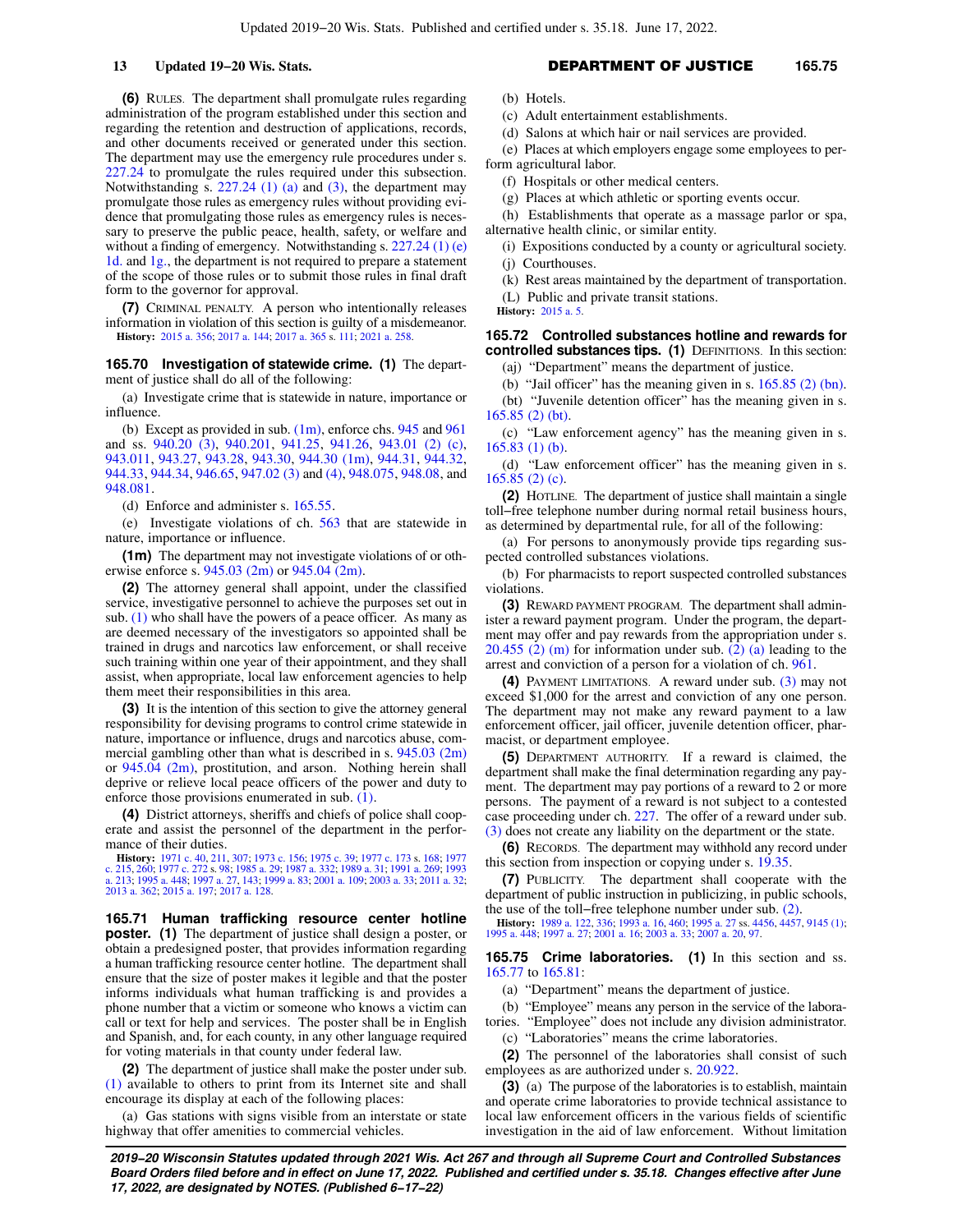### **165.75** DEPARTMENT OF JUSTICE **Updated 19−20 Wis. Stats. 14**

because of enumeration the laboratories shall maintain services and employ the necessary specialists, technical and scientific employees for the recognition and proper preservation, marking and scientific analysis of evidence material in the investigation and prosecution of crimes in such fields as firearms identification, the comparison and identification of toolmarks, chemistry, identification of questioned documents, metallurgy, comparative microscopy, instrumental detection of deception, the identification of fingerprints, toxicology, serology and forensic photography.

(b) The employees are not peace officers and have no power of arrest or to serve or execute criminal process. They shall not be appointed as deputy sheriffs and shall not be given police powers by appointment or election to any office. Employees shall not undertake investigation of criminal conduct except upon the request of a sheriff, coroner, medical examiner, district attorney, chief of police, warden or superintendent of any state prison, attorney general or governor. The head of any state agency may request investigations but in those cases the services shall be limited to the field of health, welfare and law enforcement responsibility which has by statute been vested in the particular state agency.

(c) Upon request under par. [\(b\)](https://docs.legis.wisconsin.gov/document/statutes/165.75(3)(b)), the laboratories shall collaborate fully in the complete investigation of criminal conduct within their competence in the forensic sciences including field investigation at the scene of the crime and for this purpose may equip a mobile unit or units.

(d) The services of the laboratories available to such officer shall include appearances in court as expert witnesses.

(e) The department may decline to provide laboratory service in any case not involving a potential charge of felony.

(f) The services of the laboratories may be provided in civil cases in which the state or any department, bureau, agency or officer of the state is a party in an official capacity, when requested to do so by the attorney general.

(g) Deoxyribonucleic acid testing ordered under s. [974.07](https://docs.legis.wisconsin.gov/document/statutes/974.07) shall have priority, consistent with the right of a defendant or the state to a speedy trial and consistent with the right of a victim to the prompt disposition of a case.

**(4)** The operation of the laboratories shall conform to the rules and policies established by the attorney general.

**(5)** Except as provided in s. [20.001 \(5\)](https://docs.legis.wisconsin.gov/document/statutes/20.001(5)), all moneys received as restitution payments reimbursing the department for moneys expended by the laboratories shall be deposited as general purpose revenue — earned.

**History:** [1973 c. 272](https://docs.legis.wisconsin.gov/document/acts/1973/272); [1977 c. 260](https://docs.legis.wisconsin.gov/document/acts/1977/260); [1981 c. 314](https://docs.legis.wisconsin.gov/document/acts/1981/314); [1983 a. 189](https://docs.legis.wisconsin.gov/document/acts/1983/189); [1985 a. 29](https://docs.legis.wisconsin.gov/document/acts/1985/29) ss. [2000](https://docs.legis.wisconsin.gov/document/acts/1985/29,%20s.%202000) to [2006,](https://docs.legis.wisconsin.gov/document/acts/1985/29,%20s.%202006) [3200 \(35\);](https://docs.legis.wisconsin.gov/document/acts/1985/29,%20s.%203200) [1987 a. 27](https://docs.legis.wisconsin.gov/document/acts/1987/27); [1989 a. 65;](https://docs.legis.wisconsin.gov/document/acts/1989/65) [1991 a. 39](https://docs.legis.wisconsin.gov/document/acts/1991/39); [1993 a. 16;](https://docs.legis.wisconsin.gov/document/acts/1993/16) [2005 a. 60;](https://docs.legis.wisconsin.gov/document/acts/2005/60) [2013](https://docs.legis.wisconsin.gov/document/acts/2013/20) [a. 20](https://docs.legis.wisconsin.gov/document/acts/2013/20).

Sub. (1) (b) refers to employees as persons in the service of the laboratories. How-<br>ever, sub. (2) explicitly states that "the personnel of the laboratories shall consist of<br>such employees as are authorized under s. 20.92 agencies to appoint employees. The Department of Justice is the state agency of which the crime laboratories are a part. Thus the crime laboratory is not a suable entity separate from the department. Odogba v. Department of Justice, [22 F. Supp.](https://docs.legis.wisconsin.gov/document/courts/22%20F.%20Supp.%203d%20895) [3d 895](https://docs.legis.wisconsin.gov/document/courts/22%20F.%20Supp.%203d%20895) (2014).

An evaluation of drug testing procedures. Stein, Laessig, & Indriksons. 1973 WLR 727.

**165.755 Crime laboratories and drug law enforcement surcharge.** (1) (a) Except as provided in par. [\(b\)](https://docs.legis.wisconsin.gov/document/statutes/165.755(1)(b)), a court shall impose under ch. [814](https://docs.legis.wisconsin.gov/document/statutes/ch.%20814) a crime laboratories and drug law enforcement surcharge of \$13 if the court imposes a sentence, places a person on probation, or imposes a forfeiture for a violation of state law or for a violation of a municipal or county ordinance.

(b) A court may not impose the crime laboratories and drug law enforcement surcharge under par. [\(a\)](https://docs.legis.wisconsin.gov/document/statutes/165.755(1)(a)) for a violation of s. [101.123](https://docs.legis.wisconsin.gov/document/statutes/101.123(2))  $(2)$  or  $(2m)$ , for a financial responsibility violation under s. [344.62](https://docs.legis.wisconsin.gov/document/statutes/344.62(2)) [\(2\)](https://docs.legis.wisconsin.gov/document/statutes/344.62(2)), or for a violation of a state law or municipal or county ordinance involving a nonmoving traffic violation, a violation under s. [343.51 \(1m\) \(b\),](https://docs.legis.wisconsin.gov/document/statutes/343.51(1m)(b)) or a safety belt use violation under s. [347.48](https://docs.legis.wisconsin.gov/document/statutes/347.48(2m)) [\(2m\)](https://docs.legis.wisconsin.gov/document/statutes/347.48(2m)).

**(2)** If the court under sub. [\(1\) \(a\)](https://docs.legis.wisconsin.gov/document/statutes/165.755(1)(a)) imposes a sentence or forfeiture for multiple offenses or places a person on probation for multiple offenses, a separate crime laboratories and drug law enforcement surcharge shall be imposed under ch. [814](https://docs.legis.wisconsin.gov/document/statutes/ch.%20814) for each separate offense.

**(3)** Except as provided in sub. [\(4\),](https://docs.legis.wisconsin.gov/document/statutes/165.755(4)) after the court determines the amount due under sub. [\(1\) \(a\),](https://docs.legis.wisconsin.gov/document/statutes/165.755(1)(a)) the clerk of the court shall collect and transmit the amount to the county treasurer under s. [59.40](https://docs.legis.wisconsin.gov/document/statutes/59.40(2)(m)) [\(2\) \(m\)](https://docs.legis.wisconsin.gov/document/statutes/59.40(2)(m)). The county treasurer shall then make payment to the secretary of administration under s. [59.25 \(3\) \(f\) 2.](https://docs.legis.wisconsin.gov/document/statutes/59.25(3)(f)2.)

**(4)** If a municipal court imposes a forfeiture, after determining the amount due under sub.  $(1)$   $(a)$  the court shall collect and transmit such amount to the treasurer of the county, city, town, or village, and that treasurer shall make payment to the secretary of administration as provided in s.  $66.0114$  (1) (bm).

**(5)** If any deposit of bail is made for a noncriminal offense to which sub.  $(1)$  (a) applies, the person making the deposit shall also deposit a sufficient amount to include the surcharge under sub. [\(1\)](https://docs.legis.wisconsin.gov/document/statutes/165.755(1)(a)) [\(a\)](https://docs.legis.wisconsin.gov/document/statutes/165.755(1)(a)) for forfeited bail. If bail is forfeited, the amount of the surcharge under sub.  $(1)$  (a) shall be transmitted monthly to the secretary of administration under this section. If bail is returned, the surcharge shall also be returned.

**(6)** If an inmate in a state prison or a person sentenced to a state prison has not paid the crime laboratories and drug law enforcement surcharge under sub. [\(1\) \(a\),](https://docs.legis.wisconsin.gov/document/statutes/165.755(1)(a)) the department shall assess and collect the amount owed from the inmate's wages or other moneys. Any amount collected shall be transmitted to the secretary of administration.

**(7)** All moneys collected from crime laboratories and drug law enforcement surcharges under this section shall be deposited by the secretary of administration and used as specified in ss. [20.455 \(2\) \(jb\)](https://docs.legis.wisconsin.gov/document/statutes/20.455(2)(jb)), [\(kd\),](https://docs.legis.wisconsin.gov/document/statutes/20.455(2)(kd)) and [\(Lm\)](https://docs.legis.wisconsin.gov/document/statutes/20.455(2)(Lm)) and [20.475 \(1\) \(km\)](https://docs.legis.wisconsin.gov/document/statutes/20.475(1)(km)).

**History:** [1997 a. 27;](https://docs.legis.wisconsin.gov/document/acts/1997/27) [1999 a. 9](https://docs.legis.wisconsin.gov/document/acts/1999/9), [72;](https://docs.legis.wisconsin.gov/document/acts/1999/72) [1999 a. 150](https://docs.legis.wisconsin.gov/document/acts/1999/150) s. [672](https://docs.legis.wisconsin.gov/document/acts/1999/150,%20s.%20672); [2001 a. 16](https://docs.legis.wisconsin.gov/document/acts/2001/16); [2003 a. 30](https://docs.legis.wisconsin.gov/document/acts/2003/30), [33](https://docs.legis.wisconsin.gov/document/acts/2003/33), [139,](https://docs.legis.wisconsin.gov/document/acts/2003/139) [268,](https://docs.legis.wisconsin.gov/document/acts/2003/268) [326,](https://docs.legis.wisconsin.gov/document/acts/2003/326) [327;](https://docs.legis.wisconsin.gov/document/acts/2003/327) [2005 a. 25,](https://docs.legis.wisconsin.gov/document/acts/2005/25) [455;](https://docs.legis.wisconsin.gov/document/acts/2005/455) [2009 a. 12](https://docs.legis.wisconsin.gov/document/acts/2009/12), [28,](https://docs.legis.wisconsin.gov/document/acts/2009/28) [100,](https://docs.legis.wisconsin.gov/document/acts/2009/100) [276;](https://docs.legis.wisconsin.gov/document/acts/2009/276) [2011 a. 260;](https://docs.legis.wisconsin.gov/document/acts/2011/260) [2015 a.](https://docs.legis.wisconsin.gov/document/acts/2015/55) [55](https://docs.legis.wisconsin.gov/document/acts/2015/55).

**165.76 Submission of human biological specimen. (1)** A person shall provide a biological specimen to the state crime laboratories for deoxyribonucleic acid analysis if he or she meets any of the following criteria:

(a) Is or was in a juvenile correctional facility, as defined in s. [938.02 \(10p\)](https://docs.legis.wisconsin.gov/document/statutes/938.02(10p)), or a secured residential care center for children and youth, as defined in s. [938.02 \(15g\)](https://docs.legis.wisconsin.gov/document/statutes/938.02(15g)), or on probation, extended supervision, parole, supervision, or aftercare supervision on or after August 12, 1993, for any violation of s. [940.225 \(1\)](https://docs.legis.wisconsin.gov/document/statutes/940.225(1)) or [\(2\),](https://docs.legis.wisconsin.gov/document/statutes/940.225(2)) [948.02 \(1\)](https://docs.legis.wisconsin.gov/document/statutes/948.02(1)) or [\(2\)](https://docs.legis.wisconsin.gov/document/statutes/948.02(2)), [948.025](https://docs.legis.wisconsin.gov/document/statutes/948.025), or [948.085](https://docs.legis.wisconsin.gov/document/statutes/948.085).

(ag) Is or was in prison on or after August 12, 1993, and before January 1, 2000, for any violation of s. [940.225 \(1\)](https://docs.legis.wisconsin.gov/document/statutes/940.225(1)) or [\(2\)](https://docs.legis.wisconsin.gov/document/statutes/940.225(2)), [948.02](https://docs.legis.wisconsin.gov/document/statutes/948.02(1)) [\(1\)](https://docs.legis.wisconsin.gov/document/statutes/948.02(1)) or [\(2\)](https://docs.legis.wisconsin.gov/document/statutes/948.02(2)), or [948.025.](https://docs.legis.wisconsin.gov/document/statutes/948.025)

(am) Is or was adjudicated delinquent for an act that if committed by an adult in this state would be a felony or for a violation of s. [940.225 \(3m\)](https://docs.legis.wisconsin.gov/document/statutes/940.225(3m)), [941.20 \(1\),](https://docs.legis.wisconsin.gov/document/statutes/941.20(1)) [944.20](https://docs.legis.wisconsin.gov/document/statutes/944.20), [944.30 \(1m\),](https://docs.legis.wisconsin.gov/document/statutes/944.30(1m)) [944.31 \(1\),](https://docs.legis.wisconsin.gov/document/statutes/944.31(1)) [944.33,](https://docs.legis.wisconsin.gov/document/statutes/944.33) [946.52](https://docs.legis.wisconsin.gov/document/statutes/946.52), or [948.10 \(1\) \(b\)](https://docs.legis.wisconsin.gov/document/statutes/948.10(1)(b)).

(ar) Is or was in prison on or after January 1, 2000, for a felony committed in this state.

(as) Is or was found guilty of any misdemeanor on or after April 1, 2015.

(av) Is or was found guilty on or after January 1, 2000, of any of the following:

1. Any felony.

2. Before April 1, 2015, any violation of s. [165.765 \(1\)](https://docs.legis.wisconsin.gov/document/statutes/2011/165.765(1)), 2011 stats., or of s. [940.225 \(3m\),](https://docs.legis.wisconsin.gov/document/statutes/940.225(3m)) [944.20](https://docs.legis.wisconsin.gov/document/statutes/944.20), or [948.10 \(1\) \(b\)](https://docs.legis.wisconsin.gov/document/statutes/948.10(1)(b)).

(aw) Is or was found guilty on or after January 1, 2000, and before April 1, 2015, of any violation of s. [940.225 \(3m\),](https://docs.legis.wisconsin.gov/document/statutes/940.225(3m)) [944.20,](https://docs.legis.wisconsin.gov/document/statutes/944.20) or [948.10.](https://docs.legis.wisconsin.gov/document/statutes/948.10)

(bg) Is or was sentenced or placed on probation on or after August 12, 1993, for a violation of s. [940.225](https://docs.legis.wisconsin.gov/document/statutes/940.225), [948.02 \(1\)](https://docs.legis.wisconsin.gov/document/statutes/948.02(1)) or [\(2\),](https://docs.legis.wisconsin.gov/document/statutes/948.02(2)) or [948.025](https://docs.legis.wisconsin.gov/document/statutes/948.025).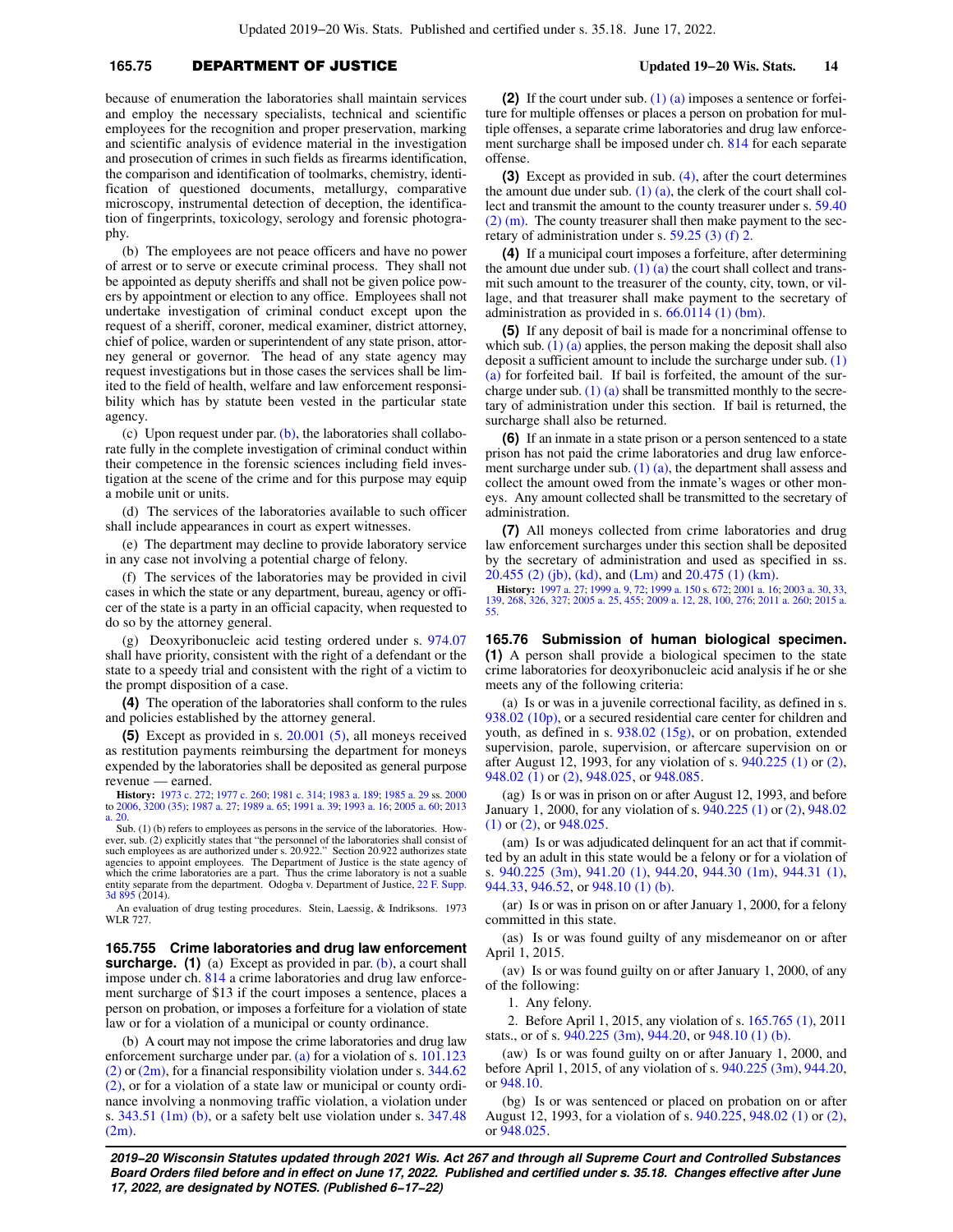(bm) Has been found not guilty or not responsible by reason of mental disease or defect on or after August 12, 1993, and committed under s. [51.20](https://docs.legis.wisconsin.gov/document/statutes/51.20) or [971.17](https://docs.legis.wisconsin.gov/document/statutes/971.17) for any violation of s. [940.225 \(1\)](https://docs.legis.wisconsin.gov/document/statutes/940.225(1)) or [\(2\)](https://docs.legis.wisconsin.gov/document/statutes/940.225(2)), [948.02 \(1\)](https://docs.legis.wisconsin.gov/document/statutes/948.02(1)) or [\(2\)](https://docs.legis.wisconsin.gov/document/statutes/948.02(2)), [948.025](https://docs.legis.wisconsin.gov/document/statutes/948.025), or [948.085.](https://docs.legis.wisconsin.gov/document/statutes/948.085)

(br) Has been found not guilty or not responsible by reason of mental disease or defect on or after January 1, 2000, and com-mitted under s. [51.20](https://docs.legis.wisconsin.gov/document/statutes/51.20) or [971.17](https://docs.legis.wisconsin.gov/document/statutes/971.17), for any felony or a violation of s. [165.765 \(1\),](https://docs.legis.wisconsin.gov/document/statutes/2011/165.765(1)) 2011 stats., or of s. [940.225 \(3m\)](https://docs.legis.wisconsin.gov/document/statutes/940.225(3m)), [944.20](https://docs.legis.wisconsin.gov/document/statutes/944.20), [946.52](https://docs.legis.wisconsin.gov/document/statutes/946.52), or [948.10 \(1\) \(b\)](https://docs.legis.wisconsin.gov/document/statutes/948.10(1)(b)).

(c) Is or was in institutional care on or after August 12, 1993, for any violation of s. [940.225 \(1\)](https://docs.legis.wisconsin.gov/document/statutes/940.225(1)) or [\(2\)](https://docs.legis.wisconsin.gov/document/statutes/940.225(2)), [948.02 \(1\)](https://docs.legis.wisconsin.gov/document/statutes/948.02(1)) or [\(2\),](https://docs.legis.wisconsin.gov/document/statutes/948.02(2)) [948.025](https://docs.legis.wisconsin.gov/document/statutes/948.025), or [948.085](https://docs.legis.wisconsin.gov/document/statutes/948.085).

(cr) Is or was in institutional care on or after January 1, 2000, for a felony or any violation of s.  $165.765$  (1), 2011 stats., or of s. [940.225 \(3m\)](https://docs.legis.wisconsin.gov/document/statutes/940.225(3m)), [944.20,](https://docs.legis.wisconsin.gov/document/statutes/944.20) [946.52](https://docs.legis.wisconsin.gov/document/statutes/946.52), or [948.10 \(1\) \(b\).](https://docs.legis.wisconsin.gov/document/statutes/948.10(1)(b))

(d) Has been found to be a sexually violent person under ch. [980](https://docs.legis.wisconsin.gov/document/statutes/ch.%20980) on or after June 2, 1994.

(e) Is or was released on parole or extended supervision or placed on probation in another state before January 1, 2000, and is or was on parole, extended supervision, or probation in this state from the other state under s. [304.13 \(1m\),](https://docs.legis.wisconsin.gov/document/statutes/304.13(1m)) [304.135,](https://docs.legis.wisconsin.gov/document/statutes/304.135) or [304.16](https://docs.legis.wisconsin.gov/document/statutes/304.16) on or after July 9, 1996, for a violation of the law of the other state that the department of corrections determines, under s. [304.137](https://docs.legis.wisconsin.gov/document/statutes/304.137(1)) [\(1\)](https://docs.legis.wisconsin.gov/document/statutes/304.137(1)), is comparable to a violation of s. [940.225 \(1\)](https://docs.legis.wisconsin.gov/document/statutes/940.225(1)) or [\(2\)](https://docs.legis.wisconsin.gov/document/statutes/940.225(2)), [948.02](https://docs.legis.wisconsin.gov/document/statutes/948.02(1)) [\(1\)](https://docs.legis.wisconsin.gov/document/statutes/948.02(1)) or [\(2\),](https://docs.legis.wisconsin.gov/document/statutes/948.02(2)) [948.025,](https://docs.legis.wisconsin.gov/document/statutes/948.025) or [948.085.](https://docs.legis.wisconsin.gov/document/statutes/948.085)

(f) Is or was released on parole or extended supervision or placed on probation in another state on or after January 1, 2000, and before April 1, 2015, and is or was on parole, extended supervision, or probation in this state from the other state under s. [304.13 \(1m\)](https://docs.legis.wisconsin.gov/document/statutes/304.13(1m)), [304.135,](https://docs.legis.wisconsin.gov/document/statutes/304.135) or [304.16](https://docs.legis.wisconsin.gov/document/statutes/304.16) for a violation of the law of the other state that the department of corrections determines, under s. [304.137 \(2\)](https://docs.legis.wisconsin.gov/document/statutes/304.137(2)), would constitute a felony if committed by an adult in this state.

(fm) Is or was released on parole or extended supervision or placed on probation in another state on or after April 1, 2015, and is or was on parole, extended supervision, or probation in this state from the other state under s.  $304.13$  (1m),  $304.135$ , or [304.16](https://docs.legis.wisconsin.gov/document/statutes/304.16).

(g) Has been required by a court under s.  $51.20$  (13) (cr), [938.21 \(1m\)](https://docs.legis.wisconsin.gov/document/statutes/938.21(1m)), [938.30 \(2m\),](https://docs.legis.wisconsin.gov/document/statutes/938.30(2m)) [938.34 \(15\),](https://docs.legis.wisconsin.gov/document/statutes/938.34(15)) [970.02 \(8\),](https://docs.legis.wisconsin.gov/document/statutes/970.02(8)) [971.17 \(1m\)](https://docs.legis.wisconsin.gov/document/statutes/971.17(1m)(a)) [\(a\),](https://docs.legis.wisconsin.gov/document/statutes/971.17(1m)(a)) [973.047,](https://docs.legis.wisconsin.gov/document/statutes/973.047) or [980.063](https://docs.legis.wisconsin.gov/document/statutes/980.063) to provide a biological specimen to the state crime laboratories for deoxyribonucleic acid analysis.

(gm) Is arrested for a violent crime, as defined in s. [165.84 \(7\)](https://docs.legis.wisconsin.gov/document/statutes/165.84(7)(ab)) [\(ab\)](https://docs.legis.wisconsin.gov/document/statutes/165.84(7)(ab)), or is taken into custody for a juvenile offense that would be a violent crime, as defined in s. [165.84 \(7\) \(ab\),](https://docs.legis.wisconsin.gov/document/statutes/165.84(7)(ab)) if committed by an adult in this state.

(h) Is notified by the department of justice, the department of corrections, a district attorney, or a county sheriff under sub.  $(1m)$ that the person is required to provide a biological specimen.

**(1m)** If a person is required to provide a biological specimen under sub. [\(1\) \(a\)](https://docs.legis.wisconsin.gov/document/statutes/165.76(1)(a)) to  $(gm)$  and the department of justice does not have the data obtained from analysis of a biological specimen from the person that the department is required to maintain in the data bank under s. [165.77 \(3\)](https://docs.legis.wisconsin.gov/document/statutes/165.77(3)), the department may require the person to provide a biological specimen, regardless of whether the person previously provided a biological specimen under this section or s. [51.20 \(13\) \(cr\),](https://docs.legis.wisconsin.gov/document/statutes/51.20(13)(cr)) [165.84 \(7\)](https://docs.legis.wisconsin.gov/document/statutes/165.84(7)), [938.21 \(1m\)](https://docs.legis.wisconsin.gov/document/statutes/938.21(1m)), [938.30 \(2m\),](https://docs.legis.wisconsin.gov/document/statutes/938.30(2m)) [938.34 \(15\),](https://docs.legis.wisconsin.gov/document/statutes/938.34(15)) [970.02 \(8\)](https://docs.legis.wisconsin.gov/document/statutes/970.02(8)), [971.17 \(1m\) \(a\),](https://docs.legis.wisconsin.gov/document/statutes/971.17(1m)(a)) [973.047,](https://docs.legis.wisconsin.gov/document/statutes/973.047) or [980.063.](https://docs.legis.wisconsin.gov/document/statutes/980.063) The department of justice, the department of corrections, a district attorney, or a county sheriff, shall notify any person whom the department of justice requires to provide a biological specimen under this subsection.

**(2r)** Failure by a person who is required to provide a biological specimen under sub.  $(1)$  to provide the biological specimen in accordance with the rules promulgated under sub. [\(4\)](https://docs.legis.wisconsin.gov/document/statutes/165.76(4)) does not relieve the person of the obligation to provide a biological specimen to the state crime laboratories for deoxyribonucleic acid analysis.

# **15 Updated 19−20 Wis. Stats.** DEPARTMENT OF JUSTICE **165.76**

**(4)** The department of justice shall promulgate rules to do all of the following:

(a) Establish procedures and time limits for obtaining and submitting biological specimens under this section and ss. [51.20 \(13\)](https://docs.legis.wisconsin.gov/document/statutes/51.20(13)(cr)) [\(cr\)](https://docs.legis.wisconsin.gov/document/statutes/51.20(13)(cr)), [165.84 \(7\),](https://docs.legis.wisconsin.gov/document/statutes/165.84(7)) [938.21 \(1m\),](https://docs.legis.wisconsin.gov/document/statutes/938.21(1m)) [938.30 \(2m\)](https://docs.legis.wisconsin.gov/document/statutes/938.30(2m)), [938.34 \(15\),](https://docs.legis.wisconsin.gov/document/statutes/938.34(15)) [970.02](https://docs.legis.wisconsin.gov/document/statutes/970.02(8)) [\(8\),](https://docs.legis.wisconsin.gov/document/statutes/970.02(8)) [971.17 \(1m\) \(a\)](https://docs.legis.wisconsin.gov/document/statutes/971.17(1m)(a)), [973.047](https://docs.legis.wisconsin.gov/document/statutes/973.047), and [980.063.](https://docs.legis.wisconsin.gov/document/statutes/980.063)

(b) Specify whether an individual who is required under this section or s. [51.20 \(13\) \(cr\)](https://docs.legis.wisconsin.gov/document/statutes/51.20(13)(cr)), [165.84 \(7\),](https://docs.legis.wisconsin.gov/document/statutes/165.84(7)) [938.21 \(1m\)](https://docs.legis.wisconsin.gov/document/statutes/938.21(1m)), [938.30 \(2m\),](https://docs.legis.wisconsin.gov/document/statutes/938.30(2m)) [938.34 \(15\)](https://docs.legis.wisconsin.gov/document/statutes/938.34(15)), [970.02 \(8\)](https://docs.legis.wisconsin.gov/document/statutes/970.02(8)), [971.17 \(1m\) \(a\),](https://docs.legis.wisconsin.gov/document/statutes/971.17(1m)(a)) [973.047](https://docs.legis.wisconsin.gov/document/statutes/973.047), or [980.063](https://docs.legis.wisconsin.gov/document/statutes/980.063) to provide a biological specimen for deoxyribonucleic acid analysis must provide a new biological specimen if the crime laboratories already have a biological specimen from the individual or if data obtained from deoxyribonucleic acid analysis of the individual's biological specimen are already included in the data bank under s. [165.77 \(3\).](https://docs.legis.wisconsin.gov/document/statutes/165.77(3))

(c) Allow a biological specimen, or data obtained from analysis of a biological specimen, obtained under this section, under s. [51.20 \(13\) \(cr\),](https://docs.legis.wisconsin.gov/document/statutes/51.20(13)(cr)) [938.21 \(1m\)](https://docs.legis.wisconsin.gov/document/statutes/938.21(1m)), [938.30 \(2m\),](https://docs.legis.wisconsin.gov/document/statutes/938.30(2m)) [938.34 \(15\)](https://docs.legis.wisconsin.gov/document/statutes/938.34(15)), [970.02](https://docs.legis.wisconsin.gov/document/statutes/970.02(8)) [\(8\),](https://docs.legis.wisconsin.gov/document/statutes/970.02(8)) [971.17 \(1m\) \(a\),](https://docs.legis.wisconsin.gov/document/statutes/971.17(1m)(a)) [973.047](https://docs.legis.wisconsin.gov/document/statutes/973.047), or [980.063](https://docs.legis.wisconsin.gov/document/statutes/980.063), or, if the specimen is required to be analyzed under s. [165.84 \(7\) \(am\) 1m.,](https://docs.legis.wisconsin.gov/document/statutes/165.84(7)(am)1m.) under s. [165.84 \(7\) \(ah\)](https://docs.legis.wisconsin.gov/document/statutes/165.84(7)(ah)), to be submitted for inclusion in an index established under [42 USC 14132](https://docs.legis.wisconsin.gov/document/usc/42%20USC%2014132) (a) or in another national index system.

(d) Provide reimbursement from s.  $20.455$  (2) (Lm) to a person in charge of a law enforcement agency or tribal law enforcement agency at a rate of \$10 per specimen except that, if the department already has a biological specimen, or data obtained from analysis of a biological specimen, from the individual, the department may not reimburse the person in charge of the agency.

(e) Carry out the department's duties under this section.

**(5)** The departments of corrections and health services, county departments under ss. [46.215](https://docs.legis.wisconsin.gov/document/statutes/46.215), [46.22](https://docs.legis.wisconsin.gov/document/statutes/46.22) and [46.23](https://docs.legis.wisconsin.gov/document/statutes/46.23) and county sheriffs shall cooperate with the department of justice in obtaining specimens under this section.

**(6)** (a) If a person who is required to provide a biological specimen under sub. [\(1\)](https://docs.legis.wisconsin.gov/document/statutes/165.76(1)) refuses or fails to provide a biological specimen, a district attorney may file a petition with the circuit court for an order compelling the person to provide a biological specimen to the state crime laboratories for deoxyribonucleic acid analysis. A petition under this paragraph shall establish reasonable cause to believe that the person is required to provide a biological specimen under sub. [\(1\)](https://docs.legis.wisconsin.gov/document/statutes/165.76(1)) and that the person's biological specimen is not included in the data bank under s. [165.77 \(3\).](https://docs.legis.wisconsin.gov/document/statutes/165.77(3))

(b) If the court determines that a district attorney's petition satisfies the conditions under par.  $(a)$ , the court shall issue an order requiring the person to appear in court at a specified time for a hearing to show cause why he or she is not required to provide a biological specimen under sub. [\(1\)](https://docs.legis.wisconsin.gov/document/statutes/165.76(1)) or, instead of appearing at the hearing, to provide a biological specimen at the office of the county sheriff before the time for which the hearing is scheduled. The hearing shall be scheduled for not less than 10 and not more than 45 days after the date the court enters the order. The order, together with a copy of the petition and any supporting material, shall be served upon the person in the manner provided for serving a summons under s. [801.11.](https://docs.legis.wisconsin.gov/document/statutes/801.11) The order shall be in substantially the following form:

STATE OF WISCONSIN CIRCUIT COURT: .... County

STATE OF WISCONSIN File No. ......

vs. ORDER

A.B. Address

- City, State, Zip Code
- 

, Respondent

THE STATE OF WISCONSIN, To the Respondent named above: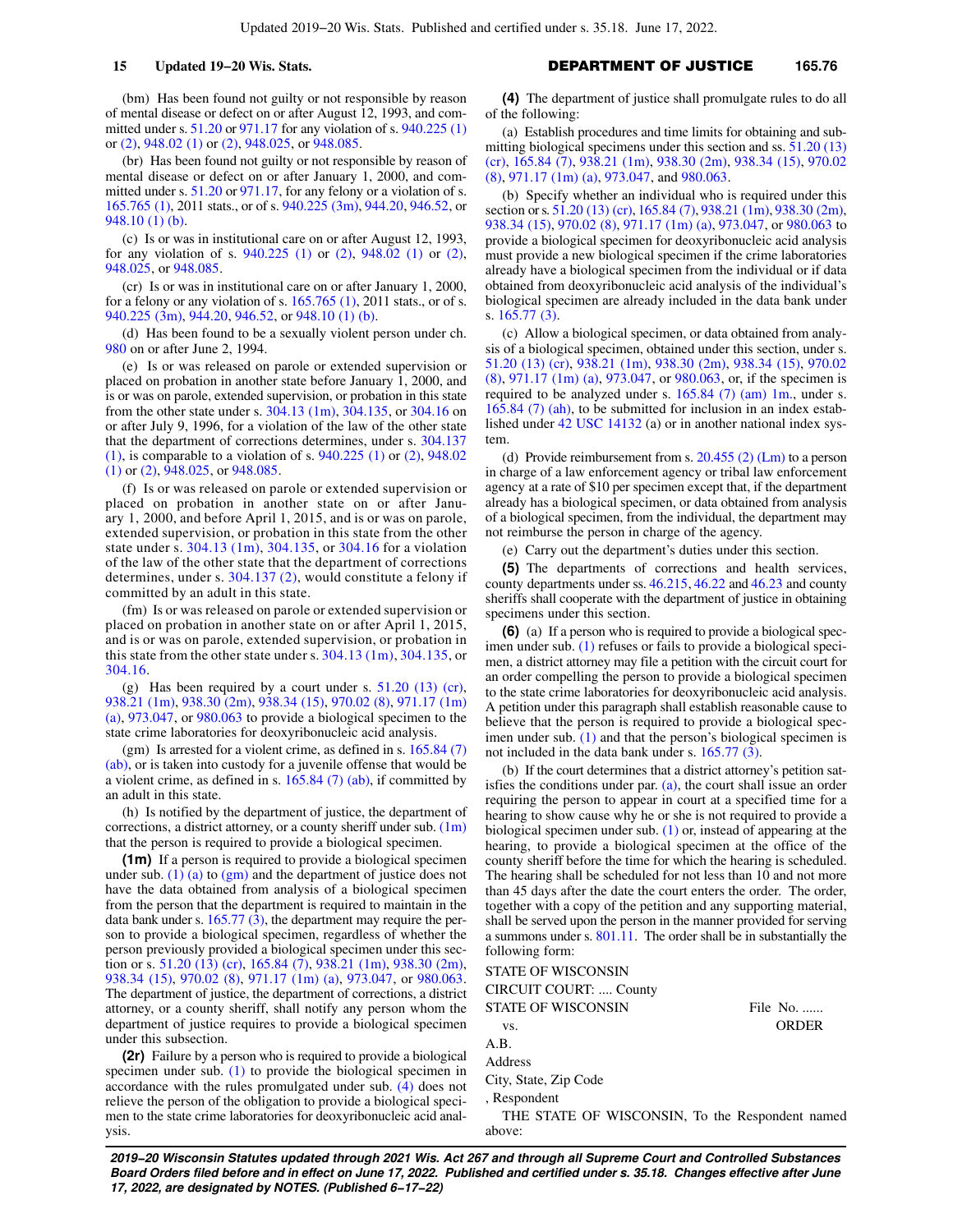### **165.76 DEPARTMENT OF JUSTICE Updated 19−20 Wis. Stats.** 16

Unless you choose to contest this Order, by appearing at the time, date, and place set forth below, you are ordered to present yourself to the .... county sheriff, [ADDRESS], no later than ... between the hours of .... and ...., for the collection of a biological specimen, obtained by buccal swab, for deoxyribonucleic acid (DNA) analysis and inclusion of the results of that analysis in the state crime laboratory's DNA database. YOU MUST BRING A COPY OF THIS ORDER WITH YOU. YOU MUST ALSO BRING TWO FORMS OF IDENTIFICATION, INCLUDING ONE FORM OF GOVERNMENT−ISSUED, PHOTOGRAPHIC IDENTIFICATION. A copy of the petition submitted to obtain this order is attached.

If you wish to contest this order, you may do so by appearing in person at the time, date, and place set forth below, at which time you will have the opportunity to show cause to the court why you should not be required to provide a biological specimen for DNA analysis:

[Court information]

If you do not appear in person to contest this order at the time, date, and place set forth above, and you do not present yourself for collection of a biological specimen as directed, all of the following apply:

1. You may be held in contempt of court and be subject to sanctions as provided in chapter 785 of the Wisconsin Statutes.

2. The court will issue an order to facilitate collection of a biological specimen which, in the court's discretion, may authorize arrest or detention or use of reasonable force against you to collect the biological specimen.

Dated: ...., .... (year)

By the Court signed: .... ....

This Order is entered under section 165.76 (6) of the Wisconsin Statutes. A copy of that section is attached.

(c) At a hearing on a petition under par. [\(a\)](https://docs.legis.wisconsin.gov/document/statutes/165.76(6)(a)), the person has the burden of rebutting the matters established in the petition by demonstrating that he or she is not required to submit a biological specimen under sub. [\(1\).](https://docs.legis.wisconsin.gov/document/statutes/165.76(1))

(d) If the court determines after the hearing under par. [\(c\)](https://docs.legis.wisconsin.gov/document/statutes/165.76(6)(c)) that the person is required to submit a biological specimen under sub. [\(1\)](https://docs.legis.wisconsin.gov/document/statutes/165.76(1)) and that the person's specimen is not included in the data bank under s. [165.77 \(3\)](https://docs.legis.wisconsin.gov/document/statutes/165.77(3)), the court shall issue an order to facilitate collection of a biological specimen from the person, which may authorize arrest or detention of the person or use of reasonable force against the person to collect the biological specimen.

**History:** [1993 a. 16](https://docs.legis.wisconsin.gov/document/acts/1993/16), [98](https://docs.legis.wisconsin.gov/document/acts/1993/98), [227;](https://docs.legis.wisconsin.gov/document/acts/1993/227) [1995 a. 27](https://docs.legis.wisconsin.gov/document/acts/1995/27) s. [9126 \(19\);](https://docs.legis.wisconsin.gov/document/acts/1995/27,%20s.%209126) [1995 a. 77,](https://docs.legis.wisconsin.gov/document/acts/1995/77) [440](https://docs.legis.wisconsin.gov/document/acts/1995/440); [1997 a. 35](https://docs.legis.wisconsin.gov/document/acts/1997/35), 1999 a. 9, [2001 a. 96;](https://docs.legis.wisconsin.gov/document/acts/2001/96) 2003 a. 277, [344](https://docs.legis.wisconsin.gov/document/acts/2005/344); [2007 a. 20](https://docs.legis.wisconsin.gov/document/acts/2007/20)12 (6) (a); [2007 a. 97](https://docs.legis.wisconsin.gov/document/acts/2007/97); 2010 a. 95; [2011 a. 257;](https://docs.legis.wisconsin.gov/document/acts/2011/257) 2011 a. 266 s. [81](https://docs.legis.wisconsin.gov/document/acts/2011/260,%20s.%2081); [2013 a. 20](https://docs.legis.wisconsin.gov/document/acts/2013/20), [166](https://docs.legis.wisconsin.gov/document/acts/2013/166),

When officers make an arrest supported by probable cause for a serious offense and bring the suspect to the station to be detained in custody, taking and analyzing a cheek swab of the arrestee's DNA is, like fingerprinting and photographing, a legitimate police booking procedure that is reasonable under the 4th amendment. In the context<br>of a valid arrest supported by probable cause, the arrestee's expectations of privacy<br>were not offended by the minor intrusion of a brief same context of arrest gives rise to significant state interests in identifying respondent not only so that the proper name can be attached to his charges but also so that the criminal justice system can make informed decisions concerning pretrial custody. Upon these considerations, DNA identification of arrestees is a reasonable search that can be considered part of a routine booking procedure. Maryland v. King, [569 U.S.](https://docs.legis.wisconsin.gov/document/courts/569%20U.S.%20435) [435](https://docs.legis.wisconsin.gov/document/courts/569%20U.S.%20435), [133 S. Ct. 1958,](https://docs.legis.wisconsin.gov/document/courts/133%20S.%20Ct.%201958) [186 L. Ed. 2d 1](https://docs.legis.wisconsin.gov/document/courts/186%20L.%20Ed.%202d%201) (2013).

DNA sampling under this section is constitutional. Shelton v. Grudman, [934 F.](https://docs.legis.wisconsin.gov/document/courts/934%20F.%20Supp.%201048) [Supp. 1048](https://docs.legis.wisconsin.gov/document/courts/934%20F.%20Supp.%201048) (1996). DNA Extraction on Arrest: *Maryland v. King* and Wisconsin's New Extraction

Law. Dupuis. Wis. Law. Sept. 2013.

#### **165.765 Biological specimen; force and immunity. (1g)** In this section:

(a) "Correctional officer" has the meaning given in s. [301.28](https://docs.legis.wisconsin.gov/document/statutes/301.28(1)) [\(1\)](https://docs.legis.wisconsin.gov/document/statutes/301.28(1)).

(b) "Jail officer" has the meaning given in s. [165.85 \(2\) \(bn\).](https://docs.legis.wisconsin.gov/document/statutes/165.85(2)(bn))

(c) "Law enforcement officer" has the meaning given in s. [165.85 \(2\) \(c\).](https://docs.legis.wisconsin.gov/document/statutes/165.85(2)(c))

(d) "Tribal officer" has the meaning given in s.  $165.85$  (2) (g). **(1m)** A law enforcement officer; a jail officer; a tribal officer; a correctional officer; a probation, extended supervision, or parole officer; or an employee of the department of health services may use reasonable force to obtain a biological specimen from a person who intentionally refuses to provide a biological specimen that is required under s. [165.76 \(1\),](https://docs.legis.wisconsin.gov/document/statutes/165.76(1)) [165.84 \(7\)](https://docs.legis.wisconsin.gov/document/statutes/165.84(7)), [938.21 \(1m\),](https://docs.legis.wisconsin.gov/document/statutes/938.21(1m)) [938.30](https://docs.legis.wisconsin.gov/document/statutes/938.30(2m)) [\(2m\),](https://docs.legis.wisconsin.gov/document/statutes/938.30(2m)) [938.34 \(15\)](https://docs.legis.wisconsin.gov/document/statutes/938.34(15)), or [970.02 \(8\)](https://docs.legis.wisconsin.gov/document/statutes/970.02(8)).

**(2)** (a) 1. Any physician, registered nurse, medical technologist, physician assistant, or person acting under the direction of a physician who obtains a biological specimen under s. [51.20 \(13\)](https://docs.legis.wisconsin.gov/document/statutes/51.20(13)(cr)) [\(cr\)](https://docs.legis.wisconsin.gov/document/statutes/51.20(13)(cr)), [165.76](https://docs.legis.wisconsin.gov/document/statutes/165.76), [165.84 \(7\),](https://docs.legis.wisconsin.gov/document/statutes/165.84(7)) [938.21 \(1m\),](https://docs.legis.wisconsin.gov/document/statutes/938.21(1m)) [938.30 \(2m\)](https://docs.legis.wisconsin.gov/document/statutes/938.30(2m)), [938.34 \(15\),](https://docs.legis.wisconsin.gov/document/statutes/938.34(15)) [970.02 \(8\)](https://docs.legis.wisconsin.gov/document/statutes/970.02(8)), [971.17 \(1m\) \(a\)](https://docs.legis.wisconsin.gov/document/statutes/971.17(1m)(a)), [973.047,](https://docs.legis.wisconsin.gov/document/statutes/973.047) or [980.063](https://docs.legis.wisconsin.gov/document/statutes/980.063) is immune from any civil or criminal liability for the act, except for civil liability for negligence in the performance of the act.

2. Any employer of the physician, nurse, technologist, assistant, or person under subd. [1.](https://docs.legis.wisconsin.gov/document/statutes/165.765(2)(a)1.) or any hospital where blood is withdrawn by that physician, nurse, technologist, assistant, or person is immune from any civil or criminal liability for the act, except for civil liability for negligence in the performance of the act.

(bm) A law enforcement officer; a jail officer; a tribal officer; a correctional officer; a probation, extended supervision, or parole officer; or an employee of the department of health services, who is authorized to collect biological specimens, is immune from civil or criminal liability for collecting a biological specimen if the collection is in compliance with sub. [\(1m\)](https://docs.legis.wisconsin.gov/document/statutes/165.765(1m)) and s. [165.76](https://docs.legis.wisconsin.gov/document/statutes/165.76) and performed in good faith and in a reasonable manner.

**History:** [1993 a. 98](https://docs.legis.wisconsin.gov/document/acts/1993/98); [1995 a. 77](https://docs.legis.wisconsin.gov/document/acts/1995/77), [440](https://docs.legis.wisconsin.gov/document/acts/1995/440); [2013 a. 20](https://docs.legis.wisconsin.gov/document/acts/2013/20).

**Cross−reference:** See also ch. [Jus 9,](https://docs.legis.wisconsin.gov/document/administrativecode/ch.%20Jus%209) Wis. adm. code.

#### **165.77 Deoxyribonucleic acid analysis and data bank. (1)** In this section:

(a) "Health care professional" means a person who is licensed, certified, or registered under ch. [441,](https://docs.legis.wisconsin.gov/document/statutes/ch.%20441) [448,](https://docs.legis.wisconsin.gov/document/statutes/ch.%20448) or [455;](https://docs.legis.wisconsin.gov/document/statutes/ch.%20455) a person who holds a compact privilege under subch. [XI of ch. 448;](https://docs.legis.wisconsin.gov/document/statutes/subch.%20XI%20of%20ch.%20448) or a person who is exercising the temporary authorization to practice, as defined in s.  $455.50(2)(o)$ , in this state, or who is practicing under the authority to practice interjurisdictional telepsychology, as defined in s. [455.50 \(2\) \(b\)](https://docs.legis.wisconsin.gov/document/statutes/455.50(2)(b)).

**NOTE: Par. (a) is shown as amended by [2021 Wis. Acts 23](https://docs.legis.wisconsin.gov/document/acts/2021/23) and [131](https://docs.legis.wisconsin.gov/document/acts/2021/131) and as merged by the legislative reference bureau under s. 13.92 (2) (i). The cross−ref-erence to subch. XI of ch. 448 was changed from subch. X of ch. 448 by the legislative reference bureau under s. 13.92 (1) (bm) 2. to reflect the renumbering under s. 13.92 (1) (bm) 2. of subch. X of ch. 448.**

(b) "Law enforcement agency" means a governmental unit of one or more persons employed full time by the federal government, a state or a political subdivision of a state for the purpose of preventing and detecting crime and enforcing federal or state laws or local ordinances, employees of which unit are authorized to make arrests for crimes while acting within the scope of their authority.

(c) "Wisconsin law enforcement agency" means a governmental unit of one or more persons employed full time by this state or a political subdivision of this state for the purpose of preventing and detecting crime and enforcing state laws or local ordinances, employees of which unit are authorized to make arrests for crimes while acting within the scope of their authority.

**(2)** (a) 1. If the laboratories receive a human biological specimen pursuant to any of the following requests, the laboratories shall analyze the deoxyribonucleic acid in the specimen:

a. A request from a law enforcement agency regarding an investigation.

b. A request, pursuant to a court order, from a defense attorney regarding his or her client's specimen.

c. A request, subject to the department's rules under sub.  $(8)$ , from an individual regarding his or her own specimen.

2. The laboratories may compare the data obtained from the specimen with data obtained from other specimens. The laboratories may make data obtained from any analysis and comparison available to law enforcement agencies in connection with criminal or delinquency investigations and, upon request, to any prosecutor, defense attorney, or subject of the data. The data may be used in criminal and delinquency actions and proceedings. The laboratories shall not include data obtained from deoxyribonucleic acid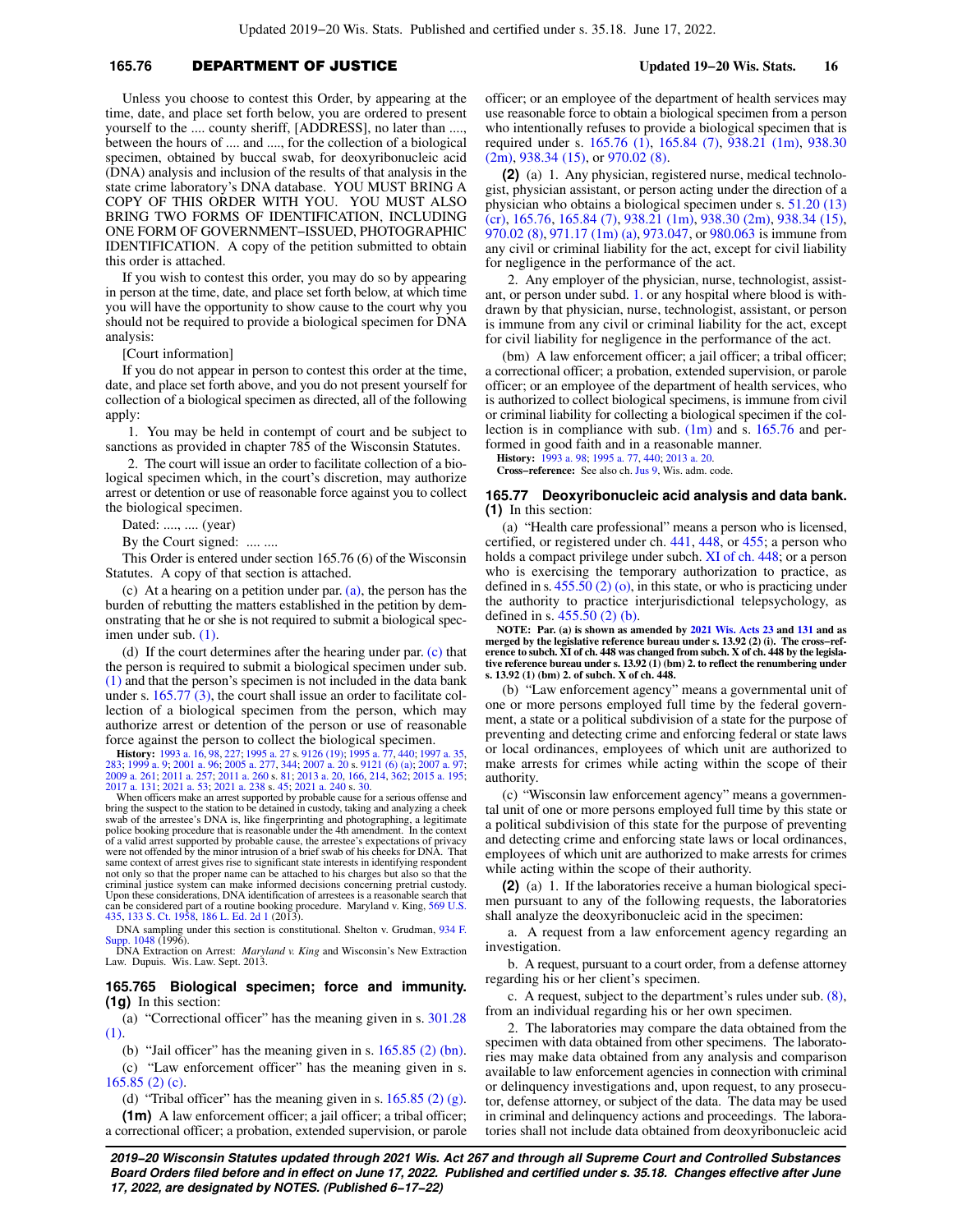analysis of those specimens received under this paragraph in the data bank under sub. [\(3\).](https://docs.legis.wisconsin.gov/document/statutes/165.77(3))

(b) Paragraph [\(a\)](https://docs.legis.wisconsin.gov/document/statutes/165.77(2)(a)) does not apply to specimens received under s. [51.20 \(13\) \(cr\)](https://docs.legis.wisconsin.gov/document/statutes/51.20(13)(cr)), [165.76,](https://docs.legis.wisconsin.gov/document/statutes/165.76) [165.84 \(7\),](https://docs.legis.wisconsin.gov/document/statutes/165.84(7)) [938.21 \(1m\),](https://docs.legis.wisconsin.gov/document/statutes/938.21(1m)) [938.30 \(2m\),](https://docs.legis.wisconsin.gov/document/statutes/938.30(2m)) [938.34 \(15\)](https://docs.legis.wisconsin.gov/document/statutes/938.34(15)), [970.02 \(8\)](https://docs.legis.wisconsin.gov/document/statutes/970.02(8)), [971.17 \(1m\) \(a\),](https://docs.legis.wisconsin.gov/document/statutes/971.17(1m)(a)) [973.047,](https://docs.legis.wisconsin.gov/document/statutes/973.047) or [980.063.](https://docs.legis.wisconsin.gov/document/statutes/980.063)

**(2m)** (b) If the laboratories analyze biological material pursuant to an order issued under s. [974.07 \(8\)](https://docs.legis.wisconsin.gov/document/statutes/974.07(8)), the laboratories may compare the data obtained from the material with data obtained from other specimens. The laboratories may make data obtained from any analysis and comparison available to law enforcement agencies in connection with criminal or delinquency investigations and, upon request, to any prosecutor, defense attorney, or subject of the data. The data may be used in criminal and delinquency actions and proceedings. The laboratories shall not include data obtained from deoxyribonucleic acid analysis of material that is tested pursuant to an order under s. [974.07 \(8\)](https://docs.legis.wisconsin.gov/document/statutes/974.07(8)) in the data bank under sub. [\(3\).](https://docs.legis.wisconsin.gov/document/statutes/165.77(3))

(c) Paragraph [\(b\)](https://docs.legis.wisconsin.gov/document/statutes/165.77(2m)(b)) does not apply to specimens received under s. [51.20 \(13\) \(cr\)](https://docs.legis.wisconsin.gov/document/statutes/51.20(13)(cr)), [165.76,](https://docs.legis.wisconsin.gov/document/statutes/165.76) [165.84 \(7\),](https://docs.legis.wisconsin.gov/document/statutes/165.84(7)) [938.21 \(1m\),](https://docs.legis.wisconsin.gov/document/statutes/938.21(1m)) [938.30 \(2m\),](https://docs.legis.wisconsin.gov/document/statutes/938.30(2m)) [938.34 \(15\)](https://docs.legis.wisconsin.gov/document/statutes/938.34(15)), [970.02 \(8\)](https://docs.legis.wisconsin.gov/document/statutes/970.02(8)), [971.17 \(1m\) \(a\),](https://docs.legis.wisconsin.gov/document/statutes/971.17(1m)(a)) [973.047,](https://docs.legis.wisconsin.gov/document/statutes/973.047) or [980.063.](https://docs.legis.wisconsin.gov/document/statutes/980.063)

**(3)** If the laboratories receive a human biological specimen under s.[51.20 \(13\) \(cr\)](https://docs.legis.wisconsin.gov/document/statutes/51.20(13)(cr)), [165.76,](https://docs.legis.wisconsin.gov/document/statutes/165.76) [938.21 \(1m\)](https://docs.legis.wisconsin.gov/document/statutes/938.21(1m)), [938.30 \(2m\),](https://docs.legis.wisconsin.gov/document/statutes/938.30(2m)) [938.34](https://docs.legis.wisconsin.gov/document/statutes/938.34(15)) [\(15\),](https://docs.legis.wisconsin.gov/document/statutes/938.34(15)) [970.02 \(8\),](https://docs.legis.wisconsin.gov/document/statutes/970.02(8)) [971.17 \(1m\) \(a\),](https://docs.legis.wisconsin.gov/document/statutes/971.17(1m)(a)) [973.047](https://docs.legis.wisconsin.gov/document/statutes/973.047), or [980.063](https://docs.legis.wisconsin.gov/document/statutes/980.063), the laboratories shall analyze the deoxyribonucleic acid in the specimen. If the laboratories receive a human biological specimen under s. [165.84 \(7\) \(ah\)](https://docs.legis.wisconsin.gov/document/statutes/165.84(7)(ah)), the laboratories shall analyze the deoxyribonucleic acid in the specimen as provided under s. [165.84 \(7\) \(am\) 1m.](https://docs.legis.wisconsin.gov/document/statutes/165.84(7)(am)1m.) The laboratories shall maintain a data bank based on data obtained from deoxyribonucleic acid analysis of those specimens. The laboratories may compare the data obtained from one specimen with the data obtained from other specimens. The laboratories may make data obtained from any analysis and comparison available to law enforcement agencies in connection with criminal or delinquency investigations and, upon request, to any prosecutor, defense attorney or subject of the data. The data may be used in criminal and delinquency actions and proceedings.

**(4)** (ag) In this subsection, "violent crime" has the meaning given in s. [165.84 \(7\) \(ab\)](https://docs.legis.wisconsin.gov/document/statutes/165.84(7)(ab)).

(am) A person whose deoxyribonucleic acid analysis data have been included in the data bank under sub. [\(3\)](https://docs.legis.wisconsin.gov/document/statutes/165.77(3)) may request expungement on the grounds that any of the following conditions that apply to the person are satisfied:

1. If the person was required to submit a biological specimen under s. [51.20 \(13\) \(cr\),](https://docs.legis.wisconsin.gov/document/statutes/51.20(13)(cr)) [165.76](https://docs.legis.wisconsin.gov/document/statutes/165.76), [938.34 \(15\),](https://docs.legis.wisconsin.gov/document/statutes/938.34(15)) [971.17 \(1m\) \(a\),](https://docs.legis.wisconsin.gov/document/statutes/971.17(1m)(a)) [973.047](https://docs.legis.wisconsin.gov/document/statutes/973.047), or [980.063](https://docs.legis.wisconsin.gov/document/statutes/980.063), all convictions, findings, or adjudications for which the person was required to submit a biological specimen under s. [51.20 \(13\) \(cr\),](https://docs.legis.wisconsin.gov/document/statutes/51.20(13)(cr)) [165.76](https://docs.legis.wisconsin.gov/document/statutes/165.76), [938.34 \(15\),](https://docs.legis.wisconsin.gov/document/statutes/938.34(15)) [971.17 \(1m\) \(a\),](https://docs.legis.wisconsin.gov/document/statutes/971.17(1m)(a)) [973.047](https://docs.legis.wisconsin.gov/document/statutes/973.047), or [980.063](https://docs.legis.wisconsin.gov/document/statutes/980.063) have been reversed, set aside, or vacated.

2. If the person was required to provide a biological specimen under s. [165.84 \(7\)](https://docs.legis.wisconsin.gov/document/statutes/165.84(7)) in connection with an arrest or under s. [970.02](https://docs.legis.wisconsin.gov/document/statutes/970.02(8)) [\(8\)](https://docs.legis.wisconsin.gov/document/statutes/970.02(8)), one of the following applies:

a. All charges for which the person was required to provide a biological specimen under s. [165.84 \(7\)](https://docs.legis.wisconsin.gov/document/statutes/165.84(7)) or [970.02 \(8\)](https://docs.legis.wisconsin.gov/document/statutes/970.02(8)) have been dismissed.

b. The trial court reached final disposition for all charges for which the person was required to provide a biological specimen under s. [165.84 \(7\)](https://docs.legis.wisconsin.gov/document/statutes/165.84(7)) or [970.02 \(8\),](https://docs.legis.wisconsin.gov/document/statutes/970.02(8)) and the person was not adjudged guilty of a violent crime in connection with any such charge.

c. At least one year has passed since the arrest and the person has not been charged with a violent crime in connection with the arrest.

d. The person was adjudged guilty of a violent crime in connection with any charge for which the person was required to provide a biological specimen under s. [165.84 \(7\)](https://docs.legis.wisconsin.gov/document/statutes/165.84(7)) or [970.02 \(8\),](https://docs.legis.wisconsin.gov/document/statutes/970.02(8)) and all such convictions for a violent crime have been reversed, set aside, or vacated.

3. If the person was required to provide a biological specimen under s.  $165.84$  (7) in connection with being taken into custody under s. [938.19](https://docs.legis.wisconsin.gov/document/statutes/938.19) or under s. [938.21 \(1m\)](https://docs.legis.wisconsin.gov/document/statutes/938.21(1m)) or [938.30 \(2m\),](https://docs.legis.wisconsin.gov/document/statutes/938.30(2m)) one of the following applies:

a. All criminal complaints or delinquency petitions that allege that the person committed a violation that would be a violent crime if committed by an adult in this state and that are in connection with the taking into custody have been dismissed.

b. The trial court reached final disposition for all allegations that the person committed a violation that would be a violent crime if committed by an adult in this state that are in connection with the taking into custody, and the person was not convicted or adjudged delinquent for a violation that would be a violent crime if committed by an adult in this state that is in connection with the taking into custody.

c. At least one year has passed since the person was taken into custody and no criminal complaint or delinquency petition alleging that the person committed a violation that would be a violent crime if committed by an adult in this state has been filed against the person in connection with the taking into custody.

d. The person was convicted or adjudged delinquent for a violation that would be a violent crime if committed by an adult in this state and that is in connection with the taking into custody, and the conviction or delinquency adjudication has been reversed, set aside, or vacated.

(bm) If the department determines that the conditions under par. [\(am\)](https://docs.legis.wisconsin.gov/document/statutes/165.77(4)(am)) are satisfied, the laboratories shall purge all records and identifiable information in the data bank pertaining to the person and destroy all samples from the person upon receiving the person's written request for expungement and any documentation the department requires under rules promulgated under sub. [\(8\).](https://docs.legis.wisconsin.gov/document/statutes/165.77(8))

**(5)** Any person who intentionally disseminates a specimen received under this section or any information obtained as a result of analysis or comparison under this section or from the data bank under sub. [\(3\)](https://docs.legis.wisconsin.gov/document/statutes/165.77(3)) in a manner not authorized under this section or the rules under sub. [\(8\)](https://docs.legis.wisconsin.gov/document/statutes/165.77(8)) may be fined not more than \$500 or imprisoned for not more than 30 days or both.

**(6)** Except as necessary to administer this section or as provided under the department's rules under sub. [\(8\),](https://docs.legis.wisconsin.gov/document/statutes/165.77(8)) the department shall deny access to any record kept under this section.

**(7)** Whenever a Wisconsin law enforcement agency or a health care professional collects evidence in a case of alleged or suspected sexual assault, the agency or professional shall follow the procedures specified in the department's rules under sub. [\(8\).](https://docs.legis.wisconsin.gov/document/statutes/165.77(8)) The laboratories shall perform, in a timely manner, deoxyribonucleic acid analysis of specimens provided by law enforcement agencies under sub. [\(2\).](https://docs.legis.wisconsin.gov/document/statutes/165.77(2)) The laboratories shall not include data obtained from deoxyribonucleic acid analysis of those specimens in the data bank under sub. [\(3\)](https://docs.legis.wisconsin.gov/document/statutes/165.77(3)).

**NOTE: Sub. (7) is repealed eff. 7−1−22 by [2021 Wis. Act 116](https://docs.legis.wisconsin.gov/document/acts/2021/116).**

**(7m)** An entry in the data bank that is found to be erroneous does not prohibit the legitimate use of the entry to further a criminal investigation or prosecution. The failure of a law enforcement agency or the laboratories to comply with this section, s. [165.76,](https://docs.legis.wisconsin.gov/document/statutes/165.76) [165.765](https://docs.legis.wisconsin.gov/document/statutes/165.765), or [165.84,](https://docs.legis.wisconsin.gov/document/statutes/165.84) or any rules or procedures adopted to administer those sections, is not grounds for challenging the validity of the data collection, for challenging the use of the sample as provided in those sections, or for the suppression of evidence based upon or derived from any entry in the data bank.

**(8)** The department shall promulgate rules to administer this section.

**History:** [1993 a. 16](https://docs.legis.wisconsin.gov/document/acts/1993/16), [98;](https://docs.legis.wisconsin.gov/document/acts/1993/98) [1995 a. 77,](https://docs.legis.wisconsin.gov/document/acts/1995/77) [440](https://docs.legis.wisconsin.gov/document/acts/1995/440); [2001 a. 16](https://docs.legis.wisconsin.gov/document/acts/2001/16); [2005 a. 60](https://docs.legis.wisconsin.gov/document/acts/2005/60); [2011 a. 32;](https://docs.legis.wisconsin.gov/document/acts/2011/32) [2013](https://docs.legis.wisconsin.gov/document/acts/2013/20) [a. 20,](https://docs.legis.wisconsin.gov/document/acts/2013/20) [214](https://docs.legis.wisconsin.gov/document/acts/2013/214); [2015 a. 55](https://docs.legis.wisconsin.gov/document/acts/2015/55); [2019 a. 90](https://docs.legis.wisconsin.gov/document/acts/2019/90); [2021 a. 23](https://docs.legis.wisconsin.gov/document/acts/2021/23), [116,](https://docs.legis.wisconsin.gov/document/acts/2021/116) [131;](https://docs.legis.wisconsin.gov/document/acts/2021/131) s. 13.92 (2) (i); s. 35.17 correction in  $(1)$   $(a)$ .

**Cross−reference:** See also ch. [Jus 9,](https://docs.legis.wisconsin.gov/document/administrativecode/ch.%20Jus%209) Wis. adm. code. The New Genetic World and the Law. Derse. Wis. Law. Apr. 2001.

**165.775 Sexual assault kits. (1)** In this section:

(a) "Department" means the department of justice.

(b) "Health care professional" has the meaning given in s. [154.01 \(3\).](https://docs.legis.wisconsin.gov/document/statutes/154.01(3))

(c) "Sex offense" has the meaning given in s. [949.20 \(7\).](https://docs.legis.wisconsin.gov/document/statutes/949.20(7))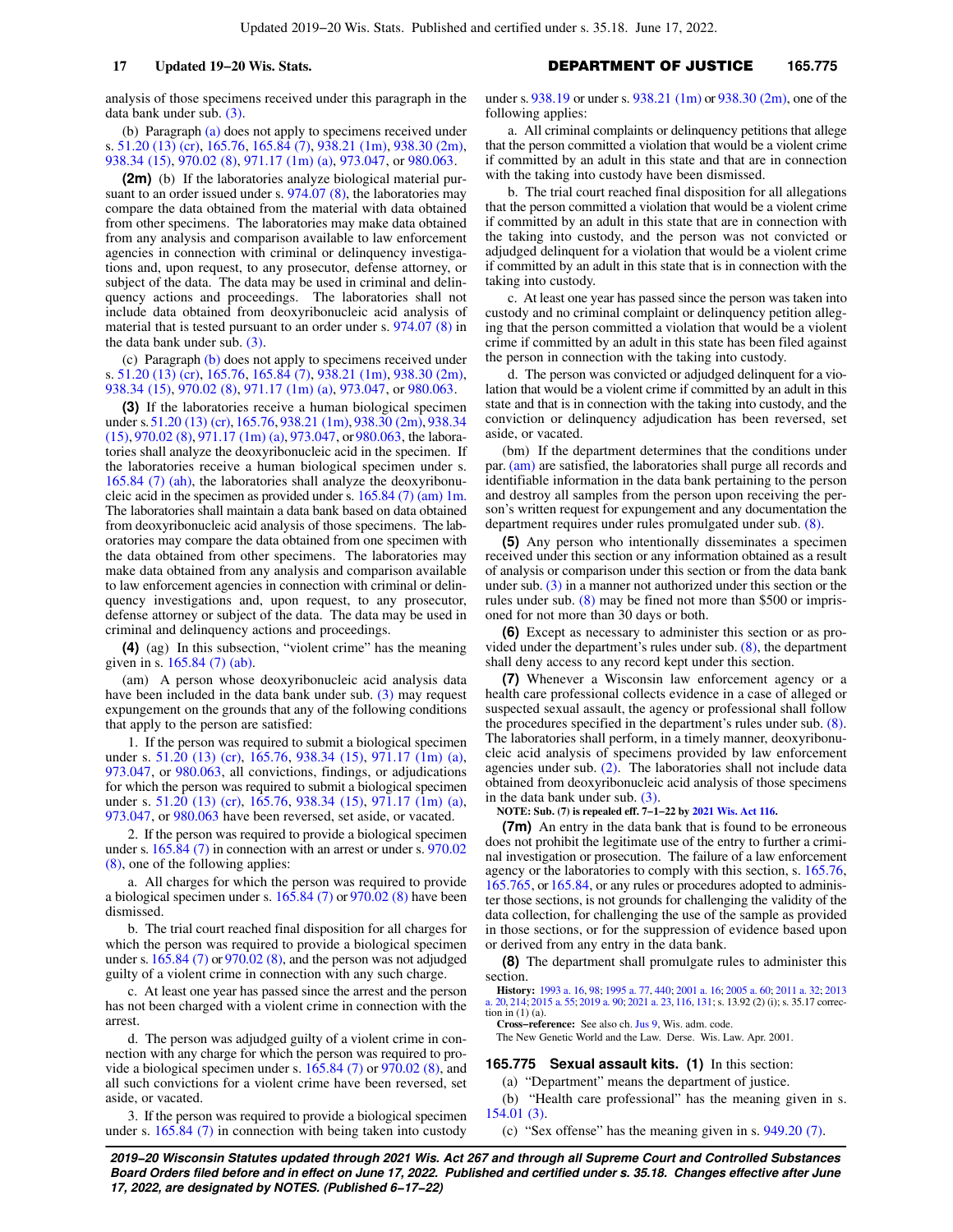### **165.775** DEPARTMENT OF JUSTICE **Updated 19−20 Wis. Stats. 18**

(d) "Sexual assault forensic examination" means an examination performed by a health care professional to gather evidence regarding a sex offense.

(e) "Sexual assault kit" means the evidence collected from a sexual assault forensic examination.

(f) "Wisconsin law enforcement agency" has the meaning given in s. [165.77 \(1\) \(c\).](https://docs.legis.wisconsin.gov/document/statutes/165.77(1)(c))

**NOTE: Sub. (1) is created eff. 7−1−22 by [2021 Wis. Act 116.](https://docs.legis.wisconsin.gov/document/acts/2021/116)**

**(2)** Whenever a health care professional conducts a sexual assault forensic examination and collects a sexual assault kit, the health care professional shall do one of the following:

(a) If the victim chooses to report the sexual assault to a Wisconsin law enforcement agency, or if reporting is required under s. [48.981 \(2\)](https://docs.legis.wisconsin.gov/document/statutes/48.981(2)), notify a Wisconsin law enforcement agency within 24 hours after collecting the sexual assault kit.

(b) If the victim chooses not to report the sexual assault to a Wisconsin law enforcement agency, and reporting is not required under s. [48.981 \(2\),](https://docs.legis.wisconsin.gov/document/statutes/48.981(2)) send the sexual assault kit to the state crime laboratories for storage in accordance with the procedures specified in the rules promulgated under sub. [\(6\)](https://docs.legis.wisconsin.gov/document/statutes/165.775(6)) within 72 hours after collecting the sexual assault kit.

**NOTE: Sub. (2) is created eff. 7−1−22 by [2021 Wis. Act 116.](https://docs.legis.wisconsin.gov/document/acts/2021/116)**

**(3)** If a Wisconsin law enforcement agency receives notification under sub. [\(2\) \(a\),](https://docs.legis.wisconsin.gov/document/statutes/165.775(2)(a)) it shall do all of the following:

(a) Take possession of the sexual assault kit from the health care professional within 72 hours after receiving the notification.

(b) Except as provided in par. [\(c\)](https://docs.legis.wisconsin.gov/document/statutes/165.775(3)(c)), send the sexual assault kit to the state crime laboratories for processing in accordance with the procedures specified in the rules promulgated under sub.  $(6)$ within 14 days after taking possession of the sexual assault kit.

(c) If the Wisconsin law enforcement agency, after taking pos-session of the sexual assault kit under par. [\(a\)](https://docs.legis.wisconsin.gov/document/statutes/165.775(3)(a)) but before sending the sexual assault kit under par.  $(b)$ , receives notification from the victim that the victim does not want to proceed with the analysis of his or her sexual assault kit, send the sexual assault kit to the state crime laboratories for storage in accordance with the procedures specified in the rules promulgated under sub. [\(6\)](https://docs.legis.wisconsin.gov/document/statutes/165.775(6)) within 14 days after taking possession of the sexual assault kit.

**NOTE: Sub. (3) is created eff. 7−1−22 by [2021 Wis. Act 116.](https://docs.legis.wisconsin.gov/document/acts/2021/116)**

**(4)** If the state crime laboratories takes possession of a sexual assault kit, it shall do all of the following:

(a) If the victim chooses not to report the sexual assault to a Wisconsin law enforcement agency and thus has not consented to the analysis of his or her sexual assault kit, securely store the sexual assault kit for a period of 10 years, during which time the sexual assault victim may choose to report the assault to a Wisconsin law enforcement agency.

(b) If the victim chooses to report the sexual assault to a Wisconsin law enforcement agency and thus has consented to the analysis of his or her sexual assault kit, process the kit in accordance with the procedures specified in the rules promulgated under sub. [\(6\)](https://docs.legis.wisconsin.gov/document/statutes/165.775(6)).

**NOTE: Sub. (4) is created eff. 7−1−22 by [2021 Wis. Act 116.](https://docs.legis.wisconsin.gov/document/acts/2021/116)**

**(5)** If a law enforcement agency takes possession of a sexual assault kit after it has been processed by the state crime laboratories, notwithstanding s. [968.205](https://docs.legis.wisconsin.gov/document/statutes/968.205), it shall securely store the sexual assault kit for a period of 50 years, or until the date of the expiration of the statute of limitations, or until the end of the term of imprisonment or probation of a person who was convicted in the sexual assault case, whichever is longest.

**NOTE: Sub. (5) is created eff. 7−1−22 by [2021 Wis. Act 116.](https://docs.legis.wisconsin.gov/document/acts/2021/116)**

**(6)** The department shall promulgate rules to administer this section.

**History:** [2021 a. 116](https://docs.legis.wisconsin.gov/document/acts/2021/116); s. 35.17 correction in (5).

**165.776 Sexual assault kit tracking system. (1)** In this section:

(a) "Health care professional" has the meaning given in s. [154.01 \(3\).](https://docs.legis.wisconsin.gov/document/statutes/154.01(3))

(b) "Law enforcement agency" means a governmental unit of one or more persons employed full−time by the federal government, a state, or a political subdivision of a state for the purpose of preventing and detecting crime and enforcing federal or state laws or local ordinances, employees of which unit are authorized to make arrests for crimes while acting within the scope of their authority.

(c) "Sexual assault forensic examination" means an examination performed by a health care professional to gather evidence regarding a sex offense.

(d) "Sexual assault kit" means the evidence collected from a sexual assault forensic examination.

(e) "Wisconsin law enforcement agency" means a governmental unit of one or more persons employed full−time by this state or a political subdivision of this state for the purpose of preventing and detecting crime and enforcing state laws or local ordinances, employees of which unit are authorized to make arrests for crimes while acting within the scope of their authority.

**(2)** The department shall establish a database, which shall be known as the Wisconsin Sexual Assault Kit Tracking System, for the purpose of providing victims of sexual assault access to information about the status of any sexual assault kit the victim has provided. The database shall use electronic technologies to allow continuous, ongoing access to do all of the following:

(a) Allow health care professionals collecting sexual assault kits, forensic laboratories, law enforcement agencies, prosecutors, and the department to update and track the location and status of sexual assault kits, including the initial collection of evidence, receipt and storage at law enforcement agencies, receipt and analysis at forensic laboratories, and destruction.

(b) Allow a victim of sexual assault to anonymously track the location and status of the victim's sexual assault kit. Notwithstanding s. [165.79 \(1\)](https://docs.legis.wisconsin.gov/document/statutes/165.79(1)), a victim may receive information relating to the location and status of the victim's sexual assault kit.

**(3)** (a) Whenever a Wisconsin law enforcement agency or a health care professional collects evidence in a case of sexual assault, the agency or professional shall enter the information required in the department's rules under sub. [\(4\)](https://docs.legis.wisconsin.gov/document/statutes/165.776(4)) into the Wisconsin Sexual Assault Kit Tracking System.

(b) Whenever the crime laboratories perform deoxyribonucleic acid analysis of a sexual assault kit, the crime laboratories shall enter the information required in the department's rules under sub. [\(4\)](https://docs.legis.wisconsin.gov/document/statutes/165.776(4)) into the Wisconsin Sexual Assault Kit Tracking System.

**(4)** The department shall promulgate rules to administer this section.

**NOTE: This section was created as s. 165.775 by [2021 Wis. Act 117](https://docs.legis.wisconsin.gov/document/acts/2021/117) and renumbered to s. 165.776 by the legislative reference bureau under s. 13.92 (1) (bm) 2.**

**History:** [2021 a. 117](https://docs.legis.wisconsin.gov/document/acts/2021/117) s. [1](https://docs.legis.wisconsin.gov/document/acts/2021/117,%20s.%201); s. 13.92 (1) (bm) 2.

**165.78 Information center; training activities. (1)** The department shall act as a center for the clearance of information between law enforcement officers. In furtherance of this purpose it shall issue bulletins by mail or its telecommunication system. The department shall at all times collaborate and cooperate fully with the F.B.I. in exchange of information.

**(2)** The department shall cooperate and exchange information with other similar organizations in other states.

**(3)** The department may prepare and conduct informational and training activities for the benefit of law enforcement officers and professional groups.

**History:** [1977 c. 260;](https://docs.legis.wisconsin.gov/document/acts/1977/260) [1985 a. 29.](https://docs.legis.wisconsin.gov/document/acts/1985/29)

**165.785 Crime alert network. (1)** (a) In addition to its duties under ss. [165.50](https://docs.legis.wisconsin.gov/document/statutes/165.50) and [165.78](https://docs.legis.wisconsin.gov/document/statutes/165.78), the department shall develop, administer, and maintain an integrated crime alert network.

(b) 1. The department may use the network under par. [\(a\)](https://docs.legis.wisconsin.gov/document/statutes/165.785(1)(a)) to provide information regarding known or suspected criminal activity, crime prevention, and missing or endangered persons to state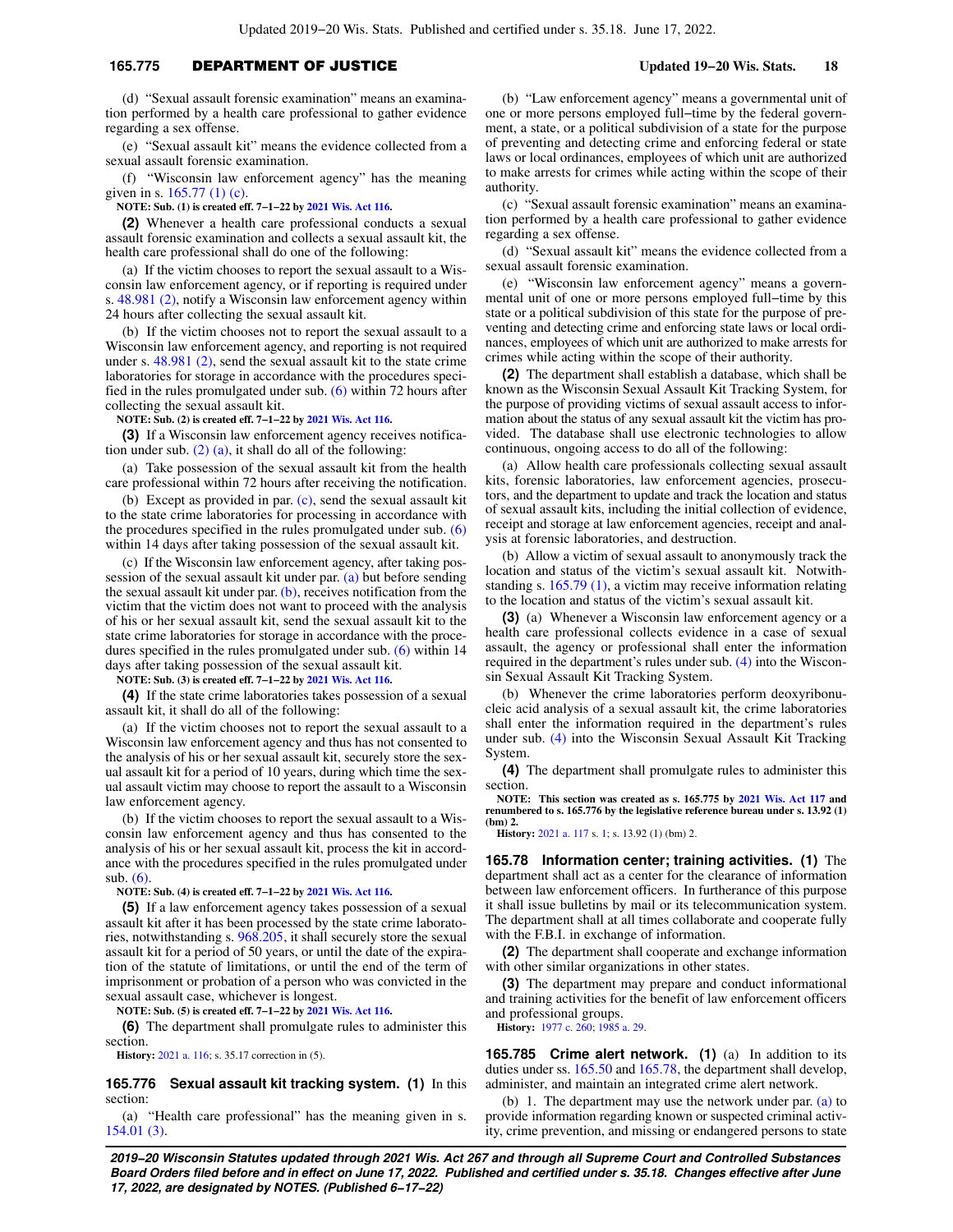agencies, law enforcement officers, and members of the private sector

2. The department shall ensure that a law enforcement agency may access the network under par. [\(a\)](https://docs.legis.wisconsin.gov/document/statutes/165.785(1)(a)) to disseminate a report under s.  $175.51$  (1m) or [\(1v\)](https://docs.legis.wisconsin.gov/document/statutes/175.51(1v)) to persons on the list maintained under sub.  $(2m)$  (c).

3. The department shall ensure that a law enforcement agency may access the network under par. [\(a\)](https://docs.legis.wisconsin.gov/document/statutes/165.785(1)(a)) to disseminate a report under s.  $175.51$  (2m) to persons on the list maintained under sub. [\(2r\)](https://docs.legis.wisconsin.gov/document/statutes/165.785(2r)).

**(2)** The department may charge a fee to members of the private sector who receive information under sub.  $(1)$  (b) 1. The department may not charge a fee to any person who receives information under sub.  $(1)$  (b) 2. or [3.](https://docs.legis.wisconsin.gov/document/statutes/165.785(1)(b)3.)

**(2m)** (a) 1. The department shall provide a form for reports of missing adults at risk under s.  $175.51$  (1m) and missing veterans at risk under s.  $175.51$  (1v) that law enforcement agencies can access through the integrated crime alert network.

2. The department shall train law enforcement officers on identifying reports of adults at risk that are appropriate for dissemination under sub.  $(1)$  (b) 2., using the form provided under subd. [1.,](https://docs.legis.wisconsin.gov/document/statutes/165.785(2m)(a)1.) and accessing the network to disseminate the report.

(b) The department shall work directly with persons on the list maintained under par. [\(c\)](https://docs.legis.wisconsin.gov/document/statutes/165.785(2m)(c)) and with government agencies, broadcasters, and public and private organizations with missions focused on adults or veterans at risk to develop criteria for law enforcement officers to use to identify reports of missing adults or veterans at risk that are appropriate to disseminate under s. [175.51](https://docs.legis.wisconsin.gov/document/statutes/175.51(1m))  $(1m)$  or  $(1v)$ , to determine the most effective methods and guidelines for the persons on the list maintained under par. [\(c\)](https://docs.legis.wisconsin.gov/document/statutes/165.785(2m)(c)) to use to broadcast or make public reports of missing adults or veterans at risk, and to receive feedback on the forms provided under par. [\(a\)](https://docs.legis.wisconsin.gov/document/statutes/165.785(2m)(a)1.) [1.](https://docs.legis.wisconsin.gov/document/statutes/165.785(2m)(a)1.) and on the list maintained under par. [\(c\)](https://docs.legis.wisconsin.gov/document/statutes/165.785(2m)(c)).

(c) The department shall maintain a list of persons that are engaged in broadcasting or outdoor advertising, that have agreed to be on the list, and that would be appropriate recipients of reports disseminated under sub. [\(1\) \(b\) 2.](https://docs.legis.wisconsin.gov/document/statutes/165.785(1)(b)2.)

**(2r)** The department shall maintain a list of persons that can effectively broadcast or make public reports disseminated under s. [175.51 \(2m\).](https://docs.legis.wisconsin.gov/document/statutes/175.51(2m)) The department shall ensure that the list includes persons engaged in broadcasting or outdoor advertising.

**(3)** The department shall utilize only program revenue amounts credited and expended from the appropriation account under s. [20.455 \(2\) \(gp\)](https://docs.legis.wisconsin.gov/document/statutes/20.455(2)(gp)) to develop, administer, and maintain the integrated crime alert network under sub. [\(1\).](https://docs.legis.wisconsin.gov/document/statutes/165.785(1))

**History:** [2009 a. 358](https://docs.legis.wisconsin.gov/document/acts/2009/358); [2013 a. 264](https://docs.legis.wisconsin.gov/document/acts/2013/264); [2015 a. 315;](https://docs.legis.wisconsin.gov/document/acts/2015/315) [2017 a. 175](https://docs.legis.wisconsin.gov/document/acts/2017/175).

**165.79 Evidence privileged. (1)** Evidence, information and analyses of evidence obtained from law enforcement officers by the laboratories is privileged and not available to persons other than law enforcement officers nor is the defendant entitled to an inspection of information and evidence submitted to the laboratories by the state or of a laboratory's findings, or to examine laboratory personnel as witnesses concerning the same, prior to trial, except to the extent that the same is used by the state at a preliminary hearing and except as provided in s. [971.23](https://docs.legis.wisconsin.gov/document/statutes/971.23). Upon request of a defendant in a felony action, approved by the presiding judge, the laboratories shall conduct analyses of evidence on behalf of the defendant. No prosecuting officer is entitled to an inspection of information and evidence submitted to the laboratories by the defendant, or of a laboratory's findings, or to examine laboratory personnel as witnesses concerning the same, prior to trial, except to the extent that the same is used by the accused at a preliminary hearing and except as provided in s. [971.23](https://docs.legis.wisconsin.gov/document/statutes/971.23). Employees who made examinations or analyses of evidence shall attend the criminal trial as witnesses, without subpoena, upon reasonable written notice from either party requesting the attendance.

waived in writing by the department and the prosecutor involved in the proceedings. The employees may then be subpoenaed in civil actions in regard to any information and analysis of evidence previously obtained in the criminal investigation, but the laboratories shall not engage in any investigation requested solely for the preparation for trial of a civil matter. Upon appearance as a witness or receipt of a subpoena or notice to prepare for trial in a civil action, or appearance either with or without subpoena, the laboratories shall be compensated by the party at whose request the appearance or preparation was made in a reasonable amount to be determined by the trial judge, which fee shall be paid into the state treasury. In fixing the compensation the court may give consideration to the time spent in obtaining and analyzing the evidence for the purposes of criminal proceedings.

**History:** [1977 c. 260;](https://docs.legis.wisconsin.gov/document/acts/1977/260) [1979 c. 221](https://docs.legis.wisconsin.gov/document/acts/1979/221); [1981 c. 20](https://docs.legis.wisconsin.gov/document/acts/1981/20); [1983 a. 459](https://docs.legis.wisconsin.gov/document/acts/1983/459); [1985 a. 29](https://docs.legis.wisconsin.gov/document/acts/1985/29), [267;](https://docs.legis.wisconsin.gov/document/acts/1985/267) [1995](https://docs.legis.wisconsin.gov/document/acts/1995/387) [a. 387](https://docs.legis.wisconsin.gov/document/acts/1995/387).

Whether to grant a defendant's request under sub. (1) that the crime lab perform tests on the defendant's behalf is a discretionary decision. State v. Lee, [192 Wis. 2d](https://docs.legis.wisconsin.gov/document/courts/192%20Wis.%202d%20260) [260,](https://docs.legis.wisconsin.gov/document/courts/192%20Wis.%202d%20260) [531 N.W.2d 351](https://docs.legis.wisconsin.gov/document/courts/531%20N.W.2d%20351) (Ct. App. 1995). But see State v. Lee, [197 Wis. 2d 960](https://docs.legis.wisconsin.gov/document/courts/197%20Wis.%202d%20960), [542](https://docs.legis.wisconsin.gov/document/courts/542%20N.W.2d%20143) [N.W.2d 143](https://docs.legis.wisconsin.gov/document/courts/542%20N.W.2d%20143) (1996).

Cross-examination of a highly qualified witness who is familiar with the proce-<br>dures used in performing the tests whose results are offered as evidence, who super-<br>vises or reviews the work of the testing analyst, and who opinion is sufficient to protect a defendant's right to confrontation, despite the fact that the expert was not the person who performed the mechanics of the original tests. State v. Williams, [2002 WI 58,](https://docs.legis.wisconsin.gov/document/courts/2002%20WI%2058) [253 Wis. 2d 99,](https://docs.legis.wisconsin.gov/document/courts/253%20Wis.%202d%2099) [644 N.W.2d 919](https://docs.legis.wisconsin.gov/document/courts/644%20N.W.2d%20919), [00−3065](https://docs.legis.wisconsin.gov/document/wisupremecourt/00-3065).

Under the facts of the case, the privilege in sub. (1) did not prevent the defendant from obtaining evidence he was entitled to under s. 971.23 when he received the physical evidence that the state intended to offer at trial and a copy of the crime lab report and was granted permission to submit the evidence for testing by his own expert. The defendant was entitled to examine the crime lab analyst at trial but not at an evidentiary hearing. State v. Franszczak, [2002 WI App 141](https://docs.legis.wisconsin.gov/document/courts/2002%20WI%20App%20141), [256 Wis. 2d 68](https://docs.legis.wisconsin.gov/document/courts/256%20Wis.%202d%2068), [647 N.W.2d 396](https://docs.legis.wisconsin.gov/document/courts/647%20N.W.2d%20396), [01−1393](https://docs.legis.wisconsin.gov/document/wicourtofappeals/01-1393).

Under *Crawford*, [541 U.S. 36](https://docs.legis.wisconsin.gov/document/courts/541%20U.S.%2036), analysts' affidavits that certified that evidence was in fact cocaine were testimonial statements, and the analysts were "witnesses" for purposes of the 6th amendment confrontation clause. Absent a showing that the analysts were unavailable to testify at trial and that petitioner had a prior opportunity to cross−examine them, petitioner was entitled to be confronted with the analysts at trial. Melendez−Diaz v. Massachusetts, [557 U.S. 305,](https://docs.legis.wisconsin.gov/document/courts/557%20U.S.%20305) [174 L. Ed. 2d 314,](https://docs.legis.wisconsin.gov/document/courts/174%20L.%20Ed.%202d%20314) [129 S. Ct. 2527](https://docs.legis.wisconsin.gov/document/courts/129%20S.%20Ct.%202527) (2009).

**165.80 Cooperation with other state departments.** For the purpose of coordinating the work of the crime laboratories with the research departments located in the University of Wisconsin, the attorney general and the University of Wisconsin may agree for the use of university laboratories and university physical facilities and the exchange and utilization of personnel between the crime laboratories and the university. **History:** [1985 a. 29](https://docs.legis.wisconsin.gov/document/acts/1985/29); [1997 a. 27](https://docs.legis.wisconsin.gov/document/acts/1997/27).

**165.81 Disposal of evidence. (1)** Whenever the department is informed by the submitting officer or agency that physical evidence in the possession of the laboratories is no longer needed the department may, except as provided in sub. [\(3\)](https://docs.legis.wisconsin.gov/document/statutes/165.81(3)) or unless otherwise provided by law, destroy the evidence, retain it in the laboratories, return it to the submitting officer or agency, or turn it over to the University of Wisconsin upon the request of the head of any department of the University of Wisconsin. If the department returns the evidence to the submitting officer or agency, any action taken by the officer or agency with respect to the evidence shall be in accordance with s. [968.20](https://docs.legis.wisconsin.gov/document/statutes/968.20). Except as provided in sub. [\(3\),](https://docs.legis.wisconsin.gov/document/statutes/165.81(3)) whenever the department receives information from which it appears probable that the evidence is no longer needed, the department may give written notice to the submitting agency and the appropriate district attorney, by registered mail, of the intention to dispose of the evidence. If no objection is received within 20 days after the notice was mailed, it may dispose of the evidence.

**(2)** Any electric weapon, as defined in s. [941.295 \(1c\) \(a\),](https://docs.legis.wisconsin.gov/document/statutes/941.295(1c)(a)) in the possession of the laboratories shall either be destroyed or be turned over to an agency authorized to have electric weapons under s. [941.295 \(2\)](https://docs.legis.wisconsin.gov/document/statutes/941.295(2)).

**(3)** (a) In this subsection:

1. "Custody" has the meaning given in s. [968.205 \(1\) \(a\).](https://docs.legis.wisconsin.gov/document/statutes/968.205(1)(a))

2. "Discharge date" has the meaning given in s. [968.205 \(1\)](https://docs.legis.wisconsin.gov/document/statutes/968.205(1)(b)) [\(b\).](https://docs.legis.wisconsin.gov/document/statutes/968.205(1)(b))

**(2)** Upon the termination or cessation of the criminal proceedings, the privilege of the findings obtained by a laboratory may be

(b) Except as provided in par. [\(c\),](https://docs.legis.wisconsin.gov/document/statutes/165.81(3)(c)) if physical evidence that is in the possession of the laboratories includes any biological mate-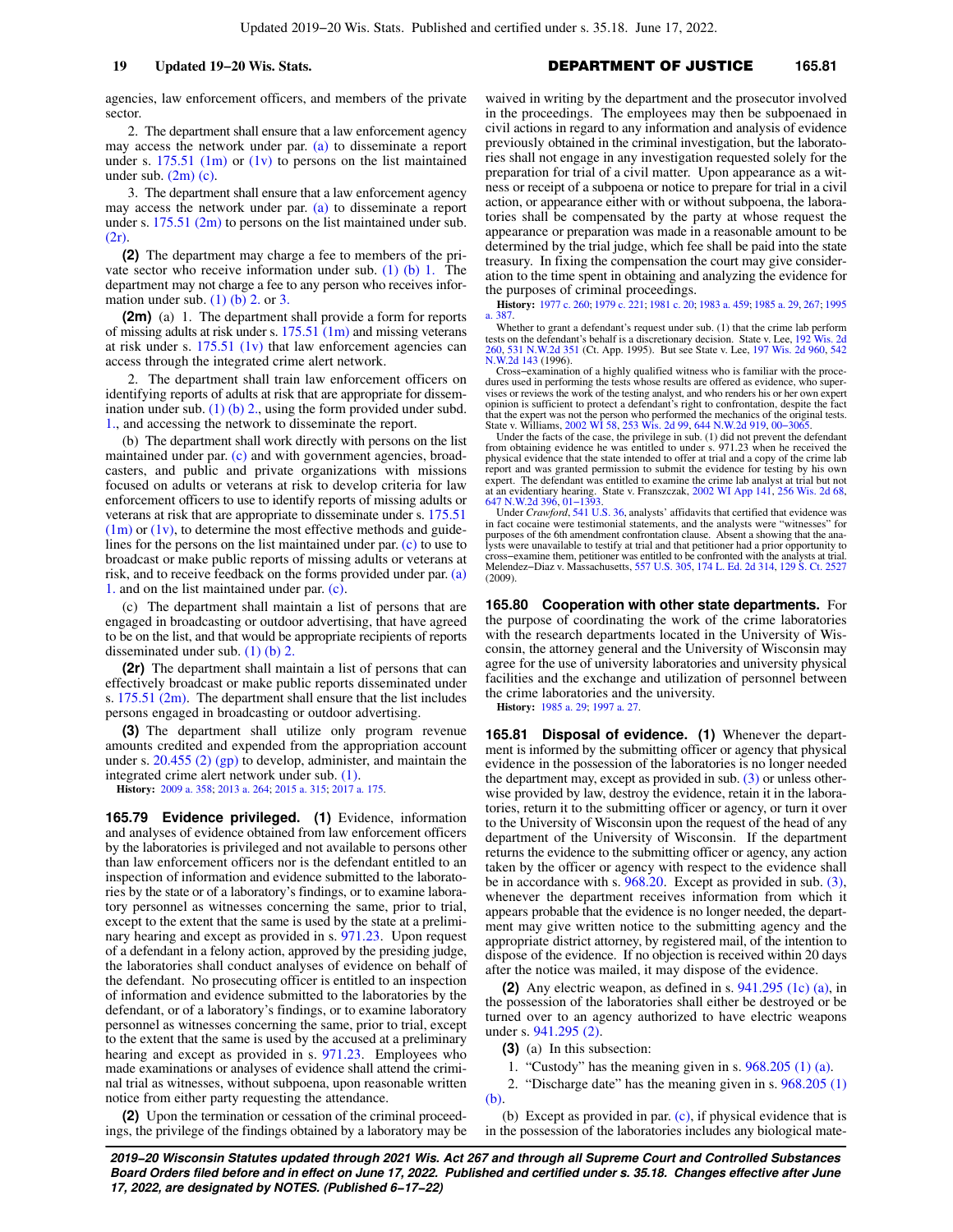### **165.81** DEPARTMENT OF JUSTICE **Updated 19−20 Wis. Stats. 20**

rial that was collected in connection with a criminal investigation that resulted in a criminal conviction, a delinquency adjudication, or commitment under s. [971.17](https://docs.legis.wisconsin.gov/document/statutes/971.17) or [980.06](https://docs.legis.wisconsin.gov/document/statutes/980.06) and the biological material is from a victim of the offense that was the subject of the criminal investigation or may reasonably be used to incriminate or exculpate any person for the offense, the laboratories shall preserve the physical evidence until every person in custody as a result of the conviction, adjudication, or commitment has reached his or her discharge date.

(bm) The laboratories shall retain evidence to which par. [\(b\)](https://docs.legis.wisconsin.gov/document/statutes/165.81(3)(b)) applies in an amount and manner sufficient to develop a deoxyribonucleic acid profile, as defined in s. [939.74 \(2d\) \(a\)](https://docs.legis.wisconsin.gov/document/statutes/939.74(2d)(a)), from the biological material contained in or included on the evidence.

(c) Subject to par. [\(e\),](https://docs.legis.wisconsin.gov/document/statutes/165.81(3)(e)) the department may destroy evidence that includes biological material before the expiration of the time period specified in par. [\(b\)](https://docs.legis.wisconsin.gov/document/statutes/165.81(3)(b)) if all of the following apply:

1. The department sends a notice of its intent to destroy the evidence to all persons who remain in custody as a result of the criminal conviction, delinquency adjudication, or commitment, and to either the attorney of record for each person in custody or the state public defender.

2. No person who is notified under subd. [1.](https://docs.legis.wisconsin.gov/document/statutes/165.81(3)(c)1.) does either of the following within 90 days after the date on which the person received the notice:

a. Files a motion for testing of the evidence under s. [974.07](https://docs.legis.wisconsin.gov/document/statutes/974.07(2)) [\(2\)](https://docs.legis.wisconsin.gov/document/statutes/974.07(2)).

b. Submits a written request for retention of the evidence to the department.

3. No other provision of federal or state law requires the department to retain the evidence.

(d) A notice provided under par. [\(c\) 1.](https://docs.legis.wisconsin.gov/document/statutes/165.81(3)(c)1.) shall clearly inform the recipient that the evidence will be destroyed unless, within 90 days after the date on which the person receives the notice, either a motion for testing of the evidence is filed under s. [974.07 \(2\)](https://docs.legis.wisconsin.gov/document/statutes/974.07(2)) or a written request for retention of the evidence is submitted to the department.

(e) If, after providing notice under par. [\(c\) 1.](https://docs.legis.wisconsin.gov/document/statutes/165.81(3)(c)1.) of its intent to destroy evidence, the department receives a written request for retention of the evidence, the department shall retain the evidence until the discharge date of the person who made the request or on whose behalf the request was made, subject to a court order issued under s. [974.07 \(7\)](https://docs.legis.wisconsin.gov/document/statutes/974.07(7)), [\(9\) \(a\),](https://docs.legis.wisconsin.gov/document/statutes/974.07(9)(a)) or [\(10\) \(a\) 5.](https://docs.legis.wisconsin.gov/document/statutes/974.07(10)(a)5.), unless the court orders destruction or transfer of the evidence under s. [974.07 \(9\) \(b\)](https://docs.legis.wisconsin.gov/document/statutes/974.07(9)(b)) or  $(10)$  (a) 5.

(f) Unless otherwise provided in a court order issued under s. [974.07 \(9\) \(a\)](https://docs.legis.wisconsin.gov/document/statutes/974.07(9)(a)) or [\(b\)](https://docs.legis.wisconsin.gov/document/statutes/974.07(9)(b)) or [\(10\) \(a\) 5.,](https://docs.legis.wisconsin.gov/document/statutes/974.07(10)(a)5.) nothing in this subsection prohibits the laboratories from returning evidence that must be pre-served under par. [\(b\)](https://docs.legis.wisconsin.gov/document/statutes/165.81(3)(b)) or  $(e)$  to the agency that submitted the evidence to the laboratories. If the laboratories return evidence that must be preserved under par. [\(b\)](https://docs.legis.wisconsin.gov/document/statutes/165.81(3)(b)) or  $(e)$  to a submitting agency, any action taken by the agency with respect to the evidence shall be in accordance with s. [968.205.](https://docs.legis.wisconsin.gov/document/statutes/968.205)

**History:** [1981 c. 348](https://docs.legis.wisconsin.gov/document/acts/1981/348); [1985 a. 29](https://docs.legis.wisconsin.gov/document/acts/1985/29) ss. [2012,](https://docs.legis.wisconsin.gov/document/acts/1985/29,%20s.%202012) [3200 \(35\);](https://docs.legis.wisconsin.gov/document/acts/1985/29,%20s.%203200) [2001 a. 16](https://docs.legis.wisconsin.gov/document/acts/2001/16); [2005 a. 60](https://docs.legis.wisconsin.gov/document/acts/2005/60); [2011](https://docs.legis.wisconsin.gov/document/acts/2011/35) [a. 35](https://docs.legis.wisconsin.gov/document/acts/2011/35).

**165.82 Criminal history search fee. (1)** Notwithstanding s. [19.35 \(3\),](https://docs.legis.wisconsin.gov/document/statutes/19.35(3)) the department of justice shall impose the following fees, plus any surcharge required under sub.  $(1m)$ , for criminal history searches for purposes unrelated to criminal justice or to s. [175.35,](https://docs.legis.wisconsin.gov/document/statutes/175.35) [175.49](https://docs.legis.wisconsin.gov/document/statutes/175.49), or [175.60](https://docs.legis.wisconsin.gov/document/statutes/175.60):

(am) For each record check, except a fingerprint card record check, \$7.

(ar) For each fingerprint card record check requested by a governmental agency or nonprofit organization, \$15.

**(1m)** The department of justice shall impose a \$5 surcharge if a person requests a paper copy of the results of a criminal history search requested under sub. [\(1\).](https://docs.legis.wisconsin.gov/document/statutes/165.82(1))

**(2)** The department of justice shall not impose fees for criminal history searches for purposes related to criminal justice. **History:** [1987 a. 27](https://docs.legis.wisconsin.gov/document/acts/1987/27); [1989 a. 122](https://docs.legis.wisconsin.gov/document/acts/1989/122); [1991 a. 11;](https://docs.legis.wisconsin.gov/document/acts/1991/11) [1995 a. 27](https://docs.legis.wisconsin.gov/document/acts/1995/27); [2003 a. 33;](https://docs.legis.wisconsin.gov/document/acts/2003/33) [2009 a. 28](https://docs.legis.wisconsin.gov/document/acts/2009/28); [2011 a. 32](https://docs.legis.wisconsin.gov/document/acts/2011/32), [35.](https://docs.legis.wisconsin.gov/document/acts/2011/35)

**165.825 Information link.** The department of justice shall cooperate with the departments of safety and professional services, health services, and financial institutions in developing and maintaining a computer linkup to provide access to the information obtained from a criminal history search.

**History:** [1997 a. 27](https://docs.legis.wisconsin.gov/document/acts/1997/27); [2007 a. 20](https://docs.legis.wisconsin.gov/document/acts/2007/20) s. [9121 \(6\) \(a\);](https://docs.legis.wisconsin.gov/document/acts/2007/20,%20s.%209121) [2011 a. 32;](https://docs.legis.wisconsin.gov/document/acts/2011/32) [2013 a. 20.](https://docs.legis.wisconsin.gov/document/acts/2013/20)

**165.827 Transaction information for the management of enforcement system; fees.** The department of justice shall administer a transaction information for the management of enforcement system to provide access to information concerning law enforcement. The department of justice may impose fees on law enforcement agencies and tribal law enforcement agencies, as defined in s. [165.83 \(1\) \(e\)](https://docs.legis.wisconsin.gov/document/statutes/165.83(1)(e)), for rentals, use of terminals and related costs and services associated with the system. All moneys collected under this section shall be credited to the appropriation account under s. [20.455 \(2\) \(h\).](https://docs.legis.wisconsin.gov/document/statutes/20.455(2)(h))

**History:** [1991 a. 39](https://docs.legis.wisconsin.gov/document/acts/1991/39); [1993 a. 407;](https://docs.legis.wisconsin.gov/document/acts/1993/407) [1995 a. 27.](https://docs.legis.wisconsin.gov/document/acts/1995/27)

**165.8285 Transaction information for management of enforcement system; department of corrections records.** (1) The department of justice shall, through the transaction information for management of enforcement system, provide local law enforcement agencies with access to the registry of sex offenders maintained by the department of corrections under s. [301.45.](https://docs.legis.wisconsin.gov/document/statutes/301.45)

**(2)** The department of justice shall provide the department of corrections with access to the transaction information for management of enforcement system administrative message process.

**(3)** Beginning on July 9, 1996, the department of justice and the department of corrections shall cooperate in using the transaction information for management of enforcement system, and in developing or using any other computerized or direct electronic data transfer system, in anticipation of the transfer of the sex offender registry from the department of justice to the department of corrections under [1995 Wisconsin Act 440](https://docs.legis.wisconsin.gov/document/acts/1995/440) and for the purpose of providing access to or disseminating information from the sex offender registry under s. [301.45.](https://docs.legis.wisconsin.gov/document/statutes/301.45)

**History:** [1995 a. 440.](https://docs.legis.wisconsin.gov/document/acts/1995/440)

#### **165.8287 Transaction information for management of enforcement system; department of transportation photographs. (1)** In this section:

(a) "Administration of criminal justice" has the meaning given in [28 CFR 20.3](https://docs.legis.wisconsin.gov/document/cfr/28%20CFR%2020.3) (b).

(b) "Federal law enforcement agency" has the meaning given in s. [343.237 \(1\) \(ag\)](https://docs.legis.wisconsin.gov/document/statutes/343.237(1)(ag)).

(c) "Law enforcement agency of another state" has the meaning given in s. [343.237 \(1\) \(ar\)](https://docs.legis.wisconsin.gov/document/statutes/343.237(1)(ar)).

(d) "Wisconsin law enforcement agency" has the meaning given in s. [175.46 \(1\) \(f\).](https://docs.legis.wisconsin.gov/document/statutes/175.46(1)(f))

**(2)** Upon electronic request, the department of transportation shall make available to the department of justice, in a digital format, any photograph taken of an applicant under s. [343.14 \(3\)](https://docs.legis.wisconsin.gov/document/statutes/343.14(3)) or [343.50 \(4\)](https://docs.legis.wisconsin.gov/document/statutes/343.50(4)) that is maintained by the department of transportation. Updated photographs shall be available to the department of justice within 30 days of photograph capture.

**(3)** (a) The department of justice shall, through the transaction information for the management of enforcement system or another similar system operated by the department of justice, provide Wisconsin law enforcement agencies, federal law enforcement agencies, and law enforcement agencies of other states with electronic access to any photograph specified in sub. [\(2\)](https://docs.legis.wisconsin.gov/document/statutes/165.8287(2)) for the administration of criminal justice and for traffic enforcement. Access to these photographs shall be available electronically if the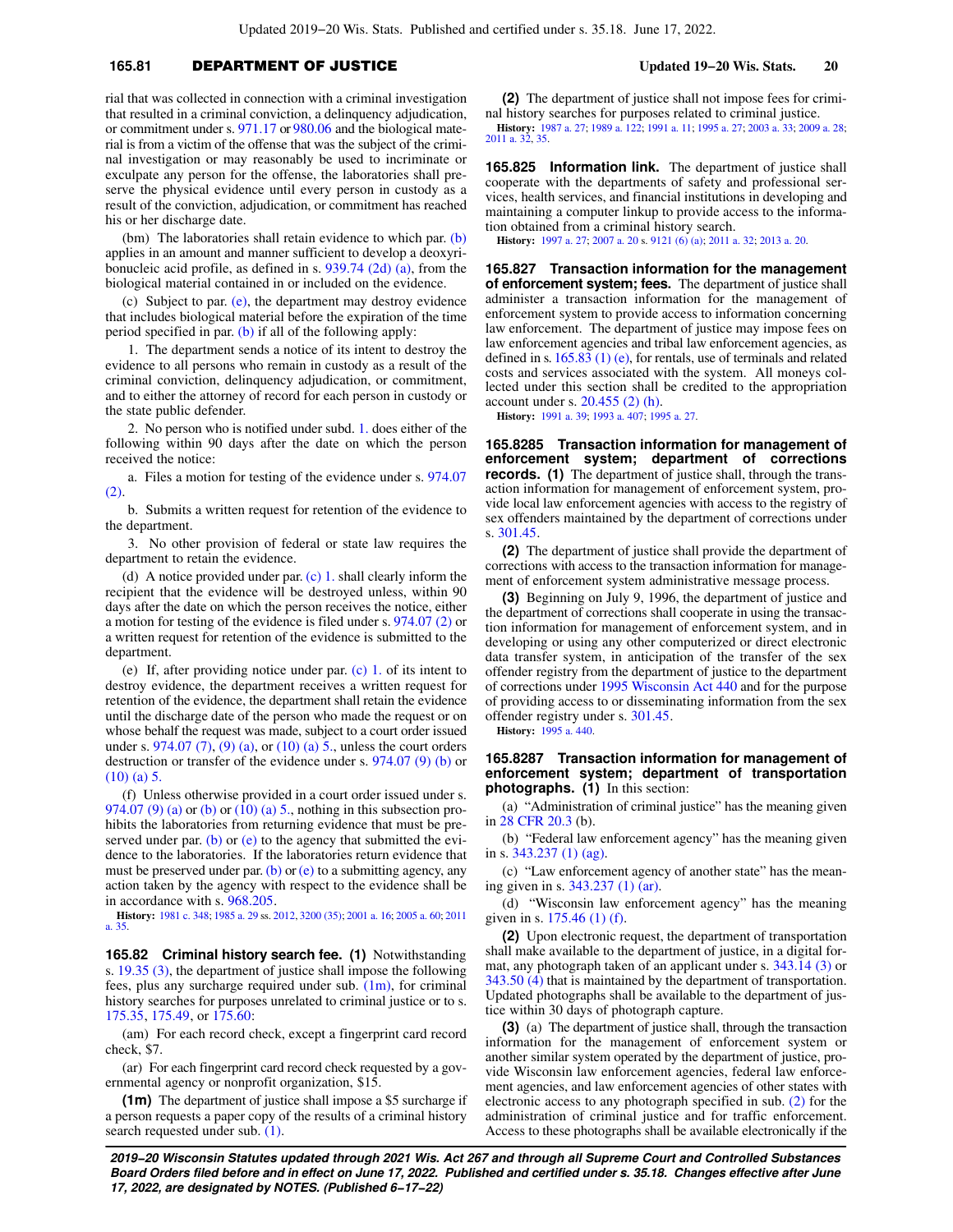law enforcement agency submits an electronic request bearing an electronic certification or other indicator of authenticity. For an electronic request made by a law enforcement agency of another state, the electronic certification or other indicator of authenticity shall include an electronic signature or verification of the agency making the request and a certification that the request is made for the purpose of administration of criminal justice or traffic enforcement.

(b) Any photograph electronically available under this subsection shall contain the notation: "This photograph is subject to the requirements and restrictions of section 165.8287 of the Wisconsin Statutes. The photograph shall not be used for any purpose other than the administration of criminal justice or traffic enforcement. Secondary dissemination is prohibited and the photograph shall be destroyed when no longer necessary for the purpose requested. The photograph shall not be used as part of a photo lineup or photo array."

(c) The provisions of s.  $343.237$  (5), [\(8\),](https://docs.legis.wisconsin.gov/document/statutes/343.237(8)) [\(9\)](https://docs.legis.wisconsin.gov/document/statutes/343.237(9)), and [\(10\)](https://docs.legis.wisconsin.gov/document/statutes/343.237(10)) shall apply to any photograph obtained electronically by a law enforcement agency under this subsection. Any photograph obtained electronically by a law enforcement agency under this subsection may not be used for a photo lineup or photo array. For purposes of this paragraph, any photograph obtained electronically by a law enforcement agency under this subsection shall be considered a copy of a photograph obtained under s. [343.237 \(3\)](https://docs.legis.wisconsin.gov/document/statutes/343.237(3)) or [\(4\)](https://docs.legis.wisconsin.gov/document/statutes/343.237(4)) with respect to s. [343.237 \(5\)](https://docs.legis.wisconsin.gov/document/statutes/343.237(5)), [\(8\)](https://docs.legis.wisconsin.gov/document/statutes/343.237(8)), [\(9\)](https://docs.legis.wisconsin.gov/document/statutes/343.237(9)), and [\(10\)](https://docs.legis.wisconsin.gov/document/statutes/343.237(10)).

(d) The department of justice shall maintain a record, which may be electronic, of each request by a law enforcement agency for a photograph under this subsection and of the response to the request. Except as provided in s. [343.237 \(9\),](https://docs.legis.wisconsin.gov/document/statutes/343.237(9)) the department of justice may not disclose any record or other information concerning or relating to the request to any person other than a court, district attorney, county corporation counsel, city, village, or town attorney, law enforcement agency, the applicant under s. [343.14](https://docs.legis.wisconsin.gov/document/statutes/343.14(3)) [\(3\)](https://docs.legis.wisconsin.gov/document/statutes/343.14(3)) or [343.50 \(4\),](https://docs.legis.wisconsin.gov/document/statutes/343.50(4)) or, if the applicant is under 18 years of age, his or her parent or guardian. Records maintained under this paragraph shall be maintained for at least 12 months.

(e) The department of justice and the department of transportation shall ensure that, upon submission by law enforcement agencies of electronic requests meeting the requirements under this subsection, access to photographs under this subsection is promptly available to these requesting agencies.

**History:** [2009 a. 167](https://docs.legis.wisconsin.gov/document/acts/2009/167).

# **165.83 Criminal identification, records and statistics.**

**(1)** DEFINITIONS. As used in this section and s. [165.84:](https://docs.legis.wisconsin.gov/document/statutes/165.84)

(b) "Law enforcement agency" means a governmental unit of one or more persons employed full time by the state or a political subdivision of the state for the purpose of preventing and detecting crime and enforcing state laws or local ordinances, employees of which unit are authorized to make arrests for crimes while acting within the scope of their authority.

(c) "Offense" means any of the following:

1. An act that is committed by a person who has attained the age of 17 and that is a felony or a misdemeanor.

2. An act that is committed by a person who has attained the age of 10 but who has not attained the age of 17 and that would be a felony or misdemeanor if committed by an adult.

3. An act that is committed by any person and that is a violation of a city, county, village or town ordinance.

(d) "Reservation lands" has the meaning given in s. [165.92 \(1\)](https://docs.legis.wisconsin.gov/document/statutes/165.92(1)(a)) [\(a\).](https://docs.legis.wisconsin.gov/document/statutes/165.92(1)(a))

(e) "Tribal law enforcement agency" means any of the following:

1. An agency of a tribe that is established for the purpose of preventing and detecting crime on the reservation or trust lands of the tribe and enforcing the tribe's laws or ordinances, that employs full time one or more persons who are granted law enforcement and arrest powers under s. [165.92 \(2\) \(a\),](https://docs.legis.wisconsin.gov/document/statutes/165.92(2)(a)) and that was created by a tribe that agrees that its law enforcement agency will perform the duties required of the agency under this section and s. [165.84.](https://docs.legis.wisconsin.gov/document/statutes/165.84)

2. The Great Lakes Indian Fish and Wildlife Commission, if the Great Lakes Indian Fish and Wildlife Commission agrees to perform the duties required under this section and s. [165.84](https://docs.legis.wisconsin.gov/document/statutes/165.84).

(f) "Tribe" has the meaning given in s.  $165.92$  (1) (c).

(g) "Trust lands" has the meaning given in s.  $165.92$  (1) (d).

**(2)** The department shall:

(a) Obtain and file fingerprints, descriptions, photographs and any other available identifying data on persons who have been arrested or taken into custody in this state:

1. For an offense which is a felony or which would be a felony if committed by an adult.

2. For an offense which is a misdemeanor, which would be a misdemeanor if committed by an adult or which is a violation of an ordinance, and the offense involves burglary tools, commercial gambling, dealing in gambling devices, contributing to the delinquency of a child, dealing in stolen property, controlled substances or controlled substance analogs under ch. [961](https://docs.legis.wisconsin.gov/document/statutes/ch.%20961), firearms, dangerous weapons, explosives, pandering, prostitution, sex offenses where children are victims, or worthless checks.

3. For an offense charged or alleged as disorderly conduct but which relates to an act connected with one or more of the offenses under subd. [2.](https://docs.legis.wisconsin.gov/document/statutes/165.83(2)(a)2.)

4. As a fugitive from justice.

5. For any other offense designated by the attorney general.

(b) Accept for filing fingerprints and other identifying data, taken at the discretion of the law enforcement or tribal law enforcement agency involved, on persons arrested or taken into custody for offenses other than those listed in par. [\(a\)](https://docs.legis.wisconsin.gov/document/statutes/165.83(2)(a)).

(c) Obtain and file fingerprints and other available identifying data on unidentified human corpses found in this state.

(d) Obtain and file information relating to identifiable stolen or lost property.

(e) Obtain and file a copy or detailed description of each arrest warrant issued in this state for the offenses under par. [\(a\)](https://docs.legis.wisconsin.gov/document/statutes/165.83(2)(a)) or s. [346.63 \(1\)](https://docs.legis.wisconsin.gov/document/statutes/346.63(1)) or [\(5\)](https://docs.legis.wisconsin.gov/document/statutes/346.63(5)) but not served because the whereabouts of the person named on the warrant is unknown or because that person has left the state. All available identifying data shall be obtained with the copy of the warrant, including any information indicating that the person named on the warrant may be armed, dangerous or possessed of suicidal tendencies.

(f) Collect information concerning the legal action taken in connection with offenses committed in this state from the inception of the complaint to the final discharge of the defendant and such other information as may be useful in the study of crime and the administration of justice. The department may determine any other information to be obtained regarding crime records.

(g) Furnish all reporting officials with forms and instructions which specify in detail the nature of the information required under pars. [\(a\)](https://docs.legis.wisconsin.gov/document/statutes/165.83(2)(a)) to  $(f)$  and any other matters which facilitate collection.

(h) Cooperate with and assist all law enforcement and tribal law enforcement agencies in the state in the establishment of a state system of criminal identification and in obtaining fingerprints and other identifying data on all persons described in pars. [\(a\)](https://docs.legis.wisconsin.gov/document/statutes/165.83(2)(a)), [\(b\)](https://docs.legis.wisconsin.gov/document/statutes/165.83(2)(b)) and [\(c\).](https://docs.legis.wisconsin.gov/document/statutes/165.83(2)(c))

(i) Offer assistance and, when practicable, instructions to all local and tribal law enforcement agencies in establishing efficient local and tribal bureaus of identification and records systems.

(j) Compare the fingerprints and descriptions that are received from law enforcement and tribal law enforcement agencies with the fingerprints and descriptions already on file and, if the person arrested or taken into custody is a fugitive from justice or has a criminal record, immediately notify the law enforcement and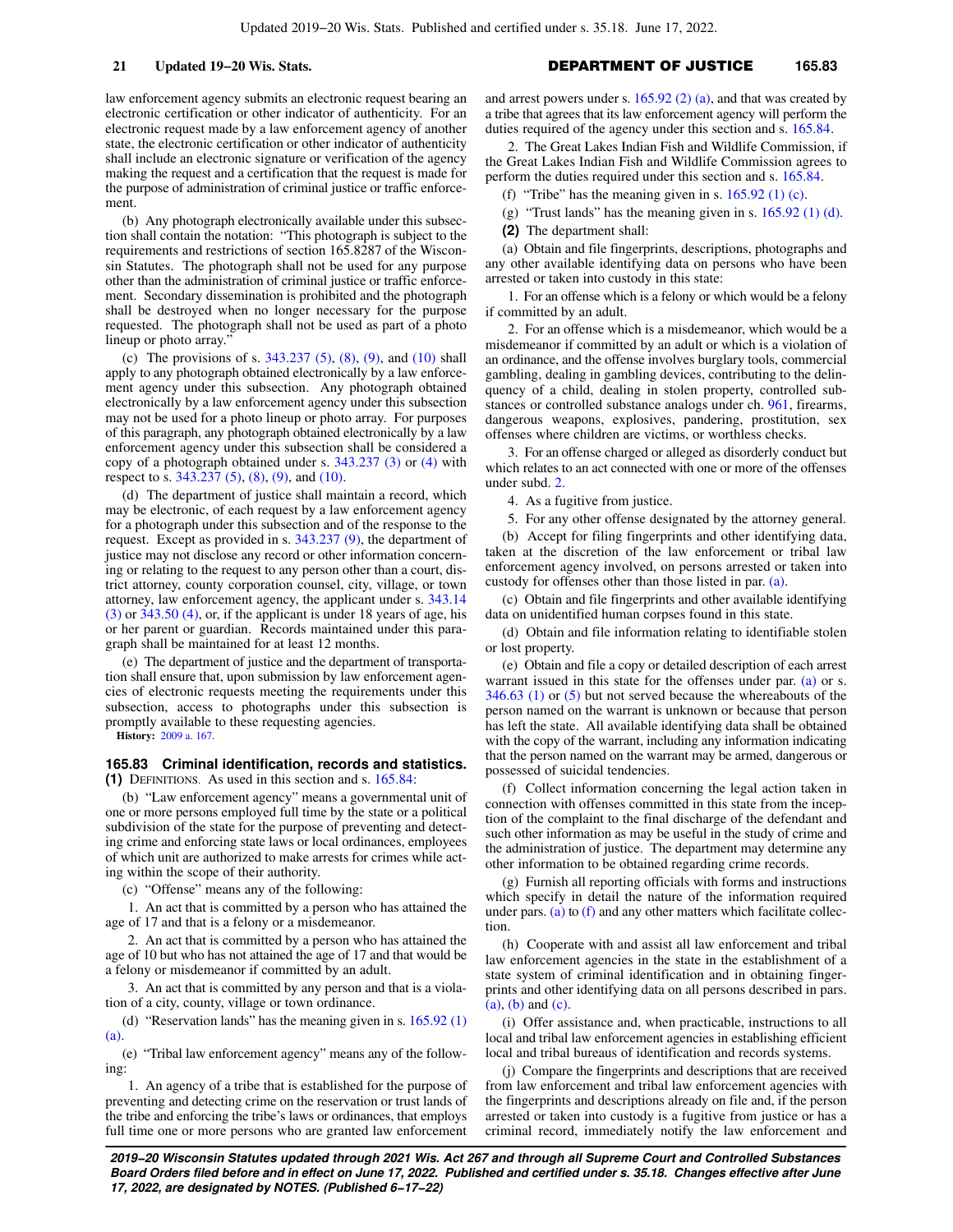tribal law enforcement agencies concerned and supply copies of the criminal record to these agencies.

(k) Make available all statistical information obtained to the governor and the legislature.

(m) Prepare and publish reports and releases, at least once a year, containing the statistical information gathered under this section and presenting an accurate picture of the operation of the agencies of criminal justice.

(n) Make available upon request, to all local, state and tribal law enforcement agencies in this state, to all federal law enforcement and criminal identification agencies, and to state law enforcement and criminal identification agencies in other states, any information in the law enforcement files of the department which will aid these agencies in the performance of their official duties. For this purpose the department shall operate on a 24−hour a day basis, 7 days a week. The information may also be made available to any other agency of this state or political subdivision of this state, and to any other federal agency, upon assurance by the agency concerned that the information is to be used for official purposes only.

(p) Cooperate with other agencies of this state, tribal law enforcement agencies and the national crime information center systems of the F.B.I. in developing and conducting an interstate, national and international system of criminal identification, records and statistics.

**History:** [1971 c. 219;](https://docs.legis.wisconsin.gov/document/acts/1971/219) [1983 a. 27](https://docs.legis.wisconsin.gov/document/acts/1983/27), [535](https://docs.legis.wisconsin.gov/document/acts/1983/535); [1985 a. 29;](https://docs.legis.wisconsin.gov/document/acts/1985/29) [1993 a. 407](https://docs.legis.wisconsin.gov/document/acts/1993/407); [1995 a. 448;](https://docs.legis.wisconsin.gov/document/acts/1995/448) [1997](https://docs.legis.wisconsin.gov/document/acts/1997/27) [a. 27](https://docs.legis.wisconsin.gov/document/acts/1997/27); [2007 a. 27;](https://docs.legis.wisconsin.gov/document/acts/2007/27) [2009 a. 402](https://docs.legis.wisconsin.gov/document/acts/2009/402).

**NOTE: [1993 Wis. Act 407,](https://docs.legis.wisconsin.gov/document/acts/1993/407) which creates sub. (1) (d) to (g) and amends sub. (2), contains extensive explanatory notes.**

Pursuant to sub. (2), identification records should be made by local law enforcement agencies of juveniles arrested or taken into custody for confidential reporting to the department of justice. 62 Atty. Gen. 45.

**165.84 Cooperation in criminal identification, records and statistics. (1)** All persons in charge of law enforcement and tribal law enforcement agencies shall obtain, or cause to be obtained, the fingerprints in duplicate, according to the fingerprint system of identification established by the director of the F.B.I., full face, profile and full length photographs, and other available identifying data, of each person arrested or taken into custody for an offense of a type designated in s. [165.83 \(2\) \(a\)](https://docs.legis.wisconsin.gov/document/statutes/165.83(2)(a)), of all persons arrested or taken into custody as fugitives from justice, and fingerprints in duplicate and other identifying data of all unidentified human corpses in their jurisdictions, but photographs need not be taken if it is known that photographs of the type listed, taken within the previous year, are on file at the department. Fingerprints and other identifying data of persons arrested or taken into custody for offenses other than those designated in s. [165.83 \(2\)](https://docs.legis.wisconsin.gov/document/statutes/165.83(2)(a)) [\(a\)](https://docs.legis.wisconsin.gov/document/statutes/165.83(2)(a)) may be taken at the discretion of the law enforcement or tribal law enforcement agency concerned. Any person arrested or taken into custody and subsequently released without charge, or cleared of the offense through court proceedings, shall have any fingerprint record taken in connection therewith removed from the department's records upon request.

**(2)** Fingerprints and other identifying data required to be taken under sub. [\(1\)](https://docs.legis.wisconsin.gov/document/statutes/165.84(1)) shall be forwarded to the department within 24 hours after taking for filing and classification, but the period of 24 hours may be extended to cover any intervening holiday or weekend. Photographs taken shall be forwarded at the discretion of the law enforcement or tribal law enforcement agency concerned, but, if not forwarded, the fingerprint record shall be marked "Photo available" and the photographs shall be forwarded subsequently if the department so requests.

**(3)** All persons in charge of law enforcement and tribal law enforcement agencies shall forward to the department copies or detailed descriptions of the arrest warrants and the identifying data described in s.  $165.83$  (2) (e) immediately upon determination of the fact that the warrant cannot be served for the reasons stated. If the warrant is subsequently served or withdrawn, the law enforcement or tribal law enforcement agency concerned must immediately notify the department of the service or withdrawal.

In any case, the law enforcement or tribal law enforcement agency concerned must annually, no later than January 31 of each year, confirm to the department all arrest warrants of this type which continue to be outstanding.

**(4)** All persons in charge of state penal and correctional institutions shall obtain fingerprints, according to the fingerprint system of identification established by the director of the F.B.I., and full face and profile photographs of all persons received on commitment to these institutions. The prints and photographs so taken shall be forwarded to the department, together with any other identifying data requested, within 10 days after the arrival at the institution of the person committed. Full length photographs in release dress shall be taken immediately prior to the release of these persons from these institutions. Immediately after release, these photographs shall be forwarded to the department.

**(5)** All persons in charge of law enforcement and tribal law enforcement agencies, all clerks of court, all municipal judges where they have no clerks, all persons in charge of state and county penal and correctional institutions, and all persons in charge of state and county probation, extended supervision and parole offices, shall supply the department with the information described in s.  $165.83$  (2) (f) on the basis of the forms and instructions to be supplied by the department under s. [165.83 \(2\) \(g\)](https://docs.legis.wisconsin.gov/document/statutes/165.83(2)(g)).

**(6)** All persons in charge of law enforcement and tribal law enforcement agencies in this state shall furnish the department with any other identifying data required in accordance with guidelines established by the department. All law enforcement and tribal law enforcement agencies and penal and correctional institutions in this state having criminal identification files shall cooperate in providing to the department copies of such items in these files as will aid in establishing the nucleus of the state criminal identification file.

**(7)** (ab) In this subsection, "violent crime" means any of the following:

1. A felony violation of s. [940.01,](https://docs.legis.wisconsin.gov/document/statutes/940.01) [940.05,](https://docs.legis.wisconsin.gov/document/statutes/940.05) [940.198 \(2\),](https://docs.legis.wisconsin.gov/document/statutes/940.198(2)) [940.21,](https://docs.legis.wisconsin.gov/document/statutes/940.21) [940.225 \(1\),](https://docs.legis.wisconsin.gov/document/statutes/940.225(1)) [\(2\)](https://docs.legis.wisconsin.gov/document/statutes/940.225(2)), or [\(3\)](https://docs.legis.wisconsin.gov/document/statutes/940.225(3)), [940.235](https://docs.legis.wisconsin.gov/document/statutes/940.235), [940.30](https://docs.legis.wisconsin.gov/document/statutes/940.30), [940.302 \(2\),](https://docs.legis.wisconsin.gov/document/statutes/940.302(2)) [940.305](https://docs.legis.wisconsin.gov/document/statutes/940.305), [940.31](https://docs.legis.wisconsin.gov/document/statutes/940.31), [940.32 \(2\)](https://docs.legis.wisconsin.gov/document/statutes/940.32(2)), [\(2e\),](https://docs.legis.wisconsin.gov/document/statutes/940.32(2e)) or [\(2m\)](https://docs.legis.wisconsin.gov/document/statutes/940.32(2m)), [940.43](https://docs.legis.wisconsin.gov/document/statutes/940.43), [940.45,](https://docs.legis.wisconsin.gov/document/statutes/940.45) [941.20,](https://docs.legis.wisconsin.gov/document/statutes/941.20) [941.21](https://docs.legis.wisconsin.gov/document/statutes/941.21), [941.327](https://docs.legis.wisconsin.gov/document/statutes/941.327), [943.02](https://docs.legis.wisconsin.gov/document/statutes/943.02), [943.06,](https://docs.legis.wisconsin.gov/document/statutes/943.06) [943.10](https://docs.legis.wisconsin.gov/document/statutes/943.10), [943.23 \(1g\)](https://docs.legis.wisconsin.gov/document/statutes/943.23(1g)) or [\(2\),](https://docs.legis.wisconsin.gov/document/statutes/943.23(2)) [943.32,](https://docs.legis.wisconsin.gov/document/statutes/943.32) [948.02 \(1\)](https://docs.legis.wisconsin.gov/document/statutes/948.02(1)) or [\(2\),](https://docs.legis.wisconsin.gov/document/statutes/948.02(2)) [948.025](https://docs.legis.wisconsin.gov/document/statutes/948.025), [948.03 \(2\) \(a\)](https://docs.legis.wisconsin.gov/document/statutes/948.03(2)(a)) or [\(c\)](https://docs.legis.wisconsin.gov/document/statutes/948.03(2)(c)) or [\(5\)](https://docs.legis.wisconsin.gov/document/statutes/948.03(5)(a)1.) [\(a\) 1.](https://docs.legis.wisconsin.gov/document/statutes/948.03(5)(a)1.), [2.,](https://docs.legis.wisconsin.gov/document/statutes/948.03(5)(a)2.) [3.,](https://docs.legis.wisconsin.gov/document/statutes/948.03(5)(a)3.) or [4.](https://docs.legis.wisconsin.gov/document/statutes/948.03(5)(a)4.), [948.05,](https://docs.legis.wisconsin.gov/document/statutes/948.05) [948.051,](https://docs.legis.wisconsin.gov/document/statutes/948.051) [948.055,](https://docs.legis.wisconsin.gov/document/statutes/948.055) [948.07](https://docs.legis.wisconsin.gov/document/statutes/948.07), [948.08,](https://docs.legis.wisconsin.gov/document/statutes/948.08) [948.085](https://docs.legis.wisconsin.gov/document/statutes/948.085), [948.095](https://docs.legis.wisconsin.gov/document/statutes/948.095), or [948.30 \(2\).](https://docs.legis.wisconsin.gov/document/statutes/948.30(2))

2. A felony violation of s. [940.02](https://docs.legis.wisconsin.gov/document/statutes/940.02), [940.03](https://docs.legis.wisconsin.gov/document/statutes/940.03), [940.06](https://docs.legis.wisconsin.gov/document/statutes/940.06), [940.07,](https://docs.legis.wisconsin.gov/document/statutes/940.07) [940.08,](https://docs.legis.wisconsin.gov/document/statutes/940.08) [940.09 \(1c\)](https://docs.legis.wisconsin.gov/document/statutes/940.09(1c)), [940.10,](https://docs.legis.wisconsin.gov/document/statutes/940.10) [940.19 \(2\)](https://docs.legis.wisconsin.gov/document/statutes/940.19(2)), [\(4\)](https://docs.legis.wisconsin.gov/document/statutes/940.19(4)), [\(5\)](https://docs.legis.wisconsin.gov/document/statutes/940.19(5)), or [\(6\)](https://docs.legis.wisconsin.gov/document/statutes/940.19(6)), [940.195](https://docs.legis.wisconsin.gov/document/statutes/940.195(2)) [\(2\),](https://docs.legis.wisconsin.gov/document/statutes/940.195(2)) [\(4\)](https://docs.legis.wisconsin.gov/document/statutes/940.195(4)), [\(5\)](https://docs.legis.wisconsin.gov/document/statutes/940.195(5)), or [\(6\),](https://docs.legis.wisconsin.gov/document/statutes/940.195(6)) [940.20,](https://docs.legis.wisconsin.gov/document/statutes/940.20) [940.201 \(2\)](https://docs.legis.wisconsin.gov/document/statutes/940.201(2)), [940.203 \(2\)](https://docs.legis.wisconsin.gov/document/statutes/940.203(2)), [940.204,](https://docs.legis.wisconsin.gov/document/statutes/940.204) [940.205 \(2\)](https://docs.legis.wisconsin.gov/document/statutes/940.205(2)), [940.207 \(2\)](https://docs.legis.wisconsin.gov/document/statutes/940.207(2)), [940.208](https://docs.legis.wisconsin.gov/document/statutes/940.208), [940.23](https://docs.legis.wisconsin.gov/document/statutes/940.23), [941.30,](https://docs.legis.wisconsin.gov/document/statutes/941.30) or [948.03 \(3\)](https://docs.legis.wisconsin.gov/document/statutes/948.03(3)) or  $(5)$  (a) 4.

3. A felony if a penalty enhancer specified in s. [939.621](https://docs.legis.wisconsin.gov/document/statutes/939.621) could be imposed.

4. The solicitation, conspiracy, or attempt, under s. [939.30,](https://docs.legis.wisconsin.gov/document/statutes/939.30) [939.31,](https://docs.legis.wisconsin.gov/document/statutes/939.31) or [939.32](https://docs.legis.wisconsin.gov/document/statutes/939.32), to commit a violation under subd. [1.](https://docs.legis.wisconsin.gov/document/statutes/165.84(7)(ab)1.)

(ah) Subject to rules promulgated by the department of justice under s. [165.76 \(4\),](https://docs.legis.wisconsin.gov/document/statutes/165.76(4)) all persons in charge of law enforcement and tribal law enforcement agencies shall obtain, when the individual's fingerprints or other identifying data are obtained, a biological specimen for deoxyribonucleic acid analysis from each individual arrested for a violent crime and each individual taken into custody for a juvenile offense that would be a violent crime if committed by an adult in this state. The law enforcement agency shall submit the biological specimen to the crime laboratories in a manner specified in the rules under s. [165.76 \(4\)](https://docs.legis.wisconsin.gov/document/statutes/165.76(4)).

(am) After receiving an individual's specimen submitted under par. [\(ah\),](https://docs.legis.wisconsin.gov/document/statutes/165.84(7)(ah)) the crime laboratories shall do one of the following:

1m. If, within the time limit under subd.  $2m$ , the court notifies the crime laboratories under par. [\(bm\)](https://docs.legis.wisconsin.gov/document/statutes/165.84(7)(bm)) that any of the following applies, analyze the deoxyribonucleic acid in the specimen and include the individual's deoxyribonucleic acid profile in the data bank under s. [165.77 \(3\):](https://docs.legis.wisconsin.gov/document/statutes/165.77(3))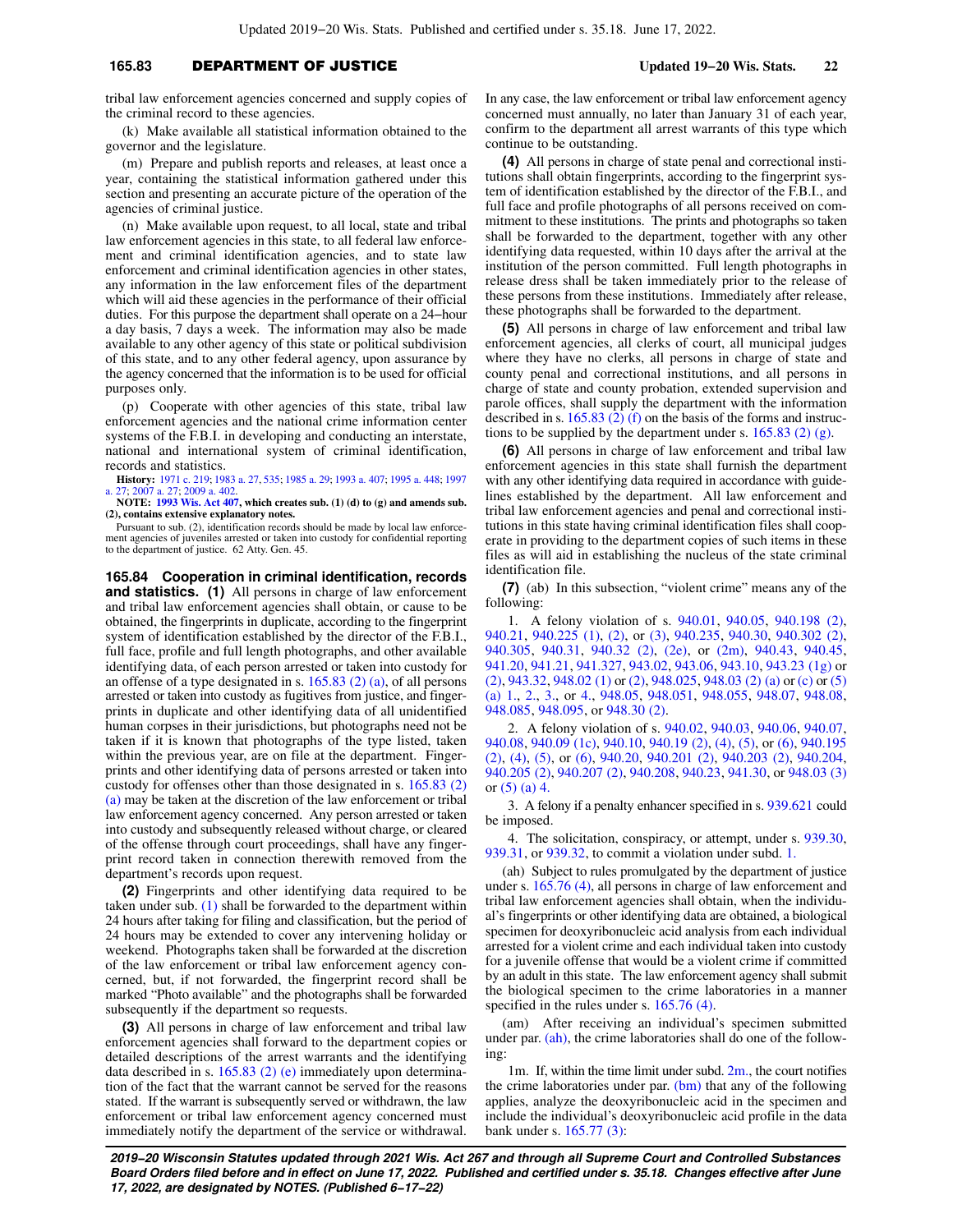a. The individual was arrested, or the juvenile was taken into custody, under a warrant.

b. The court has made a finding that there is probable cause that the individual committed a violent crime or that the juvenile committed an offense that would be a violent crime if committed by an adult in this state.

c. The individual failed to appear at the initial appearance or preliminary examination or the person waived the preliminary examination.

d. The individual failed to appear for a delinquency proceeding under ch. [938](https://docs.legis.wisconsin.gov/document/statutes/ch.%20938).

2m. If, one year after the date the biological sample was sub-mitted under par. [\(ah\),](https://docs.legis.wisconsin.gov/document/statutes/165.84(7)(ah)) the court has not notified the crime laboratories under par. [\(bm\)](https://docs.legis.wisconsin.gov/document/statutes/165.84(7)(bm)) that subd. [1m. a.](https://docs.legis.wisconsin.gov/document/statutes/165.84(7)(am)1m.a.), [b.](https://docs.legis.wisconsin.gov/document/statutes/165.84(7)(am)1m.b.), [c.](https://docs.legis.wisconsin.gov/document/statutes/165.84(7)(am)1m.c.), or [d.](https://docs.legis.wisconsin.gov/document/statutes/165.84(7)(am)1m.d.) applies to the individual, destroy the biological sample.

(bm) The court shall notify the crime laboratories if par. [\(am\)](https://docs.legis.wisconsin.gov/document/statutes/165.84(7)(am)1m.a.) [1m. a.,](https://docs.legis.wisconsin.gov/document/statutes/165.84(7)(am)1m.a.) [b.,](https://docs.legis.wisconsin.gov/document/statutes/165.84(7)(am)1m.b.) [c.](https://docs.legis.wisconsin.gov/document/statutes/165.84(7)(am)1m.c.), or [d.](https://docs.legis.wisconsin.gov/document/statutes/165.84(7)(am)1m.d.) applies to an individual who has been arrested.

(c) 1. No biological specimen obtained under par. [\(ah\)](https://docs.legis.wisconsin.gov/document/statutes/165.84(7)(ah)) may be subject to analysis except by the crime laboratories as provided under s. [165.77.](https://docs.legis.wisconsin.gov/document/statutes/165.77)

2. Biological specimens obtained under this section may be used only as provided under s. [165.77](https://docs.legis.wisconsin.gov/document/statutes/165.77).

**History:** [1977 c. 305](https://docs.legis.wisconsin.gov/document/acts/1977/305) s. [64](https://docs.legis.wisconsin.gov/document/acts/1977/305,%20s.%2064); [1985 a. 29](https://docs.legis.wisconsin.gov/document/acts/1985/29); [1993 a. 407;](https://docs.legis.wisconsin.gov/document/acts/1993/407) [1997 a. 283](https://docs.legis.wisconsin.gov/document/acts/1997/283); [2013 a. 20](https://docs.legis.wisconsin.gov/document/acts/2013/20), [214](https://docs.legis.wisconsin.gov/document/acts/2013/214); [2015 a. 366;](https://docs.legis.wisconsin.gov/document/acts/2015/366) [2021 a. 76,](https://docs.legis.wisconsin.gov/document/acts/2021/76) [209,](https://docs.legis.wisconsin.gov/document/acts/2021/209) [242](https://docs.legis.wisconsin.gov/document/acts/2021/242).

The Department of Justice has no statutory authority to administratively append unrelated charges to arrest records so as to prevent expungement under sub. (1) of arrests that do not result in a criminal charge. Hall v. Department of Justice, [2020 WI](https://docs.legis.wisconsin.gov/document/courts/2020%20WI%20App%2012) [App 12,](https://docs.legis.wisconsin.gov/document/courts/2020%20WI%20App%2012) [391 Wis. 2d 378](https://docs.legis.wisconsin.gov/document/courts/391%20Wis.%202d%20378), [941 N.W.2d 825,](https://docs.legis.wisconsin.gov/document/courts/941%20N.W.2d%20825) [18−2274](https://docs.legis.wisconsin.gov/document/wicourtofappeals/18-2274).

**165.845 Collection and reporting of crime and criminal justice data.** (1g) In this section:

**NOTE: Section 165.845 (title) is shown as amended eff. 7−1−22 by [2021 Wis.](https://docs.legis.wisconsin.gov/document/acts/2021/116) [Act 116](https://docs.legis.wisconsin.gov/document/acts/2021/116). Prior to 7−1−22 it reads:**

**165.845 Collection and reporting of crime data.**

(a) "Great bodily harm" has the meaning given in s. [939.22](https://docs.legis.wisconsin.gov/document/statutes/939.22(14)) [\(14\).](https://docs.legis.wisconsin.gov/document/statutes/939.22(14))

(m) "Use−of−force incident" means any of the following:

1. Any incident involving the discharge of a firearm by a law enforcement officer at or in the direction of a civilian.

2. Any incident involving the discharge of a firearm by a civilian at or in the direction of a law enforcement officer.

3. Any incident in which an action taken by a law enforcement officer as a response to an act of resistance results in great bodily harm or death.

4. Any incident in which an act of resistance taken by a civilian against a law enforcement officer results in great bodily harm or death.

**(1r)** The department of justice shall:

(a) Collect information concerning the number and nature of offenses known to have been committed in this state, concerning sexual assault kits, as defined in s. [165.775 \(1\) \(e\),](https://docs.legis.wisconsin.gov/document/statutes/165.775(1)(e)) collected in this state, and concerning such other information as may be useful in the study of crime and the administration of justice. The department of justice may determine any other information to be obtained regarding crime, evidence, and justice system data or statistics. The information shall include all of the following:

**NOTE: Par. (a) (intro.) is shown as amended eff. 7−1−22 by [2021 Wis. Act 116](https://docs.legis.wisconsin.gov/document/acts/2021/116). Prior to 7−1−22 it reads:**

**(a) Collect information concerning the number and nature of offenses known to have been committed in this state and such other information as may be useful in the study of crime and the administration of justice. The department of justice may determine any other information to be obtained regarding crime and justice system statistics. The information shall include all of the following:**

1. Data requested by federal agencies under the U.S. department of justice, including but not limited to the federal bureau of investigation under its system of uniform crime reports for the United States.

**NOTE: Subd. 1. is shown as amended eff. 7−1−22 by [2021 Wis. Act 116.](https://docs.legis.wisconsin.gov/document/acts/2021/116) Prior to 7−1−22 it reads:**

**1. Data requested by the federal bureau of investigation under its system of uniform crime reports for the United States.**

### **23 Updated 19−20 Wis. Stats.** DEPARTMENT OF JUSTICE **165.85**

2. For any use−of−force incident, all of the following information:

a. The gender, race, ethnicity, and age of each person who was shot at, injured, or killed.

b. The date, time, and location of the incident.

c. The reason for the law enforcement officer's initial contact with the civilian.

d. Whether any civilian involved in the incident was armed and, if he or she was armed, the type of weapon that the civilian had.

e. The type of resistance used against the law enforcement officer by the civilian, the type of action taken in response by the officer, and if applicable, the types of weapons used.

f. The number of law enforcement officers involved in the incident.

g. The number of civilians involved in the incident.

h. A brief description regarding any acts of resistance that precipitated the incident and the circumstances surrounding the incident, including perceptions on behavior or mental disorders.

i. Any other information that is required to comply with the reporting standards of the National Use−Of−Force Data Collection system administered by the federal bureau of investigation.

(b) Furnish all reporting officials with instructions that specify the nature of the information required under par.  $(a)$ , a simple format in which to submit the information, the time it is to be forwarded, the process for submitting the information, the method of classifying it, and any other matters that facilitate collection and compilation. The format provided under this paragraph shall, to the greatest extent feasible, minimize the time required by each law enforcement officer to submit the required information.

**NOTE: Par. (b) is shown as amended eff. 7−1−22 by [2021 Wis. Act 116.](https://docs.legis.wisconsin.gov/document/acts/2021/116) Prior to 7−1−22 it reads:**

**(b) Furnish all reporting officials with instructions that specify the nature of the information required under par. (a), a simple format in which to submit the information, the time it is to be forwarded, the method of classifying it, and any other matters that facilitate collection and compilation. The format provided under this paragraph shall, to the greatest extent feasible, minimize the time required by each law enforcement officer to submit the required information.**

(c) Maintain a statistical analysis center to serve as a clearing house of justice system data and information and conduct justice system research and data analysis under this section.

(d) Publish an annual report using the information collected under par. [\(a\) 2.](https://docs.legis.wisconsin.gov/document/statutes/165.845(1r)(a)2.) The report may be published electronically on the department of justice's Internet site in an interactive format and shall include, at a minimum, all information that is reported to the department by local law enforcement agencies under par. [\(a\) 2.](https://docs.legis.wisconsin.gov/document/statutes/165.845(1r)(a)2.)

(e) Publish data at least annually on law enforcement agency compliance with the reporting requirement under par. [\(a\)](https://docs.legis.wisconsin.gov/document/statutes/165.845(1r)(a)) relating to sexual assault kits.

**NOTE: Par. (e) is created eff. 7−1−22 by [2021 Wis. Act 116](https://docs.legis.wisconsin.gov/document/acts/2021/116).**

**(2)** All persons in charge of law enforcement agencies and other criminal and juvenile justice system agencies shall supply the department of justice with the information described in sub.  $(1r)$  (a) in the format specified by the department under sub.  $(1r)$ [\(b\).](https://docs.legis.wisconsin.gov/document/statutes/165.845(1r)(b)) The department may conduct an audit to determine the accuracy of the data and other information it receives from law enforcement agencies and other criminal and juvenile justice system agencies.

**History:** [2013 a. 20](https://docs.legis.wisconsin.gov/document/acts/2013/20) ss. [168](https://docs.legis.wisconsin.gov/document/acts/2013/20,%20s.%20168) to [170,](https://docs.legis.wisconsin.gov/document/acts/2013/20,%20s.%20170) [172,](https://docs.legis.wisconsin.gov/document/acts/2013/20,%20s.%20172) [1938](https://docs.legis.wisconsin.gov/document/acts/2013/20,%20s.%201938), [1939](https://docs.legis.wisconsin.gov/document/acts/2013/20,%20s.%201939); [2021 a. 50](https://docs.legis.wisconsin.gov/document/acts/2021/50); [2021 a. 116.](https://docs.legis.wisconsin.gov/document/acts/2021/116)

**165.85 Law enforcement standards board. (1)** FIND-INGS AND POLICY. The legislature finds that the administration of criminal justice is of statewide concern, and that law enforcement work is of vital importance to the health, safety, and welfare of the people of this state and is of such a nature as to require training, education, and the establishment of standards of a proper professional character. The public interest requires that these standards be established and that this training and education be made avail-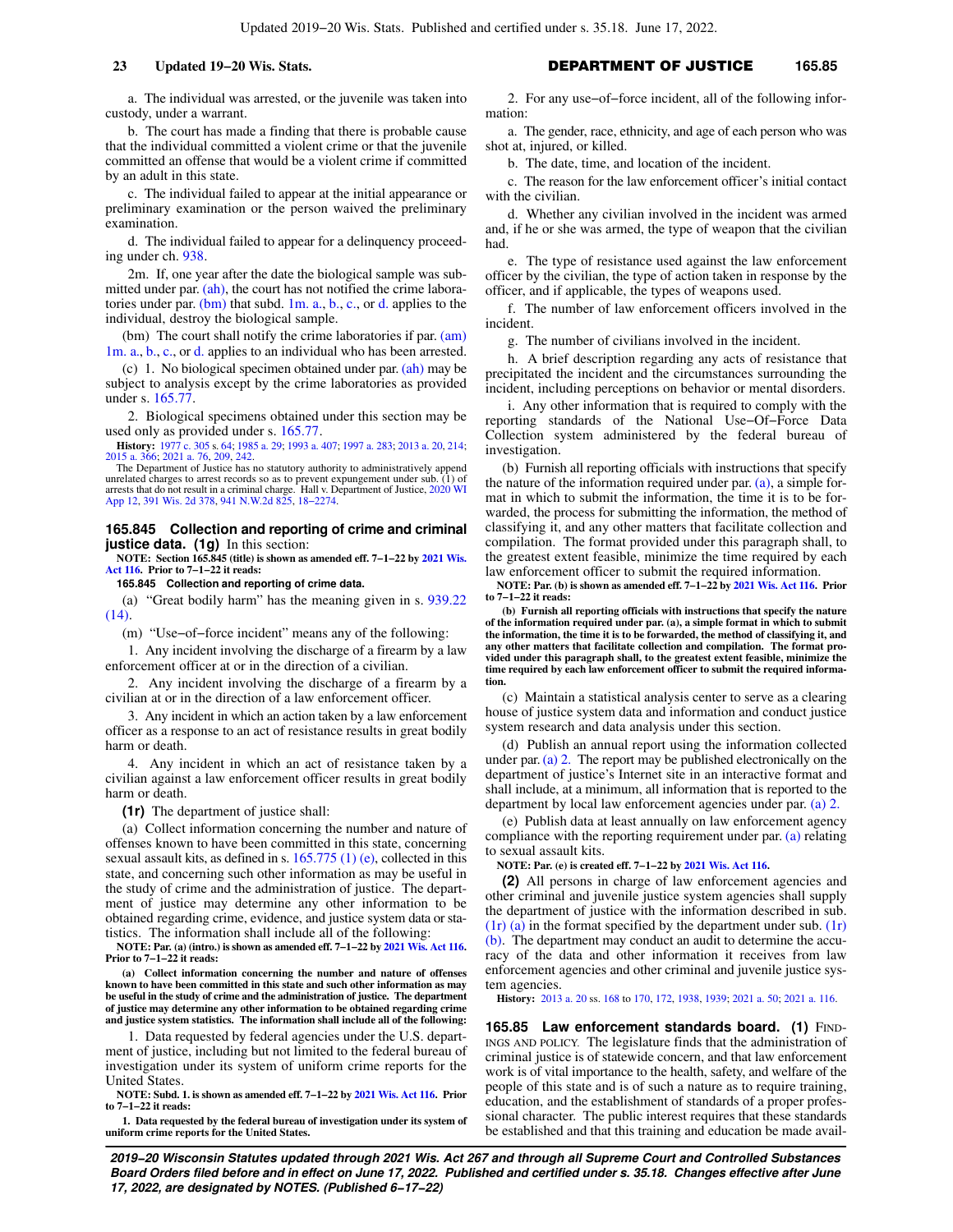### **165.85** DEPARTMENT OF JUSTICE **Updated 19−20 Wis. Stats. 24**

able to persons who seek to become law enforcement, tribal law enforcement, jail or juvenile detention officers, persons who are serving as these officers in a temporary or probationary capacity, and persons already in regular service.

**(2)** DEFINITIONS. In this section and in s. [165.86](https://docs.legis.wisconsin.gov/document/statutes/165.86):

(ac) "Alzheimer's disease" has the meaning given in s. [46.87](https://docs.legis.wisconsin.gov/document/statutes/46.87(1)(a)) [\(1\) \(a\).](https://docs.legis.wisconsin.gov/document/statutes/46.87(1)(a))

(ah) "Board" means the law enforcement standards board.

(ap) "Employment file" means all files relating to a person's employment, including performance reviews, files related to job performance, internal affairs investigative files, administrative files, previous personnel applications, personnel−related claims, disciplinary actions, and all substantiated complaints and commendations, but does not include pay or benefit information, similar administrative data or information that does not relate to performance or conduct, or medical files unless the medical file relates to mental competency issues bearing on the person's suitability for a law enforcement, tribal law enforcement, jail, or juvenile detention officer position.

(bc) "Fiscal year" has the meaning given in s. [20.902](https://docs.legis.wisconsin.gov/document/statutes/20.902).

(be) "Government agency" means any department, agency, or court of this state, or of a city, village, town, or county in this state.

(bg) "Jail" means a county jail, rehabilitation facility established by s. [59.53 \(8\)](https://docs.legis.wisconsin.gov/document/statutes/59.53(8)) or county house of correction under s. [303.16.](https://docs.legis.wisconsin.gov/document/statutes/303.16)

(bn) "Jail officer" means any person employed by any political subdivision of the state for the purpose of supervising, controlling or maintaining a jail or the persons confined in a jail. "Jail officer" includes officers regardless of whether they have been sworn regarding their duties or whether they serve on a full−time basis.

(br) "Juvenile detention facility" has the meaning given in s. [48.02 \(10r\).](https://docs.legis.wisconsin.gov/document/statutes/48.02(10r))

(bt) "Juvenile detention officer" means any person employed by any political subdivision of the state or by any private entity contracting under s. [938.222](https://docs.legis.wisconsin.gov/document/statutes/938.222) to supervise, control, or maintain a juvenile detention facility or the persons confined in a juvenile detention facility. "Juvenile detention officer" includes officers regardless of whether they have been sworn regarding their duties or whether they serve on a full−time basis.

(bv) "Law enforcement agency" means a governmental unit of this state or a political subdivision of this state that employs one or more law enforcement officers, and includes the Marquette University police department.

(bx) "Law enforcement instructor" means a person who is certified by the board to deliver board−approved program outcomes, course competencies, performance standards, and learning objectives in training programs and training schools for law enforcement officers, tribal law enforcement officers, jail officers, and juvenile detention officers.

(c) "Law enforcement officer" means any person employed by the state or any political subdivision of the state, for the purpose of detecting and preventing crime and enforcing laws or ordinances and who is authorized to make arrests for violations of the laws or ordinances that the person is employed and sworn to enforce. "Law enforcement officer" includes a university police officer, as defined in s. [175.42 \(1\) \(b\)](https://docs.legis.wisconsin.gov/document/statutes/175.42(1)(b)).

(cm) "Police pursuit" has the meaning given in s. [85.07 \(8\) \(a\).](https://docs.legis.wisconsin.gov/document/statutes/85.07(8)(a))

(d) "Political subdivision" means counties, cities, villages, towns, town sanitary districts, public inland lake protection and rehabilitation districts, and technical college districts.

(e) "Preservice student" means any person who meets the minimum recruitment qualifications set by the board and who enrolls in preparatory training under sub. [\(4\) \(a\) 1.,](https://docs.legis.wisconsin.gov/document/statutes/165.85(4)(a)1.) [\(b\) 1.](https://docs.legis.wisconsin.gov/document/statutes/165.85(4)(b)1.), or [\(c\) 1.](https://docs.legis.wisconsin.gov/document/statutes/165.85(4)(c)1.) prior to employment as a law enforcement officer, tribal law enforcement officer, jail officer, or juvenile detention officer.

(f) "Recruit" means a law enforcement officer, tribal law enforcement officer, jail officer, or juvenile detention officer employed on a probationary or temporary basis, in compliance with the minimum recruitment qualifications set by the board.

(fm) "Tribal law enforcement agency" has the meaning given in s. [165.83 \(1\) \(e\)](https://docs.legis.wisconsin.gov/document/statutes/165.83(1)(e)).

(g) "Tribal law enforcement officer" means any of the following:

1. A person who is employed by a tribe for the purpose of detecting and preventing crime and enforcing the tribe's laws or ordinances, who is authorized by the tribe to make arrests of Indian persons for violations of the tribe's laws or ordinances, and who agrees to accept the duties of law enforcement officers under the laws of this state.

2. A conservation warden employed by the Great Lakes Indian Fish and Wildlife Commission who agrees to accept the duties of law enforcement officers under the laws of this state.

**(3)** POWERS. The board may:

(a) Promulgate rules for the administration of this section including the authority to require the submission of reports and information pertaining to the administration of this section by law enforcement agencies, tribal law enforcement agencies, jails, juvenile detention facilities, and schools approved by the board and operated by or for this state or any political subdivision of the state for the specific purpose of training law enforcement recruits, law enforcement officers, tribal law enforcement recruits, tribal law enforcement officers, jail officer recruits, jail officers, juvenile detention officer recruits, or juvenile detention officers in this state.

(am) Establish minimum qualification standards for admission to preparatory law enforcement, jail, or juvenile detention officer training for preservice students and recruits, but not for department of corrections correctional officers. The standards shall relate to the competence and reliability of persons to assume and discharge the responsibilities of law enforcement, tribal law enforcement, jail, or juvenile detention officers. The board shall prescribe the means for presenting evidence of fulfillment of these requirements.

(b) Establish minimum educational, training, and recruitment standards for admission to employment as a law enforcement, tribal law enforcement, jail, or juvenile detention officer in permanent positions and in temporary, probationary or part−time status. The standards shall relate to the competence and reliability of persons to assume and discharge the responsibilities of law enforcement, tribal law enforcement, jail, or juvenile detention officers. Educational and training standards for tribal law enforcement officers under this paragraph shall be identical to standards for other law enforcement officers. The board shall prescribe the means for presenting evidence of fulfillment of these requirements.

(c) Except as provided under sub.  $(3m)$  (a), certify persons as being qualified under this section to be law enforcement, tribal law enforcement, jail or juvenile detention officers. Prior to being certified under this paragraph, a tribal law enforcement officer shall agree to accept the duties of law enforcement officers under the laws of this state.

(cm) Decertify law enforcement, tribal law enforcement, jail, or juvenile detention officers who do any of the following:

1. Resign employment in lieu of termination or are terminated for just cause under any applicable provision of law, unless the board determines under sub.  $(3m)$  (c) that decertification on this ground is not necessary.

2. Violate or fail to comply with a rule, policy, or order of the board relating to curriculum, training, or recruitment.

3. Falsify information to obtain or maintain certified status.

4. Are certified as the result of an administrative error.

5. Are convicted of a felony or of any offense that, if committed in Wisconsin, could be punished as a felony. A law enforcement officer so convicted shall notify the board within 30 days of his or her conviction.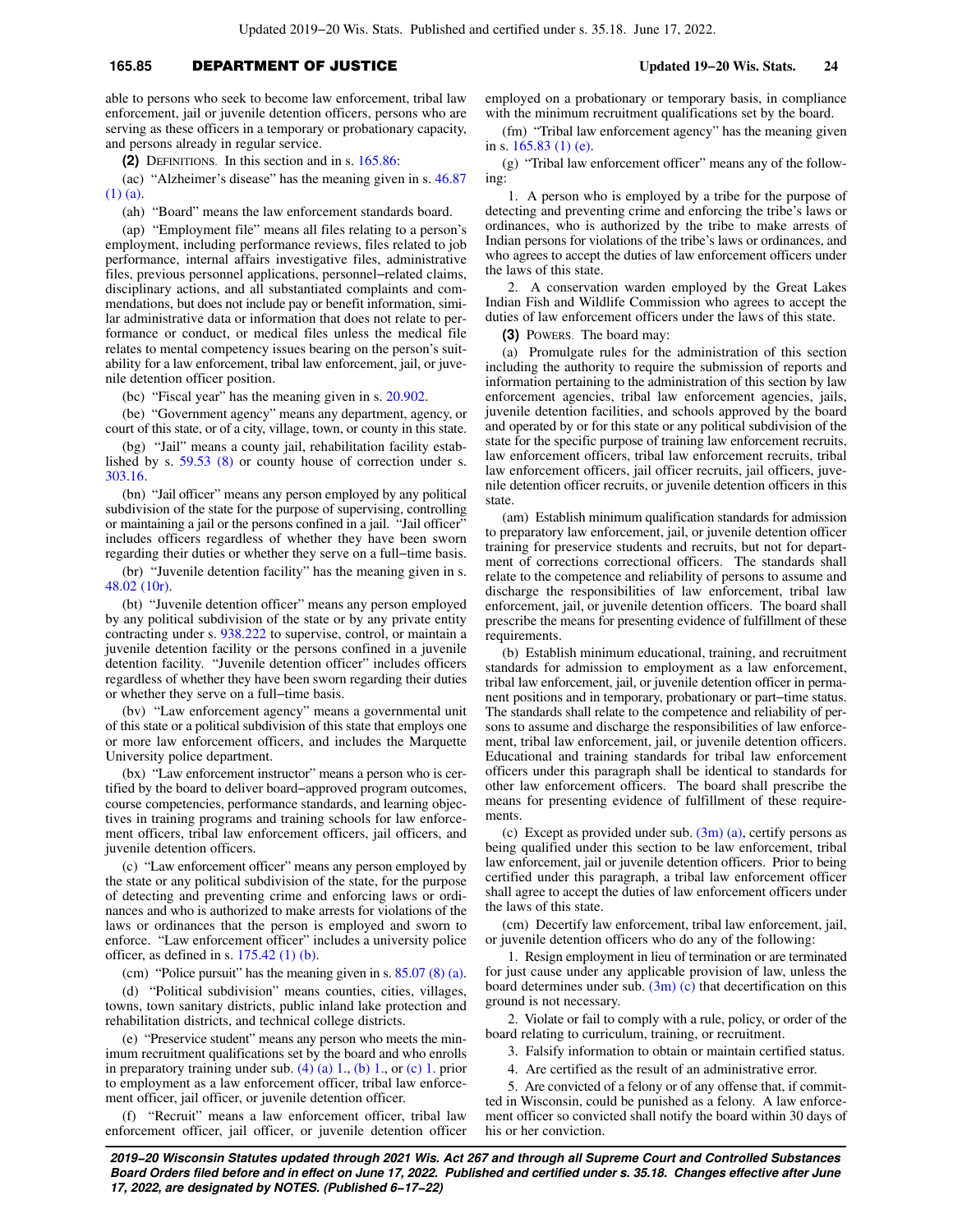6. Are convicted of a misdemeanor crime of domestic violence, as defined in [18 USC 921](https://docs.legis.wisconsin.gov/document/usc/18%20USC%20921) (a) (33), or are convicted of domestic abuse, as defined in s. [968.075 \(1\) \(a\)](https://docs.legis.wisconsin.gov/document/statutes/968.075(1)(a)), or the conviction is subject to the imposition of the domestic abuse surcharge under s. [973.055 \(1\),](https://docs.legis.wisconsin.gov/document/statutes/973.055(1)) regardless of whether any part of the surcharge is waived by the court under s. [973.055 \(4\).](https://docs.legis.wisconsin.gov/document/statutes/973.055(4)) A law enforcement officer so convicted shall notify the board within 30 days of his or her conviction.

7. For any crime listed in subd. [5.](https://docs.legis.wisconsin.gov/document/statutes/165.85(3)(cm)5.) or [6.](https://docs.legis.wisconsin.gov/document/statutes/165.85(3)(cm)6.), enter into any of the following if the board determines that certification is not in the best interest of the public:

a. A deferred judgment and sentencing agreement or deferred sentencing agreement, whether pending or successfully completed.

b. A deferred prosecution agreement, whether pending or successfully completed.

c. A pretrial diversion agreement, whether pending or successfully completed.

8. Fail to pay court−ordered payments of child or family support, maintenance, birth expenses, medical expenses, or other expenses related to the support of a child or former spouse, or who fail to comply, after appropriate notice, with a subpoena or warrant issued by the department of children and families or a county child support agency under s. [59.53 \(5\)](https://docs.legis.wisconsin.gov/document/statutes/59.53(5)) and related to paternity or child support proceedings.

(d) Establish minimum curriculum requirements for preparatory courses and programs, and recommend minimum curriculum requirements for recertification and advanced courses and programs, in schools approved by the board and operated by or for this state or any political subdivision of the state for the specific purpose of training law enforcement recruits, law enforcement officers, tribal law enforcement recruits, tribal law enforcement officers, jail officer recruits, jail officers, juvenile detention officer recruits, or juvenile detention officers in areas of knowledge and ability necessary to the attainment of effective performance as an officer, and ranging from subjects such as first aid, patrolling, statutory authority, techniques of arrest, protocols for official action by off−duty officers, firearms, domestic violence investigations, and recording custodial interrogations to subjects designed to provide a better understanding of ever−increasing complex problems in law enforcement such as human relations, civil rights, constitutional law, and supervision, control, and maintenance of a jail or juvenile detention facility. The board shall appoint a curriculum advisory committee to advise the board in the establishment of the curriculum requirements. The curriculum advisory committee shall consist of 6 chiefs of police and 6 sheriffs to be appointed on a geographic basis, the director of training of the Wisconsin state patrol, and, if applicable, one or more representatives of colleges or universities as follows:

1. If any technical college in the state provides a course or program described in this paragraph, the board shall appoint to the curriculum advisory committee one person to represent technical colleges.

2. If any 2−year college in the state provides a course or program described in this paragraph, the board shall appoint to the curriculum advisory committee one person to represent 2−year colleges.

3. If any 4−year college or university in the state provides a course or program described in this paragraph, the board shall appoint to the curriculum advisory committee one person to represent 4−year colleges and universities.

(e) Consult and cooperate with counties, municipalities, agencies of this state, other governmental agencies and with universities, colleges, the technical college system board and other institutions concerning the development of law enforcement training schools, degree programs or specialized courses of instruction.

(g) Conduct and stimulate research which is designed to improve law enforcement administration and performance.

(h) Make recommendations concerning any matter within its purview.

(i) Make such evaluations as are necessary to determine if participating governmental units are complying with this section.

(j) Adopt rules under ch. [227](https://docs.legis.wisconsin.gov/document/statutes/ch.%20227) for its internal management, control and administration.

**(3m)** DUTIES RELATING TO SUPPORT ENFORCEMENT. The board shall do all of the following:

(a) As provided in a memorandum of understanding entered into with the department of children and families under s. [49.857,](https://docs.legis.wisconsin.gov/document/statutes/49.857) refuse certification to an individual who applies for certification under this section, refuse recertification to an individual certified under this section or decertify an individual certified under this section if the individual fails to pay court−ordered payments of child or family support, maintenance, birth expenses, medical expenses or other expenses related to the support of a child or former spouse or if the individual fails to comply, after appropriate notice, with a subpoena or warrant issued by the department of children and families or a county child support agency under s. [59.53 \(5\)](https://docs.legis.wisconsin.gov/document/statutes/59.53(5)) and related to paternity or child support proceedings.

(b) 1. Request that an individual provide the board with his or her social security number when he or she applies for certification or recertification under this section. Except as provided in subd. [2.,](https://docs.legis.wisconsin.gov/document/statutes/165.85(3m)(b)2.) if an individual who is requested by the board to provide his or her social security number under this paragraph does not comply with the board's request, the board shall deny the individual's application for certification or recertification. The board may disclose a social security number provided by an individual under this paragraph only to the department of children and families as provided in a memorandum of understanding entered into with the department of children and families under s. [49.857](https://docs.legis.wisconsin.gov/document/statutes/49.857).

2. As a condition of applying for certification or recertification, an individual who does not have a social security number shall submit a statement made or subscribed under oath or affirmation to the board that he or she does not have a social security number. The form of the statement shall be prescribed by the department of children and families. A certification or recertification issued in reliance on a false statement submitted under this subdivision is invalid.

(c) Establish procedures for decertification under sub. [\(3\) \(cm\)](https://docs.legis.wisconsin.gov/document/statutes/165.85(3)(cm)) in compliance with ch. [227,](https://docs.legis.wisconsin.gov/document/statutes/ch.%20227) except that decertification for an action described under sub.  $(3)$  (cm) 8. shall be done as provided under par. [\(a\)](https://docs.legis.wisconsin.gov/document/statutes/165.85(3m)(a)). The procedures shall include a process for reviewing a resignation in lieu of termination or a termination for just cause.

**(4)** REQUIRED STANDARDS. (a) *Law enforcement and tribal law enforcement officers.* 1. The board shall establish a preparatory program of law enforcement and tribal law enforcement officer training, which shall include not less than 600 hours of training. The board shall establish criteria for the general program outcomes for the preparatory program. Specifics of the training curriculum, competencies, student learning and performance objectives, particular subjects, and the minimum number of hours for each subject shall be established by written policy of the board. In establishing the preparatory training program, the board shall give due consideration to recommendations made by the curriculum advisory committee. The board may amend the criteria and policies governing the preparatory training program as needed to respond to technological changes affecting law enforcement, additional recommendations made by the curriculum advisory committee, or other conditions affecting the public interest in maintaining training standards of a proper professional character. Notwithstanding s. [227.10 \(1\)](https://docs.legis.wisconsin.gov/document/statutes/227.10(1)), the criteria and policies established under this paragraph need not be promulgated as rules under ch. [227.](https://docs.legis.wisconsin.gov/document/statutes/ch.%20227)

2. Except as provided in subd. [3.](https://docs.legis.wisconsin.gov/document/statutes/165.85(4)(a)3.) or [8.,](https://docs.legis.wisconsin.gov/document/statutes/165.85(4)(a)8.) no person may be employed as a law enforcement or tribal law enforcement officer, except on a temporary or probationary basis, unless the person has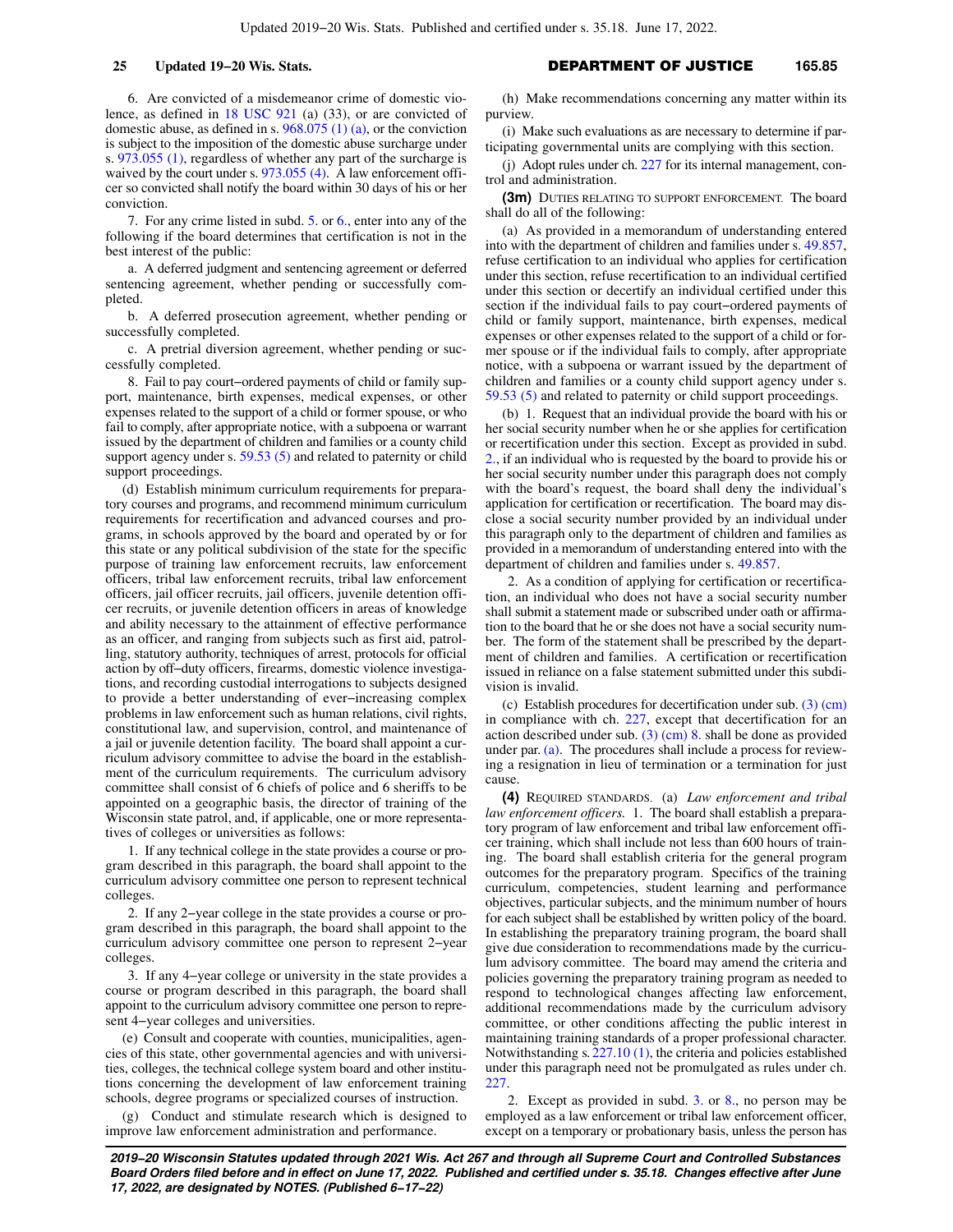### **165.85** DEPARTMENT OF JUSTICE **Updated 19−20 Wis. Stats. 26**

satisfactorily completed the preparatory training program established under subd. [1.](https://docs.legis.wisconsin.gov/document/statutes/165.85(4)(a)1.) and has been certified by the board as being qualified to be a law enforcement or tribal law enforcement officer.

3. A recruit may exercise law enforcement powers during an original period of temporary or probationary employment that, except as provided in subd. [6.](https://docs.legis.wisconsin.gov/document/statutes/165.85(4)(a)6.) or as otherwise authorized by law, may not exceed 12 months from the recruit's first date of employment.

3h. A person may be certified by the board under subd. [2.](https://docs.legis.wisconsin.gov/document/statutes/165.85(4)(a)2.) only if the person has successfully completed the preparatory program established under subd. [1.](https://docs.legis.wisconsin.gov/document/statutes/165.85(4)(a)1.) within the person's original period of temporary or probationary employment established in subd. [3.](https://docs.legis.wisconsin.gov/document/statutes/165.85(4)(a)3.)

3m. Except as provided in sub. [\(3m\) \(a\),](https://docs.legis.wisconsin.gov/document/statutes/165.85(3m)(a)) and in addition to certification procedures under this paragraph, the board may certify any person as being a tribal law enforcement officer on the basis of the person's completion of the training requirements for law enforcement officer certification prior to May 6, 1994. The officer must also meet the agreement requirements under sub. [\(3\)](https://docs.legis.wisconsin.gov/document/statutes/165.85(3)(c)) [\(c\)](https://docs.legis.wisconsin.gov/document/statutes/165.85(3)(c)) prior to certification as a tribal law enforcement officer.

4. Preservice students taking part in the preparatory program of law enforcement or tribal law enforcement officer training established by the board under subd. [1.](https://docs.legis.wisconsin.gov/document/statutes/165.85(4)(a)1.) shall be fingerprinted on 2 fingerprint cards, each bearing a complete set of the student's fingerprints, or by other technologies approved by the department of justice. The fingerprints shall be submitted to the department of justice for verification of the identify of the person fingerprinted and to obtain records of his or her criminal arrests and convictions in Wisconsin. The department of justice shall provide for the submission of the fingerprint cards or fingerprints by other technologies to the federal bureau of investigation for the purpose of verifying the person fingerprinted and obtaining records of his or her criminal arrests and convictions on file with the federal bureau of investigation.

5. No person who has been convicted of any federal felony, any crime of domestic violence, or of any offense that, if committed in Wisconsin, could be punished as a felony may take part in the preparatory training program established under subd. [1.](https://docs.legis.wisconsin.gov/document/statutes/165.85(4)(a)1.) unless he or she has been granted an absolute and unconditional pardon for the crime.

6. Upon a showing of good cause by a recruit or a recruit's employer, the board may extend the recruit's original period of temporary or probationary employment for a period of time it deems appropriate.

7. a. Except as provided in subd. [8.](https://docs.legis.wisconsin.gov/document/statutes/165.85(4)(a)8.), no person may continue as a certified law enforcement or tribal law enforcement officer unless that person maintains law enforcement or tribal law enforcement employment and completes annual recertification training. Any officer who is subject to this subdivision shall complete at least 24 hours of recertification training each fiscal year beginning in the fiscal year following the fiscal year in which he or she is certified as a law enforcement or tribal law enforcement officer by the board.

b. Each officer who is subject to this subdivision shall biennially complete at least 4 hours of training from curricula based upon model standards promulgated by the board under par. [\(d\).](https://docs.legis.wisconsin.gov/document/statutes/165.85(4)(d)) Hours of training completed under this subd. [7. b.](https://docs.legis.wisconsin.gov/document/statutes/165.85(4)(a)7.b.) shall count toward the hours of training required under subd. [7. a.](https://docs.legis.wisconsin.gov/document/statutes/165.85(4)(a)7.a.)

c. Each officer who is subject to this subdivision shall annually complete a handgun qualification course from curricula based upon model standards established by the board under par. [\(e\).](https://docs.legis.wisconsin.gov/document/statutes/165.85(4)(e)) Hours of training completed under this subd. [7. c.](https://docs.legis.wisconsin.gov/document/statutes/165.85(4)(a)7.c.) shall count toward the hours of training required under subd. [7. a.](https://docs.legis.wisconsin.gov/document/statutes/165.85(4)(a)7.a.)

8. Sheriffs are not required to satisfy the requirements under subd. [2.,](https://docs.legis.wisconsin.gov/document/statutes/165.85(4)(a)2.) [3.](https://docs.legis.wisconsin.gov/document/statutes/165.85(4)(a)3.), or [7.](https://docs.legis.wisconsin.gov/document/statutes/165.85(4)(a)7.) as a condition of tenure or continued employment.

(b) *Jail officers.* 1. The board shall establish a preparatory program of jail officer training, which shall include not less than 160 hours of training. The board shall establish criteria for the general

program outcomes for the preparatory program. Specifics of the training curriculum competencies, student learning and performance objectives, particular subjects, and the minimum number of hours for each subject shall be established by written policy of the board. In establishing the preparatory training program, the board shall give due consideration to recommendations made by the curriculum advisory committee. The board may amend the criteria and policies governing the preparatory training program as needed to respond to technological changes affecting jail administration, additional recommendations made by the curriculum advisory committee, or other conditions affecting the public interest in maintaining training standards of a proper professional character. The board may provide that any part of the training program under this subdivision and the training program under par. [\(c\) 1.](https://docs.legis.wisconsin.gov/document/statutes/165.85(4)(c)1.) are identical and count toward either training requirement under this paragraph or par.  $(c)$ . Notwithstanding s. 227.10  $(1)$ , the criteria and policies established under this paragraph need not be promulgated as rules under ch. [227](https://docs.legis.wisconsin.gov/document/statutes/ch.%20227).

2. Except as provided in subd. [7.,](https://docs.legis.wisconsin.gov/document/statutes/165.85(4)(b)7.) no person may be employed as a jail officer, except on a temporary or probationary basis, unless the person has satisfactorily completed the preparatory training program established under subd. [1.](https://docs.legis.wisconsin.gov/document/statutes/165.85(4)(b)1.) and has been certified by the board as being qualified to be a jail officer.

3. A recruit may exercise jail officer powers only during an original period of temporary or probationary employment that, except as provided in subd. [5.](https://docs.legis.wisconsin.gov/document/statutes/165.85(4)(b)5.) or as otherwise authorized by law, may not exceed 12 months from the recruit's first date of employment.

4. A person may be certified by the board under subd. [2.](https://docs.legis.wisconsin.gov/document/statutes/165.85(4)(b)2.) only if the person has successfully completed the preparatory program established under subd. [1.](https://docs.legis.wisconsin.gov/document/statutes/165.85(4)(b)1.) within the person's original period of temporary or probationary employment established in subd. [3.](https://docs.legis.wisconsin.gov/document/statutes/165.85(4)(b)3.)

4g. Preservice students taking part in the preparatory program of jail officer training established by the board under subd. [1.](https://docs.legis.wisconsin.gov/document/statutes/165.85(4)(b)1.) shall be fingerprinted on 2 fingerprint cards, each bearing a complete set of the student's fingerprints, or by other technologies approved by the department of justice. The fingerprints shall be submitted to the department of justice for verification of the identity of the person fingerprinted and to obtain records of his or her criminal arrests and convictions in Wisconsin. The department of justice shall provide for the submission of the fingerprint cards or fingerprints by other technologies to the federal bureau of investigation for the purpose of verifying the person fingerprinted and obtaining records of his or her criminal arrests and convictions on file with the federal bureau of investigation.

4r. No person who has been convicted of any federal felony or of any offense that, if committed in Wisconsin, could be punished as a felony may take part in the preparatory training program established under subd. [1.](https://docs.legis.wisconsin.gov/document/statutes/165.85(4)(b)1.) unless he or she has been granted an absolute and unconditional pardon for the crime.

5. Upon a showing of good cause by a recruit or a recruit's employer, the board may extend the recruit's original period of temporary or probationary employment for a period of time it deems appropriate.

6. No person may continue as a certified jail officer, unless that person maintains employment with a jail and completes annual recertification training. The officer shall complete at least 24 hours of recertification training each fiscal year beginning in the fiscal year following the fiscal year in which he or she is certified as a jail officer by the board.

7. Subdivision [2.](https://docs.legis.wisconsin.gov/document/statutes/165.85(4)(b)2.) does not apply to a jail officer serving under permanent appointment prior to July 2, 1983. The failure of any such officer to fulfill those requirements does not make that officer ineligible for any promotional examination for which he or she is otherwise eligible. Any such officer may voluntarily participate in programs to fulfill those requirements.

(c) *Juvenile detention officers.* 1. The board shall establish a preparatory program of juvenile detention officer training, which shall include not less than 160 hours of training. The board shall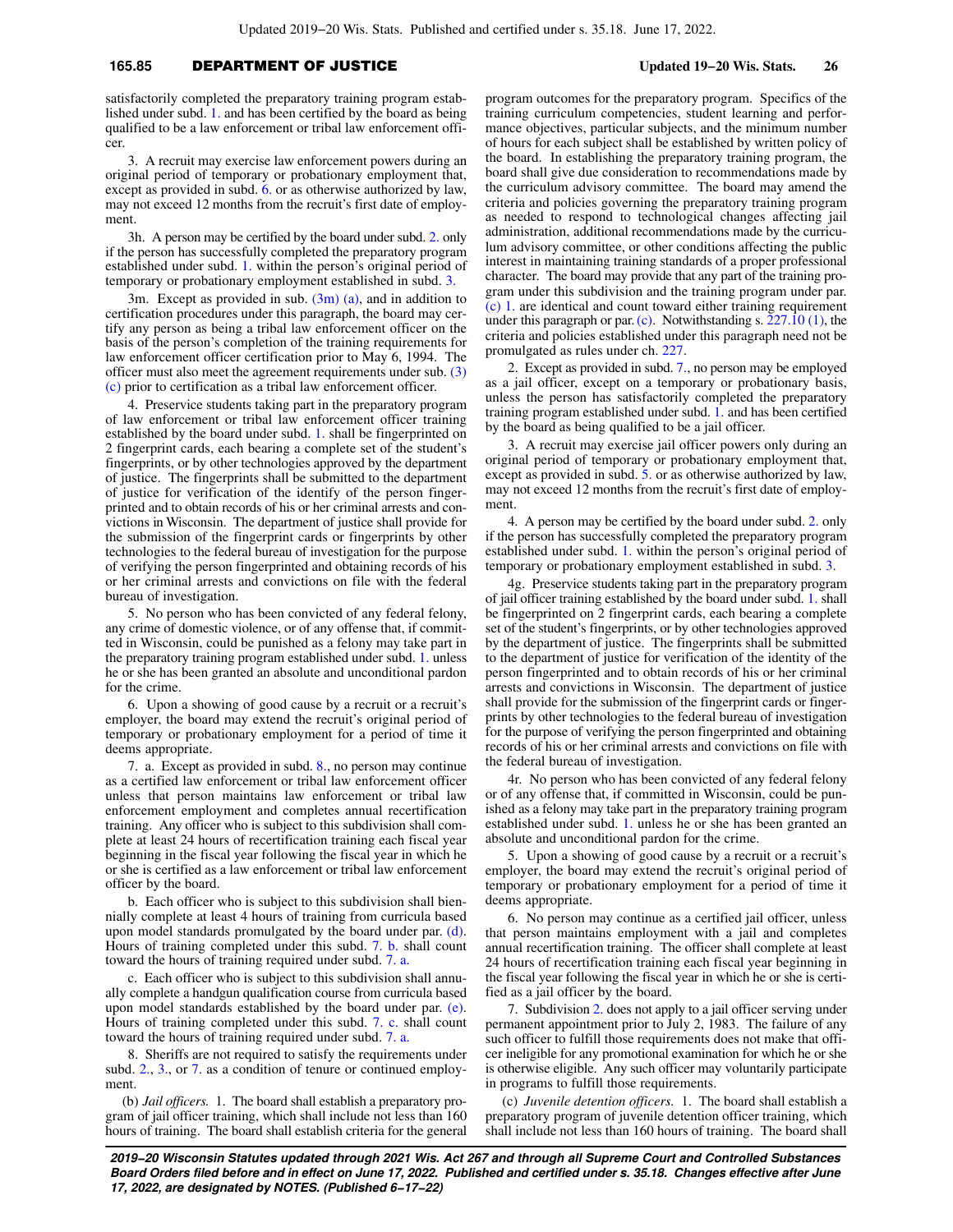establish criteria for the general program outcomes for the preparatory program. Specifics of the training curriculum, competencies, student learning and performance objectives, particular subjects, and the minimum number of hours for each subject shall be established by written policy of the board. In establishing the preparatory training program, the board shall give due consideration to recommendations made by the curriculum advisory committee. The board may amend the criteria and policies governing the preparatory training program as needed to respond to technological changes affecting juvenile detention administration, additional recommendations made by the curriculum advisory committee, or other conditions affecting the public interest in maintaining training standards of a proper professional character. The board may provide that any part of the training program under this subdivision and the training program under par. [\(b\) 1.](https://docs.legis.wisconsin.gov/document/statutes/165.85(4)(b)1.) are identical and count toward either training requirement under this paragraph or par. [\(b\)](https://docs.legis.wisconsin.gov/document/statutes/165.85(4)(b)). Notwithstanding s. [227.10 \(1\)](https://docs.legis.wisconsin.gov/document/statutes/227.10(1)), the criteria and policies established under this paragraph need not be promulgated as rules under ch. [227](https://docs.legis.wisconsin.gov/document/statutes/ch.%20227).

2. No person may be employed as a juvenile detention officer, except on a temporary or probationary basis, unless the person has satisfactorily completed the program established under subd. [1.](https://docs.legis.wisconsin.gov/document/statutes/165.85(4)(c)1.) and has been certified by the board as being qualified to be a juvenile detention officer.

3. A recruit may exercise juvenile detention officer powers only during an original period of temporary or probationary employment that, except as provided in subd. [5.](https://docs.legis.wisconsin.gov/document/statutes/165.85(4)(c)5.) or as otherwise authorized by law, may not exceed 12 months from the recruit's first date of employment.

4. A person may be certified by the board under subd. [2.](https://docs.legis.wisconsin.gov/document/statutes/165.85(4)(c)2.) only if the person has successfully completed the preparatory program established under subd. [1.](https://docs.legis.wisconsin.gov/document/statutes/165.85(4)(c)1.) within the person's original period of temporary or probationary employment established in subd. [3.](https://docs.legis.wisconsin.gov/document/statutes/165.85(4)(c)3.)

4g. Preservice students taking part in the preparatory program of juvenile detention officer training established by the board under subd. [1.](https://docs.legis.wisconsin.gov/document/statutes/165.85(4)(c)1.) shall be fingerprinted on 2 fingerprint cards, each bearing a complete set of the student's fingerprints, or by other technologies approved by the department of justice. The fingerprints shall be submitted to the department of justice for verification of the identity of the person fingerprinted and to obtain records of his or her criminal arrests and convictions in Wisconsin. The department of justice shall provide for the submission of the fingerprint cards or fingerprints by other technologies to the federal bureau of investigation for the purpose of verifying the person fingerprinted and obtaining records of his or her criminal arrests and convictions on file with the federal bureau of investigation.

4r. No person who has been convicted of any federal felony or of any offense that, if committed in Wisconsin, could be punished as a felony may take part in the preparatory training program established under subd. [1.](https://docs.legis.wisconsin.gov/document/statutes/165.85(4)(c)1.) unless he or she has been granted an absolute and unconditional pardon for the crime.

5. Upon a showing of good cause by a recruit or a recruit's employer, the board may extend the recruit's original period of temporary or probationary employment for a period of time it deems appropriate.

6. No person may continue as a certified juvenile detention officer, except on a temporary or probationary basis, unless that person maintains employment with a juvenile detention facility and completes annual recertification training. The officer shall complete at least 24 hours of recertification training each fiscal year beginning in the fiscal year following the fiscal year in which he or she is certified as a juvenile detention officer by the board.

7. Any person employed and certified as a jail officer on July 1, 1994, is certified as a juvenile detention officer and remains certified as a juvenile detention officer subject to annual recertification requirements under subd. [6.](https://docs.legis.wisconsin.gov/document/statutes/165.85(4)(c)6.) and the board's decertification authority under sub. [\(3\) \(cm\).](https://docs.legis.wisconsin.gov/document/statutes/165.85(3)(cm))

(d) *Police pursuit.* The board shall promulgate rules that do all of the following:

1. Establish model standards that could be used by any law enforcement agency to determine whether to initiate or continue police pursuit, to establish police pursuit driving techniques employed by that agency, and to inform its officers of its written guidelines provided under s.  $346.03$  (6). The board shall review and, if considered appropriate by the board, revise the model standards established under this subdivision not later than June 30 of each odd−numbered year thereafter. The rules promulgated under this subdivision are advisory only, are not required to be included as a law enforcement training standard under this subsection, and are inadmissible as evidence, except to show compliance with this subdivision.

2. Establish the preparatory program and biennial recertification training curricula required under par. [\(a\)](https://docs.legis.wisconsin.gov/document/statutes/165.85(4)(a)) relating to police pursuit standards, guidelines, and driving techniques.

(e) *Firearms.* The board shall establish criteria for firearm training. Notwithstanding s. [227.10 \(1\)](https://docs.legis.wisconsin.gov/document/statutes/227.10(1)), the criteria need not be promulgated as rules under ch. [227](https://docs.legis.wisconsin.gov/document/statutes/ch.%20227) and shall do all of the following:

1. Establish model standards that could be used by any law enforcement agency to show handgun proficiency.

2. Establish the preparatory program and annual recertification training curricula required under par. [\(a\)](https://docs.legis.wisconsin.gov/document/statutes/165.85(4)(a)) relating to an officer's ability to operate and fire a handgun.

(em) *Officer recruitment.* 1. When a law enforcement agency, tribal law enforcement agency, jail, or juvenile detention facility recruits for new officers, the interviewing agency shall require each candidate that it interviews for a law enforcement, tribal law enforcement, jail, or juvenile detention position, who is or has been employed by another law enforcement agency, tribal law enforcement agency, jail, juvenile detention facility, or government agency to execute a written waiver that explicitly authorizes each law enforcement agency, tribal law enforcement agency, jail, juvenile detention facility, or other government agency to disclose the candidate's employment files to the interviewing agency, and releases the interviewing agency and each law enforcement agency, tribal law enforcement agency, jail, juvenile detention facility, or government agency that employs or has employed the candidate from any liability related to the use and disclosure of the candidate's employment files.

2. A law enforcement agency, tribal law enforcement agency, jail, juvenile detention facility, or government agency may disclose a candidate's employment files by either providing copies to the interviewing agency or allowing the interviewing agency to review the files at the offices of the law enforcement agency, tribal law enforcement agency, jail, juvenile detention facility, or government agency that employed the candidate.

3. A candidate who refuses to execute the waiver may not be considered for employment by the interviewing agency or considered for certification by the board.

4. The interviewing agency shall, at least 30 days prior to making its hiring decision, submit the waiver to each law enforcement agency, tribal law enforcement agency, jail, juvenile detention facility, or government agency that has employed the candidate. A law enforcement agency, tribal law enforcement agency, jail, juvenile detention facility, or government agency that receives a waiver shall make the requested employment files available to the interviewing agency not more than 21 days after receiving the waiver.

5. The interviewing agency may also conduct an official oral interview of individuals from the law enforcement agency, tribal law enforcement agency, jail, juvenile detention facility, or government agency that employed the candidate.

6. A law enforcement agency, tribal law enforcement agency, jail, juvenile detention facility, or government agency is not required to provide the candidate's employment files if the agency or facility is prohibited from providing the employment files pursuant to a binding nondisclosure agreement to which the law enforcement agency, tribal law enforcement agency, jail, juvenile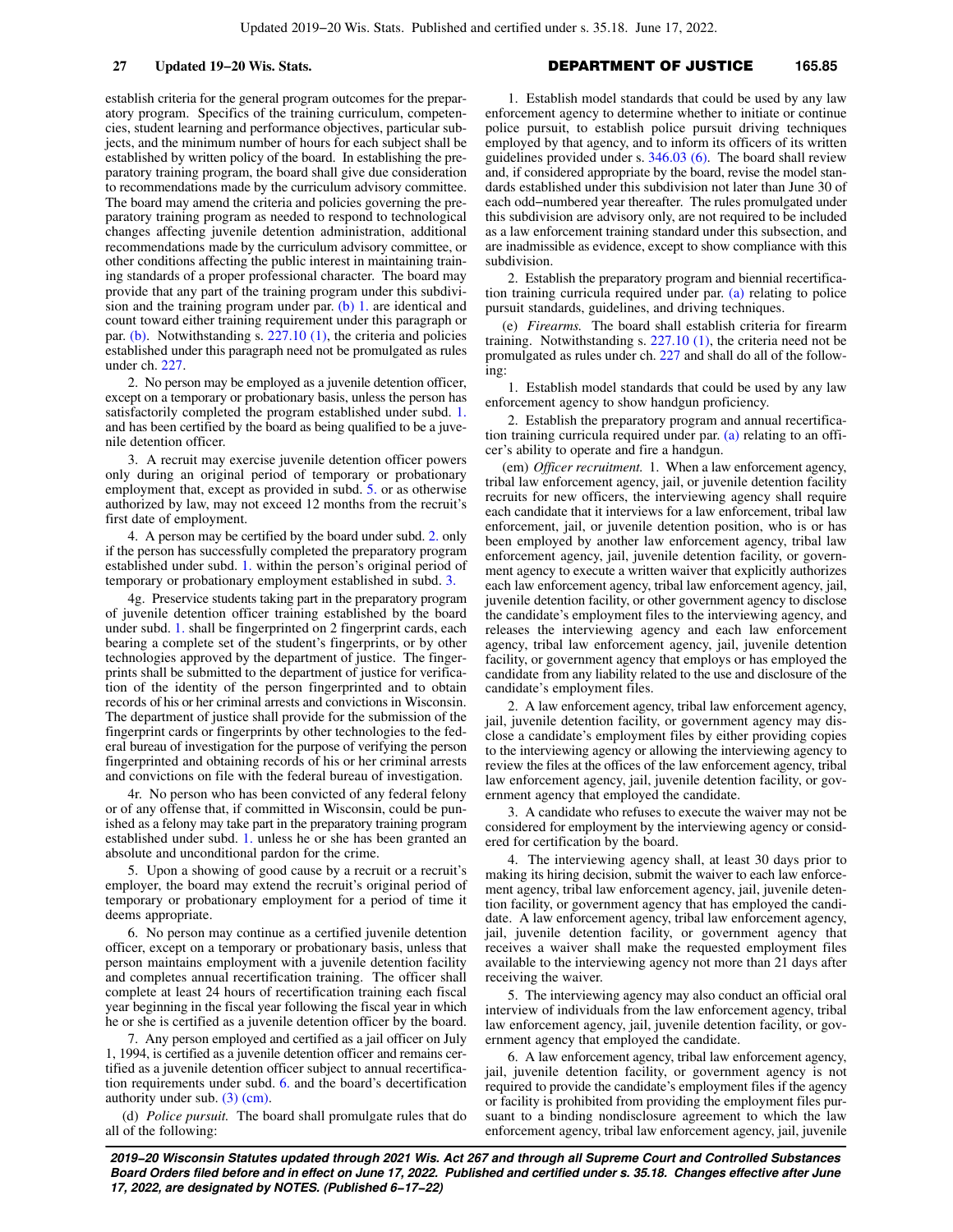### **165.85** DEPARTMENT OF JUSTICE **Updated 19−20 Wis. Stats. 28**

detention facility, or government agency is a party if the agreement was executed before November 7, 2021.

7. No law enforcement agency, tribal law enforcement agency, jail, juvenile detention facility, or government agency may enter into a nondisclosure agreement preventing an interviewing law enforcement agency, tribal law enforcement agency, jail, or juvenile detention facility from viewing employment files after November 7, 2021.

8. A law enforcement agency, tribal law enforcement agency, jail, juvenile detention facility, or government agency is not liable for complying with the provisions of this paragraph or participating in an official oral interview with an investigator from the interviewing agency regarding the candidate.

(f) *Local or agency standards.* Nothing in this subsection shall preclude any law enforcement or tribal law enforcement agency or sheriff from setting recruit training, employment, and recertification training standards that are higher than the minimum standards set by the board.

**(5)** SCHOOLS AND PROGRAMS; TRAINING REIMBURSEMENTS. (a) All training programs and training schools for law enforcement, tribal law enforcement, jail, and juvenile detention officers and law enforcement instructors must be authorized and approved by the board as meeting standards established by the board. The board may authorize and approve a training program or training school only if it is operated by an agency of the state or of a political subdivision of the state. The authority granted in this paragraph does not authorize the board to select a site for a state police, jail, or juvenile detention officer academy or to expend funds thereon.

(b) The board shall authorize the reimbursement to each political subdivision of approved expenses incurred by recruits who satisfactorily complete training at schools certified by the board. Reimbursement of these expenses for law enforcement officer, jail officer and juvenile detention officer preparatory training shall be for board approved tuition, living, and travel expenses. Reimbursement of approved expenses for completion of annual recertification training under sub. [\(4\)](https://docs.legis.wisconsin.gov/document/statutes/165.85(4)) shall include at least \$160 per officer thereafter. Funds may also be distributed for attendance at other training programs and courses or for training services on a priority basis to be decided by the department of justice.

(c) The board may provide grants as a reimbursement for actual expenses incurred by state agencies or political subdivisions for providing training programs to officers from other jurisdictions within the state.

(d) Any state agency which receives reimbursement for salary and fringe benefit costs under this subsection shall treat the reimbursement as revenue and deposit any such reimbursement in the appropriate program revenue account or segregated fund. If there is no such appropriate account or fund, the reimbursement shall be deposited as general purpose revenue — earned.

**(5x)** OFFICER TRAINING REIMBURSEMENT. Notwithstanding sub. [\(5\)](https://docs.legis.wisconsin.gov/document/statutes/165.85(5)), in each fiscal year, the department of justice shall determine the amount of additional costs, including but not limited to tuition, lodging, travel, meals, salaries and fringe benefits, to each political subdivision as a result of the enactment of [1993 Wiscon](https://docs.legis.wisconsin.gov/document/acts/1993/460)[sin Act 460](https://docs.legis.wisconsin.gov/document/acts/1993/460). In each fiscal year, the department shall pay each political subdivision the amount determined under this subsection for that political subdivision from the appropriation under s. [20.455 \(2\) \(am\),](https://docs.legis.wisconsin.gov/document/statutes/20.455(2)(am)) subject to the limitations under s. [20.455 \(2\)](https://docs.legis.wisconsin.gov/document/statutes/20.455(2)(am)) [\(am\).](https://docs.legis.wisconsin.gov/document/statutes/20.455(2)(am))

**(6)** FINANCES. The board may accept for any of its purposes and functions under this section any and all donations, both real and personal, and grants of money from any governmental unit or public agency, or from any institution or person, and may receive and utilize the same. Any arrangements pursuant to this subsection shall be detailed in any report of the board submitted under s. [15.07 \(6\)](https://docs.legis.wisconsin.gov/document/statutes/15.07(6)), which shall include the identity of the donor, the nature of the transaction, and the conditions, if any.

**History:** [1973 c. 90](https://docs.legis.wisconsin.gov/document/acts/1973/90), [333;](https://docs.legis.wisconsin.gov/document/acts/1973/333) [1975 c. 94](https://docs.legis.wisconsin.gov/document/acts/1975/94) s. [91 \(11\)](https://docs.legis.wisconsin.gov/document/acts/1975/94,%20s.%2091); [1977 c. 29,](https://docs.legis.wisconsin.gov/document/acts/1977/29) [418](https://docs.legis.wisconsin.gov/document/acts/1977/418); [1979 c. 111](https://docs.legis.wisconsin.gov/document/acts/1979/111); [1981](https://docs.legis.wisconsin.gov/document/acts/1981/20) [c. 20](https://docs.legis.wisconsin.gov/document/acts/1981/20); [1983 a. 27;](https://docs.legis.wisconsin.gov/document/acts/1983/27) [1985 a. 29,](https://docs.legis.wisconsin.gov/document/acts/1985/29) [260](https://docs.legis.wisconsin.gov/document/acts/1985/260); [1987 a. 237,](https://docs.legis.wisconsin.gov/document/acts/1987/237) [366](https://docs.legis.wisconsin.gov/document/acts/1987/366), [394;](https://docs.legis.wisconsin.gov/document/acts/1987/394) [1989 a. 31,](https://docs.legis.wisconsin.gov/document/acts/1989/31) [291](https://docs.legis.wisconsin.gov/document/acts/1989/291); [1991 a. 39](https://docs.legis.wisconsin.gov/document/acts/1991/39); [1993 a. 16,](https://docs.legis.wisconsin.gov/document/acts/1993/16) [167,](https://docs.legis.wisconsin.gov/document/acts/1993/167) [213](https://docs.legis.wisconsin.gov/document/acts/1993/213), [399,](https://docs.legis.wisconsin.gov/document/acts/1993/399) [407,](https://docs.legis.wisconsin.gov/document/acts/1993/407) [460](https://docs.legis.wisconsin.gov/document/acts/1993/460), [482](https://docs.legis.wisconsin.gov/document/acts/1993/482), [491;](https://docs.legis.wisconsin.gov/document/acts/1993/491) [1995 a. 201,](https://docs.legis.wisconsin.gov/document/acts/1995/201) [225](https://docs.legis.wisconsin.gov/document/acts/1995/225), [349](https://docs.legis.wisconsin.gov/document/acts/1995/349); [1997 a. 27](https://docs.legis.wisconsin.gov/document/acts/1997/27), [88](https://docs.legis.wisconsin.gov/document/acts/1997/88), [191;](https://docs.legis.wisconsin.gov/document/acts/1997/191) [1999 a. 9](https://docs.legis.wisconsin.gov/document/acts/1999/9); [2001 a. 16](https://docs.legis.wisconsin.gov/document/acts/2001/16), [109](https://docs.legis.wisconsin.gov/document/acts/2001/109); [2005 a. 60](https://docs.legis.wisconsin.gov/document/acts/2005/60), [264](https://docs.legis.wisconsin.gov/document/acts/2005/264), [344](https://docs.legis.wisconsin.gov/document/acts/2005/344), [414](https://docs.legis.wisconsin.gov/document/acts/2005/414); [2007 a. 20](https://docs.legis.wisconsin.gov/document/acts/2007/20), [27,](https://docs.legis.wisconsin.gov/document/acts/2007/27) [97](https://docs.legis.wisconsin.gov/document/acts/2007/97), [130](https://docs.legis.wisconsin.gov/document/acts/2007/130); [2009 a. 28](https://docs.legis.wisconsin.gov/document/acts/2009/28), [180;](https://docs.legis.wisconsin.gov/document/acts/2009/180) [2011 a. 29](https://docs.legis.wisconsin.gov/document/acts/2011/29); [2013 a. 173](https://docs.legis.wisconsin.gov/document/acts/2013/173), [214;](https://docs.legis.wisconsin.gov/document/acts/2013/214) [2015 a. 55;](https://docs.legis.wisconsin.gov/document/acts/2015/55) [2015 a. 195](https://docs.legis.wisconsin.gov/document/acts/2015/195) s. [83](https://docs.legis.wisconsin.gov/document/acts/2015/195,%20s.%2083); [2021 a.](https://docs.legis.wisconsin.gov/document/acts/2021/82) [82](https://docs.legis.wisconsin.gov/document/acts/2021/82); [2021 a. 240](https://docs.legis.wisconsin.gov/document/acts/2021/240) ss. [16](https://docs.legis.wisconsin.gov/document/acts/2021/240,%20s.%2016), [29,](https://docs.legis.wisconsin.gov/document/acts/2021/240,%20s.%2029) [30.](https://docs.legis.wisconsin.gov/document/acts/2021/240,%20s.%2030)

**NOTE: [1993 Wis. Act 407](https://docs.legis.wisconsin.gov/document/acts/1993/407), which creates subs. (2) (e) and (4) (f) and amends subs. (1), (3) and (4), contains extensive explanatory notes.**

**Cross−reference:** See also ch. [LES 1,](https://docs.legis.wisconsin.gov/document/administrativecode/ch.%20LES%201) Wis. adm. code.

A rule adopted under this section properly barred a nonpardoned felon from holding a police job. Law Enforcement Standards Board v. Lyndon Station, [101 Wis. 2d](https://docs.legis.wisconsin.gov/document/courts/101%20Wis.%202d%20472) [472,](https://docs.legis.wisconsin.gov/document/courts/101%20Wis.%202d%20472) [305 N.W.2d 89](https://docs.legis.wisconsin.gov/document/courts/305%20N.W.2d%2089) (1981).

Sub. (4) (b) governs the terms of employment of a probationary sheriff's deputy so that the discipline procedures under s. 59.21 (8) (b) [now s. 59.29 (8) (b)] do not apply and an applicable collective bargaining agreement controls. Hussey v. Outa-gamie County, [201 Wis. 2d 14](https://docs.legis.wisconsin.gov/document/courts/201%20Wis.%202d%2014), [548 N.W.2d 848](https://docs.legis.wisconsin.gov/document/courts/548%20N.W.2d%20848) (Ct. App. 1996), [95−2948](https://docs.legis.wisconsin.gov/document/wicourtofappeals/95-2948).

A police officer promoted to sergeant, subject to a one−year period of probation, could not be demoted without a just cause hearing under s. 62.13 (5) (em). An original appointment is on a probationary basis under sub. (4) (b). Once that period has passed, no promotion can be taken away without a hearing under s. 62.13 (5) (em). Antisdel v. City of Oak Creek Police and Fire Commission, [2000 WI 35](https://docs.legis.wisconsin.gov/document/courts/2000%20WI%2035), [234 Wis. 2d](https://docs.legis.wisconsin.gov/document/courts/234%20Wis.%202d%20154) [154,](https://docs.legis.wisconsin.gov/document/courts/234%20Wis.%202d%20154) [609 N.W.2d 464](https://docs.legis.wisconsin.gov/document/courts/609%20N.W.2d%20464), [97−3818](https://docs.legis.wisconsin.gov/document/wisupremecourt/97-3818).

By its plain terms, sub. (4) (a) 3. does not limit the length of a probationary employment period established by a municipal contract for new law enforcement officers. The provision refers to the period during which the recruit may exercise law enforce-ment powers without completing the preparatory training program and becoming certified by the Law Enforcement Standards Board. It does not place any explicit limitation upon the length of a probationary period that a municipality may require pursuant to a contract with the officer or the officer's bargaining representative. State ex rel. Massman v. City of Prescott, [2020 WI App 3](https://docs.legis.wisconsin.gov/document/courts/2020%20WI%20App%203), [390 Wis. 2d 378,](https://docs.legis.wisconsin.gov/document/courts/390%20Wis.%202d%20378) [938 N.W.2d 602](https://docs.legis.wisconsin.gov/document/courts/938%20N.W.2d%20602), [18−1621.](https://docs.legis.wisconsin.gov/document/wicourtofappeals/18-1621)

Sub. (4) (b) 2, does not preclude temporary assignment of uncertified persons to fill in as jail officers when necessary as a result of sickness, vacations, or scheduling conflicts. [78 Atty. Gen. 146](https://docs.legis.wisconsin.gov/document/oag/vol78-146).

Chief of police was entitled to hearing meeting due process requirements prior to discharge from office. Jessen v. Village of Lyndon Station, [519 F. Supp. 1183](https://docs.legis.wisconsin.gov/document/courts/519%20F.%20Supp.%201183) (1981).

A probationary police officer had no protected property interest in his job. Ratliff v. City of Milwaukee, [608 F. Supp. 1109](https://docs.legis.wisconsin.gov/document/courts/608%20F.%20Supp.%201109) (1985).

#### **165.86 Law enforcement training.** The department shall:

**(1)** (a) Supply the staffing needs of the law enforcement standards board.

(b) Identify state agencies and political subdivisions that employ law enforcement officers in the state, notify the appropriate officials of the standards of employment and preparatory and recertification training established by the board, and develop appropriate procedures whereby acceptable evidence of compliance with the board's employment and preparatory and recertification training standards may be submitted.

(c) Identify state agencies and political subdivisions that employ law enforcement officers in the state and notify the appropriate officials of the model law enforcement pursuit standards established by the board under s. [165.85 \(4\) \(d\).](https://docs.legis.wisconsin.gov/document/statutes/165.85(4)(d))

**(2)** (a) Identify and coordinate all preparatory and recertification training activities in law enforcement in the state, and expand the coordinated program to the extent necessary to supply the training required for all recruits in the state under the preparatory training standards and time limits set by the board and for law enforcement officers, jail officers and juvenile detention officers in this state.

(b) Organize a program of training, which shall encourage utilization of existing facilities and programs through cooperation with federal, state, and local agencies and institutions presently active in this field. Priority shall be given to the establishment of the statewide preparatory and recertification training programs described in sub.  $(1)$ , but the department shall cooperate in the creation and operation of other advanced and special courses, including courses relating to emergency detention of persons under s. [51.15](https://docs.legis.wisconsin.gov/document/statutes/51.15) and emergency protective placement under s. [55.135](https://docs.legis.wisconsin.gov/document/statutes/55.135), that meet the curriculum standards recommended by the board. The department may satisfy the requirement for cooperating in the development of special courses relating to emergency detention and emergency protective placement by cooperating with county departments of community programs in the development of these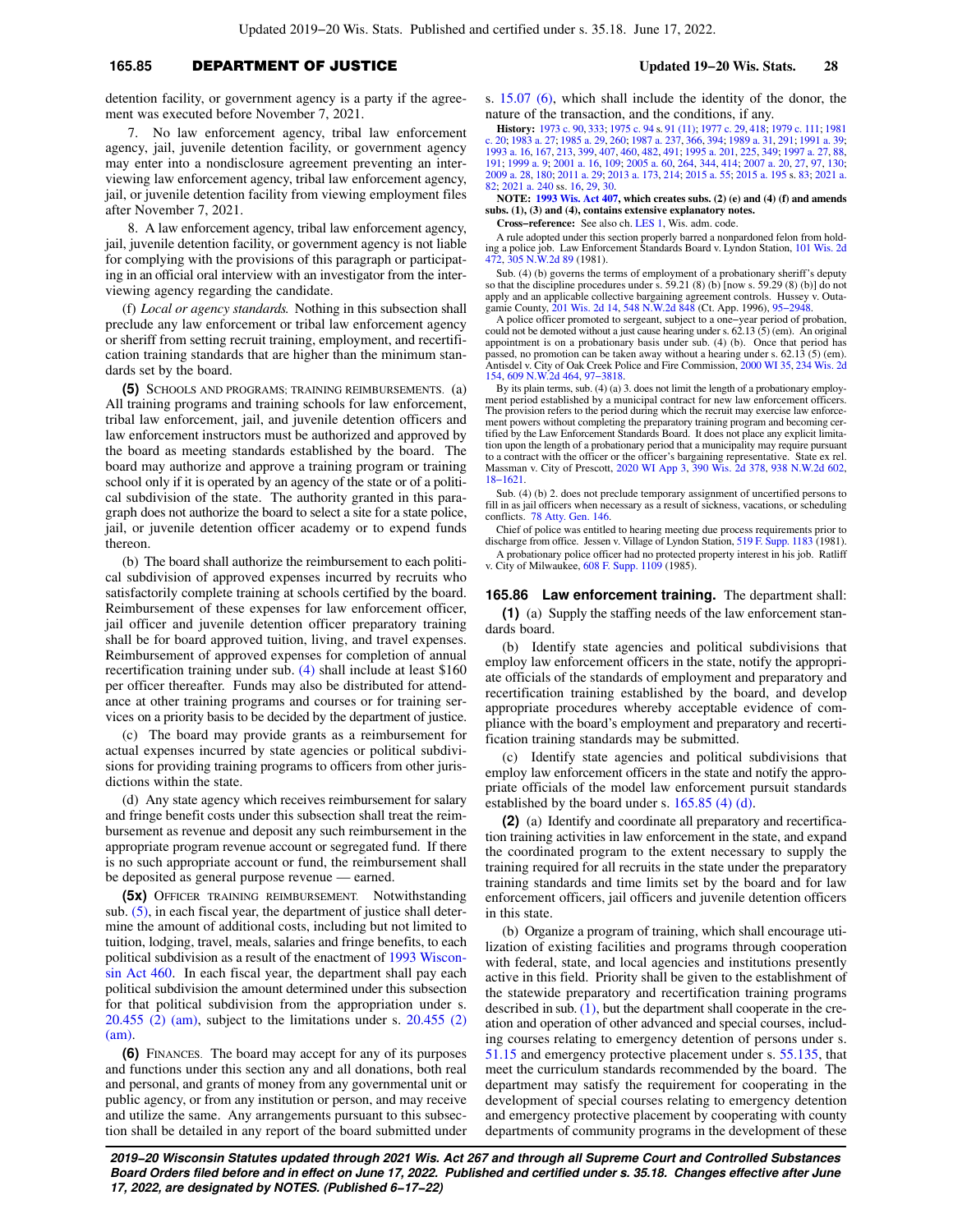courses under s. [51.42 \(3\) \(ar\) 4. d.](https://docs.legis.wisconsin.gov/document/statutes/51.42(3)(ar)4.d.) The department shall keep appropriate records of all such training courses given in the state and the results thereof in terms of persons attending, agencies represented, and, where applicable, individual grades given.

**History:** [1985 a. 29;](https://docs.legis.wisconsin.gov/document/acts/1985/29) [1987 a. 366;](https://docs.legis.wisconsin.gov/document/acts/1987/366) [1989 a. 31;](https://docs.legis.wisconsin.gov/document/acts/1989/31) [1993 a. 460;](https://docs.legis.wisconsin.gov/document/acts/1993/460) [1997 a. 88](https://docs.legis.wisconsin.gov/document/acts/1997/88); [2005 a. 264](https://docs.legis.wisconsin.gov/document/acts/2005/264); [2007 a. 97](https://docs.legis.wisconsin.gov/document/acts/2007/97); [2013 a. 214.](https://docs.legis.wisconsin.gov/document/acts/2013/214)

**165.87 Body cameras and law enforcement. (1)** If a law enforcement agency uses a body camera on a law enforcement officer, the law enforcement agency shall do all of the following:

(a) Administer a written policy regarding all of the following: 1. The use, maintenance, and storage of body cameras and

data recorded by the body cameras. 2. Any limitations the law enforcement agency imposes on which law enforcement officers may wear a body camera.

3. Any limitations the law enforcement agency imposes on situations, persons, or encounters that may be recorded by a body camera.

(b) Train all law enforcement officers wearing a body camera on the policy under par. [\(a\)](https://docs.legis.wisconsin.gov/document/statutes/165.87(1)(a)) and on the requirements under sub. [\(2\).](https://docs.legis.wisconsin.gov/document/statutes/165.87(2))

(c) Train all employees that use, maintain, store, or release data from a body camera on the policy under par. [\(a\)](https://docs.legis.wisconsin.gov/document/statutes/165.87(1)(a)) and on the require-ments under subs. [\(2\)](https://docs.legis.wisconsin.gov/document/statutes/165.87(2)) and [\(3\).](https://docs.legis.wisconsin.gov/document/statutes/165.87(3))

(d) Periodically review practices regarding the body cameras and data from body cameras to ensure compliance with the policy under par. [\(a\)](https://docs.legis.wisconsin.gov/document/statutes/165.87(1)(a)) and the requirements under subs.  $(2)$  and  $(3)$ .

(e) If the law enforcement agency maintains an Internet site or has an Internet site maintained on its behalf, make the policy under par. [\(a\)](https://docs.legis.wisconsin.gov/document/statutes/165.87(1)(a)) available to the public on the Internet site.

**(2)** (a) Except as provided in pars. [\(b\)](https://docs.legis.wisconsin.gov/document/statutes/165.87(2)(b)), [\(c\)](https://docs.legis.wisconsin.gov/document/statutes/165.87(2)(c)), and [\(d\)](https://docs.legis.wisconsin.gov/document/statutes/165.87(2)(d)), all data from a body camera used on a law enforcement officer shall be retained for a minimum of 120 days after the date of recording.

(b) Data from a body camera used on a law enforcement officer that record any of the following shall be retained until final disposition of any investigation, case, or complaint to which the data pertain, except as provided in pars. [\(c\)](https://docs.legis.wisconsin.gov/document/statutes/165.87(2)(c)) and [\(d\):](https://docs.legis.wisconsin.gov/document/statutes/165.87(2)(d))

1. An encounter that resulted in the death of any individual or actual or alleged physical injury to an individual.

2. An encounter that resulted in a custodial arrest.

3. A search during an authorized temporary questioning as provided in s. [968.25.](https://docs.legis.wisconsin.gov/document/statutes/968.25)

4. An encounter that included the use of force by a law enforcement officer, unless the only use of force was the use of a firearm to dispatch an injured wild animal.

(c) Retention beyond the period determined under par. [\(a\)](https://docs.legis.wisconsin.gov/document/statutes/165.87(2)(a)) or [\(b\)](https://docs.legis.wisconsin.gov/document/statutes/165.87(2)(b)) may be directed by a law enforcement officer or law enforcement agency, a board of police and fire commissioners, a prosecutor, a defendant, or a court that determines that the data have evidentiary value in a prosecution. A person making a preservation directive under this paragraph shall submit the directive to the law enforcement agency having custody of the record within 120 days after the date of recording.

(d) Data from a body camera used on a law enforcement officer that are used in a criminal, civil, or administrative proceeding may not be destroyed except upon final disposition, including appeals, a determination from the court or hearing examiner that the data are no longer needed, or an order from the court or hearing examiner.

(e) Notwithstanding pars.  $(a)$  to  $(d)$ , data from a body camera used on a law enforcement officer may not be destroyed during the period specified in s. [19.35 \(5\).](https://docs.legis.wisconsin.gov/document/statutes/19.35(5))

**(3)** (a) In this subsection:

1. "Authority" has the meaning given in s. [19.32 \(1\)](https://docs.legis.wisconsin.gov/document/statutes/19.32(1)).

2. "Record subject" means an individual recorded by a body camera used on a law enforcement officer to whom all of the following apply:

a. The individual is depicted in the recording, or the individual's voice is audible in the recording.

b. The individual's identity is known to the law enforcement agency.

c. The individual is not suspected of committing a crime or other violation of law in connection with the law enforcement officer's presence in the location that was recorded.

d. The individual is not a law enforcement officer who was acting in an official capacity, unless a crime or other violation of law has been committed or is alleged to have been committed against the law enforcement officer while the law enforcement officer was present at the location that was recorded.

3. "Requester" has the meaning given in s. [19.32 \(3\)](https://docs.legis.wisconsin.gov/document/statutes/19.32(3)).

(b) Data from a body camera used on a law enforcement officer are subject to the right of inspection and copying under s. [19.35](https://docs.legis.wisconsin.gov/document/statutes/19.35(1)) [\(1\),](https://docs.legis.wisconsin.gov/document/statutes/19.35(1)) except as provided in par. [\(c\)](https://docs.legis.wisconsin.gov/document/statutes/165.87(3)(c)).

(c) 1. It shall be the public policy of this state to maintain the privacy of a record subject who is a victim of a sensitive or violent crime or who is a minor and that access to data from a body camera used on a law enforcement officer that record such a record subject shall be provided only if the public interest in allowing access is so great as to outweigh that public policy. In that case, the record subject's face and anything else that would allow the record subject to be identified may be redacted using pixelization or another method of redaction. The presumption under this subdivision regarding the privacy of a record subject who is a victim of a sensitive or violent crime does not apply if the record subject, or his or her next of kin if the record subject is deceased, does not object to granting access to the data. The presumption under this subdivision regarding the privacy of a record subject who is a minor does not apply if the parent or legal guardian of the record subject does not object to granting access to the data.

2. It shall be the public policy of this state to maintain the privacy of a record subject who is in a location where the record subject has a reasonable expectation of privacy and that access to data from a body camera used on a law enforcement officer that record a record subject in such a location shall be provided only if the public interest in allowing access is so great as to outweigh that public policy. In that case, the record subject's face and anything else that would allow the record subject to be identified may be redacted using pixelization or another method of redaction. The presumption under this subdivision does not apply if the record subject does not object to granting access to the data.

3. If a requester believes that an authority has improperly made a decision to redact or deny access to data under subd. [1.](https://docs.legis.wisconsin.gov/document/statutes/165.87(3)(c)1.) or [2.,](https://docs.legis.wisconsin.gov/document/statutes/165.87(3)(c)2.) the requester may pursue the remedies under s. [19.37 \(1\).](https://docs.legis.wisconsin.gov/document/statutes/19.37(1))

(d) For purposes of requests under s.  $19.35$  (1) for access to data from a body camera used by a law enforcement agency, the law enforcement agency is the legal custodian of the record, and if any other authority has custody of any such data, that authority is not the legal custodian of that data. If any other authority receives a request under s. [19.35 \(1\)](https://docs.legis.wisconsin.gov/document/statutes/19.35(1)) for that data, that authority shall deny any portion of the request that relates to that data.

(e) Nothing in this subsection prohibits the release of data from a body camera under s. [175.47 \(5\) \(b\).](https://docs.legis.wisconsin.gov/document/statutes/175.47(5)(b))

**History:** [2019 a. 108;](https://docs.legis.wisconsin.gov/document/acts/2019/108) [2021 a. 240](https://docs.legis.wisconsin.gov/document/acts/2021/240) s. [30](https://docs.legis.wisconsin.gov/document/acts/2021/240,%20s.%2030).

165.88 Grants for school safety. (1) DEFINITIONS. In this section:

(a) "Independent charter school" means a charter school established under s.  $118.40$  (2r) or [\(2x\)](https://docs.legis.wisconsin.gov/document/statutes/118.40(2x)).

(b) "Private school" has the meaning given in s. [115.001 \(3r\).](https://docs.legis.wisconsin.gov/document/statutes/115.001(3r))

(c) "School board" has the meaning given in s. [115.001 \(7\).](https://docs.legis.wisconsin.gov/document/statutes/115.001(7))

(d) "Tribal school" has the meaning given in s. [115.001 \(15m\).](https://docs.legis.wisconsin.gov/document/statutes/115.001(15m))

**(2)** GRANTS FOR SCHOOL SAFETY. (a) From the appropriation under s. [20.455 \(2\) \(f\)](https://docs.legis.wisconsin.gov/document/statutes/20.455(2)(f)), the department of justice shall award grants for expenditures related to improving school safety. The depart-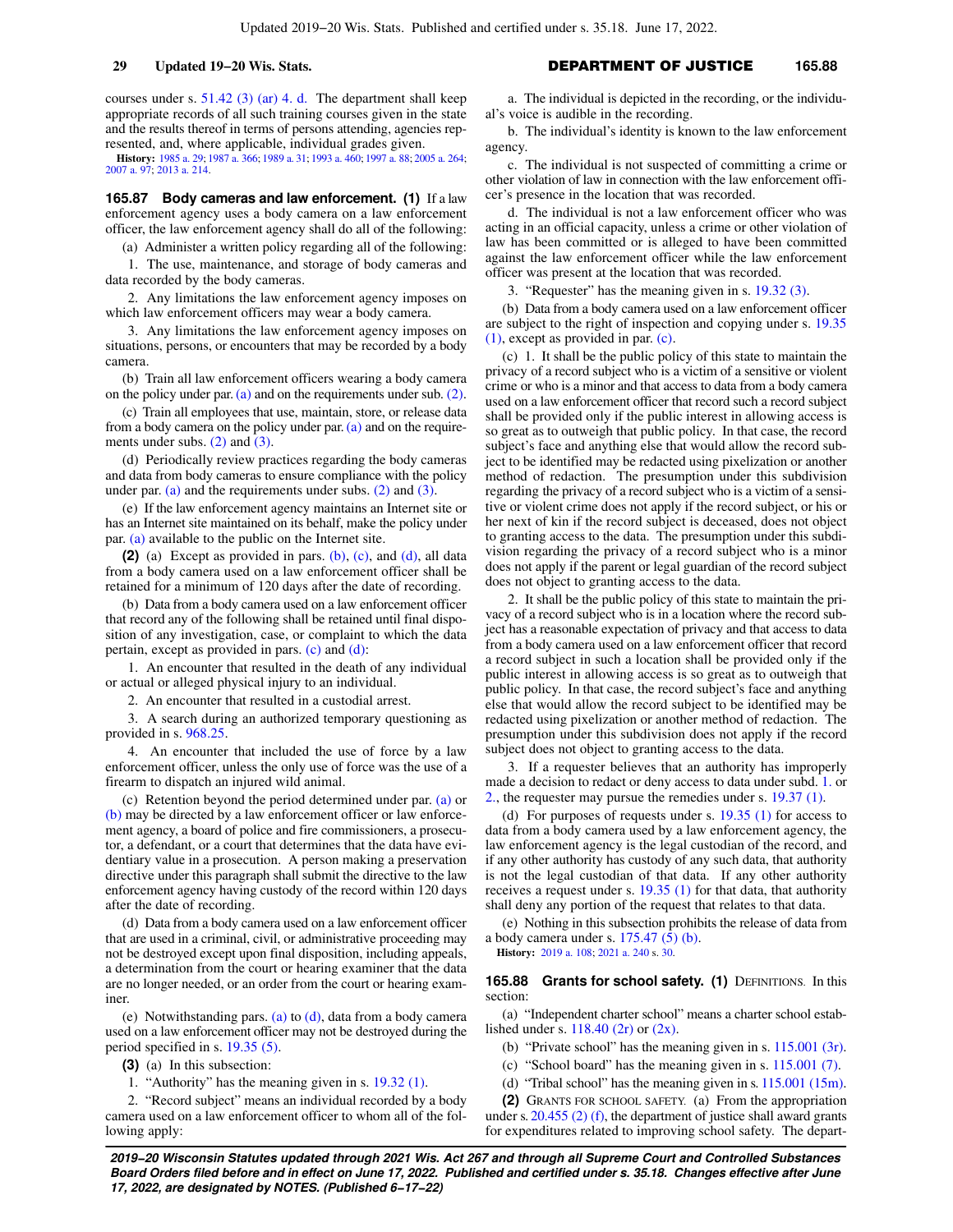### **165.88** DEPARTMENT OF JUSTICE **Updated 19−20 Wis. Stats. 30**

ment shall accept applications for a grant under this subsection from school boards, operators of independent charter schools, governing bodies of private schools, and tribal schools.

(b) The department of justice, in consultation with the department of public instruction, shall develop a plan for use in awarding grants under this subsection. The department of justice shall include in the plan a description of what types of expenditures are eligible to be funded by grant proceeds. Eligible expenditures shall include expenditures to comply with the model practices created in s.  $165.28$  (1); expenditures for training under s.  $165.28$  (3); expenditures for safety−related upgrades to school buildings, equipment, and facilities; and expenditures necessary to comply with s. [118.07 \(4\) \(cf\)](https://docs.legis.wisconsin.gov/document/statutes/118.07(4)(cf)). Notwithstanding s. [227.10 \(1\),](https://docs.legis.wisconsin.gov/document/statutes/227.10(1)) the plan need not be promulgated as rules under ch. [227](https://docs.legis.wisconsin.gov/document/statutes/ch.%20227).

**(3)** APPLICATION REQUIREMENTS. An application submitted for a grant under sub. [\(2\)](https://docs.legis.wisconsin.gov/document/statutes/165.88(2)) shall include all of the following:

(a) A school safety plan.

(b) Blueprints or critical incident mapping data for each school building and facility or, if blueprints or the data were already submitted, a certification that the items submitted are current.

(c) A proposed plan of expenditure of the grant moneys.

**(3m)** GRANTS TO SCHOOLS FOR CRITICAL INCIDENT MAPPING DATA. (a) From the appropriation under s.  $20.455$  (2) (f), the department of justice shall award grants to school boards and governing bodies of private schools to assist them in complying with the requirement under s. [118.07 \(4\) \(cf\)](https://docs.legis.wisconsin.gov/document/statutes/118.07(4)(cf)) to submit critical incident mapping data to law enforcement agencies and the office of school safety.

(b) The department shall accept applications for the grants under this subsection from school district administrators, or governing bodies of private schools, that are working jointly with local law enforcement agencies with jurisdiction over the school.

(c) Grant moneys awarded under this subsection shall be used for site−specific critical incident mapping data to enhance security and increase situational awareness for first responders. Any mapping data created with grant money under this subsection shall be compatible with platforms and applications used by local, state, and federal public safety officials; may not require local, state, or federal public safety officials, school districts, or private schools to purchase additional software; and shall include information that can best assist first responders in an emergency, such as building numbers, floors, suite designations, room numbers, or other available relevant location information.

(d) The department of justice shall submit an annual report to the cochairpersons of the joint committee on finance providing an account of the grants awarded under this subsection and the expenditures made with the grant moneys.

**(4)** REPORT. The department of justice shall submit an annual report to the cochairpersons of the joint committee on finance providing an account of the grants awarded under sub. [\(2\)](https://docs.legis.wisconsin.gov/document/statutes/165.88(2)) and the expenditures made with the grant moneys.

**History:** [2017 a. 143](https://docs.legis.wisconsin.gov/document/acts/2017/143); [2021 a. 109](https://docs.legis.wisconsin.gov/document/acts/2021/109); s. 35.17 correction in (3m) (c).

**165.89 Grants to certain counties for law enforcement programs. (1)** From the appropriation under s. [20.455 \(2\) \(kq\),](https://docs.legis.wisconsin.gov/document/statutes/20.455(2)(kq)) the department shall provide grants to counties to fund county law enforcement services. The department may make a grant to a county under this section only if all of the following apply:

(a) The county borders one or more federally recognized Indian reservations.

(b) The county has not established a cooperative county−tribal law enforcement program under s. [165.90](https://docs.legis.wisconsin.gov/document/statutes/165.90) with each federally recognized Indian tribe or band that has a reservation bordering the county.

(c) The county demonstrates a need for the law enforcement services to be funded with the grant.

(d) The county submits an application for a grant and a proposed plan that shows how the county will use the grant moneys to fund law enforcement services.

**(2)** The department shall review an application and plan submitted under sub. [\(1\) \(d\)](https://docs.legis.wisconsin.gov/document/statutes/165.89(1)(d)) to determine if the application and plan meet the requirements of sub.  $(1)$  (a) to [\(c\)](https://docs.legis.wisconsin.gov/document/statutes/165.89(1)(c)) and the criteria established under sub. [\(3\).](https://docs.legis.wisconsin.gov/document/statutes/165.89(3)) The department may not award an annual grant in excess of \$50,000 to any county under this section.

**(3)** The department shall develop criteria and procedures for use in administering this section. Notwithstanding s. [227.10 \(1\),](https://docs.legis.wisconsin.gov/document/statutes/227.10(1)) the criteria and procedures need not be promulgated as rules under ch. [227.](https://docs.legis.wisconsin.gov/document/statutes/ch.%20227)

**(4)** Notwithstanding subs. [\(1\)](https://docs.legis.wisconsin.gov/document/statutes/165.89(1)) and [\(2\)](https://docs.legis.wisconsin.gov/document/statutes/165.89(2)) and any criteria and procedures developed under sub. [\(3\)](https://docs.legis.wisconsin.gov/document/statutes/165.89(3)), the department shall allocate \$300,000 to Forest County each fiscal year from the appropriation account under s. [20.455 \(2\) \(kq\)](https://docs.legis.wisconsin.gov/document/statutes/20.455(2)(kq)) to fund law enforcement services. **History:** [2005 a. 25](https://docs.legis.wisconsin.gov/document/acts/2005/25) ss. [88b](https://docs.legis.wisconsin.gov/document/acts/2005/25,%20s.%2088b), [2086s;](https://docs.legis.wisconsin.gov/document/acts/2005/25,%20s.%202086s) Stats. 2005 s. 165.89.

**165.90 County−tribal law enforcement programs. (1)** Any county that has one or more federally recognized Indian reservations within or partially within its boundaries may enter into an agreement in accordance with s. [59.54 \(12\)](https://docs.legis.wisconsin.gov/document/statutes/59.54(12)) with an Indian tribe located in the county to establish a cooperative county−tribal law enforcement program. To be eligible to receive aid under this section, a county and tribe shall develop and annually submit a joint program plan, by December 1 of the year prior to the year for which funding is sought, to the department of justice for approval. If funding is sought for the 2nd or any subsequent year of the program, the county and tribe shall submit the report required under sub. [\(4\) \(b\)](https://docs.legis.wisconsin.gov/document/statutes/165.90(4)(b)) together with the plan.

**(2)** The joint program plan shall identify all of the following:

(a) A description of the proposed cooperative county−tribal law enforcement program for which funding is sought, including information on the population and geographic area or areas to be served by the program.

(b) The program's need for funding under this section and the amount of funding requested.

(c) The governmental unit that shall receive and administer aid and the method by which aid shall be disbursed. The joint program plan shall specify that either the tribe or the county shall receive and administer the full amount of the aid or that the tribe and the county each shall receive and administer specified portions of the aid.

(d) The types of law enforcement services to be performed on the reservation and the persons who shall perform those services.

(e) The person who shall exercise daily supervision and control over law enforcement officers participating in the program.

(f) The method by which county and tribal input into program planning and implementation shall be assured.

(g) The program's policies regarding deputization, training and insurance of law enforcement officers.

(h) The record−keeping procedures and types of data to be collected by the program.

(i) Any other information required by the department or deemed relevant by the county and tribe submitting the plan.

**(3)** Upon request, the department shall provide technical assistance to a county and tribe in formulating a joint program plan.

**(3m)** In determining whether to approve a program plan and, if approved, how much aid the program shall receive, the department shall consider the following factors:

(a) The population of the reservation area to be served by the program.

(b) The complexity of the law enforcement problems that the program proposes to address.

(c) The range of services that the program proposes to provide.

**(4)** If the department approves a plan, the department shall certify the program as eligible to receive aid under s. [20.455 \(2\)](https://docs.legis.wisconsin.gov/document/statutes/20.455(2)(kt)) [\(kt\)](https://docs.legis.wisconsin.gov/document/statutes/20.455(2)(kt)). Prior to January 15 of the year for which funding is sought, the department shall distribute from the appropriations under s. [20.455 \(2\) \(kt\)](https://docs.legis.wisconsin.gov/document/statutes/20.455(2)(kt)) to each eligible program the amount necessary to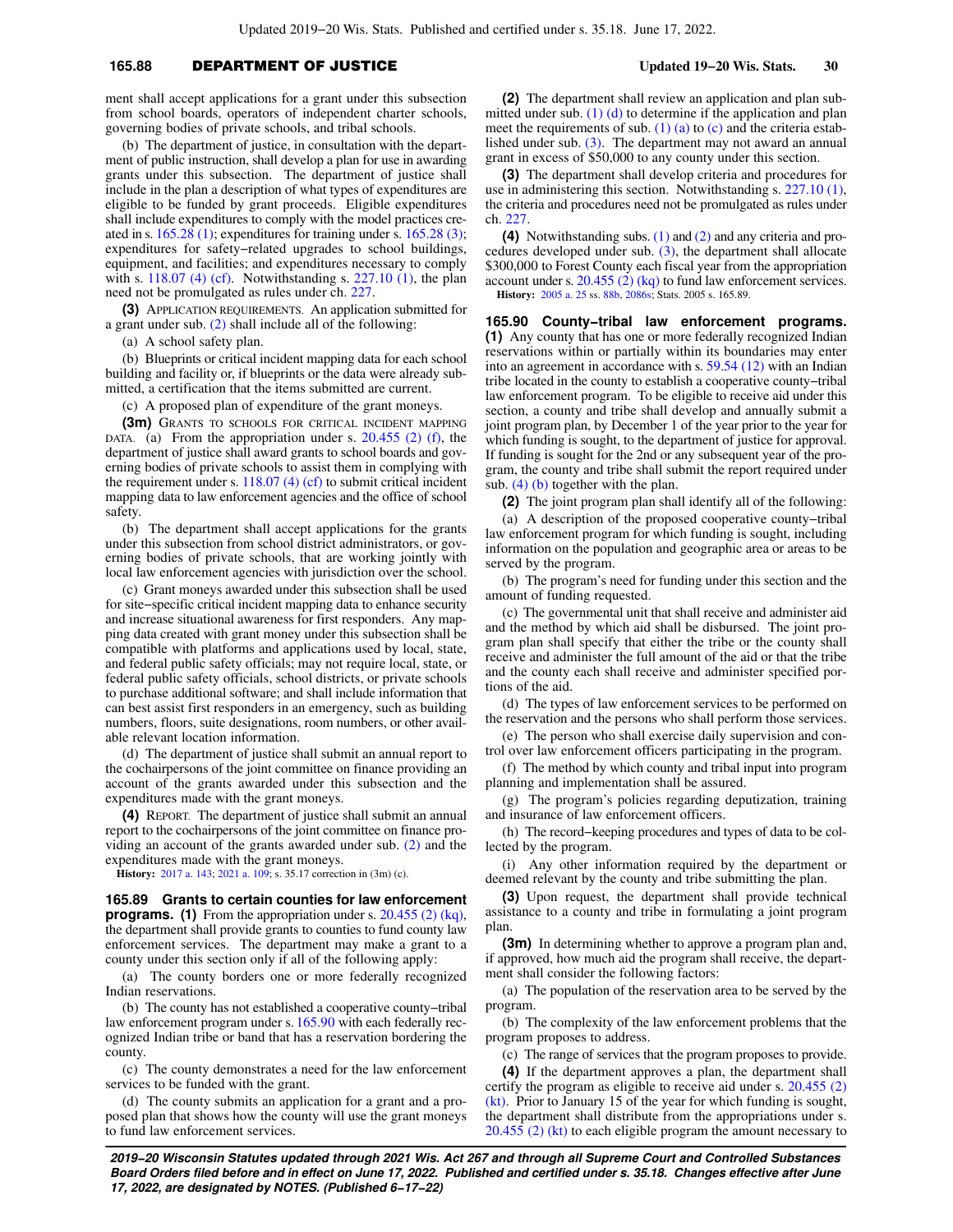implement the plan. The department shall distribute the aid to the county, the tribe, or both, as specified in the joint program plan. Distribution of aid is subject to the following limitations:

(a) A program may use funds received under s. [20.455 \(2\) \(kt\)](https://docs.legis.wisconsin.gov/document/statutes/20.455(2)(kt)) only for law enforcement operations.

(b) A program shall, prior to the receipt of funds under s. [20.455 \(2\) \(kt\)](https://docs.legis.wisconsin.gov/document/statutes/20.455(2)(kt)) for the 2nd and any subsequent year, submit a report to the department regarding the performance of law enforcement activities on the reservation in the previous fiscal year.

**(5)** Annually, on or before January 15, the department shall report on the performance of cooperative county−tribal law enforcement programs receiving aid under this section to each of the following:

(a) The chief clerk of each house of the legislature for distribution to the legislature under s. [13.172 \(2\)](https://docs.legis.wisconsin.gov/document/statutes/13.172(2)).

(b) The governor.

(c) The special committee on state−tribal relations under s. [13.83 \(3\).](https://docs.legis.wisconsin.gov/document/statutes/13.83(3))

**History:** [1983 a. 523](https://docs.legis.wisconsin.gov/document/acts/1983/523); [1987 a. 326;](https://docs.legis.wisconsin.gov/document/acts/1987/326) [1989 a. 31;](https://docs.legis.wisconsin.gov/document/acts/1989/31) [1995 a. 201](https://docs.legis.wisconsin.gov/document/acts/1995/201); [1999 a. 9,](https://docs.legis.wisconsin.gov/document/acts/1999/9) [60](https://docs.legis.wisconsin.gov/document/acts/1999/60); [2009](https://docs.legis.wisconsin.gov/document/acts/2009/74) [a. 74](https://docs.legis.wisconsin.gov/document/acts/2009/74).

**165.91 Grants to tribes for law enforcement programs. (1)** In this section, "tribe" means a federally recognized American Indian tribe or band in this state.

**(2)** (a) From the appropriation under s. [20.455 \(2\) \(kw\)](https://docs.legis.wisconsin.gov/document/statutes/20.455(2)(kw)), the department shall provide grants to tribes to fund tribal law enforcement operations. To be eligible for a grant under this subsection, a tribe must submit an application for a grant to the department that includes a proposed plan for expenditure of the grant moneys. The department shall review any application and plan submitted to determine whether that application and plan meet the criteria established under par.  $(b)$ . The department shall review the use of grant money provided under this subsection to ensure that the money is used according to the approved plan.

(b) The department shall develop criteria and procedures for use in administering this subsection. The department may not consider the grant under s. [165.91 \(4\),](https://docs.legis.wisconsin.gov/document/statutes/2011/165.91(4)) 2011 stats., when determining grant awards under this subsection. Notwithstanding s. [227.10 \(1\),](https://docs.legis.wisconsin.gov/document/statutes/227.10(1)) the criteria and procedures need not be promulgated as rules under ch. [227](https://docs.legis.wisconsin.gov/document/statutes/ch.%20227).

**History:** [2005 a. 25](https://docs.legis.wisconsin.gov/document/acts/2005/25) ss. [87t](https://docs.legis.wisconsin.gov/document/acts/2005/25,%20s.%2087t) to [87v,](https://docs.legis.wisconsin.gov/document/acts/2005/25,%20s.%2087v) [2088m](https://docs.legis.wisconsin.gov/document/acts/2005/25,%20s.%202088m); Stats. 2005 s. 165.91; [2007 a. 20;](https://docs.legis.wisconsin.gov/document/acts/2007/20) [2013](https://docs.legis.wisconsin.gov/document/acts/2013/20) [a. 20](https://docs.legis.wisconsin.gov/document/acts/2013/20), [173](https://docs.legis.wisconsin.gov/document/acts/2013/173).

#### **165.92 Tribal law enforcement officers; powers and duties. (1)** DEFINITIONS. In this section:

(a) "Reservation lands" means all lands within the exterior boundaries of an Indian reservation in this state.

(b) "Tribal law enforcement officer" means a person who is employed by a tribe for the purpose of detecting and preventing crime and enforcing the tribe's laws or ordinances and who is authorized by the tribe to make arrests of Indian persons for violations of the tribe's laws or ordinances.

(c) "Tribe" means a federally recognized Indian tribe or band in this state.

(d) "Trust lands" means any lands in this state held in trust by the United States government for the benefit of a tribe or a member of a tribe.

**(2)** POWERS AND DUTIES. (a) A tribal law enforcement officer who meets the requirements of s.  $165.85$  (4) (a) 1, 2, and [7.](https://docs.legis.wisconsin.gov/document/statutes/165.85(4)(a)7.) shall have the same powers to enforce the laws of the state and to make arrests for violations of such laws that sheriffs have, including powers granted to sheriffs under ss. [59.27](https://docs.legis.wisconsin.gov/document/statutes/59.27) and [59.28](https://docs.legis.wisconsin.gov/document/statutes/59.28) and under the common law, and shall perform the duties accepted under s. [165.85 \(3\) \(c\).](https://docs.legis.wisconsin.gov/document/statutes/165.85(3)(c))

(b) Except as provided in par. [\(c\)](https://docs.legis.wisconsin.gov/document/statutes/165.92(2)(c)) and s. [175.40,](https://docs.legis.wisconsin.gov/document/statutes/175.40) the powers and duties described under par. [\(a\)](https://docs.legis.wisconsin.gov/document/statutes/165.92(2)(a)) may be exercised or performed by a tribal law enforcement officer only on the reservation of the tribe or on trust lands held for the tribe or for a member of the tribe that employs the officer.

#### **31 Updated 19−20 Wis. Stats.** DEPARTMENT OF JUSTICE **165.93**

(c) Any tribal law enforcement officer making an arrest under the authority of this subsection may transport the arrested person to the jail or other detention facility of the county in which the arrest took place or to another jail or detention facility agreed upon by the tribe and the county in which the arrest took place.

**(3)** LIABILITY. Except as provided in s. [175.40 \(6m\) \(c\) 1.](https://docs.legis.wisconsin.gov/document/statutes/175.40(6m)(c)1.) and unless otherwise provided in a joint program plan under s. [165.90](https://docs.legis.wisconsin.gov/document/statutes/165.90(2)) [\(2\)](https://docs.legis.wisconsin.gov/document/statutes/165.90(2)) or an agreement between a political subdivision of this state and a tribe, the tribe that employs a tribal law enforcement officer is liable for all acts and omissions of the officer while acting within the scope of his or her employment, and neither the state nor any political subdivision of the state may be held liable for any action of the officer taken under the authority of sub. [\(2\).](https://docs.legis.wisconsin.gov/document/statutes/165.92(2))

**(3m)** REQUIREMENTS. No tribal law enforcement officer may exercise or perform the powers or duties described under sub. [\(2\)](https://docs.legis.wisconsin.gov/document/statutes/165.92(2)(a)) [\(a\)](https://docs.legis.wisconsin.gov/document/statutes/165.92(2)(a)) unless all of the following apply:

(a) One of the following:

1. The governing body of the tribe that employs the officer adopts and has in effect a resolution that includes a statement that the tribe waives its sovereign immunity to the extent necessary to allow the enforcement in the courts of this state of its liability under sub. [\(3\)](https://docs.legis.wisconsin.gov/document/statutes/165.92(3)) or another resolution that the department of justice determines will reasonably allow the enforcement in the courts of this state of the tribe's liability under sub.  $(3)$ .

2. The tribe or tribal law enforcement agency that employs the officer maintains liability insurance that does all of the following:

a. Covers the tribal law enforcement agency for its liability under sub. [\(2\)](https://docs.legis.wisconsin.gov/document/statutes/165.92(2)) and s. [66.0513.](https://docs.legis.wisconsin.gov/document/statutes/66.0513)

b. Has a limit of coverage not less than \$2,000,000 for any occurrence.

c. Provides that the insurer, in defending a claim against the policy, may not raise the defense of sovereign immunity of the insured up to the limits of the policy.

(b) The tribe or tribal law enforcement agency that employs the officer has provided to the department of justice a copy of the resolution under par. [\(a\) 1.](https://docs.legis.wisconsin.gov/document/statutes/165.92(3m)(a)1.) or proof of insurance under par. [\(a\) 2.](https://docs.legis.wisconsin.gov/document/statutes/165.92(3m)(a)2.), and the department of justice has posted either a copy of the document or notice of the document on the Internet site it maintains for exchanging information with law enforcement agencies.

**(4)** DEPUTIZATION BY SHERIFF. Nothing in this section limits the authority of a county sheriff to depute a tribal law enforcement officer under s. [59.26 \(5\)](https://docs.legis.wisconsin.gov/document/statutes/59.26(5)), including the authority to grant law enforcement and arrest powers outside the territory described in sub.  $(2)$  (b). Deputization of a tribal law enforcement officer by a sheriff shall not limit the powers and duties granted to the officer by sub.  $(2)$ .

**History:** [1993 a. 407;](https://docs.legis.wisconsin.gov/document/acts/1993/407) [1995 a. 201](https://docs.legis.wisconsin.gov/document/acts/1995/201); [2009 a. 232;](https://docs.legis.wisconsin.gov/document/acts/2009/232) [2013 a. 214.](https://docs.legis.wisconsin.gov/document/acts/2013/214)

**NOTE: [1993 Wis. Act 407,](https://docs.legis.wisconsin.gov/document/acts/1993/407) which creates this section, contains extensive explanatory notes.**

**165.93 Sexual assault victim services; grants. (1)** DEFINITIONS. In this section:

(a) "Department" means the department of justice.

(b) "Sexual assault" means conduct that is in violation of s. [940.225](https://docs.legis.wisconsin.gov/document/statutes/940.225), [948.02](https://docs.legis.wisconsin.gov/document/statutes/948.02), [948.025,](https://docs.legis.wisconsin.gov/document/statutes/948.025) [948.03,](https://docs.legis.wisconsin.gov/document/statutes/948.03) [948.055](https://docs.legis.wisconsin.gov/document/statutes/948.055), [948.06](https://docs.legis.wisconsin.gov/document/statutes/948.06), [948.07,](https://docs.legis.wisconsin.gov/document/statutes/948.07) [948.08,](https://docs.legis.wisconsin.gov/document/statutes/948.08) [948.085,](https://docs.legis.wisconsin.gov/document/statutes/948.085) [948.09](https://docs.legis.wisconsin.gov/document/statutes/948.09) or [948.10](https://docs.legis.wisconsin.gov/document/statutes/948.10).

(e) "Victim" means an individual who has been sexually assaulted, regardless of whether the sexual assault has been reported to any governmental agency.

**(2)** GRANTS. (a) The department shall provide grants to eligible organizations from the appropriations under s. [20.455 \(5\) \(e\)](https://docs.legis.wisconsin.gov/document/statutes/20.455(5)(e)) and [\(gj\)](https://docs.legis.wisconsin.gov/document/statutes/20.455(5)(gj)) to provide services for sexual assault victims.

(b) An organization is eligible to apply for and receive a grant under this section if the organization meets all of the following criteria:

1. The organization is a nonprofit corporation or a public agency.

2. The organization provides or proposes to provide, either directly or through a contract, subcontract, service agreement or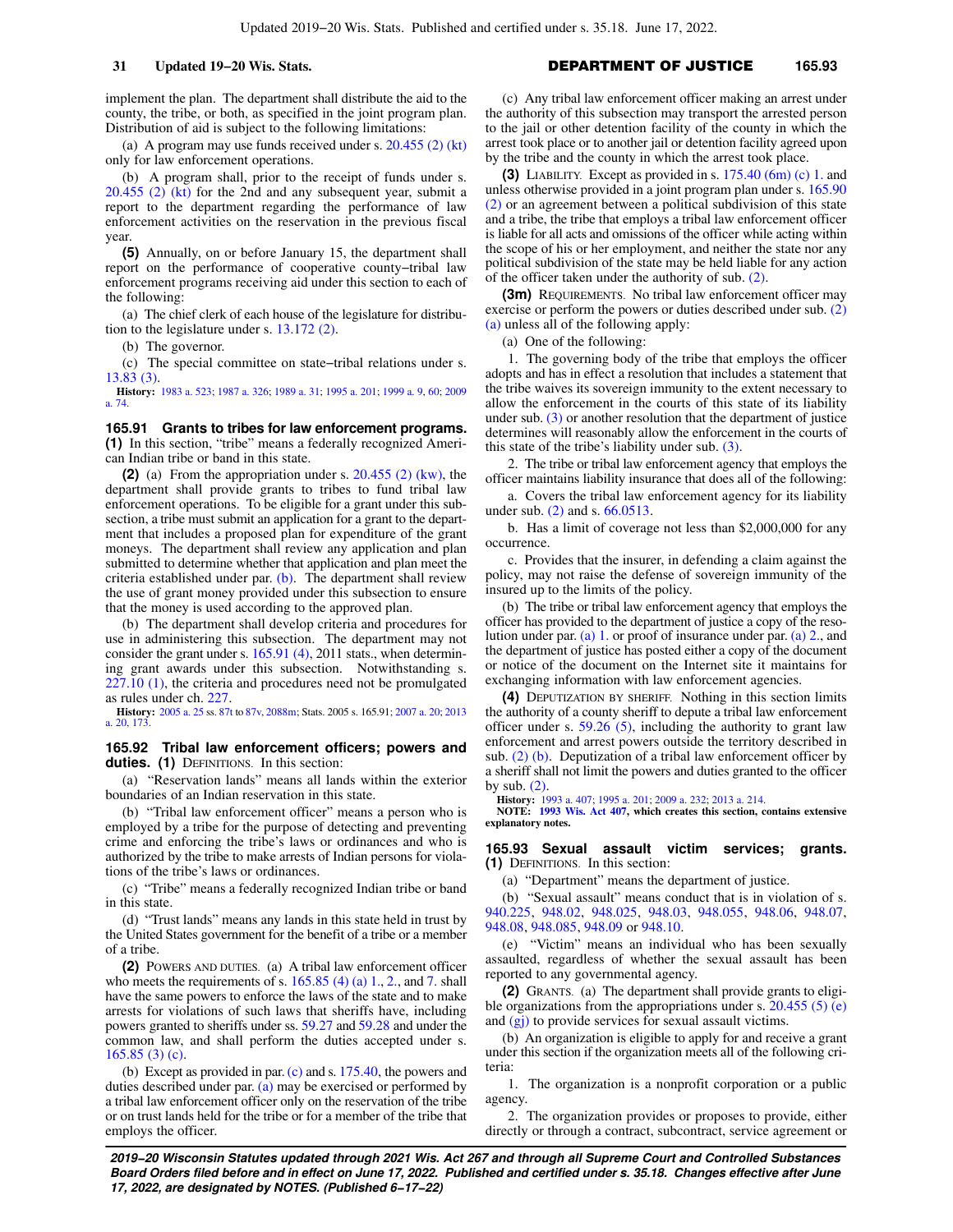### **165.93** DEPARTMENT OF JUSTICE **Updated 19−20 Wis. Stats. 32**

collaborative agreement with other organizations, entities or individuals, all of the following for sexual assault victims:

a. Advocacy and counseling services.

b. Crisis telephone line services on a 24 hours per day and 7 days per week basis.

c. Professional education about intervention for sexual assault victims and community education programs for the prevention of sexual assault.

d. Services for persons living in rural areas, men, children, elderly persons, physically disabled persons, minority groups and other groups of victims that have special needs. This subdivision does not require the applicant to provide services to any group of persons that does not reside in the applicant's service area.

3. The organization does not receive more than 70 percent of its operating budget from grants under this section.

4. The organization does not provide all of its services under subd. [2. a.](https://docs.legis.wisconsin.gov/document/statutes/165.93(2)(b)2.a.) to [d.](https://docs.legis.wisconsin.gov/document/statutes/165.93(2)(b)2.d.) by contract, subcontract, service agreement or collaborative agreement with other organizations, entities or individuals.

(c) Whenever the department reviews applications for grants under this section, the department shall consider all of the following:

1. The need for sexual assault victim services in the community in which the applicant provides services or proposes to provide services.

2. The degree to which the applicant's services or proposed services are coordinated with other resources in the community and state.

3. The needs of urban and rural communities.

4. The needs of existing and proposed programs and services.

**(3)** REPORTING REQUIREMENTS. An organization that receives a grant under this section shall report all of the following information to the department for each fiscal year covered by the grant:

(a) The total expenditures that the organization made on sexual assault victim services in the period for which the grant was provided during that fiscal year.

(b) The number of persons served by general type of sexual assault victim services provided in the period for which the grant was provided during that fiscal year. The department shall identify for organizations the general types of sexual assault services provided.

(c) The number of persons who requested sexual assault victim services in the period for which the grant was provided during that fiscal year but who did not receive the sexual assault victim services that they requested.

**(4)** LIST OF ELIGIBLE ORGANIZATIONS. (a) The department shall certify to the elections commission, on a continuous basis, a list containing the name and address of each organization that is eligible to receive grants under sub. [\(2\).](https://docs.legis.wisconsin.gov/document/statutes/165.93(2))

(b) The department shall make available to law enforcement agencies a current list containing the name and address of each organization that is eligible to receive grants under sub. [\(2\)](https://docs.legis.wisconsin.gov/document/statutes/165.93(2)).

**History:** [1993 a. 16](https://docs.legis.wisconsin.gov/document/acts/1993/16), [227](https://docs.legis.wisconsin.gov/document/acts/1993/227); [1995 a. 225;](https://docs.legis.wisconsin.gov/document/acts/1995/225) [2005 a. 253,](https://docs.legis.wisconsin.gov/document/acts/2005/253) [277,](https://docs.legis.wisconsin.gov/document/acts/2005/277) [278;](https://docs.legis.wisconsin.gov/document/acts/2005/278) [2007 a. 1;](https://docs.legis.wisconsin.gov/document/acts/2007/1) [2013 a.](https://docs.legis.wisconsin.gov/document/acts/2013/20) [20,](https://docs.legis.wisconsin.gov/document/acts/2013/20) [323;](https://docs.legis.wisconsin.gov/document/acts/2013/323) [2015 a. 118](https://docs.legis.wisconsin.gov/document/acts/2015/118).

**165.94 Global positioning system pilot programs; grants. (1)** From the appropriation under s. [20.455 \(5\) \(br\),](https://docs.legis.wisconsin.gov/document/statutes/20.455(5)(br)) the department of justice shall provide grants to counties to establish a global positioning system tracking program for persons who are subject to a temporary restraining order or injunction under s. [813.12](https://docs.legis.wisconsin.gov/document/statutes/813.12) or [813.125](https://docs.legis.wisconsin.gov/document/statutes/813.125).

**(3)** Two or more counties may jointly establish and administer a program and apply for and receive a grant under this section. **History:** [2013 a. 20.](https://docs.legis.wisconsin.gov/document/acts/2013/20)

**165.95 Alternatives to incarceration; grant program. (1)** In this section:

(ag) "Tribe" has the meaning given in s. [165.91 \(1\).](https://docs.legis.wisconsin.gov/document/statutes/165.91(1))

(bg) "Violent offender" means a person to whom one of the following applies:

1. The person has been charged with or convicted of an offense in a pending case and, during the course of the offense, the person carried, possessed, or used a dangerous weapon, the person used force against another person, or a person died or suffered serious bodily harm.

2. The person has one or more prior convictions for a felony involving the use or attempted use of force against another person with the intent to cause death or serious bodily harm.

**(2)** The department of justice shall make grants to counties and to tribes to enable them to establish and operate programs, including suspended and deferred prosecution programs and programs based on principles of restorative justice, that provide alternatives to prosecution and incarceration for criminal offenders who abuse alcohol or other drugs. The department of justice shall make the grants from the appropriations under s. [20.455 \(2\) \(ek\),](https://docs.legis.wisconsin.gov/document/statutes/20.455(2)(ek))  $(em)$ ,  $(id)$ ,  $(kn)$ , and  $(kv)$ . The department of justice shall collaborate with the departments of corrections and health and family services in establishing this grant program.

**(2r)** Any county or tribe that receives a grant under this section on or after January 1, 2012, shall provide matching funds that are equal to 25 percent of the amount of the grant.

**(3)** A county or tribe shall be eligible for a grant under sub. [\(2\)](https://docs.legis.wisconsin.gov/document/statutes/165.95(2)) if all of the following apply:

(a) The county's or tribe's program is designed to meet the needs of a person who abuses alcohol or other drugs and who may be or has been charged with or who has been convicted of a crime in that county related to the person's use or abuse of alcohol or other drugs.

(b) The program is designed to promote public safety, reduce prison and jail populations, reduce prosecution and incarceration costs, reduce recidivism, and improve the welfare of participants' families by meeting the comprehensive needs of participants.

(c) The program establishes eligibility criteria for a person's participation. The criteria shall specify that a violent offender is not eligible to participate in the program.

(cd) Subject to par. [\(cg\),](https://docs.legis.wisconsin.gov/document/statutes/165.95(3)(cg)) the program does not prohibit a person from beginning or continuing participation in the program because he or she uses a medication that is approved by the federal food and drug administration for the treatment of his or her substance use disorder.

(cg) The program allows a participant to use a medication that is approved by the federal food and drug administration if all of the following are true:

1. A licensed health care provider, acting in the scope of his or her practice, has examined the person and determined that the person's use of the medication is an appropriate treatment for the person's substance use disorder.

2. The medication was appropriately prescribed by a person authorized to prescribe medication in the state.

3. The person is using the medication as prescribed as part of treatment for a diagnosed substance use disorder.

(d) Services provided under the program are consistent with evidence−based practices in substance abuse and mental health treatment, as determined by the department of health services, and the program provides intensive case management.

(e) The program uses graduated sanctions and incentives to promote successful substance abuse treatment.

(f) The program provides holistic treatment to its participants and provides them services that may be needed, as determined under the program, to eliminate or reduce their use of alcohol or other drugs, improve their mental health, facilitate their gainful employment or enhanced education or training, provide them stable housing, facilitate family reunification, ensure payment of child support, and increase the payment of other court−ordered obligations.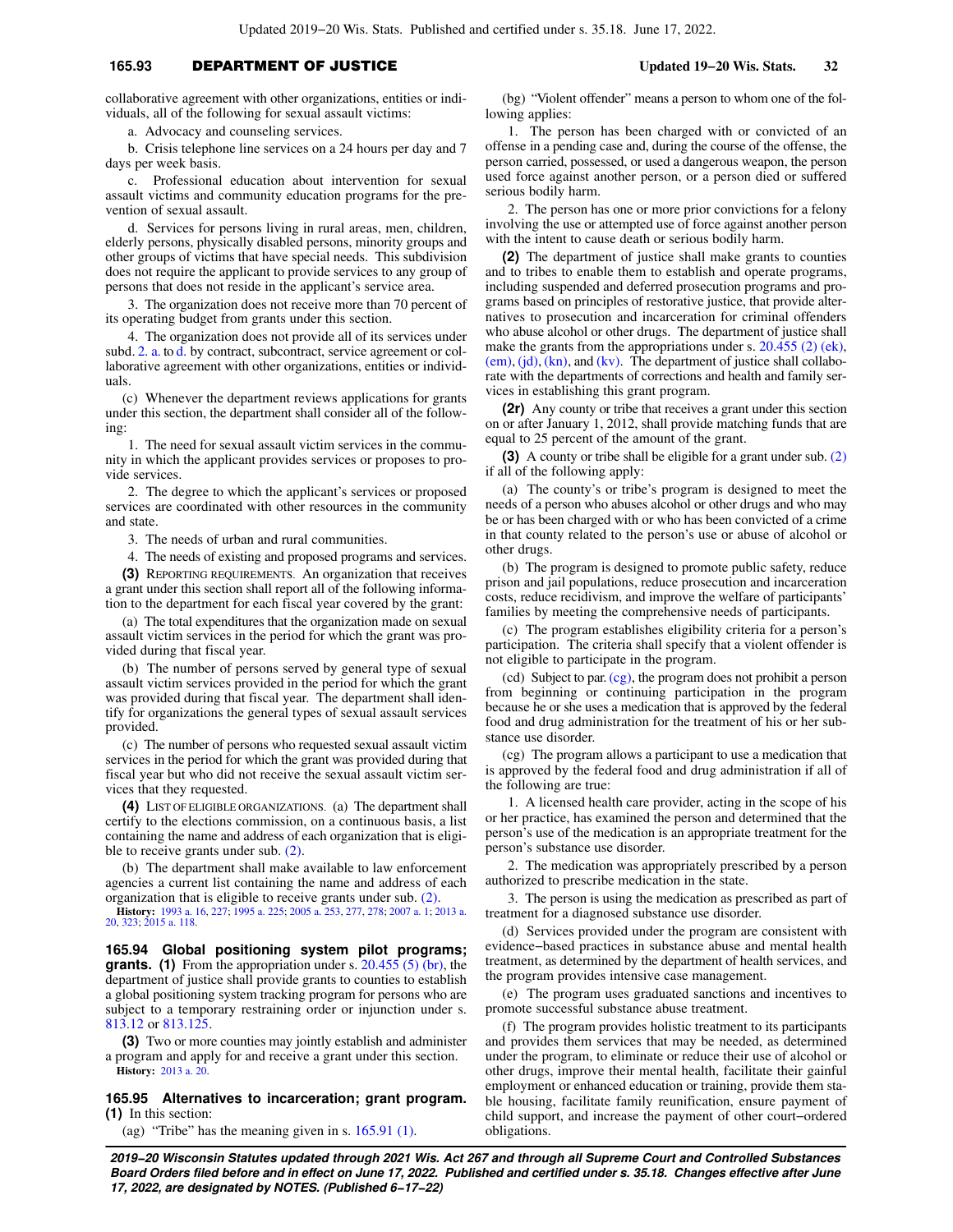(g) The program is designed to integrate all mental health services provided to program participants by state and local government agencies and other organizations. The program shall require regular communication among a participant's substance abuse treatment providers, other service providers, the case manager, and any person designated under the program to monitor the person's compliance with his or her obligations under the program and any probation, extended supervision, and parole agent assigned to the participant.

(h) The program provides substance abuse and mental health treatment services through providers that are certified by the department of health services.

(i) The program requires participants to pay a reasonable amount for their treatment, based on their income and available assets, and pursues and uses all possible resources available through insurance and federal, state, and local aid programs, including cash, vouchers, and direct services.

(j) The program is developed with input from, and implemented in collaboration with, one or more circuit court judges, the district attorney, the state public defender, local and, if applicable, tribal law enforcement officials, county agencies and, if applicable, tribal agencies responsible for providing social services, including services relating to alcohol and other drug addiction, child welfare, mental health, and the Wisconsin Works program, the departments of corrections, children and families, and health services, private social services agencies, and substance abuse treatment providers.

(k) The county or tribe complies with other eligibility requirements established by the department of justice to promote the objectives listed in pars. [\(a\)](https://docs.legis.wisconsin.gov/document/statutes/165.95(3)(a)) and [\(b\).](https://docs.legis.wisconsin.gov/document/statutes/165.95(3)(b))

**(4)** In implementing a program that meets the requirements of sub. [\(3\),](https://docs.legis.wisconsin.gov/document/statutes/165.95(3)) a tribe or a county department may contract with or award grants to a religious organization under s. [59.54 \(27\).](https://docs.legis.wisconsin.gov/document/statutes/59.54(27))

**(5)** (a) A county or tribe that receives a grant under this section shall create an oversight committee to advise the county or tribe in administering and evaluating its program. Each committee shall consist of a circuit court judge, the district attorney or his or her designee, the state public defender or his or her designee, a local law enforcement official, a representative of the county, a representative of the tribe, if applicable, a representative of each other county agency and, if applicable, tribal agency responsible for providing social services, including services relating to child welfare, mental health, and the Wisconsin Works program, representatives of the department of corrections and department of health services, a representative from private social services agencies, a representative of substance abuse treatment providers, and other members to be determined by the county or tribe.

(b) A county or tribe that receives a grant under this section shall comply with state audits and shall submit an annual report to the department of justice and to the oversight committee created under par. [\(a\)](https://docs.legis.wisconsin.gov/document/statutes/165.95(5)(a)) regarding the impact of the program on jail and prison populations and its progress in attaining the goals specified in sub.  $(3)$  (b) and [\(f\)](https://docs.legis.wisconsin.gov/document/statutes/165.95(3)(f)).

(bg) A county or tribe that receives a grant under this section shall submit data requested by the department of justice to the department of justice each month. The department of justice may request any data regarding the project funded by the grant that is necessary to evaluate the project and prepare the reports under sub. [\(5p\).](https://docs.legis.wisconsin.gov/document/statutes/165.95(5p))

**(5m)** In a program funded by a grant under this section, if urine collection for the purposes of a drug test results in the exposure of a program participant's genitals, pubic area, buttock or anus, all of the following must apply:

(a) The person conducting the urine collection for purposes of a drug test is of the same sex as the program participant.

(b) During the urine collection, the program participant is not exposed to the view of any person not conducting the urine collection.

(c) The urine collection is not reproduced through a visual or sound recording.

(d) The program participant's genitals, pubic area, buttock, and anus are not subject to any physical inspection beyond observation of the urine collection.

(e) All staff of the program must strive to preserve the dignity of all program participants subject to urine collection for the purpose of drug testing.

**(5p)** (a) The department of justice shall, annually, analyze the data submitted under sub.  $(5)$  (bg) and prepare a progress report that evaluates the effectiveness of the grant program. The department of justice shall make the report available to the public.

(b) The department of justice shall, every 5 years, prepare a comprehensive report that analyzes the data it receives under sub. [\(5\) \(bg\)](https://docs.legis.wisconsin.gov/document/statutes/165.95(5)(bg)) and the annual reports it produces under par. [\(a\)](https://docs.legis.wisconsin.gov/document/statutes/165.95(5p)(a)). The department of justice shall include in this comprehensive report a cost benefit analysis of the grant program and shall submit the report to the chief clerk of each house of the legislature for distribution to the legislature under s. [13.172 \(2\).](https://docs.legis.wisconsin.gov/document/statutes/13.172(2))

**(6)** A county or tribe may, with one or more other counties or tribes, jointly apply for and receive a grant under this section. Upon submitting a joint application, each county or tribe shall include with the application a written agreement specifying each tribe's and each county department's role in developing, administering, and evaluating the program. The oversight committee established under sub.  $(5)$  (a) shall consist of representatives from each county or tribe.

**(7)** Grants provided under this section shall be provided on a calendar year basis beginning on January 1, 2007. If the department of justice decides to make a grant to a county or tribe under this section, the department of justice shall notify the county or tribe of its decision and the amount of the grant no later than September 1 of the year preceding the year for which the grant will be made.

**(7m)** Beginning in fiscal year 2012−13, the department of justice shall, every 5 years, make grants under this section available to any county or tribe on a competitive basis. A county or tribe may apply for a grant under this subsection regardless of whether the county or tribe has received a grant previously under this section.

**(8)** The department of justice shall assist a county or tribe receiving a grant under this section in obtaining funding from other sources for its program.

**(9)** The department of justice shall inform any county or tribe that is applying for a grant under this section whether the county or tribe meets the requirements established under sub. [\(3\)](https://docs.legis.wisconsin.gov/document/statutes/165.95(3)), regardless of whether the county or tribe receives a grant.

**(10)** The department of justice shall evaluate every 2 years, the grant program established under this section.

**History:** [2013 a. 20](https://docs.legis.wisconsin.gov/document/acts/2013/20) ss. [177](https://docs.legis.wisconsin.gov/document/acts/2013/20,%20s.%20177), [1944](https://docs.legis.wisconsin.gov/document/acts/2013/20,%20s.%201944); [2013 a. 197](https://docs.legis.wisconsin.gov/document/acts/2013/197); Stats. 2013 s. 165.95; [2015 a. 388](https://docs.legis.wisconsin.gov/document/acts/2015/388); [2017 a. 59](https://docs.legis.wisconsin.gov/document/acts/2017/59), [351;](https://docs.legis.wisconsin.gov/document/acts/2017/351) [2019 a. 9](https://docs.legis.wisconsin.gov/document/acts/2019/9); [2021 a. 240](https://docs.legis.wisconsin.gov/document/acts/2021/240) s. [30.](https://docs.legis.wisconsin.gov/document/acts/2021/240,%20s.%2030)

This section does not create a fundamental liberty interest. It is a funding statute and, as such, does not need to provide expulsion procedures to survive a procedural due process challenge. State v. Keister, [2019 WI 26,](https://docs.legis.wisconsin.gov/document/courts/2019%20WI%2026) [385 Wis. 2d 739,](https://docs.legis.wisconsin.gov/document/courts/385%20Wis.%202d%20739) [924 N.W.2d](https://docs.legis.wisconsin.gov/document/courts/924%20N.W.2d%20203) [203,](https://docs.legis.wisconsin.gov/document/courts/924%20N.W.2d%20203) [17−1618.](https://docs.legis.wisconsin.gov/document/wisupremecourt/17-1618)

**165.955 Drug court; grant program. (1)** In this section, "drug court" means a court that diverts a substance−abusing person from prison or jail into treatment by increasing direct supervision of the person, coordinating public resources, providing intensive community−based treatment, and expediting case processing.

**(2)** From the appropriation under s. [20.455 \(2\) \(eg\)](https://docs.legis.wisconsin.gov/document/statutes/20.455(2)(eg)), the department of justice shall provide, to counties that have not established a drug court, grants to establish and operate drug courts.

**History:** [2013 a. 20](https://docs.legis.wisconsin.gov/document/acts/2013/20).

**165.957 Frequent testing for use of alcohol or a controlled substance; pilot program. (1)** In this section: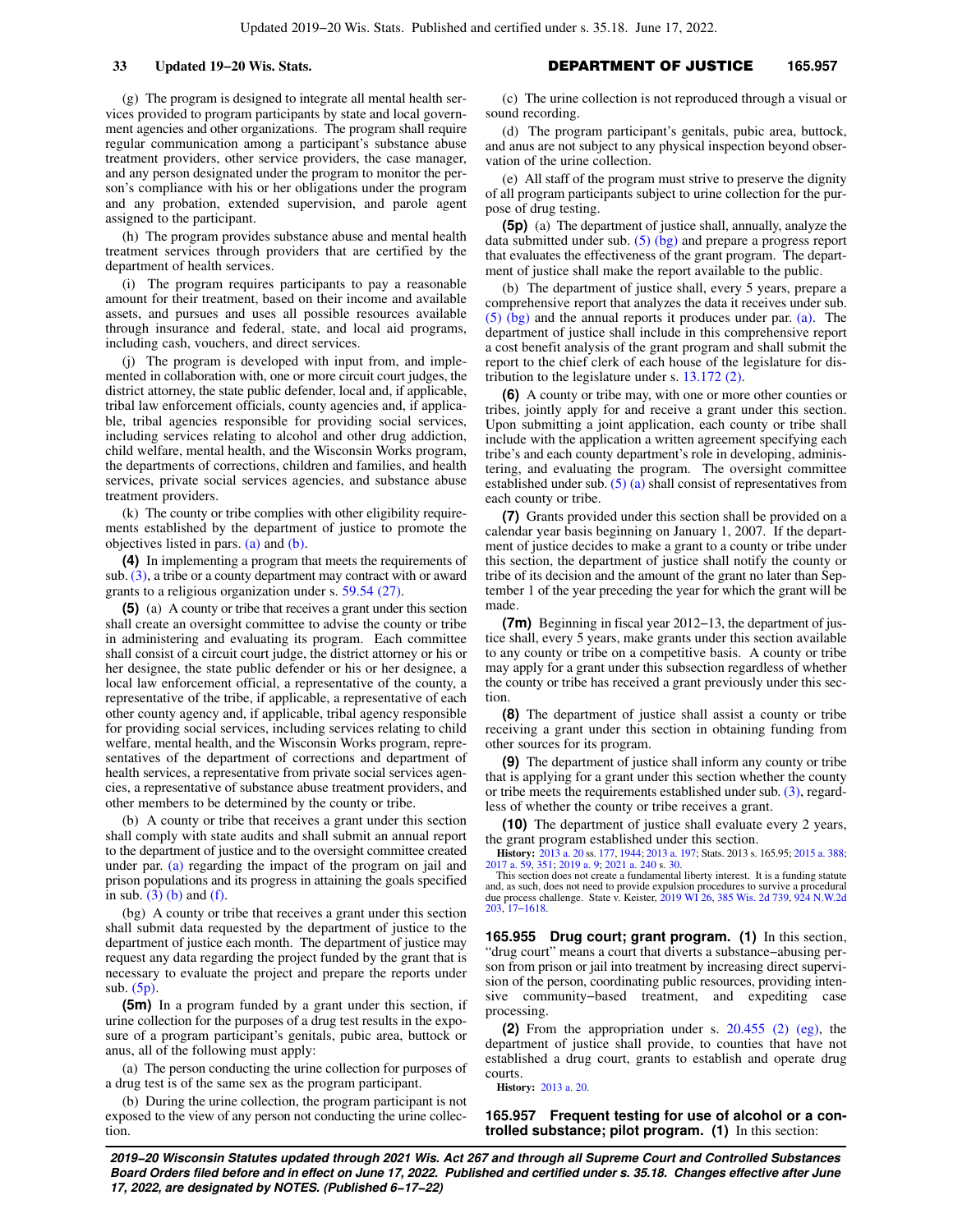### **165.957** DEPARTMENT OF JUSTICE **Updated 19−20 Wis. Stats. 34**

(a) "Controlled substance" has the meaning given in s. [961.01](https://docs.legis.wisconsin.gov/document/statutes/961.01(4)) [\(4\)](https://docs.legis.wisconsin.gov/document/statutes/961.01(4)).

(b) "Testing" means a procedure for determining the presence and level of alcohol or a controlled substance in an individual's blood, breath, or urine, and includes any combination of the use of breath testing, drug patch testing, urinalysis, or continuous or transdermal alcohol monitoring.

**(2)** The department of justice may designate up to 5 counties to participate in a voluntary frequent sobriety testing program. If a county opts not to participate in the program, the department of justice may designate another county to replace it.

**(3)** The department of justice may, by rule, establish the following:

(a) A standard for frequent testing for the use of alcohol or a controlled substance that is an alternative to the testing described in sub. [\(4\) \(b\) 1.](https://docs.legis.wisconsin.gov/document/statutes/165.957(4)(b)1.) This paragraph does not apply to testing required pursuant to an order under s. [343.301 \(1g\) \(am\) 2.](https://docs.legis.wisconsin.gov/document/statutes/343.301(1g)(am)2.) that a court imposes on a person who meets the criteria under s. [343.301 \(1g\)](https://docs.legis.wisconsin.gov/document/statutes/343.301(1g)(a)2.b.) [\(a\) 2. b.](https://docs.legis.wisconsin.gov/document/statutes/343.301(1g)(a)2.b.)

(b) A standard for setting fees that counties may collect under sub.  $(4)$   $(d)$ . The standard may include a component that allows the department of justice to recoup its costs under this section, and as provided in sub.  $(5)$  (a).

(c) A timeline and procedure for counties to submit to the department of justice the information required under sub. [\(6\).](https://docs.legis.wisconsin.gov/document/statutes/165.957(6))

**(4)** Each frequent sobriety testing program shall meet all of the following criteria:

(a) The program limits participation to persons whose number of convictions under ss. [940.09 \(1\)](https://docs.legis.wisconsin.gov/document/statutes/940.09(1)) and [940.25,](https://docs.legis.wisconsin.gov/document/statutes/940.25) plus the total number of suspensions, revocations, and other convictions counted under s. [343.307 \(1\)](https://docs.legis.wisconsin.gov/document/statutes/343.307(1)) equals 2 or more, and to whom one of the following applies:

1. The person is ordered by a judge or by the department of corrections as a condition of bond, release under s. [969.01 \(1\),](https://docs.legis.wisconsin.gov/document/statutes/969.01(1)) probation or deferred prosecution, release to parole, or release to extended supervision, to totally abstain from using alcohol or a controlled substance, and whose participation in the program is ordered by the judge or by the department of corrections as a condition of bond, release under s. [969.01 \(1\)](https://docs.legis.wisconsin.gov/document/statutes/969.01(1)), probation, release to parole, or release to extended supervision.

2. The person agrees to totally abstain from using alcohol or a controlled substance while he or she is released on bond, on release under s. [969.01 \(1\),](https://docs.legis.wisconsin.gov/document/statutes/969.01(1)) on probation, participating in a deferred prosecution agreement, or on parole or extended supervision and agrees to participate in the program even though his or her participation is not ordered by a judge or by the department of corrections as a condition of bond, release pursuant to s. [969.01](https://docs.legis.wisconsin.gov/document/statutes/969.01(1)) [\(1\)](https://docs.legis.wisconsin.gov/document/statutes/969.01(1)), probation or deferred prosecution, or release to parole or to extended supervision. This subdivision does not apply to any person who meets the criteria under s. [343.301 \(1g\) \(a\) 2. b.](https://docs.legis.wisconsin.gov/document/statutes/343.301(1g)(a)2.b.) and who is subject to an order under s.  $343.301$  (1g) (am) 2.

(b) 1. Except as provided in subd. [2.](https://docs.legis.wisconsin.gov/document/statutes/165.957(4)(b)2.) or  $2m$ , the program requires participants to be tested for the use of alcohol at least twice daily, at approximately 12−hour intervals, or for the use of a controlled substance as frequently as practicable.

2. If the standard for frequent testing described in subd. [1.](https://docs.legis.wisconsin.gov/document/statutes/165.957(4)(b)1.) creates an unreasonable hardship for the county administering the program, the program may utilize the standard established by the department of justice under sub. [\(3\) \(a\)](https://docs.legis.wisconsin.gov/document/statutes/165.957(3)(a)). This subdivision does not apply to any person who meets the criteria under s. [343.301 \(1g\)](https://docs.legis.wisconsin.gov/document/statutes/343.301(1g)(a)2.b.) [\(a\) 2. b.](https://docs.legis.wisconsin.gov/document/statutes/343.301(1g)(a)2.b.) and who is subject to an order under s.  $343.301$  (1g) (am)  $\overline{2}$ .

2m. Any person who meets the criteria under s. [343.301 \(1g\)](https://docs.legis.wisconsin.gov/document/statutes/343.301(1g)(a)2.b.) [\(a\) 2. b.](https://docs.legis.wisconsin.gov/document/statutes/343.301(1g)(a)2.b.) and who is subject to an order under s.  $343.301$  (1g) (am) [2.](https://docs.legis.wisconsin.gov/document/statutes/343.301(1g)(am)2.) shall be tested as required under  $23 \text{ USC } 405 \text{ (d) (7) (A) (ii) and}$ regulations adopted thereunder.

(c) The program informs a participant that, if he or she fails to appear for a scheduled test or if his or her test results indicate that the participant used alcohol or a controlled substance, he or she may be placed under immediate arrest and referred to the department of corrections and to the appropriate prosecuting agency for violating a condition of his or her bond, release under s. [969.01](https://docs.legis.wisconsin.gov/document/statutes/969.01(1)) [\(1\),](https://docs.legis.wisconsin.gov/document/statutes/969.01(1)) probation or deferred prosecution, or of his or her release to parole or extended supervision.

(d) The program requires participants to pay a fee, except that a county may allow a participant to pay a reduced fee or no fee, subject to the participant's ability to pay. Each county may establish fees that are consistent with any standard established under sub.  $(3)$  (b) and that the county determines are sufficient to fund its frequent sobriety testing program. Except as provided in sub. [\(5\),](https://docs.legis.wisconsin.gov/document/statutes/165.957(5)) the county may retain the fees it collects pursuant to this paragraph to administer its program.

**(5)** (a) The department of justice may enter into an agreement with each designated county that requires the county to pay a portion of the fees the county collects under sub.  $(4)$   $(d)$  to the department of justice to pay the actual costs of performing the analysis and reporting under sub. [\(7\)](https://docs.legis.wisconsin.gov/document/statutes/165.957(7)).

(b) The department of justice shall deposit in the state treasury for deposit into the general fund all moneys it collects under this subsection. These moneys shall be credited to the appropriation account under s. [20.455 \(2\) \(gu\)](https://docs.legis.wisconsin.gov/document/statutes/20.455(2)(gu)).

**(6)** Each county that establishes a frequent sobriety testing program after being designated by the department of justice under sub. [\(2\)](https://docs.legis.wisconsin.gov/document/statutes/165.957(2)) shall, annually, provide the following information to the department of justice:

- (a) The number of participants in the program.
- (b) The costs associated with the program.
- (c) The failure or dropout rate of participants.
- (d) Other information requested by the department of justice.

**(7)** (a) Not later than June 30, 2016, the department of justice shall provide to the legislature under s.  $13.172(2)$  a list of counties it designated under sub. [\(2\).](https://docs.legis.wisconsin.gov/document/statutes/165.957(2)) For each county it designates, the department of justice shall inform the legislature of the reasons it chose the county for participation. If the department of justice designated a county to replace a different county, the department of justice shall include that information in the report.

(b) Beginning January 15, 2017, and annually thereafter until January 15, 2021, the department of justice shall analyze the information it receives pursuant to sub. [\(6\)](https://docs.legis.wisconsin.gov/document/statutes/165.957(6)) and shall submit a report to the legislature under s. [13.172 \(2\)](https://docs.legis.wisconsin.gov/document/statutes/13.172(2)). The report shall include all of the following information relating to the prior year's frequent sobriety testing programs:

1. A list of counties designated under sub.[\(2\)](https://docs.legis.wisconsin.gov/document/statutes/165.957(2)) that established a frequent sobriety testing program.

2. The number of participants in each county's frequent sobriety testing program.

3. A description of each county's frequent sobriety testing program.

4. The recidivism rates for participants in each county's frequent sobriety testing program.

(c) By January 15, 2021, the department of justice shall submit a final report to the legislature under s. [13.172 \(2\)](https://docs.legis.wisconsin.gov/document/statutes/13.172(2)) that includes all of the information required under par. [\(b\)](https://docs.legis.wisconsin.gov/document/statutes/165.957(7)(b)) and contains a recommendation as to whether the frequent sobriety testing programs should be continued, discontinued, or modified.

**(8)** The department of justice may use the emergency rules procedure under s. [227.24](https://docs.legis.wisconsin.gov/document/statutes/227.24) to promulgate rules specified in sub. [\(3\).](https://docs.legis.wisconsin.gov/document/statutes/165.957(3)) Notwithstanding s.  $227.24$  (1) (a) and [\(3\),](https://docs.legis.wisconsin.gov/document/statutes/227.24(3)) the department is not required to provide evidence that promulgating a rule under this subsection as an emergency rule is necessary for the preservation of the public peace, health, safety, or welfare and is not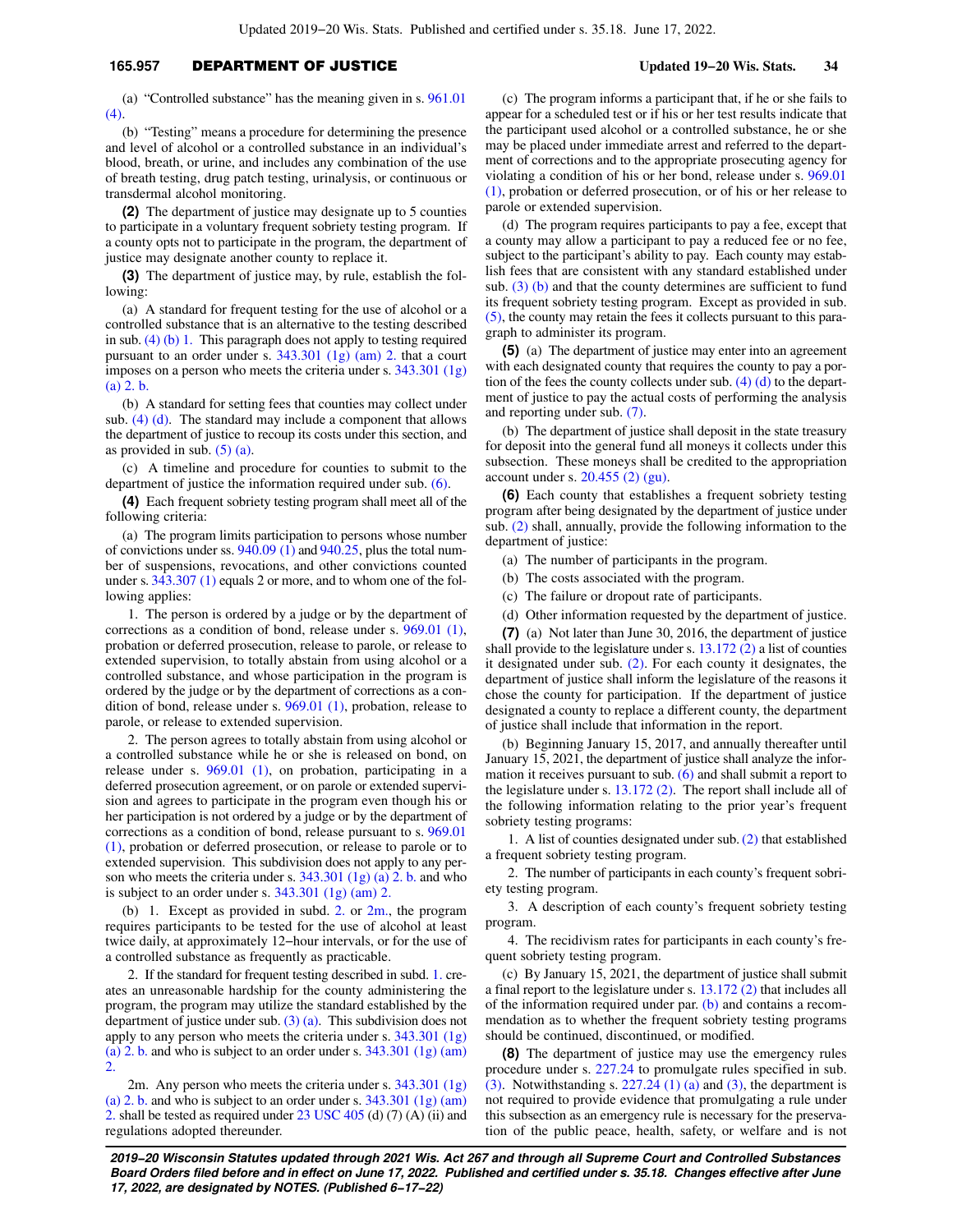required to provide a finding of emergency for a rule promulgated under this section.

**(9)** This section does not apply after June 30, 2021. **History:** [2015 a. 55,](https://docs.legis.wisconsin.gov/document/acts/2015/55) [389.](https://docs.legis.wisconsin.gov/document/acts/2015/389)

**165.96 Child advocacy grants.** Beginning in fiscal year 2011−2012, from the appropriation under s. [20.455 \(5\) \(ke\)](https://docs.legis.wisconsin.gov/document/statutes/20.455(5)(ke)), the department of justice shall in each fiscal year provide \$17,000 to each of the following child advocacy centers for education, training, medical advice, and quality assurance activities:

**(1)** Care House in Rock County.

**(2)** Child Protection Center in Milwaukee County.

**(3)** Safe Harbor in Dane County.

- **(4)** Kenosha Child Advocacy Center in Kenosha County.
- **(5)** Fox Valley Child Advocacy Center in Winnebago County.

**(6)** Stepping Stones in La Crosse County.

**(7)** CARE Center in Waukesha County.

**(8)** Child Advocacy Center of Northeastern Wisconsin in Marathon County.

**(9)** Chippewa County Child Advocacy Center in Chippewa County.

**(10)** A child advocacy center in Brown County.

**(11)** A child advocacy center in Racine County.

**(12)** A child advocacy center in Walworth County.

**(13)** CHAT Room in Green County.

**(14)** Marshfield Child Advocacy Center in Wood County.

**(15)** Lakeshore Regional Child Advocacy Center in Ozaukee County.

**History:** [2013 a. 20](https://docs.legis.wisconsin.gov/document/acts/2013/20) s. [179](https://docs.legis.wisconsin.gov/document/acts/2013/20,%20s.%20179); Stats. 2013 s. 165.96; [2021 a. 58.](https://docs.legis.wisconsin.gov/document/acts/2021/58)

**165.967 Court appointed special advocates; grants. (1)** From the appropriation under s. [20.455 \(5\) \(es\),](https://docs.legis.wisconsin.gov/document/statutes/20.455(5)(es)) the department of justice shall in each fiscal year provide \$250,000 to the Wisconsin Court Appointed Special Advocate Association.

**(2)** Annually, the Wisconsin Court Appointed Special Advocate Association shall submit to the governor, the joint committee on finance, and the appropriate standing committees of the legislature under s. [13.172 \(3\)](https://docs.legis.wisconsin.gov/document/statutes/13.172(3)) a report describing the use of the funds received under sub. [\(1\)](https://docs.legis.wisconsin.gov/document/statutes/165.967(1)).

**History:** [2015 a. 55;](https://docs.legis.wisconsin.gov/document/acts/2015/55) [2017 a. 59](https://docs.legis.wisconsin.gov/document/acts/2017/59) ss. [2265,](https://docs.legis.wisconsin.gov/document/acts/2017/59,%20s.%202265) [9428 \(1r\) \(b\);](https://docs.legis.wisconsin.gov/document/acts/2017/59,%20s.%209428) [2017 a. 255;](https://docs.legis.wisconsin.gov/document/acts/2017/255) [2021 a. 238](https://docs.legis.wisconsin.gov/document/acts/2021/238) s. [42](https://docs.legis.wisconsin.gov/document/acts/2021/238,%20s.%2042).

**165.98 Grants for body cameras for law enforcement officers.** (1) In this section, "law enforcement agency" means an agency of a political subdivision of this state or of a federally recognized Indian tribe or band whose purpose is the detection and prevention of crime and enforcement of laws or ordinances and whose employees are authorized to make arrests for crimes or violations of ordinances. "Law enforcement agency" includes the Marquette University police department under s. [175.42.](https://docs.legis.wisconsin.gov/document/statutes/175.42) "Law enforcement agency" does not include an agency of the state.

**(1g)** The department of justice shall award grants to law enforcement agencies to enable the agencies to purchase body cameras for the law enforcement officers the agency employs.

**(2)** A law enforcement agency may apply, or more than one law enforcement agency may jointly apply, to the department of justice for a grant under this section and shall include in the application all of the following:

(a) A proposed plan of expenditure of the grant money, including the estimated cost per body camera and the number of body cameras needed.

(b) A statement indicating that the applicant intends to match the amount of the grant awarded and agrees to maintain the equipment, replace the equipment as needed, and maintain adequate digital video storage for at least 3 years from the date of the award.

(c) The amount of time that the applicant anticipates it will need after receiving the grant money before it is able to equip with a body camera all officers as required under sub. [\(3\).](https://docs.legis.wisconsin.gov/document/statutes/165.98(3))

**35 Updated 19−20 Wis. Stats.** DEPARTMENT OF JUSTICE **165.982**

**(3)** Notwithstanding a policy under s. [165.87 \(1\)](https://docs.legis.wisconsin.gov/document/statutes/165.87(1)), a law enforcement agency that receives a grant under this section shall do all of the following for at least 3 years from the date of the award:

(a) Equip with a body camera all officers who have primary duties involving traffic patrol, beat patrol, or responding to calls from the public requiring assistance.

(b) Require an officer who is equipped with a body camera to activate the camera in situations in which the officer has an enforcement or investigative contact with a member of the public, including a traffic stop, arrest, search, interrogation, or interview, or in any other situation in which the officer has contact with a member of the public that becomes adversarial after the initial contact.

**(4)** The department shall attempt to award grants to all law enforcement agencies that apply and qualify under sub. [\(2\)](https://docs.legis.wisconsin.gov/document/statutes/165.98(2)). If available funds are not sufficient to issue grants to all applicants, the department shall consider fairness among different population areas and need based on crime rates.

**(5)** A law enforcement agency that receives a grant under this section shall use the grant funds in accordance with the following:

(a) The funds may be used only to cover the cost of body cameras, digital storage, and retrieval systems. The funds may be used to purchase body cameras only for law enforcement officers under sub.  $(3)$  (a). The funds may not be used to hire employees or pay salaries.

(b) The funds are intended to pay for half of the costs of the body cameras, and the grant recipients are to pay for the other half. The grant recipients may use contributions, gifts, or other grants as part or all of their matching amount requirement.

(c) The funds may not supplant existing resources. **History:** [2021 a. 185.](https://docs.legis.wisconsin.gov/document/acts/2021/185)

**165.982 Weed and seed project grants. (1)** The department of justice may award grants from the appropriation under s. [20.455 \(2\) \(dg\)](https://docs.legis.wisconsin.gov/document/statutes/20.455(2)(dg)) to any eligible city whose plan for the expenditure of funds is approved. The grant shall be used to carry out a comprehensive, multi−agency "weed and seed" project to restore safety and vitality to a targeted neighborhood that suffers from high levels of violent and drug−related crime. The grant moneys that a city receives under this section may not supplant existing local resources. A plan submitted for approval shall specify a strategy to achieve the goals of the grant and must include a concerted law enforcement effort to curb drug trafficking and related crime, a decentralized law enforcement and crime prevention effort in a targeted neighborhood, and a coordinated, community− based effort to strengthen the neighborhood's social base and revitalize the neighborhood. The department of justice, with the concurrence of the department of health services, shall develop criteria which, notwithstanding s. [227.10 \(1\)](https://docs.legis.wisconsin.gov/document/statutes/227.10(1)), need not be promulgated as rules under ch. [227,](https://docs.legis.wisconsin.gov/document/statutes/ch.%20227) for use in awarding grants under this section. The department of justice and department of health services shall jointly review any proposed plan and approve those plans that meet the criteria.

**(2)** To be eligible for the grant, a plan shall include all of the following:

(a) Oversight of the project by the mayor's office or by a steering committee appointed by the mayor.

(b) Written support by the chief of police and the superintendent of the school district.

(c) A law enforcement coordinating committee and a neighborhood revitalization coordinating committee to plan and implement project activities.

**(3)** The proposed site for the use of a grant shall be an identifiable neighborhood with high violent crime and drug arrest rates. The neighborhood shall have experience in neighborhood planning and organizing or, in lieu thereof, evidence shall be provided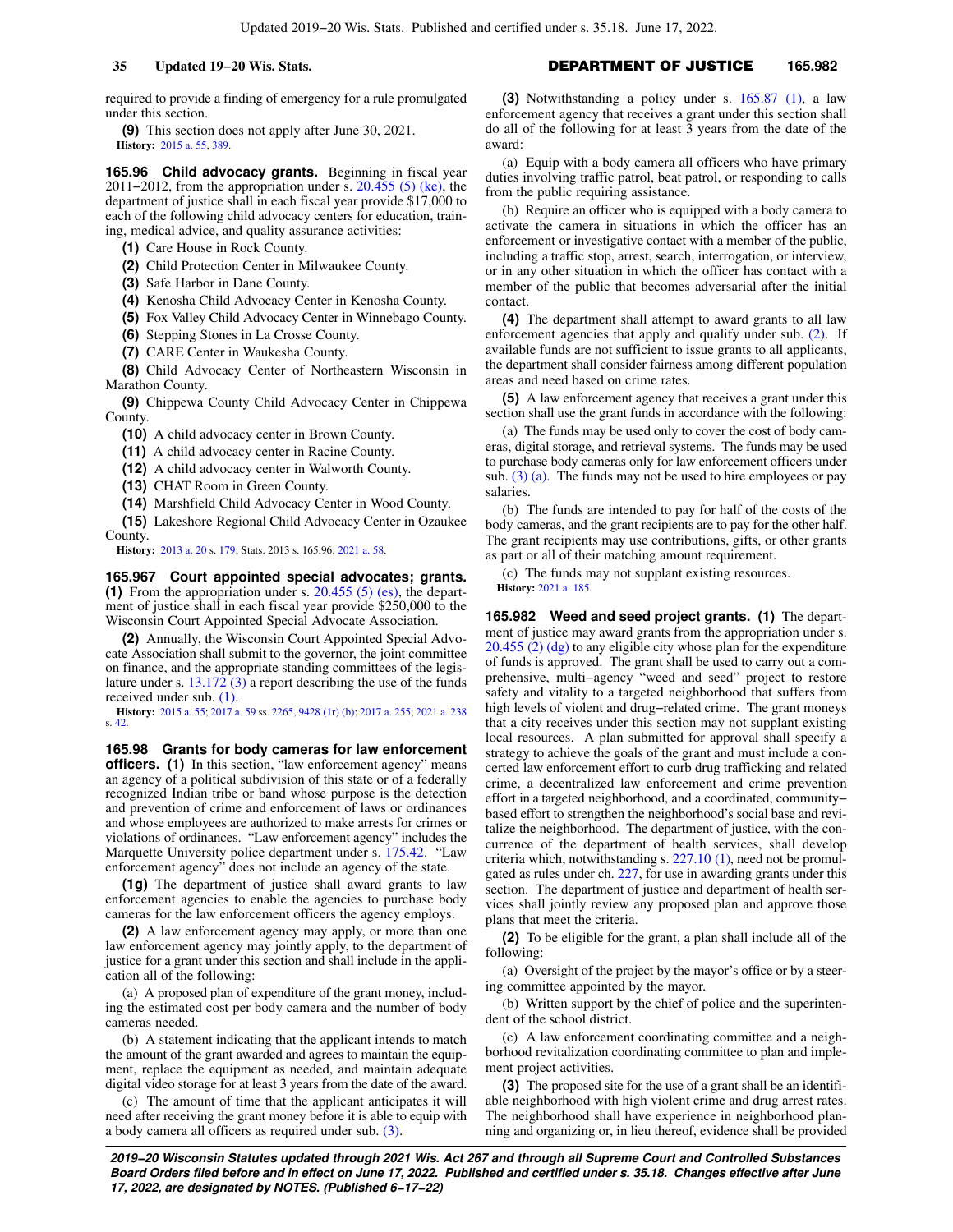### **165.982** DEPARTMENT OF JUSTICE **Updated 19−20 Wis. Stats. 36**

that such planning and organizing efforts would be supported by, and would be effective in, the neighborhood.

**(4)** Grant recipients shall provide a 25 percent match in funds or in−kind services. Grants shall be awarded for 3−year periods.

**(5)** The department of justice and the department of health services shall provide training and technical assistance to grant recipients. Both departments shall work with the steering committees and coordinating committees of the projects and participate in planning and implementing project initiatives as appropriate.

**(6)** A city shall submit a proposed plan for a grant under this section so that the plan is received by the department of justice on or before July 15, 1994.

**History:** [1993 a. 193](https://docs.legis.wisconsin.gov/document/acts/1993/193); [1995 a. 27](https://docs.legis.wisconsin.gov/document/acts/1995/27) s. [9126 \(19\)](https://docs.legis.wisconsin.gov/document/acts/1995/27,%20s.%209126); [2007 a. 20](https://docs.legis.wisconsin.gov/document/acts/2007/20) s. [9121 \(6\) \(a\).](https://docs.legis.wisconsin.gov/document/acts/2007/20,%20s.%209121)

**165.983 Law enforcement technology grants.** The department of justice shall establish policies and procedures for the distribution of grants from the appropriation under s. [20.455](https://docs.legis.wisconsin.gov/document/statutes/20.455(2)(dg)) [\(2\) \(dg\)](https://docs.legis.wisconsin.gov/document/statutes/20.455(2)(dg)) to law enforcement agencies in cities with high levels of violent and drug−related crime to acquire law enforcement technology. Notwithstanding s. [227.10 \(1\),](https://docs.legis.wisconsin.gov/document/statutes/227.10(1)) the department need not promulgate the required policies and procedures as rules under ch. [227](https://docs.legis.wisconsin.gov/document/statutes/ch.%20227). A law enforcement agency receiving a grant under this section shall provide matching funds equal to 50 percent of the grant awarded. The grant shall be used to acquire technology that is innovative to the applicant law enforcement agency and consistent with the technology, resources and operational procedures of the applicant law enforcement agency. A grant may not be used for the expansion or replacement of existing equipment or facilities. A law enforcement agency may apply to the department for a grant under this section and shall include a proposed plan of expenditure of the grant moneys. The department shall review each application and plan and may provide a grant to an eligible law enforcement agency.

**History:** [1993 a. 193](https://docs.legis.wisconsin.gov/document/acts/1993/193).

#### **165.984 Law enforcement drug trafficking response grants. (1)** In this section:

(a) "Tribal law enforcement agency" has the meaning given in s. [165.83 \(1\) \(e\).](https://docs.legis.wisconsin.gov/document/statutes/165.83(1)(e))

(b) "Wisconsin law enforcement agency" means a governmental unit of one or more persons employed full time by this state or a political subdivision of this state for the purpose of preventing and detecting crime and enforcing state laws or local ordinances, employees of which unit are authorized to make arrests for crimes while acting within the scope of their authority, and includes a task force administered by the department of justice that exists to respond to drug crimes.

**(2)** The department of justice shall establish policies and procedures for the distribution of grants from the appropriation under s. [20.455 \(2\) \(cm\)](https://docs.legis.wisconsin.gov/document/statutes/20.455(2)(cm)) to Wisconsin law enforcement agencies and tribal law enforcement agencies to fund law enforcement response to drug trafficking. Notwithstanding s. [227.10 \(1\)](https://docs.legis.wisconsin.gov/document/statutes/227.10(1)), the department need not promulgate the required policies and procedures as rules under ch. [227.](https://docs.legis.wisconsin.gov/document/statutes/ch.%20227)

**(3)** A Wisconsin law enforcement agency or tribal law enforcement agency may apply to the department of justice for a grant under this section and shall include a proposed plan of expenditure of the grant money. The proposed plan of expenditure shall specify a new program or purpose for which the funds will be used. If the proposed plan of expenditure will result in the agency incurring an ongoing expense that will continue after all grant funds have been spent, the plan shall include a description of how that expense will be met when there are no remaining grant funds.

**(4)** The department of justice shall review each application and plan and may provide grants to an eligible Wisconsin law enforcement agency or tribal law enforcement agency of not more than \$50,000 per application and plan and not more than \$100,000 per agency. A grant may be provided only to fund a new program or purpose within the agency and may not be provided to supplement an existing program.

**(5)** A Wisconsin law enforcement agency or tribal law enforcement agency receiving a grant under this section may use the grant to fund extra training for law enforcement officers, the hiring of additional officers to investigate drug trafficking, or any other purpose that is directly related to drug trafficking response and that is not an existing program within the agency at the time the grant is received.

**History:** [2017 a. 261.](https://docs.legis.wisconsin.gov/document/acts/2017/261)

**165.986 Beat patrol officers; grant program. (1)** The department of justice shall provide grants from the appropriations under s.  $20.455$  (2) (bm) and [\(kb\)](https://docs.legis.wisconsin.gov/document/statutes/20.455(2)(kb)) to cities to employ additional uniformed law enforcement officers whose primary duty is beat patrolling. A city is eligible for a grant under this subsection in fiscal year 1994−95 if the city has a population of 25,000 or more. A city may receive a grant for a calendar year if the city applies for a grant before September 1 of the preceding calendar year. Grants shall be awarded to the 10 eligible cities submitting an application for a grant that have the highest rates of violent crime index offenses in the most recent full calendar year for which data is available under the uniform crime reporting system of the federal bureau of investigation.

**(2)** A city applying to the department of justice for a grant under sub. [\(1\)](https://docs.legis.wisconsin.gov/document/statutes/165.986(1)) shall include a proposed plan of expenditure of the grant moneys. The grant moneys that a city receives under sub. [\(1\)](https://docs.legis.wisconsin.gov/document/statutes/165.986(1)) may be used for salary and fringe benefits only. Except as provided in sub.  $(3)$ , the positions for which funding is sought must be created on or after April 21, 1994, and result in a net increase in the number of uniformed law enforcement officers assigned to beat patrol duties.

**(3)** During the first 6 months of the first year of a grant under sub. [\(1\)](https://docs.legis.wisconsin.gov/document/statutes/165.986(1)), a city may, with the approval of the department, use part of the grant for the payment of salary and fringe benefits for overtime provided by uniformed law enforcement officers whose primary duty is beat patrolling. A city may submit a request to the department for a 3−month extension of the use of the grant for the payment of overtime costs. To be eligible to use part of the first year's grant for overtime costs, the city shall provide the department with all of the following:

(a) The reasons why uniformed law enforcement officers assigned to beat patrol duties need to work overtime.

(b) The status of the hiring and training of new uniformed law enforcement officers who will have beat patrol duties.

(c) Documentation that a sufficient amount of the grant for the first year will be available, during the period remaining after the payment of overtime costs, to pay the salary and fringe benefits of the same number of uniformed officers whose primary duty is beat patrolling that the grant originally planned to pay.

**(4)** The department shall develop criteria which, notwithstanding s. [227.10 \(1\)](https://docs.legis.wisconsin.gov/document/statutes/227.10(1)), need not be promulgated as rules under ch. [227,](https://docs.legis.wisconsin.gov/document/statutes/ch.%20227) for use in determining the amount to grant to cities under sub. [\(1\).](https://docs.legis.wisconsin.gov/document/statutes/165.986(1)) The department may not award an annual grant under sub. [\(1\)](https://docs.legis.wisconsin.gov/document/statutes/165.986(1)) in excess of \$150,000 to any city. The department shall review any application and plan submitted under sub. [\(2\)](https://docs.legis.wisconsin.gov/document/statutes/165.986(2)) to determine if that application and plan meet the requirements of this section. The grant that a city receives under sub. [\(1\)](https://docs.legis.wisconsin.gov/document/statutes/165.986(1)) may not supplant existing local resources.

**(5)** A city may receive a grant under sub. [\(1\)](https://docs.legis.wisconsin.gov/document/statutes/165.986(1)) for 3 consecutive years without submitting a new application each year. For each year that a city receives a grant under sub. [\(1\),](https://docs.legis.wisconsin.gov/document/statutes/165.986(1)) the city shall provide matching funds of at least 25 percent of the amount of the grant.

**(6)** The department may make grants under sub. [\(1\)](https://docs.legis.wisconsin.gov/document/statutes/165.986(1)) to additional cities with a population of 25,000 or more after fiscal year 1994−95. Eligibility for the grants shall be determined and allocations made as provided in this section.